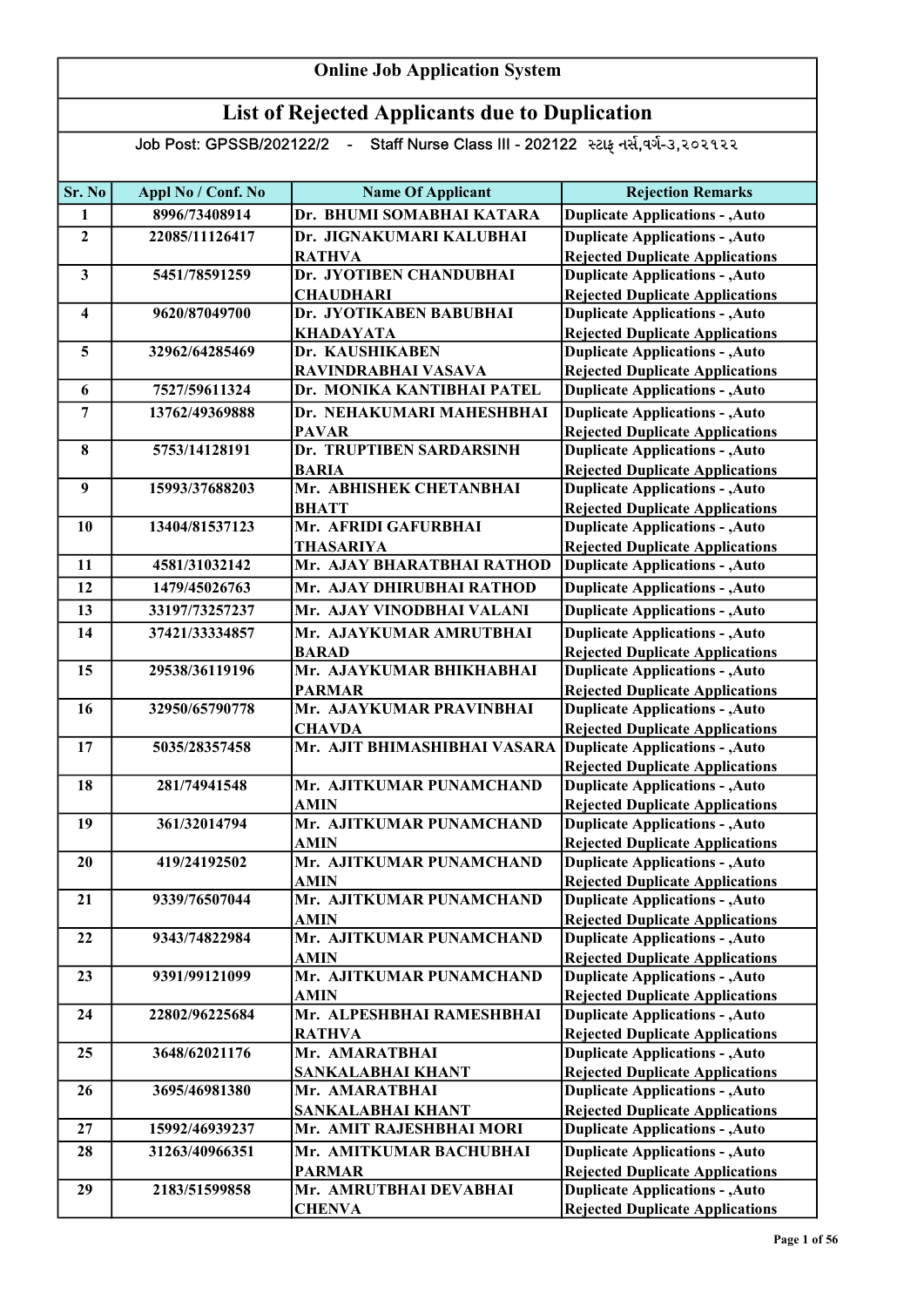| 30 | 24643/40100968 | Mr. ANILKUMAR JAYNTIBHAI                        | <b>Duplicate Applications - , Auto</b>                                           |
|----|----------------|-------------------------------------------------|----------------------------------------------------------------------------------|
| 31 | 30623/42837287 | <b>PRAJAPATI</b><br>Mr. ANKIT RAMESHBHAI JATVA  | <b>Rejected Duplicate Applications</b><br><b>Duplicate Applications - , Auto</b> |
|    |                |                                                 |                                                                                  |
| 32 | 15313/18753646 | Mr. ANKITKUMAR KISHORBHAI<br><b>BHAD</b>        | <b>Duplicate Applications - , Auto</b><br><b>Rejected Duplicate Applications</b> |
| 33 | 11547/66158904 | Mr. ANKITKUMAR VINODBHAI                        | <b>Duplicate Applications - , Auto</b>                                           |
|    |                | <b>PATEL</b>                                    | <b>Rejected Duplicate Applications</b>                                           |
| 34 | 11659/54254765 | Mr. ANKITKUMAR VINODBHAI                        | <b>Duplicate Applications - , Auto</b>                                           |
|    |                | <b>PATEL</b>                                    | <b>Rejected Duplicate Applications</b>                                           |
| 35 | 13099/22660578 | Mr. ANKITKUMAR VINODBHAI                        | <b>Duplicate Applications - , Auto</b>                                           |
|    |                | <b>PATEL</b>                                    | <b>Rejected Duplicate Applications</b>                                           |
| 36 | 994/63239133   | Mr. ANKURBHAI SATISHBHAI                        | <b>Duplicate Applications - , Auto</b>                                           |
|    |                | <b>KHARPADIYA</b>                               | <b>Rejected Duplicate Applications</b>                                           |
| 37 | 28803/77808740 | Mr. ARPAN BHAGUBHAI PATEL                       | <b>Duplicate Applications - , Auto</b>                                           |
| 38 | 11883/72397635 | Mr. ARPIT ANILBHAI VASAVA                       | <b>Duplicate Applications - , Auto</b>                                           |
| 39 | 11441/88432855 | Mr. ARUN PARBATBHAI                             | <b>Duplicate Applications - , Auto</b>                                           |
|    |                | <b>CHANDPA</b>                                  | <b>Rejected Duplicate Applications</b>                                           |
| 40 | 33121/27812649 | Mr. ARUNBHAI TULSHIRAMBHAI                      | <b>Duplicate Applications - , Auto</b>                                           |
|    |                | <b>CHAUDHARI</b>                                | <b>Rejected Duplicate Applications</b>                                           |
| 41 | 28389/22966350 | Mr. ARVINDBHAI NATUBHAI                         | <b>Duplicate Applications - , Auto</b>                                           |
|    |                | <b>PARGHI</b>                                   | <b>Rejected Duplicate Applications</b>                                           |
| 42 | 28415/17393476 | Mr. ARVINDBHAI NATUBHAI                         | <b>Duplicate Applications - , Auto</b>                                           |
|    |                | <b>PARGHI</b>                                   | <b>Rejected Duplicate Applications</b>                                           |
| 43 | 10086/29583958 | Mr. ARVINDKUMAR SOMABHAI                        | <b>Duplicate Applications - , Auto</b>                                           |
|    |                | <b>TAVIYAD</b>                                  | <b>Rejected Duplicate Applications</b>                                           |
| 44 | 16236/99457450 | Mr. ASHISHKUMAR BALDEVBHAI                      | <b>Duplicate Applications - , Auto</b>                                           |
| 45 | 16263/81037565 | <b>CHAVADA</b><br>Mr. ASHISHKUMAR BALDEVBHAI    | <b>Rejected Duplicate Applications</b><br><b>Duplicate Applications - , Auto</b> |
|    |                | <b>CHAVADA</b>                                  | <b>Rejected Duplicate Applications</b>                                           |
| 46 | 4013/82448756  | Mr. ASHISHKUMAR                                 | <b>Duplicate Applications - , Auto</b>                                           |
|    |                | <b>BHARATBHAI PATEL</b>                         | <b>Rejected Duplicate Applications</b>                                           |
| 47 | 8616/70404124  | Mr. ASHOKKUMAR HAVABHAI                         | <b>Duplicate Applications - , Auto</b>                                           |
|    |                | <b>GALSAR</b>                                   | <b>Rejected Duplicate Applications</b>                                           |
| 48 | 27996/54168939 | Mr. ASHVINKUMAR                                 | <b>Duplicate Applications - , Auto</b>                                           |
|    |                | <b>RAYSANGBHAI GOHIL</b>                        | <b>Rejected Duplicate Applications</b>                                           |
| 49 | 33334/45716672 | Mr. ASHVINKUMAR                                 | <b>Duplicate Applications - , Auto</b>                                           |
|    |                | RAYSANGBHAI GOHIL                               | <b>Rejected Duplicate Applications</b>                                           |
| 50 | 33370/75598676 | Mr. ASHVINKUMAR                                 | <b>Duplicate Applications - , Auto</b>                                           |
|    |                | <b>RAYSANGBHAI GOHIL</b>                        | <b>Rejected Duplicate Applications</b>                                           |
| 51 | 34673/26753979 | Mr. ASHVINKUMAR                                 | <b>Duplicate Applications - , Auto</b>                                           |
| 52 | 1340/48156523  | RAYSANGBHAI GOHIL<br>Mr. ASHVINSINH CHHATRASINH | <b>Rejected Duplicate Applications</b><br><b>Duplicate Applications - , Auto</b> |
|    |                | <b>ZALA</b>                                     | <b>Rejected Duplicate Applications</b>                                           |
| 53 | 20347/14284685 | Mr. ASRAFBHAI AKBARBHAI                         | <b>Duplicate Applications - , Auto</b>                                           |
|    |                | <b>MANKNOJIYA</b>                               | <b>Rejected Duplicate Applications</b>                                           |
| 54 | 20356/53253289 | Mr. ASRAFBHAI AKBARBHAI                         | <b>Duplicate Applications - , Auto</b>                                           |
|    |                | <b>MANKNOJIYA</b>                               | <b>Rejected Duplicate Applications</b>                                           |
| 55 | 20375/31135555 | Mr. ASRAFBHAI AKBARBHAI                         | <b>Duplicate Applications - , Auto</b>                                           |
|    |                | <b>MANKNOJIYA</b>                               | <b>Rejected Duplicate Applications</b>                                           |
| 56 | 37342/31230035 | Mr. AVINASHBHAI ARVIND BHAI                     | <b>Duplicate Applications - , Auto</b>                                           |
|    |                | <b>VASAVA</b>                                   | <b>Rejected Duplicate Applications</b>                                           |
| 57 | 37609/78586113 | Mr. AVINASHBHAI ARVIND BHAI                     | <b>Duplicate Applications - , Auto</b>                                           |
|    |                | <b>VASAVA</b>                                   | <b>Rejected Duplicate Applications</b>                                           |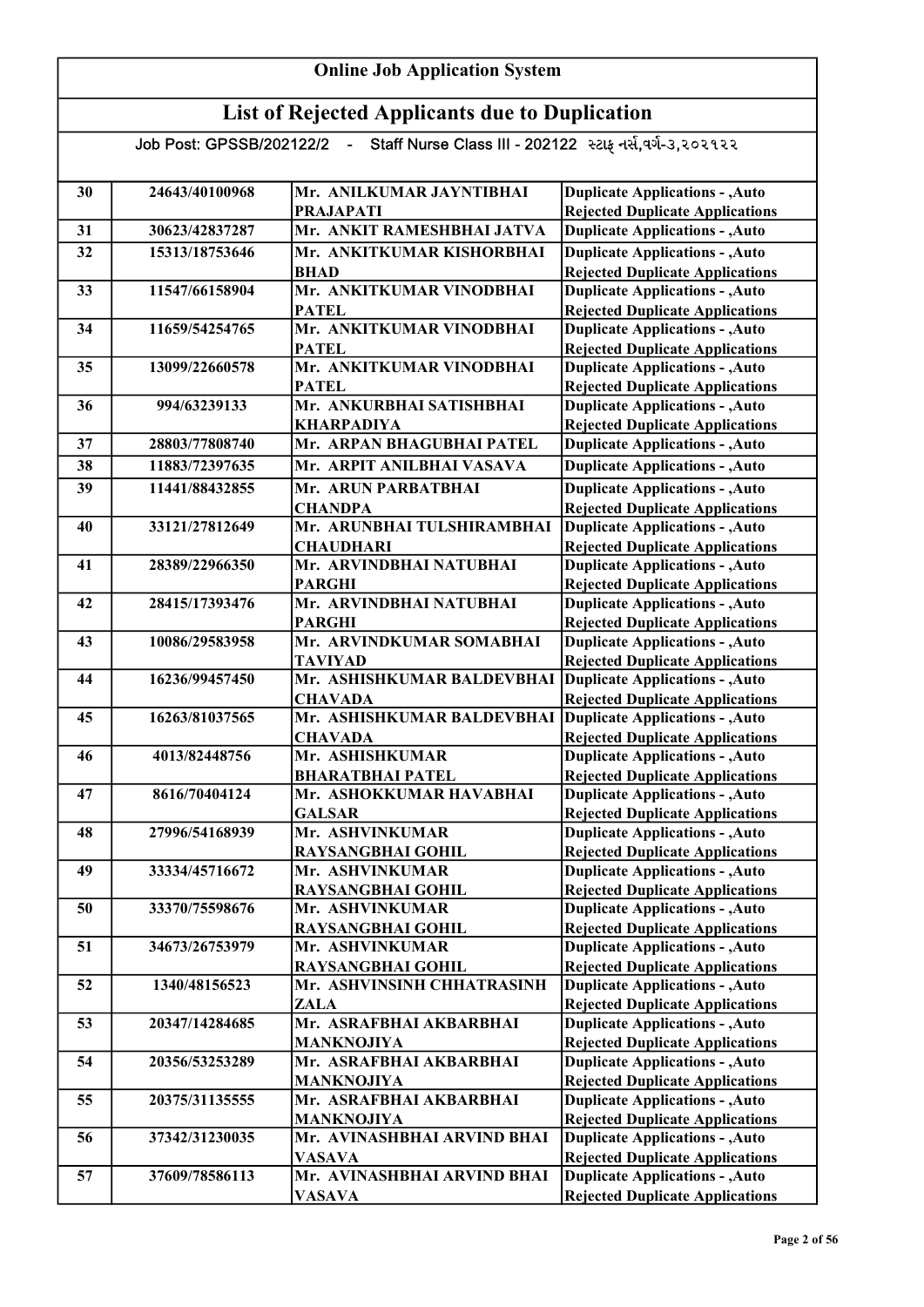| <b>Online Job Application System</b> |                |                                                                                    |                                                                                                                            |
|--------------------------------------|----------------|------------------------------------------------------------------------------------|----------------------------------------------------------------------------------------------------------------------------|
|                                      |                | <b>List of Rejected Applicants due to Duplication</b>                              |                                                                                                                            |
|                                      |                | Job Post: GPSSB/202122/2 - Staff Nurse Class III - 202122 સ્ટાફ નર્સ,વર્ગ-૩,૨૦૨૧૨૨ |                                                                                                                            |
| 58                                   | 9526/18844242  | Mr. BAKARALI MAHENDIHUSIN<br><b>KHANUSIYA</b>                                      | <b>Duplicate Applications - , Auto</b><br><b>Rejected Duplicate Applications</b>                                           |
| 59                                   | 4732/97931665  | Mr. BHAGIRATH RAJASIBHAI<br><b>KESHAVALA</b>                                       | <b>Duplicate Applications - , Auto</b><br><b>Rejected Duplicate Applications</b>                                           |
| 60                                   | 14893/14924628 | Mr. BHARAT PRAVIN GANDHER                                                          | <b>Duplicate Applications - , Auto</b>                                                                                     |
| 61                                   | 18575/88100092 | Mr. BHARGAV KANJIBHAI<br><b>BHETARIYA</b>                                          | <b>Duplicate Applications - , Auto</b><br><b>Rejected Duplicate Applications</b>                                           |
| 62                                   | 5987/67433909  | Mr. BHARGAVKUMAR<br><b>BHAGVANDAS BARAD</b>                                        | <b>Duplicate Applications - , Auto</b><br><b>Rejected Duplicate Applications</b>                                           |
| 63                                   | 15311/14915118 | Mr. BHAVESHBHAI AMRUTBHAI<br><b>PARMAR</b>                                         | <b>Duplicate Applications - , Auto</b>                                                                                     |
| 64                                   | 8645/93534194  | Mr. BHAVESHKUMAR<br><b>AMRABHAI CHAUHAN</b>                                        | <b>Rejected Duplicate Applications</b><br><b>Duplicate Applications - , Auto</b><br><b>Rejected Duplicate Applications</b> |
| 65                                   | 17876/24737247 | Mr. BHAVIK DINESHKUMAR<br><b>LAKUM</b>                                             | <b>Duplicate Applications - , Auto</b><br><b>Rejected Duplicate Applications</b>                                           |
| 66                                   | 5472/59017179  | Mr. BHAVINKUMAR KANUBHAI<br><b>DAMOR</b>                                           | <b>Duplicate Applications - , Auto</b><br><b>Rejected Duplicate Applications</b>                                           |
| 67                                   | 4771/79929360  | Mr. BHAVINKUMAR<br>RANCHHODBHAI PATEEL                                             | <b>Duplicate Applications - , Auto</b>                                                                                     |
| 68                                   | 4130/16265616  | Mr. BHUPESHKUMAR<br><b>JAYANTIBHAI SOLANKI</b>                                     | <b>Rejected Duplicate Applications</b><br><b>Duplicate Applications - , Auto</b><br><b>Rejected Duplicate Applications</b> |
| 69                                   | 15996/58720490 | Mr. BINITKUMAR VALJIBHAI<br><b>DARANGA</b>                                         | <b>Duplicate Applications - , Auto</b><br><b>Rejected Duplicate Applications</b>                                           |
| 70                                   | 15929/77873699 | Mr. CHANDRESH MADHUBHAI<br><b>BORICHA</b>                                          | <b>Duplicate Applications - , Auto</b><br><b>Rejected Duplicate Applications</b>                                           |
| 71                                   | 24177/49586770 | Mr. CHETANKUMAR NATHABHAI<br><b>AMIN</b>                                           | <b>Duplicate Applications - , Auto</b><br><b>Rejected Duplicate Applications</b>                                           |
| 72                                   | 11222/36257706 | Mr. CHIRAGJI ARVINDJI THAKOR Duplicate Applications - , Auto                       | <b>Rejected Duplicate Applications</b>                                                                                     |
| 73                                   | 13433/33485372 | Mr. CHIRAGKUMAR ASVINBHAI<br><b>NINAMA</b>                                         | <b>Duplicate Applications - , Auto</b><br><b>Rejected Duplicate Applications</b>                                           |
| 74                                   | 18454/71510208 | Mr. CHIRAGKUMAR KALIDAS<br><b>PATEL</b>                                            | <b>Duplicate Applications - , Auto</b><br><b>Rejected Duplicate Applications</b>                                           |
| 75                                   | 17489/18925971 | Mr. CHIRAGKUMAR MOTIDAS                                                            | <b>Duplicate Applications - , Auto</b>                                                                                     |
| 76                                   | 10510/95776435 | <b>BAMANIYA</b><br>Mr. CROMWELL CECIL PATEL                                        | <b>Rejected Duplicate Applications</b><br><b>Duplicate Applications - , Auto</b>                                           |
| 77                                   | 4887/75248338  | Mr. DARYLL JAMES MACWAN                                                            | <b>Duplicate Applications - , Auto</b>                                                                                     |
| 78                                   | 37751/67331221 | Mr. DEEPAK KHIMJIBHAI<br><b>SONADARAVA</b>                                         | <b>Duplicate Applications - , Auto</b><br><b>Rejected Duplicate Applications</b>                                           |
| 79                                   | 5849/29170588  | Mr. DEVAT VEJANANDBHAI<br><b>DETHARIYA</b>                                         | <b>Duplicate Applications - , Auto</b><br><b>Rejected Duplicate Applications</b>                                           |
| 80                                   | 5928/80753329  | Mr. DEVAT VEJANANDBHAI<br><b>DETHARIYA</b>                                         | <b>Duplicate Applications - , Auto</b><br><b>Rejected Duplicate Applications</b>                                           |
| 81                                   | 34645/19622600 | Mr. DHANANJAY SURESHBHAI<br><b>RATHVA</b>                                          | <b>Duplicate Applications - , Auto</b><br><b>Rejected Duplicate Applications</b>                                           |
| 82                                   | 28387/40865065 | Mr. DHARMENDRA KUMAR                                                               | <b>Duplicate Applications - , Auto</b>                                                                                     |
| 83                                   | 7138/44500705  | <b>JAYANTIBHAI SONAGARA</b><br>Mr. DHARMESHBHAI AJITBHAI                           | <b>Rejected Duplicate Applications</b><br><b>Duplicate Applications - , Auto</b>                                           |
| 84                                   | 11800/53819167 | <b>CHAUDHARI</b><br>Mr. DHARMESHKUMAR                                              | <b>Rejected Duplicate Applications</b><br><b>Duplicate Applications - , Auto</b>                                           |
| 85                                   | 32512/60925573 | RAJESHBHAI PARGI<br>Mr. DHARMESHKUMAR<br><b>VINESHBHAI SANGADA</b>                 | <b>Rejected Duplicate Applications</b><br><b>Duplicate Applications - , Auto</b><br><b>Rejected Duplicate Applications</b> |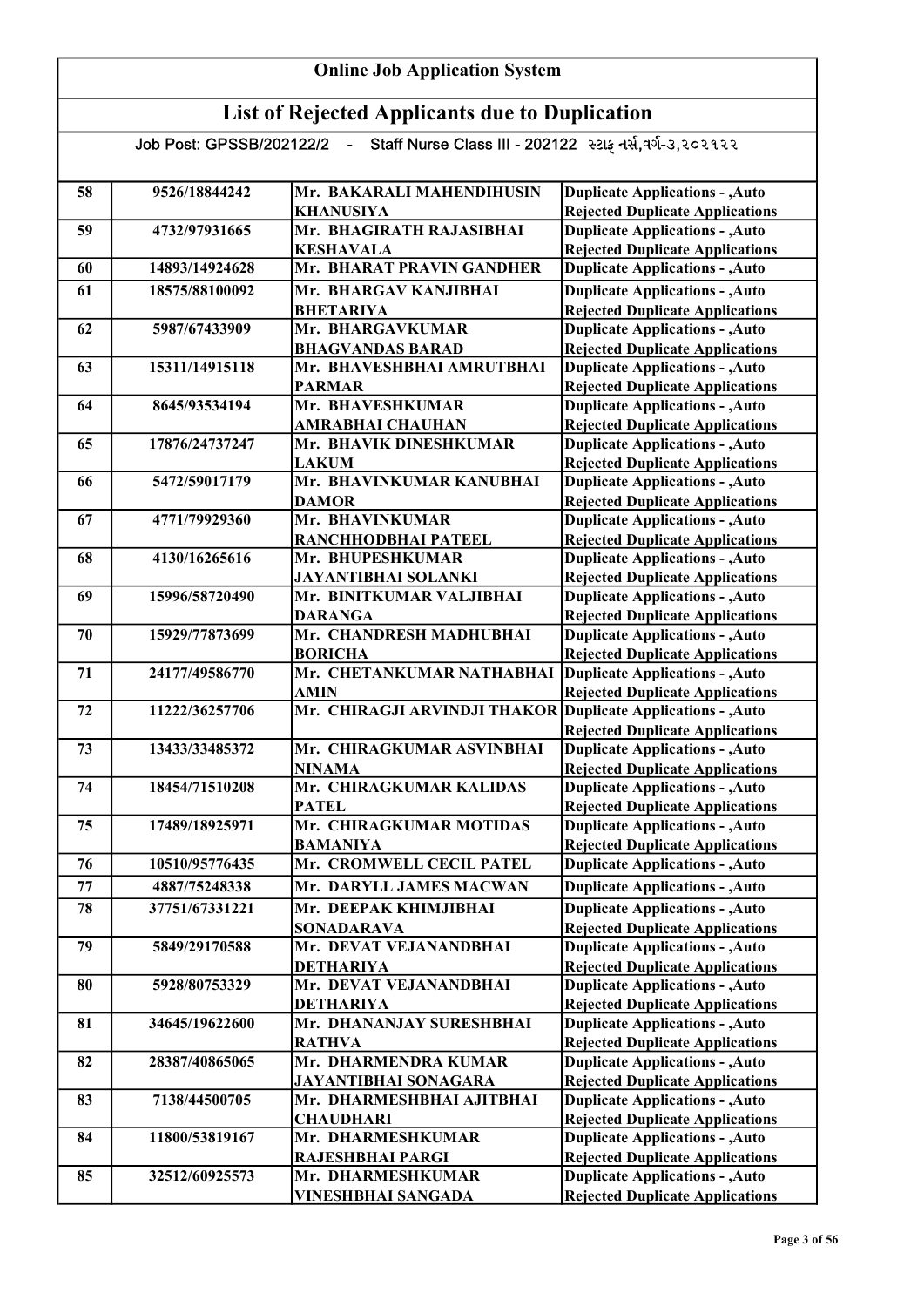| <b>Online Job Application System</b>                  |                          |                                                                   |                                                                                  |
|-------------------------------------------------------|--------------------------|-------------------------------------------------------------------|----------------------------------------------------------------------------------|
| <b>List of Rejected Applicants due to Duplication</b> |                          |                                                                   |                                                                                  |
|                                                       | Job Post: GPSSB/202122/2 | Staff Nurse Class III - 202122 સ્ટાફ નર્સ,વર્ગ-૩,૨૦૨૧૨૨<br>$\sim$ |                                                                                  |
| 86                                                    | 32777/92660171           | Mr. DHARMESHKUMAR<br>VINESHBHAI SANGADA                           | <b>Duplicate Applications - , Auto</b><br><b>Rejected Duplicate Applications</b> |
| 87                                                    | 33289/29745747           | Mr. DHARMESHKUMAR<br><b>VINESHBHAI SANGADA</b>                    | <b>Duplicate Applications - , Auto</b><br><b>Rejected Duplicate Applications</b> |
| 88                                                    | 24429/50368268           | Mr. DHARMIK DINESHBHAI<br><b>VANKAR</b>                           | <b>Duplicate Applications - , Auto</b><br><b>Rejected Duplicate Applications</b> |
| 89                                                    | 1324/23560375            | Mr. DHIRENKUMAR<br>PRAKASHBHAI VANKAR                             | <b>Duplicate Applications - , Auto</b><br><b>Rejected Duplicate Applications</b> |
| 90                                                    | 14027/60121038           | Mr. DIGVIJAY JIVABHAI PARMAR Duplicate Applications - , Auto      | <b>Rejected Duplicate Applications</b>                                           |
| 91                                                    | 16267/52336377           | Mr. DIGVIJAYSINH AJITSINH<br><b>CHAVADA</b>                       | <b>Duplicate Applications - , Auto</b><br><b>Rejected Duplicate Applications</b> |
| 92                                                    | 19064/96938751           | Mr. DILIPBHAI KANUBHAI<br><b>THAKOR</b>                           | <b>Duplicate Applications - , Auto</b><br><b>Rejected Duplicate Applications</b> |
| 93                                                    | 33702/19204564           | Mr. DILIPKUMAR<br><b>JAGAJIVANBHAI YOGI</b>                       | <b>Duplicate Applications - , Auto</b><br><b>Rejected Duplicate Applications</b> |
| 94                                                    | 2211/72156321            | Mr. DINESH RAMJIBHAI<br><b>MAKWANA</b>                            | <b>Duplicate Applications - , Auto</b><br><b>Rejected Duplicate Applications</b> |
| 95                                                    | 7955/86340854            | Mr. DIPAKBHAI DHIRUBHAI<br><b>RATHOD</b>                          | <b>Duplicate Applications - , Auto</b><br><b>Rejected Duplicate Applications</b> |
| 96                                                    | 34710/28588285           | Mr. DIPAKBHAI SUBHASHBHAI<br><b>CHAUDHARI</b>                     | <b>Duplicate Applications - , Auto</b><br><b>Rejected Duplicate Applications</b> |
| 97                                                    | 6524/95217227            | Mr. DIPESH CHANDUBHAI<br><b>KOSHIYA</b>                           | <b>Duplicate Applications - , Auto</b><br><b>Rejected Duplicate Applications</b> |
| 98                                                    | 25362/40141229           | Mr. DIPTESHKUMAR ARVINBHAI<br><b>RATHOD</b>                       | <b>Duplicate Applications - , Auto</b><br><b>Rejected Duplicate Applications</b> |
| 99                                                    | 19289/76365047           | Mr. DIVYANGKUMAR<br><b>HUJENDRASINH PARMAR</b>                    | <b>Duplicate Applications - , Auto</b><br><b>Rejected Duplicate Applications</b> |
| 100                                                   | 21789/37731590           | Mr. DIVYESH JAGDISHBHAI<br><b>PARMAR</b>                          | <b>Duplicate Applications - , Auto</b><br><b>Rejected Duplicate Applications</b> |
| 101                                                   | 765/48877861             | Mr. DIVYESHKUMAR<br><b>GOPALBHAI MAKAVANA</b>                     | <b>Duplicate Applications - , Auto</b><br><b>Rejected Duplicate Applications</b> |
| 102                                                   | 14797/13859412           | Mr. GAURANGBHAI ARVINDBHAI<br><b>CHAUDHARI</b>                    | <b>Duplicate Applications - , Auto</b><br><b>Rejected Duplicate Applications</b> |
| 103                                                   | 30408/19106317           | Mr. GAUTAMKUMAR<br><b>DHULABHAI PARAMAR</b>                       | <b>Duplicate Applications - , Auto</b><br><b>Rejected Duplicate Applications</b> |
| 104                                                   | 35433/70311870           | Mr. GAUTAMKUMAR<br>NARANBHAI BABARIYA                             | <b>Duplicate Applications - , Auto</b><br><b>Rejected Duplicate Applications</b> |
| 105                                                   | 37636/37811878           | Mr. GOPAL DHANAJIBHAI<br><b>OTARADI</b>                           | <b>Duplicate Applications - , Auto</b><br><b>Rejected Duplicate Applications</b> |
| 106                                                   | 25957/61694031           | Mr. GOPIKUMAR KANJIBHAI<br><b>PRAJAPATI</b>                       | <b>Duplicate Applications - , Auto</b><br><b>Rejected Duplicate Applications</b> |
| 107                                                   | 17746/43555477           | Mr. HARDIKKUMAR<br>HARESHBHAI SAROLA                              | <b>Duplicate Applications - , Auto</b><br><b>Rejected Duplicate Applications</b> |
| 108                                                   | 33485/87090477           | Mr. HARESHKUMAR<br><b>BALAVANTSINH SOLANKI</b>                    | <b>Duplicate Applications - , Auto</b><br><b>Rejected Duplicate Applications</b> |
| 109                                                   | 32308/59209348           | Mr. HARSH MAHENDRABHAI<br><b>PRAJAPATI</b>                        | <b>Duplicate Applications - , Auto</b><br><b>Rejected Duplicate Applications</b> |
| 110                                                   | 11542/64973898           | Mr. HARSH MAHESHBHAI<br><b>MANVAR</b>                             | <b>Duplicate Applications - , Auto</b><br><b>Rejected Duplicate Applications</b> |
| 111                                                   | 2402/37468149            | Mr. HARSHADKUMAR<br><b>GOPALBHAI TALAPADA</b>                     | <b>Duplicate Applications - , Auto</b><br><b>Rejected Duplicate Applications</b> |
| 112                                                   | 15478/29467375           | Mr. HARSHIV ISHVARSINH<br><b>PARMAR</b>                           | <b>Duplicate Applications - , Auto</b><br><b>Rejected Duplicate Applications</b> |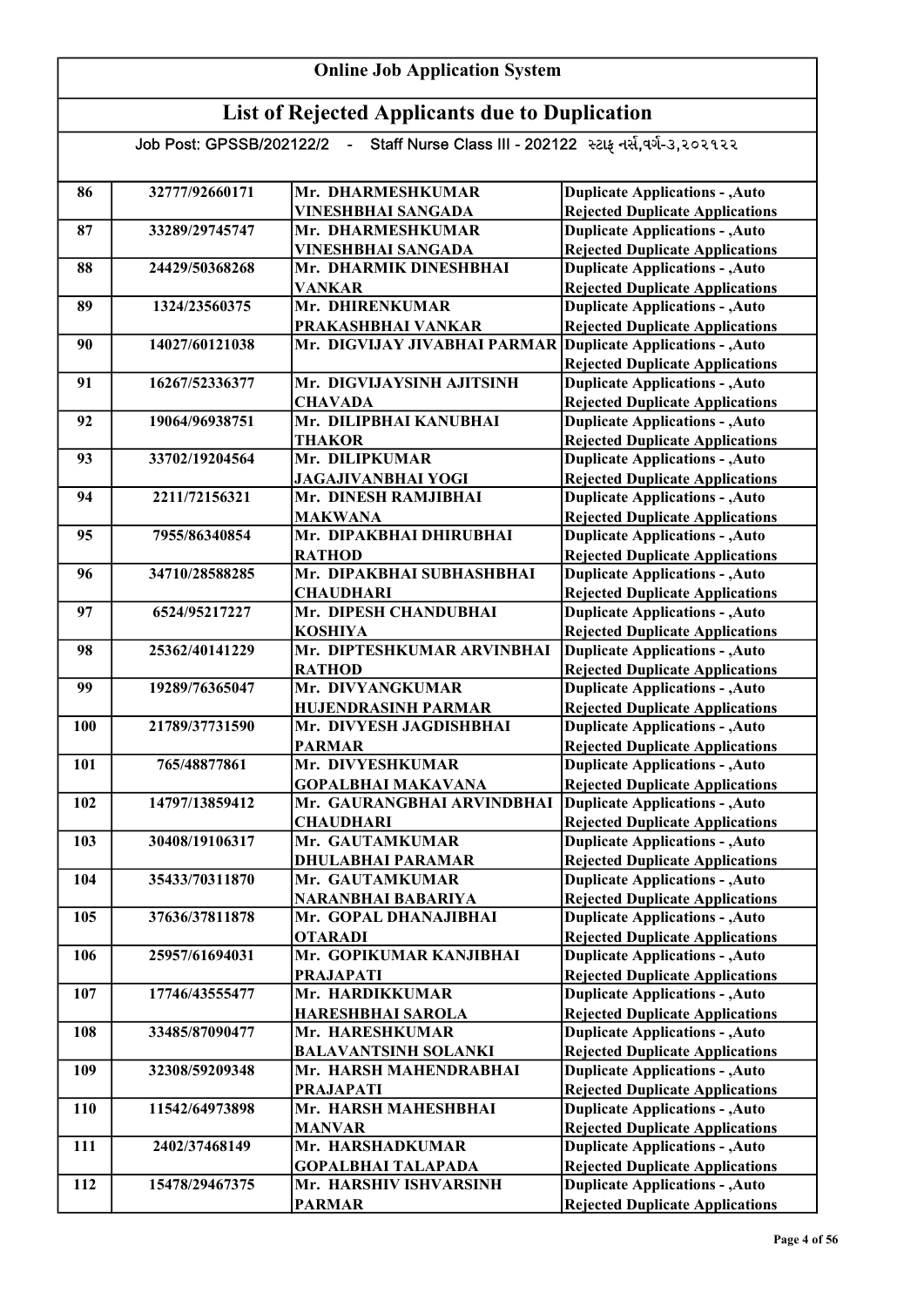| <b>Online Job Application System</b> |                                                                                                                                                  |                                                         |                                                                                  |  |  |  |
|--------------------------------------|--------------------------------------------------------------------------------------------------------------------------------------------------|---------------------------------------------------------|----------------------------------------------------------------------------------|--|--|--|
|                                      |                                                                                                                                                  | <b>List of Rejected Applicants due to Duplication</b>   |                                                                                  |  |  |  |
|                                      | Job Post: GPSSB/202122/2 -                                                                                                                       | Staff Nurse Class III - 202122 સ્ટાફ નર્સ,વર્ગ-૩,૨૦૨૧૨૨ |                                                                                  |  |  |  |
| 113                                  | 15357/12306852<br>Mr. HARSHKUMAR NARPATBHAI<br><b>Duplicate Applications - , Auto</b><br><b>BARIYA</b><br><b>Rejected Duplicate Applications</b> |                                                         |                                                                                  |  |  |  |
| 114                                  | 2179/68030415                                                                                                                                    | Mr. HEMANG PRATAPBHAI<br><b>BHATT</b>                   | <b>Duplicate Applications - , Auto</b><br><b>Rejected Duplicate Applications</b> |  |  |  |
| 115                                  | 6484/59504961                                                                                                                                    | Mr. HIMANSHUKUMAR<br><b>GOVINDBHAI PARMAR</b>           | <b>Duplicate Applications - , Auto</b><br><b>Rejected Duplicate Applications</b> |  |  |  |
| 116                                  | 6487/89832664                                                                                                                                    | Mr. HIMANSHUKUMAR<br><b>GOVINDBHAI PARMAR</b>           | <b>Duplicate Applications - , Auto</b><br><b>Rejected Duplicate Applications</b> |  |  |  |
| 117                                  | 18659/70369121                                                                                                                                   | Mr. HIMANSUKUMAR<br>ARJUNBHAI BHAGORA                   | <b>Duplicate Applications - , Auto</b><br><b>Rejected Duplicate Applications</b> |  |  |  |
| 118                                  | 7405/59680842                                                                                                                                    | Mr. HIRENKUMAR KANTILAL<br><b>VASUN</b>                 | <b>Duplicate Applications - , Auto</b><br><b>Rejected Duplicate Applications</b> |  |  |  |
| 119                                  | 23713/89726159                                                                                                                                   | Mr. HITENKUMAR<br><b>KAMLESHBHAI PARMAR</b>             | <b>Duplicate Applications - , Auto</b><br><b>Rejected Duplicate Applications</b> |  |  |  |
| 120                                  | 214/31862219                                                                                                                                     | Mr. HITESHKUMAR<br><b>NAVINCHANDRA RATHOD</b>           | <b>Duplicate Applications - , Auto</b><br><b>Rejected Duplicate Applications</b> |  |  |  |
| 121                                  | 30311/20480754                                                                                                                                   | Mr. JAIMINKUMAR BIPINBHAI<br><b>LIMBACHIYA</b>          | <b>Duplicate Applications - , Auto</b><br><b>Rejected Duplicate Applications</b> |  |  |  |
| 122                                  | 332/90082354                                                                                                                                     | Mr. JAY BHARATBHAI CHANURA                              | <b>Duplicate Applications - , Auto</b>                                           |  |  |  |
| 123                                  | 23211/81393958                                                                                                                                   | Mr. JAYDIPBHAI DILIPBHAI<br><b>VANKAR</b>               | <b>Duplicate Applications - , Auto</b><br><b>Rejected Duplicate Applications</b> |  |  |  |
| 124                                  | 23228/46319864                                                                                                                                   | Mr. JAYDIPBHAI DILIPBHAI<br><b>VANKAR</b>               | <b>Duplicate Applications - , Auto</b><br><b>Rejected Duplicate Applications</b> |  |  |  |
| 125                                  | 23562/33451156                                                                                                                                   | Mr. JAYDIPKUMAR<br><b>SHANKARLAL CHAVDA</b>             | <b>Duplicate Applications - , Auto</b><br><b>Rejected Duplicate Applications</b> |  |  |  |
| 126                                  | 8745/98611401                                                                                                                                    | Mr. JAYESHKUMAR BABUBHAI<br><b>MAKAVANA</b>             | <b>Duplicate Applications - , Auto</b><br><b>Rejected Duplicate Applications</b> |  |  |  |
| 127                                  | 7973/27180871                                                                                                                                    | Mr. JAYESHKUMAR DANABHAI<br><b>PARMAR</b>               | <b>Duplicate Applications - , Auto</b><br><b>Rejected Duplicate Applications</b> |  |  |  |
| 128                                  | 11085/13071257                                                                                                                                   | Mr. JAYPALBHAI<br>THAKARSHIBHAI KANZARIYA               | <b>Duplicate Applications - , Auto</b><br><b>Rejected Duplicate Applications</b> |  |  |  |
| 129                                  | 26079/57666999                                                                                                                                   | Mr. JAYPALBHAI<br>THAKARSHIBHAI KANZARIYA               | <b>Duplicate Applications - , Auto</b><br><b>Rejected Duplicate Applications</b> |  |  |  |
| 130                                  | 26119/35089878                                                                                                                                   | Mr. JAYPALBHAI<br>THAKARSHIBHAI KANZARIYA               | <b>Duplicate Applications - , Auto</b><br><b>Rejected Duplicate Applications</b> |  |  |  |
| 131                                  | 20215/50639180                                                                                                                                   | Mr. JIGAR KUMAR RAJESHBHAI<br><b>PARMAR</b>             | <b>Duplicate Applications - , Auto</b><br><b>Rejected Duplicate Applications</b> |  |  |  |
| 132                                  | 4651/57134123                                                                                                                                    | Mr. JIGAR VIJAYBHAI TILAVAT                             | <b>Duplicate Applications - , Auto</b>                                           |  |  |  |
| 133                                  | 27234/18079949                                                                                                                                   | Mr. JIGNESHBHAI PADMABHAI<br><b>ASAL</b>                | <b>Duplicate Applications - , Auto</b><br><b>Rejected Duplicate Applications</b> |  |  |  |
| 134                                  | 19903/99220050                                                                                                                                   | Mr. JITENDRAKUMAR<br><b>DINESHBHAI DABHI</b>            | <b>Duplicate Applications - , Auto</b><br><b>Rejected Duplicate Applications</b> |  |  |  |
| 135                                  | 26818/30652390                                                                                                                                   | Mr. JITENDRASINH DILIPKUMAR<br><b>MAKVANA</b>           | <b>Duplicate Applications - , Auto</b><br><b>Rejected Duplicate Applications</b> |  |  |  |
| 136                                  | 24448/97836009                                                                                                                                   | Mr. KALPESH KUMAR UMED<br><b>BHAI CHAUDHARY</b>         | <b>Duplicate Applications - , Auto</b><br><b>Rejected Duplicate Applications</b> |  |  |  |
| 137                                  | 15740/33040228                                                                                                                                   | Mr. KALUBHAI DASHRATHBHAI<br><b>LABANA</b>              | <b>Duplicate Applications - , Auto</b><br><b>Rejected Duplicate Applications</b> |  |  |  |
| 138                                  | 15926/87431358                                                                                                                                   | Mr. KALUBHAI DASHRATHBHAI<br><b>LABANA</b>              | <b>Duplicate Applications - , Auto</b><br><b>Rejected Duplicate Applications</b> |  |  |  |
| 139                                  | 12244/64503449                                                                                                                                   | Mr. KANTILAL DHANJIBHAI<br><b>LAKHANPAR</b>             | <b>Duplicate Applications - , Auto</b><br><b>Rejected Duplicate Applications</b> |  |  |  |

- r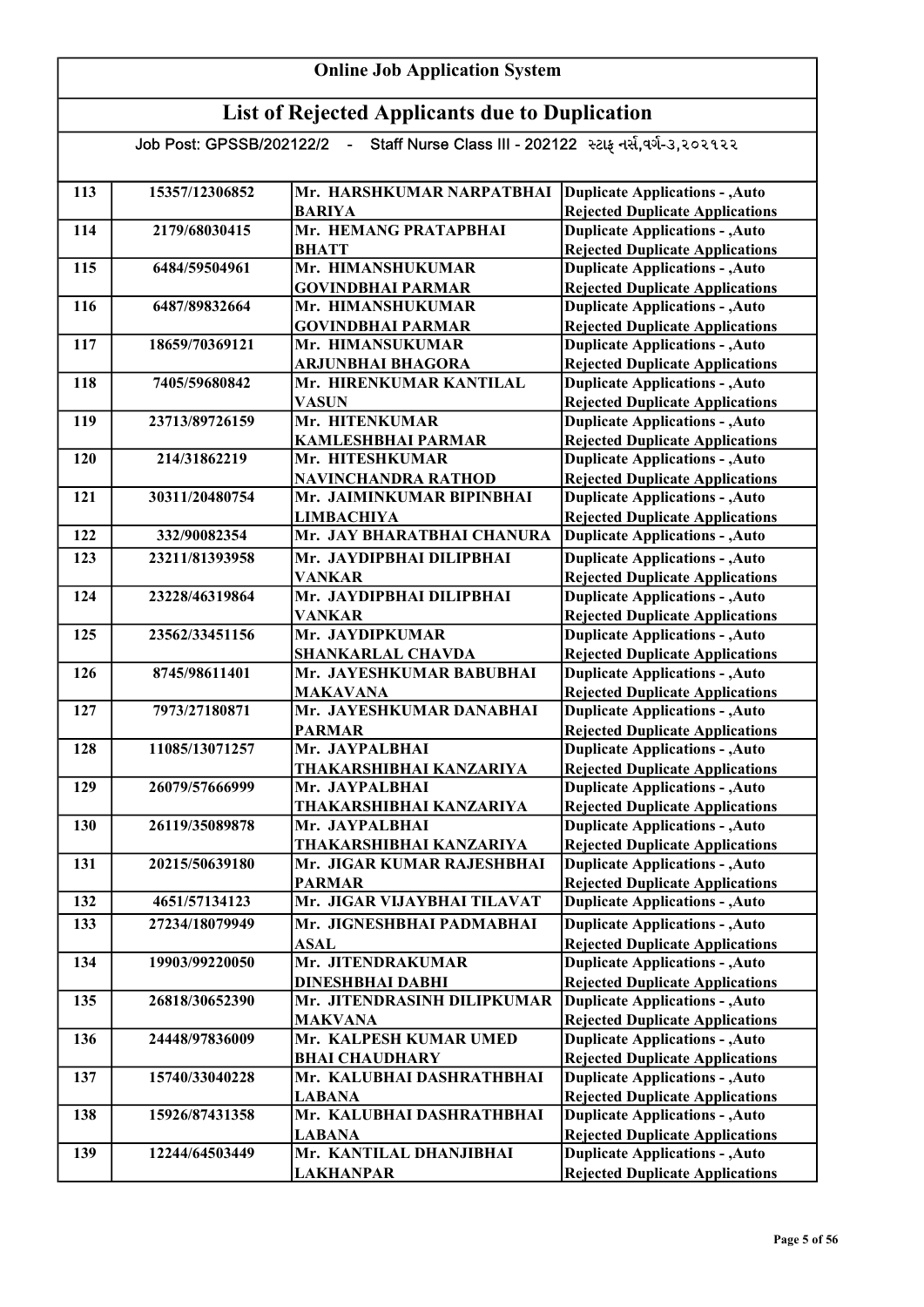| 140 | 15449/84332199 | Mr. KARANKUMAR                             | <b>Duplicate Applications - , Auto</b>                                           |
|-----|----------------|--------------------------------------------|----------------------------------------------------------------------------------|
|     |                | <b>JAGDISHBHAI BHATI</b>                   | <b>Rejected Duplicate Applications</b>                                           |
| 141 | 4422/38811805  | Mr. KARTIK NATVARBHAI VALA                 | <b>Duplicate Applications - , Auto</b>                                           |
| 142 | 19138/98068640 | Mr. KAUSHIKGAR BHIKHAGAR                   | <b>Duplicate Applications - , Auto</b>                                           |
|     |                | <b>GOSWAMI</b>                             | <b>Rejected Duplicate Applications</b>                                           |
| 143 | 20531/94103227 | Mr. KAUSHIKGAR BHIKHAGAR                   | <b>Duplicate Applications - , Auto</b>                                           |
|     |                | <b>GOSWAMI</b>                             | <b>Rejected Duplicate Applications</b>                                           |
| 144 | 20705/52976481 | Mr. KAUSHIKGAR BHIKHAGAR                   | <b>Duplicate Applications - , Auto</b>                                           |
|     |                | <b>GOSWAMI</b>                             | <b>Rejected Duplicate Applications</b>                                           |
| 145 | 20746/71772134 | Mr. KAUSHIKGAR BHIKHAGAR                   | <b>Duplicate Applications - , Auto</b>                                           |
| 146 | 20845/87354557 | <b>GOSWAMI</b><br>Mr. KAUSHIKGAR BHIKHAGAR | <b>Rejected Duplicate Applications</b><br><b>Duplicate Applications - , Auto</b> |
|     |                | <b>GOSWAMI</b>                             | <b>Rejected Duplicate Applications</b>                                           |
| 147 | 20984/16783071 | Mr. KAUSHIKGAR BHIKHAGAR                   | <b>Duplicate Applications - , Auto</b>                                           |
|     |                | <b>GOSWAMI</b>                             | <b>Rejected Duplicate Applications</b>                                           |
| 148 | 21239/30573326 | Mr. KAUSHIKGAR BHIKHAGAR                   | <b>Duplicate Applications - , Auto</b>                                           |
|     |                | <b>GOSWAMI</b>                             | <b>Rejected Duplicate Applications</b>                                           |
| 149 | 21281/94497863 | Mr. KAUSHIKGAR BHIKHAGAR                   | <b>Duplicate Applications - , Auto</b>                                           |
|     |                | <b>GOSWAMI</b>                             | <b>Rejected Duplicate Applications</b>                                           |
| 150 | 21323/21903026 | Mr. KAUSHIKGAR BHIKHAGAR                   | <b>Duplicate Applications - , Auto</b>                                           |
|     |                | <b>GOSWAMI</b>                             | <b>Rejected Duplicate Applications</b>                                           |
| 151 | 21376/63193699 | Mr. KAUSHIKGAR BHIKHAGAR                   | <b>Duplicate Applications - , Auto</b>                                           |
|     |                | <b>GOSWAMI</b>                             | <b>Rejected Duplicate Applications</b>                                           |
| 152 | 21482/53666542 | Mr. KAUSHIKGAR BHIKHAGAR                   | <b>Duplicate Applications - , Auto</b>                                           |
|     |                | <b>GOSWAMI</b>                             | <b>Rejected Duplicate Applications</b>                                           |
| 153 | 21517/13902894 | Mr. KAUSHIKGAR BHIKHAGAR                   | <b>Duplicate Applications - , Auto</b>                                           |
|     |                | <b>GOSWAMI</b>                             | <b>Rejected Duplicate Applications</b>                                           |
| 154 | 21653/44681104 | Mr. KAUSHIKGAR BHIKHAGAR                   | <b>Duplicate Applications - , Auto</b>                                           |
|     |                | <b>GOSWAMI</b>                             | <b>Rejected Duplicate Applications</b>                                           |
| 155 | 30933/85340082 | Mr. KESHU PRATAP BHAI DODIYA               | <b>Duplicate Applications - , Auto</b>                                           |
| 156 | 30995/86896865 | Mr. KESHU PRATAP BHAI DODIYA               | <b>Rejected Duplicate Applications</b><br><b>Duplicate Applications - , Auto</b> |
|     |                |                                            | <b>Rejected Duplicate Applications</b>                                           |
| 157 | 33965/82387420 | Mr. KETANKUMAR                             | <b>Duplicate Applications - , Auto</b>                                           |
|     |                | RANCHODBHAI CHAMAR                         | <b>Rejected Duplicate Applications</b>                                           |
| 158 | 19708/10387958 | Mr. KEVAL RAMESHBHAI                       | <b>Duplicate Applications - , Auto</b>                                           |
|     |                | <b>BAVALIYA</b>                            | <b>Rejected Duplicate Applications</b>                                           |
| 159 | 19849/27751288 | Mr. KEVAL RAMESHBHAI                       | <b>Duplicate Applications - , Auto</b>                                           |
|     |                | <b>BAVALIYA</b>                            | <b>Rejected Duplicate Applications</b>                                           |
| 160 | 19877/75336005 | Mr. KEVAL RAMESHBHAI                       | <b>Duplicate Applications - , Auto</b>                                           |
|     |                | <b>BAVALIYA</b>                            | <b>Rejected Duplicate Applications</b>                                           |
| 161 | 19893/32567281 | Mr. KEVAL RAMESHBHAI                       | <b>Duplicate Applications - , Auto</b>                                           |
|     |                | <b>BAVALIYA</b>                            | <b>Rejected Duplicate Applications</b>                                           |
| 162 | 19970/18169652 | Mr. KEVAL RAMESHBHAI                       | <b>Duplicate Applications - , Auto</b>                                           |
|     |                | <b>BAVALIYA</b>                            | <b>Rejected Duplicate Applications</b>                                           |
| 163 | 20000/40731860 | Mr. KEVAL RAMESHBHAI                       | <b>Duplicate Applications - , Auto</b>                                           |
|     |                | <b>BAVALIYA</b>                            | <b>Rejected Duplicate Applications</b>                                           |
| 164 | 20039/47834197 | Mr. KEVAL RAMESHBHAI                       | <b>Duplicate Applications - , Auto</b>                                           |
| 165 | 20062/25397232 | <b>BAVALIYA</b><br>Mr. KEVAL RAMESHBHAI    | <b>Rejected Duplicate Applications</b><br><b>Duplicate Applications - , Auto</b> |
|     |                | <b>BAVALIYA</b>                            | <b>Rejected Duplicate Applications</b>                                           |
| 166 | 20082/17681857 | Mr. KEVAL RAMESHBHAI                       | <b>Duplicate Applications - , Auto</b>                                           |
|     |                | <b>BAVALIYA</b>                            | <b>Rejected Duplicate Applications</b>                                           |
|     |                |                                            |                                                                                  |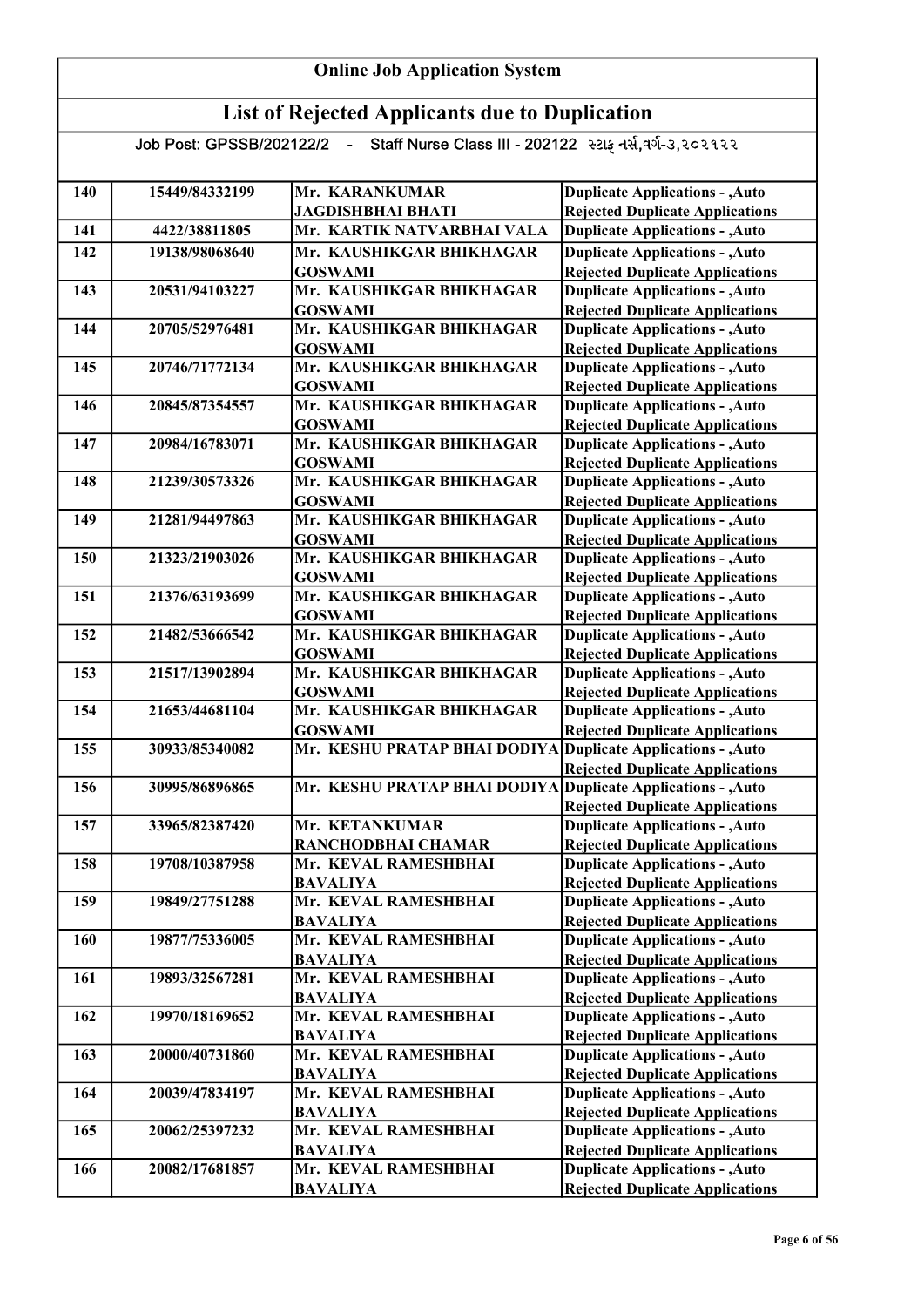#### List of Rejected Applicants due to Duplication Job Post: GPSSB/202122/2 - Staff Nurse Class III - 202122 સ્ટાફ નર્સ,વર્ગ-૩,૨૦૨૧૨૨ 167 20089/17397228 Mr. KEVAL RAMESHBHAI BAVALIYA 168 18765/98888009 Mr. KEVALBHAI BHAVANBHAI PARMAR 169 18812/52305005 Mr. KEVALBHAI BHAVANBHAI PARMAR 170 1862/53418671 Mr. KEYURKUMAR KIRITBHAI PATEL 171 33410/28142050 Mr. KEYURKUMAR PRAVINBHAI **CHANDEGARA** 172 33454/18148551 Mr. KEYURKUMAR PRAVINBHAI **CHANDEGARA** 173 16968/79456729 Mr. KEYURKUMAR RAMESHBHAI KUMBHAR 174 29751/54572455 Mr. KHITABKUMAR JIVRAJBHAI KATARA 175 14760/58065454 Mr. KIRANKUMAR RAMANBHAI SOLANKI 176 19704/15856019 Mr. KISHAN ARVINDBHAI RAVAL 177 11231/79914339 Mr. KRUNALKUMAR DHIRAJBHAI PARMAR 178 11280/13596497 Mr. KRUNALKUMAR DHIRAJBHAI PARMAR 179 2343/24146795 Mr. KRUSHAL MAHESHBHAI PATEL 180 10743/79491555 Mr. KRUSHNA MUKESHBHAI **PATEL** 181 27282/53766719 Mr. KRUTIKKUMAR AMRUTBHAI VANKAR 182 870/85253087 Mr. KULDIPKUMAR SOMABHAI RAVAL 183 24070/38477525 Mr. KURVINKUMAR KHEMABHAI PARMAR 184 10131/11781438 Mr. LALABHAI RUKHADBHAI BARAIYA 185 32652/16830617 Mr. LAV VAJASIBHAI **CHUDASAMA** 186 32733/47304741 Mr. LAV VAJASIBHAI CHUDASAMA 187 17578/57027019 Mr. MAHENDRAKUMAR MAVJIBHAI RATHOD 188 14981/85191603 Mr. MAHESHBHAI SENDHABHAI **CHENVA** 189 23699/91510580 Mr. MAHESHKUMAR TABHABHAI PARMAR 190 19810/76206195 Mr. MAHIPAL VINUBHAI PARMAR Duplicate Applications - , Auto 191 27061/59248939 Mr. MALDE PARABTBHAI **CHAVADA** 192 6385/79768840 Mr. MANAV PRAVINBHAI PATNI 193 622/21088874 Mr. MANDIPSINH **Duplicate Applications - , Auto** Duplicate Applications - ,Auto Rejected Duplicate Applications Duplicate Applications - ,Auto Rejected Duplicate Applications Duplicate Applications - ,Auto Rejected Duplicate Applications Rejected Duplicate Applications Duplicate Applications - ,Auto Rejected Duplicate Applications Duplicate Applications - ,Auto Duplicate Applications - ,Auto Rejected Duplicate Applications Duplicate Applications - ,Auto Rejected Duplicate Applications Duplicate Applications - ,Auto Rejected Duplicate Applications Duplicate Applications - ,Auto Rejected Duplicate Applications Duplicate Applications - ,Auto Rejected Duplicate Applications Duplicate Applications - ,Auto Rejected Duplicate Applications Duplicate Applications - ,Auto Rejected Duplicate Applications Duplicate Applications - ,Auto **Duplicate Applications - ,Auto** Rejected Duplicate Applications Duplicate Applications - ,Auto Rejected Duplicate Applications Duplicate Applications - ,Auto Rejected Duplicate Applications Duplicate Applications - ,Auto Rejected Duplicate Applications Duplicate Applications - ,Auto Rejected Duplicate Applications Duplicate Applications - ,Auto Rejected Duplicate Applications Duplicate Applications - ,Auto Rejected Duplicate Applications Duplicate Applications - ,Auto Rejected Duplicate Applications Duplicate Applications - ,Auto Rejected Duplicate Applications Duplicate Applications - ,Auto Rejected Duplicate Applications Duplicate Applications - ,Auto Rejected Duplicate Applications Duplicate Applications - ,Auto Rejected Duplicate Applications

ANIRUDDHSINH JADEJA

Online Job Application System

Rejected Duplicate Applications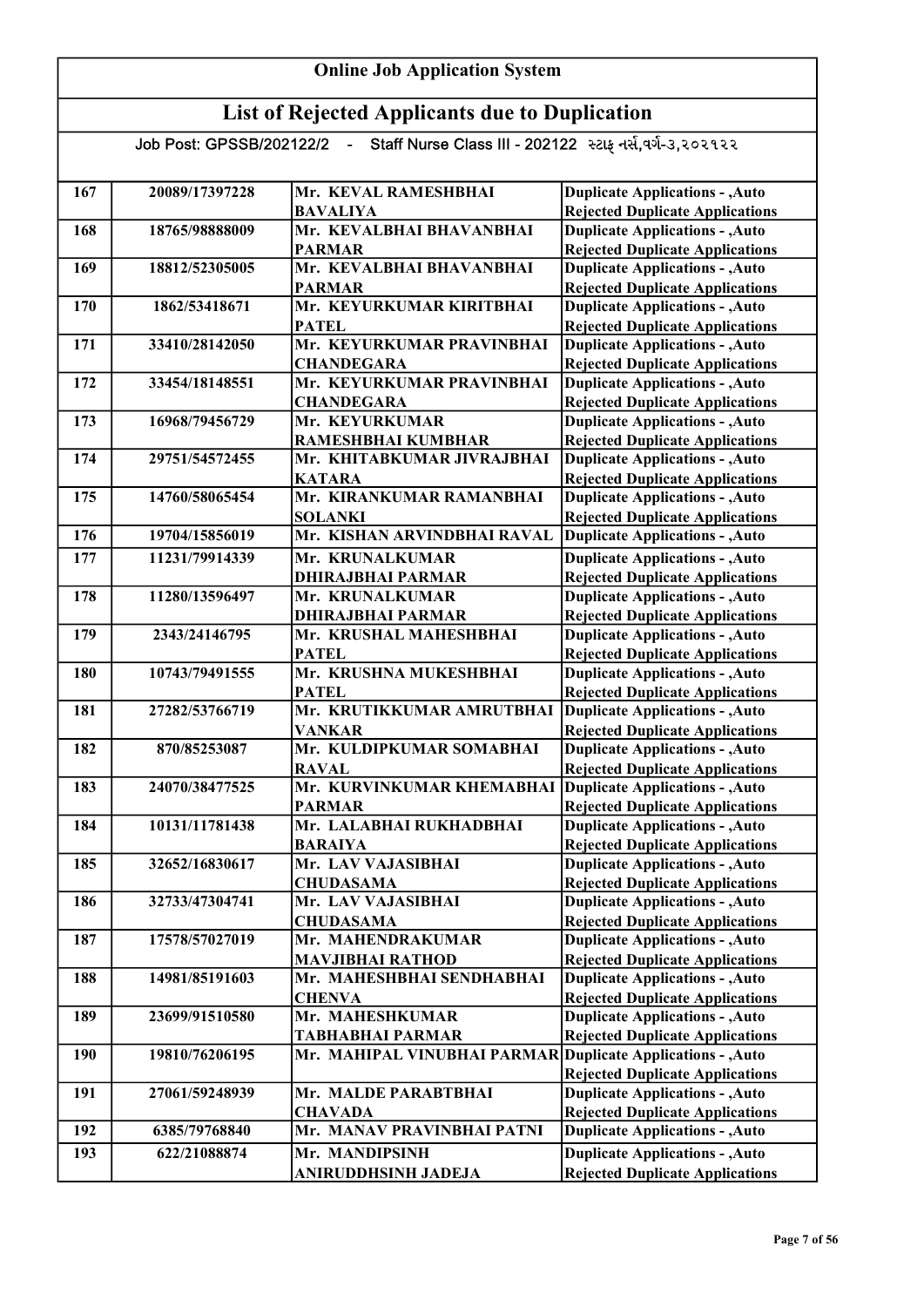| <b>Online Job Application System</b> |                            |                                                         |                                                                                  |
|--------------------------------------|----------------------------|---------------------------------------------------------|----------------------------------------------------------------------------------|
|                                      |                            | <b>List of Rejected Applicants due to Duplication</b>   |                                                                                  |
|                                      | Job Post: GPSSB/202122/2 - | Staff Nurse Class III - 202122 સ્ટાફ નર્સ,વર્ગ-૩,૨૦૨૧૨૨ |                                                                                  |
|                                      |                            |                                                         |                                                                                  |
| 194                                  | 25602/77696073             | Mr. MANISHBHAI RATILALBHAI                              | <b>Duplicate Applications - , Auto</b>                                           |
|                                      |                            | <b>MAHALA</b>                                           | <b>Rejected Duplicate Applications</b>                                           |
| 195                                  | 31187/19820132             | Mr. MANOJ BHAI MANGALDAS                                | <b>Duplicate Applications - , Auto</b>                                           |
|                                      |                            | <b>MAHIDA</b>                                           | <b>Rejected Duplicate Applications</b>                                           |
| 196                                  | 32325/13570027             | Mr. MANOJBHAI CHITHARBHAI                               | <b>Duplicate Applications - , Auto</b>                                           |
| 197                                  | 32357/27997466             | <b>JETHAVA</b><br>Mr. MANOJBHAI CHITHARBHAI             | <b>Rejected Duplicate Applications</b>                                           |
|                                      |                            | <b>JETHAVA</b>                                          | <b>Duplicate Applications - , Auto</b><br><b>Rejected Duplicate Applications</b> |
| 198                                  | 35423/14385702             | Mr. MANSUKH NARAN GARVA                                 | <b>Duplicate Applications - , Auto</b>                                           |
| 199                                  | 17726/43703721             | Mr. MAYANK PRAVINBHAI MODI                              | <b>Duplicate Applications - , Auto</b>                                           |
|                                      |                            |                                                         |                                                                                  |
| 200                                  | 17763/58774445             | Mr. MAYANK PRAVINBHAI MODI                              | <b>Duplicate Applications - , Auto</b>                                           |
| 201                                  | 34553/96641474             | Mr. MAYANKKUMAR                                         | <b>Duplicate Applications - , Auto</b>                                           |
|                                      |                            | <b>SURESHBHAI VALAND</b>                                | <b>Rejected Duplicate Applications</b>                                           |
| 202                                  | 8341/93619137              | Mr. MAYUR NATVARBHAI<br><b>DAMOR</b>                    | <b>Duplicate Applications - , Auto</b><br><b>Rejected Duplicate Applications</b> |
| 203                                  | 22115/46117947             | Mr. MEHULKUMAR SHAMJIBHAI                               | <b>Duplicate Applications - , Auto</b>                                           |
|                                      |                            | <b>DABHI</b>                                            | <b>Rejected Duplicate Applications</b>                                           |
| 204                                  | 16893/71958341             | Mr. MIHIRKUMAR YOGESHBHAI                               | <b>Duplicate Applications - , Auto</b>                                           |
|                                      |                            | <b>RANA</b>                                             | <b>Rejected Duplicate Applications</b>                                           |
| 205                                  | 38324/91616269             | Mr. MIHIRKUMAR YOGESHBHAI                               | <b>Duplicate Applications - , Auto</b>                                           |
|                                      |                            | <b>RANA</b>                                             | <b>Rejected Duplicate Applications</b>                                           |
| 206                                  | 19426/87085412             | Mr. MILANKUMAR                                          | <b>Duplicate Applications - , Auto</b>                                           |
|                                      |                            | MANISHANKARBHAI VEGDA                                   | <b>Rejected Duplicate Applications</b>                                           |
| 207                                  | 19115/23750661             | Mr. MITESHKUMAR ASHOKBHAI<br><b>MAKVANA</b>             | <b>Duplicate Applications - , Auto</b><br><b>Rejected Duplicate Applications</b> |
| 208                                  | 37043/50187447             | Mr. MOHIT KISHORBHAI                                    | <b>Duplicate Applications - , Auto</b>                                           |
|                                      |                            | <b>MAKAWANA</b>                                         | <b>Rejected Duplicate Applications</b>                                           |
| 209                                  | 2678/50943481              | Mr. MOHITKUMAR DINESHBHAI                               | <b>Duplicate Applications - , Auto</b>                                           |
|                                      |                            | <b>VALA</b>                                             | <b>Rejected Duplicate Applications</b>                                           |
| 210                                  | 992/36111407               | Mr. MONILKUMAR RAJESHBHAI                               | <b>Duplicate Applications - , Auto</b>                                           |
|                                      |                            | <b>LAMBHIYA</b>                                         | <b>Rejected Duplicate Applications</b>                                           |
| 211                                  | 11006/20523677             | Mr. MUKESH PARBATBHAI                                   | <b>Duplicate Applications - , Auto</b>                                           |
|                                      |                            | <b>VADHER</b>                                           | <b>Rejected Duplicate Applications</b>                                           |
| 212                                  | 11102/37116744             | Mr. MUKESH PARBATBHAI                                   | <b>Duplicate Applications - , Auto</b>                                           |
|                                      |                            | <b>VADHER</b><br>Mr. NARESHBHAI KALABHAI                | <b>Rejected Duplicate Applications</b>                                           |
| 213                                  | 30866/17360129             | <b>BARAD</b>                                            | <b>Duplicate Applications - , Auto</b><br><b>Rejected Duplicate Applications</b> |
| 214                                  | 17948/26227874             | Mr. NARESHBHAI MAFABHAI                                 | <b>Duplicate Applications - , Auto</b>                                           |
|                                      |                            | <b>TURI</b>                                             | <b>Rejected Duplicate Applications</b>                                           |
| 215                                  | 342/43619985               | Mr. NAUMANBHAI RAFIKBHAI                                | <b>Duplicate Applications - , Auto</b>                                           |
|                                      |                            | <b>MANSURI</b>                                          | <b>Rejected Duplicate Applications</b>                                           |
| 216                                  | 13308/50073795             | Mr. NIKHIL KUMAR                                        | <b>Duplicate Applications - , Auto</b>                                           |
|                                      |                            | RAMESHBHAI PRAJAPATI                                    | <b>Rejected Duplicate Applications</b>                                           |
| 217                                  | 6715/61788300              | Mr. NIKULKUMAR AMRUTBHAI                                | <b>Duplicate Applications - , Auto</b>                                           |
|                                      |                            | <b>BARAD</b>                                            | <b>Rejected Duplicate Applications</b>                                           |
| 218                                  | 15490/95223985             | Mr. NIKULKUMAR AMRUTBHAI                                | <b>Duplicate Applications - , Auto</b>                                           |
|                                      |                            | <b>BARAD</b>                                            | <b>Rejected Duplicate Applications</b>                                           |
| 219                                  | 1648/50594559              | Mr. NIKUNJ DHIRAJBHAI                                   | <b>Duplicate Applications - , Auto</b>                                           |
| 220                                  | 19459/41325578             | <b>CHANDEGARA</b><br>Mr. NIKUNJ RAJESHBHAI MARU         | <b>Rejected Duplicate Applications</b><br><b>Duplicate Applications - , Auto</b> |
|                                      |                            |                                                         |                                                                                  |
| 221                                  | 33511/93897256             | Mr. NIKUNJKUMAR DINESHBHAI                              | <b>Duplicate Applications - , Auto</b>                                           |
|                                      |                            | <b>DABHI</b>                                            | <b>Rejected Duplicate Applications</b>                                           |

Г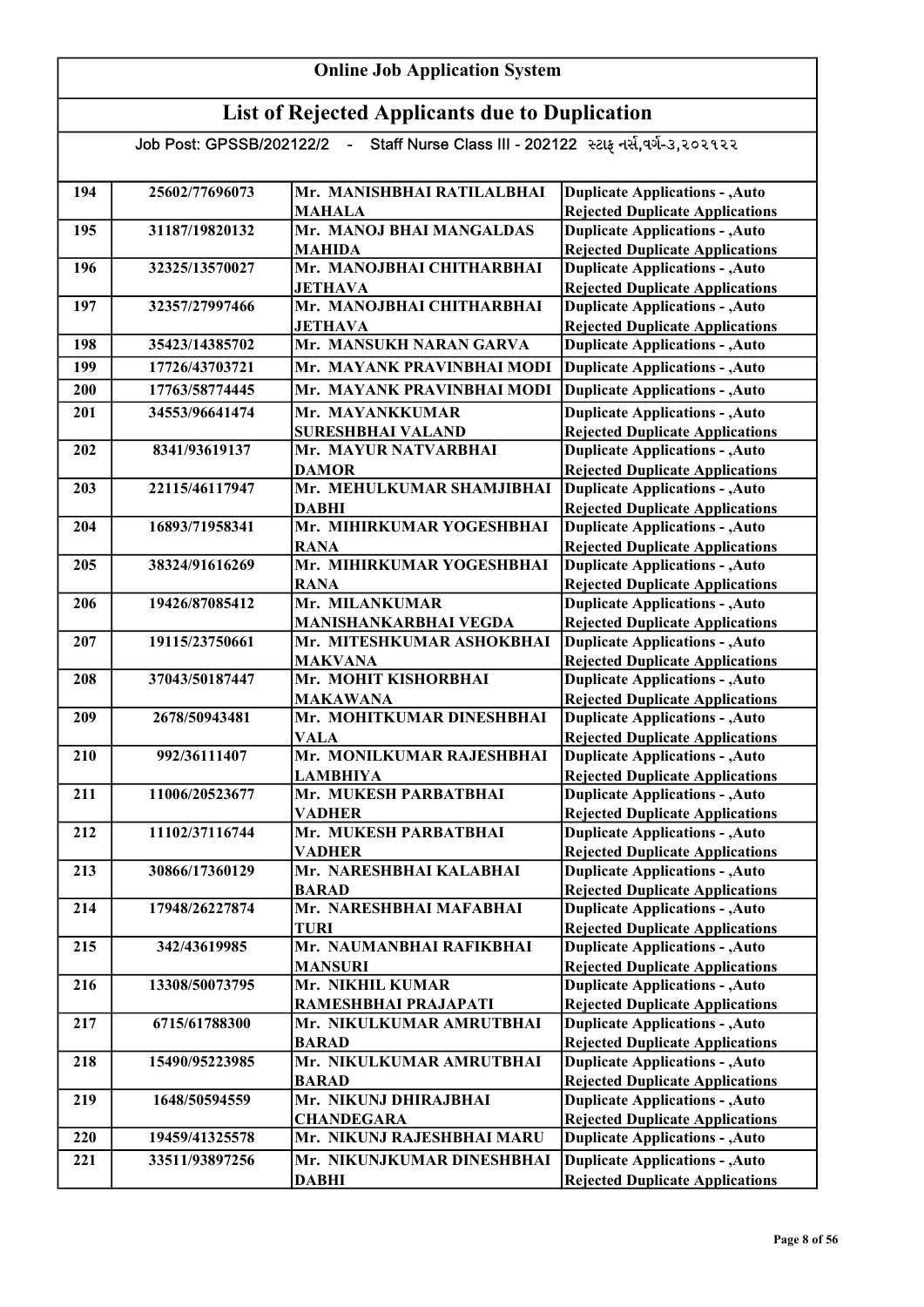#### List of Rejected Applicants due to Duplication Job Post: GPSSB/202122/2 - Staff Nurse Class III - 202122 સ્ટાફ નર્સ,વર્ગ-૩,૨૦૨૧૨૨ 222 | 29471/80345158 | Mr. NILESHBHAI TUKARAMBHAI | Duplicate Applications - , Auto VASAVA 223 17612/80286920 Mr. NILESHBHAI VIRSINGBHAI NINAMA 224 17668/20767207 Mr. NILESHBHAI VIRSINGBHAI NINAMA 225 17770/47780953 Mr. NILESHKUMAR KANUBHAI ROHIT 226 17814/76069432 Mr. NILESHKUMAR KANUBHAI ROHIT 227 19287/54611848 Mr. NISHANT GHANSHYAMBHAI **CHAUDHARI** 228 1371/34966351 Mr. NISHANT JAYESHKUMAR **CHAVADA** 229 23565/96544656 Mr. NISHANTKUMAR ASHOKBHAI PARMAR 230 15819/32185064 Mr. NITESH KESHAVBHAI GOHIL 231 6160/77065204 Mr. NOHFILBHAI YASINBHAI MANSURI 232 37459/57066877 Mr. PANKAJBHAI HARILAL VASAVA 233 24904/11611919 Mr. PARAGKUMAR JAYANTILAL BAGATHARIA 234 37346/67239038 Mr. PARTH RAJESHKUMAR DODIYA 235 37491/32156858 Mr. PARTH RAJESHKUMAR DODIYA 236 9149/74751349 Mr. PARVATBHAI CHIMANBHAI RATHVA 237 27228/46607052 Mr. PARVEZ YUNUSBHAI KHALYANI 238 36752/28047155 Mr. PILRAJBHAI RATANBHAI **CHARPOT** 239 3865/52243221 Mr. PIYUSH MANOJBHAI CHAVDA Duplicate Applications - , Auto 240 21739/36992827 Mr. PIYUSHKUMAR BHIMSIBHAI BAMROTIYA 241 | 17645/49130741 | Mr. POPATBHAI VIRSINGBHAI RATHVA 242 37702/82181040 Mr. PRADIPKUMAR AMRUTBHAI SOLANKI 243 30474/49683487 Mr. PRADIPKUMAR CHHATRASINH BARIA 244 25883/43389455 Mr. PRAGNESHKUMAR KANTILAL PATIL 245 | 5493/11444434 Mr. PRAKASHBHAI GORDHANBHAI BHARADIYA 246 29714/86218901 Mr. PRATIK BHUPATBHAI BABARIYA 247 12011/40437484 Mr. PRATIKKUMAR ASHOKKUMAR PATEL 248 16717/22004077 Mr. PRAVINBHAI GAGDASBHAI **CHAUHAN** Duplicate Applications - ,Auto Rejected Duplicate Applications Duplicate Applications - ,Auto Rejected Duplicate Applications Duplicate Applications - ,Auto Rejected Duplicate Applications Duplicate Applications - ,Auto Rejected Duplicate Applications Duplicate Applications - ,Auto Rejected Duplicate Applications Duplicate Applications - ,Auto Rejected Duplicate Applications Duplicate Applications - ,Auto Rejected Duplicate Applications Duplicate Applications - ,Auto Rejected Duplicate Applications Duplicate Applications - ,Auto Rejected Duplicate Applications Duplicate Applications - ,Auto Rejected Duplicate Applications Duplicate Applications - ,Auto Rejected Duplicate Applications Duplicate Applications - ,Auto Rejected Duplicate Applications Rejected Duplicate Applications Duplicate Applications - ,Auto Rejected Duplicate Applications Duplicate Applications - ,Auto Rejected Duplicate Applications Duplicate Applications - ,Auto **Duplicate Applications - ,Auto** Rejected Duplicate Applications Duplicate Applications - ,Auto Rejected Duplicate Applications Duplicate Applications - ,Auto Rejected Duplicate Applications Duplicate Applications - ,Auto Rejected Duplicate Applications Duplicate Applications - ,Auto Rejected Duplicate Applications Duplicate Applications - ,Auto Rejected Duplicate Applications Duplicate Applications - ,Auto Rejected Duplicate Applications Duplicate Applications - ,Auto Rejected Duplicate Applications Duplicate Applications - ,Auto Rejected Duplicate Applications Duplicate Applications - ,Auto Rejected Duplicate Applications Rejected Duplicate Applications

Online Job Application System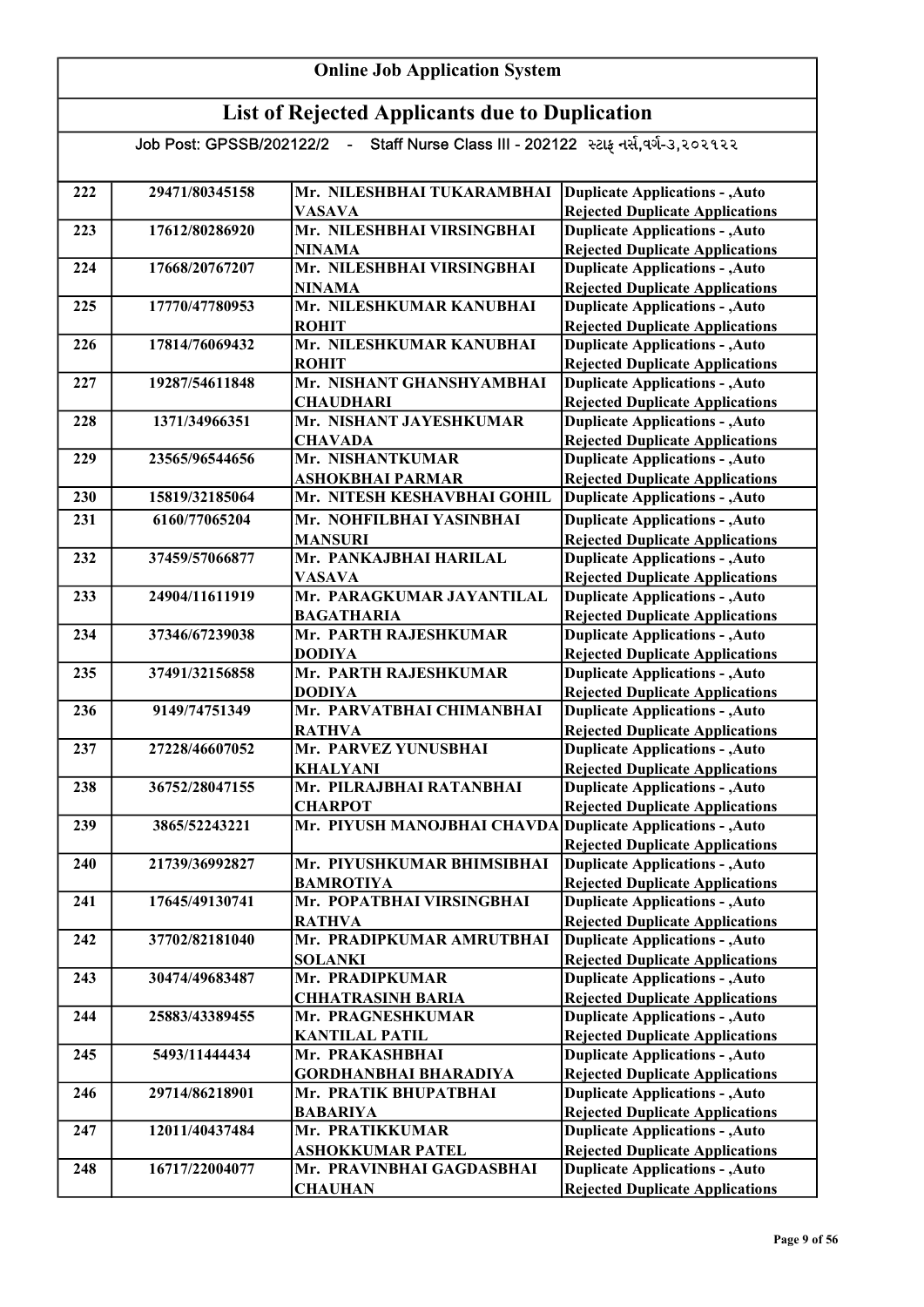| 249 | 14605/25891737 | Mr. PRITESH BANSINGBHAI                 | <b>Duplicate Applications - , Auto</b>                                           |
|-----|----------------|-----------------------------------------|----------------------------------------------------------------------------------|
|     |                | <b>RATHWA</b><br>Mr. RAHUL KESHU MARU   | <b>Rejected Duplicate Applications</b>                                           |
| 250 | 9457/11927589  |                                         | <b>Duplicate Applications - , Auto</b>                                           |
| 251 | 8107/80021004  | Mr. RAHUL MANSUKHBHAI                   | <b>Duplicate Applications - , Auto</b>                                           |
|     |                | <b>MAKVANA</b>                          | <b>Rejected Duplicate Applications</b>                                           |
| 252 | 14088/73745587 | Mr. RAHULBHAI LAXMANLAL<br><b>ASARI</b> | <b>Duplicate Applications - , Auto</b><br><b>Rejected Duplicate Applications</b> |
| 253 | 7164/20010661  | Mr. RAHULKUMAR RAMANLAL                 | <b>Duplicate Applications - , Auto</b>                                           |
|     |                | <b>PATEL</b>                            | <b>Rejected Duplicate Applications</b>                                           |
| 254 | 6723/91729943  | Mr. RAHULKUMAR                          | <b>Duplicate Applications - , Auto</b>                                           |
|     |                | RAVINDRABHAI KOTWADIYA                  | <b>Rejected Duplicate Applications</b>                                           |
| 255 | 27709/77447256 | Mr. RAIYAN GANIBHAI MANSURI             | <b>Duplicate Applications - , Auto</b>                                           |
| 256 | 12818/36964562 | Mr. RAJESHBHAI MOTIBHAI                 | <b>Duplicate Applications - , Auto</b>                                           |
|     |                | <b>BARIA</b>                            | <b>Rejected Duplicate Applications</b>                                           |
| 257 | 22066/90890506 | Mr. RAKESHKUMAR MANUBHAI                | <b>Duplicate Applications - , Auto</b>                                           |
|     |                | <b>VANKAR</b>                           | <b>Rejected Duplicate Applications</b>                                           |
| 258 | 26764/25486143 | Mr. RAKESHKUMAR                         | <b>Duplicate Applications - , Auto</b>                                           |
|     |                | PREMCHANDBHAI TAVIYAD                   | <b>Rejected Duplicate Applications</b>                                           |
| 259 | 28086/40256269 | Mr. RAKESHKUMAR                         | <b>Duplicate Applications - , Auto</b>                                           |
|     |                | <b>RAMANBHAI PARMAR</b>                 | <b>Rejected Duplicate Applications</b>                                           |
| 260 | 35420/85182885 | Mr. RAMESHBHAI                          | <b>Duplicate Applications - , Auto</b>                                           |
|     |                | <b>HARDASHBHAI PARMAR</b>               | <b>Rejected Duplicate Applications</b>                                           |
| 261 | 35461/66983597 | Mr. RAMESHBHAI                          | <b>Duplicate Applications - , Auto</b>                                           |
|     |                | <b>HARDASHBHAI PARMAR</b>               | <b>Rejected Duplicate Applications</b>                                           |
| 262 | 35508/23943812 | Mr. RAMESHBHAI                          | <b>Duplicate Applications - , Auto</b>                                           |
|     |                | HARDASHBHAI PARMAR                      | <b>Rejected Duplicate Applications</b>                                           |
| 263 | 34287/65984192 | Mr. RAMZAN IKBAL                        | <b>Duplicate Applications - , Auto</b>                                           |
|     |                | <b>BHATHANIYA</b>                       | <b>Rejected Duplicate Applications</b>                                           |
| 264 | 7102/91340838  | Mr. RANJITBHAI GIMLIYABHAI              | <b>Duplicate Applications - , Auto</b>                                           |
|     |                | <b>VASAVA</b>                           | <b>Rejected Duplicate Applications</b>                                           |
| 265 | 9590/22619657  | Mr. RANJITSING RATILAL                  | <b>Duplicate Applications - , Auto</b>                                           |
|     |                | <b>RATHOD</b>                           | <b>Rejected Duplicate Applications</b>                                           |
| 266 | 9646/15965203  | Mr. RANJITSING RATILAL                  | <b>Duplicate Applications - , Auto</b>                                           |
| 267 | 28934/96903986 | <b>RATHOD</b><br>Mr. RAVIKUMAR KANUBHAI | <b>Rejected Duplicate Applications</b><br><b>Duplicate Applications - , Auto</b> |
|     |                | <b>CHAUDHARI</b>                        | <b>Rejected Duplicate Applications</b>                                           |
| 268 | 22143/75833948 | Mr. RAVINDRAKUMAR                       | <b>Duplicate Applications - , Auto</b>                                           |
|     |                | DHIRENDRABHAI SOLANKI                   | <b>Rejected Duplicate Applications</b>                                           |
| 269 | 793/92365264   | Mr. RAVIRAJ RAJENDRAKUMAR               | <b>Duplicate Applications - , Auto</b>                                           |
|     |                | <b>PRAJAPATI</b>                        | <b>Rejected Duplicate Applications</b>                                           |
| 270 | 21058/56028418 | Mr. RITESHKUMAR PARVATSINH              | <b>Duplicate Applications - , Auto</b>                                           |
|     |                | <b>MEWASI</b>                           | <b>Rejected Duplicate Applications</b>                                           |
| 271 | 35968/89287537 | Mr. ROHITKUMAR SHIRILBHAI               | <b>Duplicate Applications - , Auto</b>                                           |
|     |                | <b>BHABHOR</b>                          | <b>Rejected Duplicate Applications</b>                                           |
| 272 | 6808/65277303  | Mr. RONAKKUMAR GIRISHBHAI               | <b>Duplicate Applications - , Auto</b>                                           |
|     |                | <b>MODI</b>                             | <b>Rejected Duplicate Applications</b>                                           |
| 273 | 14978/12757948 | Mr. RUSHIK MANHARBHAI MORI              | <b>Duplicate Applications - , Auto</b>                                           |
| 274 | 6530/13061924  | Mr. RUTVIKKUMAR                         | <b>Duplicate Applications - , Auto</b>                                           |
|     |                | <b>JAYANTIBHAI VAGHELA</b>              | <b>Rejected Duplicate Applications</b>                                           |
| 275 | 32241/95861943 | Mr. SABIR IBRAHIMBHAI                   | <b>Duplicate Applications - , Auto</b>                                           |
|     |                | <b>MANDHAT</b>                          | <b>Rejected Duplicate Applications</b>                                           |
| 276 | 33094/45159385 | Mr. SAGAR JAGUBHAI                      | <b>Duplicate Applications - , Auto</b>                                           |
|     |                | <b>AMBECHADA</b>                        | <b>Rejected Duplicate Applications</b>                                           |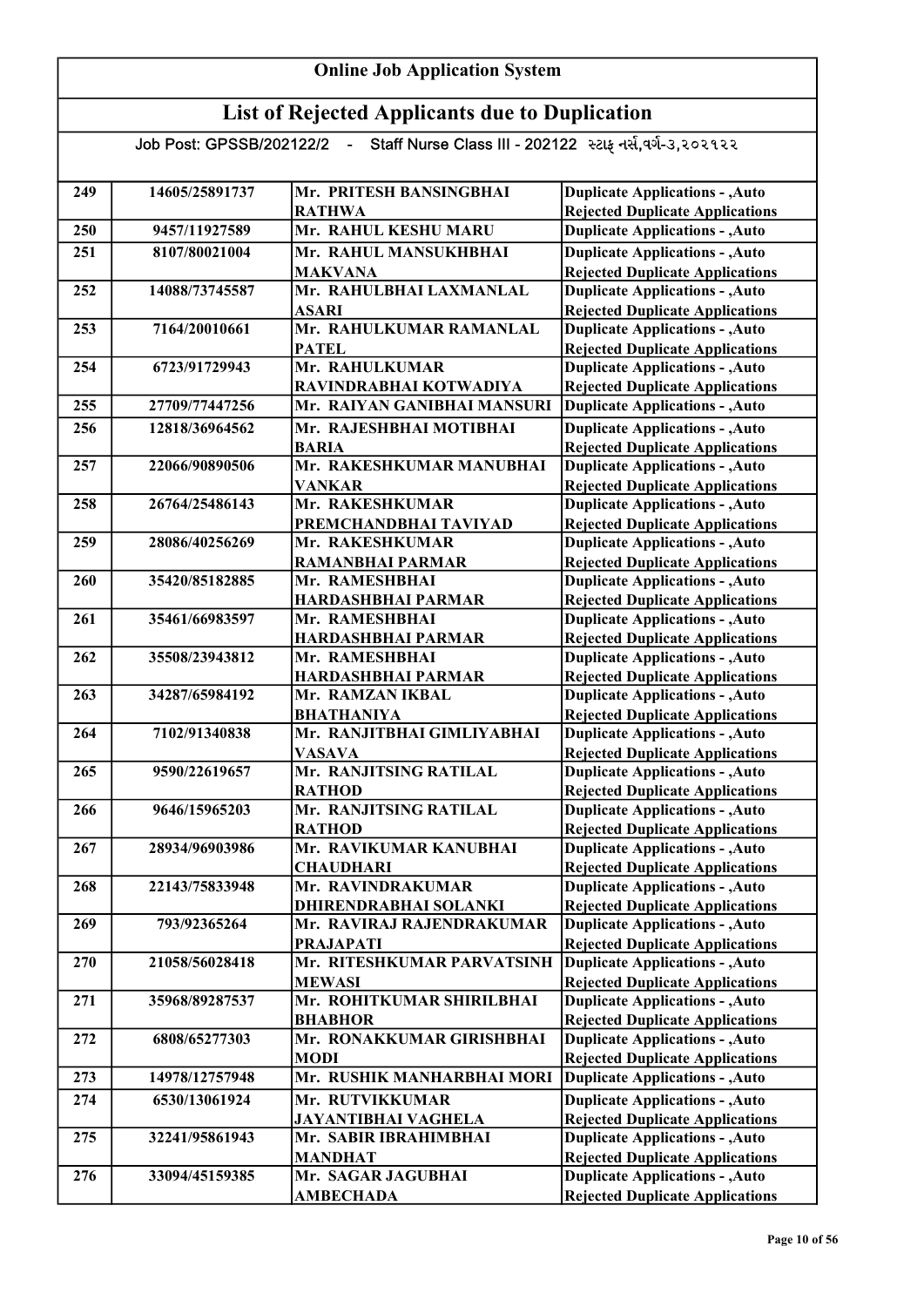| 277 | 2132/94058581  | Mr. SAGARKUMAR                   | <b>Duplicate Applications - , Auto</b>                                           |
|-----|----------------|----------------------------------|----------------------------------------------------------------------------------|
|     |                | <b>MANGESHKUMAR NAYAK</b>        | <b>Rejected Duplicate Applications</b>                                           |
| 278 | 25306/29274026 | Mr. SAHARSH UPENDRAKUMAR         | <b>Duplicate Applications - , Auto</b>                                           |
|     |                | <b>CHAUDHARI</b>                 | <b>Rejected Duplicate Applications</b>                                           |
| 279 | 11241/64466607 | Mr. SAMIR BHIMSIBHAI CHOCHA      | <b>Duplicate Applications - , Auto</b>                                           |
| 280 | 38025/98467453 | Mr. SAMIR BHIMSIBHAI CHOCHA      | <b>Duplicate Applications - , Auto</b>                                           |
| 281 | 369/38065292   | Mr. SAMIREHMAD ALAMBHAI          | <b>Duplicate Applications - , Auto</b>                                           |
|     |                | <b>QURESHI</b>                   | <b>Rejected Duplicate Applications</b>                                           |
| 282 | 435/31274234   | Mr. SAMIREHMAD ALAMBHAI          | <b>Duplicate Applications - , Auto</b>                                           |
|     |                | <b>QURESHI</b>                   | <b>Rejected Duplicate Applications</b>                                           |
| 283 | 463/47020106   | Mr. SAMIREHMAD ALAMBHAI          | <b>Duplicate Applications - , Auto</b>                                           |
|     |                | <b>QURESHI</b>                   | <b>Rejected Duplicate Applications</b>                                           |
| 284 | 1503/49595388  | Mr. SAMIREHMAD ALAMBHAI          | <b>Duplicate Applications - , Auto</b>                                           |
|     |                | <b>QURESHI</b>                   | <b>Rejected Duplicate Applications</b>                                           |
| 285 | 1523/44211188  | Mr. SAMIREHMAD ALAMBHAI          | <b>Duplicate Applications - , Auto</b>                                           |
|     |                | <b>QURESHI</b>                   | <b>Rejected Duplicate Applications</b>                                           |
| 286 | 1537/95525281  | Mr. SAMIREHMAD ALAMBHAI          | <b>Duplicate Applications - , Auto</b>                                           |
|     |                | <b>QURESHI</b>                   | <b>Rejected Duplicate Applications</b>                                           |
| 287 | 1588/11067060  | Mr. SAMIREHMAD ALAMBHAI          | <b>Duplicate Applications - , Auto</b>                                           |
|     |                | <b>QURESHI</b>                   | <b>Rejected Duplicate Applications</b>                                           |
| 288 | 4976/47227281  | Mr. SANDIPKUMAR                  | <b>Duplicate Applications - , Auto</b>                                           |
|     |                | <b>JAYANTIBHAI MAKWANA</b>       | <b>Rejected Duplicate Applications</b>                                           |
| 289 | 5031/64368155  | Mr. SANDIPKUMAR                  | <b>Duplicate Applications - , Auto</b>                                           |
|     |                | <b>JAYANTIBHAI MAKWANA</b>       | <b>Rejected Duplicate Applications</b>                                           |
| 290 | 31892/86878240 | Mr. SANDIPKUMAR RAVAJIBHAI       | <b>Duplicate Applications - , Auto</b>                                           |
|     |                | <b>BARIYA</b>                    | <b>Rejected Duplicate Applications</b>                                           |
| 291 | 32068/33961215 | Mr. SANDIPKUMAR RAVAJIBHAI       | <b>Duplicate Applications - , Auto</b>                                           |
| 292 | 14318/31441590 | <b>BARIYA</b><br>Mr. SANJAY BHAI | <b>Rejected Duplicate Applications</b><br><b>Duplicate Applications - , Auto</b> |
|     |                | <b>SAGARAMBHAI GAMAR</b>         | <b>Rejected Duplicate Applications</b>                                           |
| 293 | 4876/57638435  | Mr. SANKETKUMAR DINESHBHAI       | <b>Duplicate Applications - , Auto</b>                                           |
|     |                | <b>CHAUDHARI</b>                 | <b>Rejected Duplicate Applications</b>                                           |
| 294 | 21449/90707622 | Mr. SANKETKUMAR DINESHBHAI       | <b>Duplicate Applications - , Auto</b>                                           |
|     |                | <b>CHAUDHARI</b>                 | <b>Rejected Duplicate Applications</b>                                           |
| 295 | 34854/58271803 | Mr. SAURAVBHAI                   | <b>Duplicate Applications - , Auto</b>                                           |
|     |                | <b>MAHENDRABHAI DESHMUKH</b>     | <b>Rejected Duplicate Applications</b>                                           |
| 296 | 29858/61238081 | Mr. SAVANKUMAR NAVINBHAI         | <b>Duplicate Applications - , Auto</b>                                           |
|     |                | <b>LIMBACHIYA</b>                | <b>Rejected Duplicate Applications</b>                                           |
| 297 | 12920/45850604 | Mr. SAVANKUMAR REVABHAI          | <b>Duplicate Applications - , Auto</b>                                           |
|     |                | <b>CHAUDHARI</b>                 | <b>Rejected Duplicate Applications</b>                                           |
| 298 | 1656/79042811  | Mr. SHAILESHKUMAR                | <b>Duplicate Applications - , Auto</b>                                           |
|     |                | <b>HEMANTBHAI PANDYA</b>         | <b>Rejected Duplicate Applications</b>                                           |
| 299 | 19556/51895650 | Mr. SHAILESHKUMAR                | <b>Duplicate Applications - , Auto</b>                                           |
|     |                | <b>KANUBHAI BHAMBHI</b>          | <b>Rejected Duplicate Applications</b>                                           |
| 300 | 10574/60544504 | Mr. SHILESHBHAI ULUSYABHAI       | <b>Duplicate Applications - , Auto</b>                                           |
|     |                | <b>VALVI</b>                     | <b>Rejected Duplicate Applications</b>                                           |
| 301 | 12867/91647696 | Mr. SMITHKUMAR                   | <b>Duplicate Applications - , Auto</b>                                           |
|     |                | <b>BARNABASBHAI CHHAREL</b>      | <b>Rejected Duplicate Applications</b>                                           |
| 302 | 37333/67417150 | Mr. SUDHIRBHAI SOMABHAI          | <b>Duplicate Applications - , Auto</b>                                           |
|     |                | <b>RATHVA</b>                    | <b>Rejected Duplicate Applications</b>                                           |
| 303 | 29021/73560930 | Mr. SURENDRASINH GULABSINH       | <b>Duplicate Applications - , Auto</b>                                           |
|     |                | <b>BARIA</b>                     | <b>Rejected Duplicate Applications</b>                                           |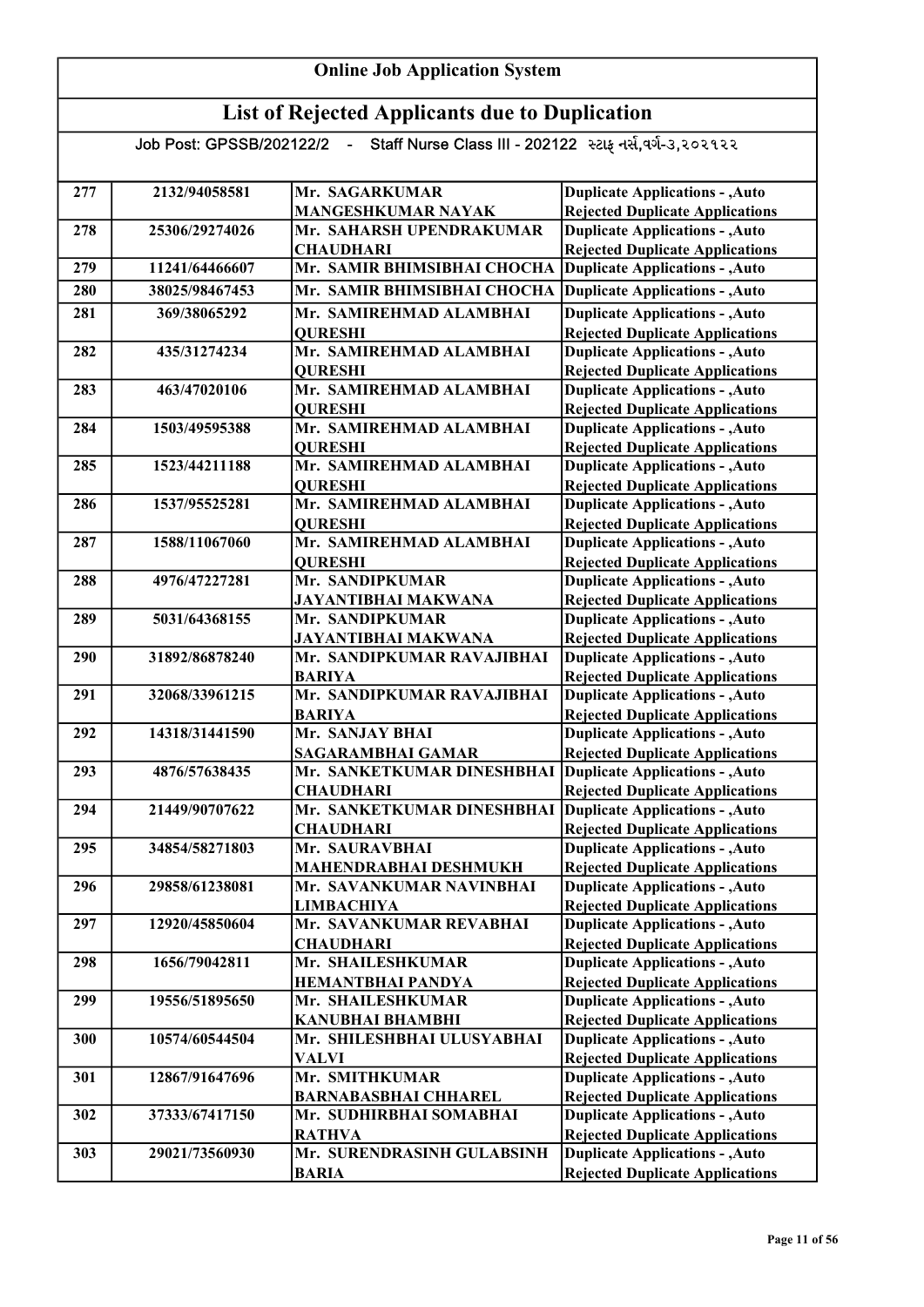| 304 | 7177/11503882  | Mr. SURESHBHAI                            | <b>Duplicate Applications - , Auto</b>                                           |
|-----|----------------|-------------------------------------------|----------------------------------------------------------------------------------|
|     |                | <b>BHARATKUMAR NAI</b>                    | <b>Rejected Duplicate Applications</b>                                           |
| 305 | 37738/86248185 | Mr. SURESHBHAI RAMSINGBHAI                | <b>Duplicate Applications - , Auto</b>                                           |
|     |                | <b>HATHILA</b>                            | <b>Rejected Duplicate Applications</b>                                           |
| 306 | 19723/52671133 | Mr. SWAPNIL PRAVINBHAI                    | <b>Duplicate Applications - , Auto</b>                                           |
|     |                | <b>PARMAR</b>                             | <b>Rejected Duplicate Applications</b>                                           |
| 307 | 21533/22122019 | Mr. TARUN KANTILAL PATEL                  | <b>Duplicate Applications - , Auto</b>                                           |
| 308 | 30685/95173408 | Mr. UMESHKUMAR                            | <b>Duplicate Applications - , Auto</b>                                           |
|     |                | <b>CHHABILBHAI SUTHAR</b>                 | <b>Rejected Duplicate Applications</b>                                           |
| 309 | 19797/94003521 | Mr. UPENDRABHAI CHANDUBHAI                | Duplicate Applications - , Auto                                                  |
|     |                | <b>GANGORDA</b>                           | <b>Rejected Duplicate Applications</b>                                           |
| 310 | 4205/92005423  | Mr. VANRAJBHAI GEMABHAI                   | <b>Duplicate Applications - , Auto</b>                                           |
|     |                | <b>MAKWANA</b>                            | <b>Rejected Duplicate Applications</b>                                           |
| 311 | 6246/70333400  | Mr. VANRAJBHAI GEMABHAI                   | <b>Duplicate Applications - , Auto</b>                                           |
|     |                | <b>MAKWANA</b>                            | <b>Rejected Duplicate Applications</b>                                           |
| 312 | 37667/36601844 | Mr. VASANTKUMAR SHANABHAI                 | <b>Duplicate Applications - , Auto</b>                                           |
|     |                | <b>PARMAR</b>                             | <b>Rejected Duplicate Applications</b>                                           |
| 313 | 37756/62592957 | Mr. VASANTKUMAR SHANABHAI                 | <b>Duplicate Applications - , Auto</b>                                           |
|     |                | <b>PARMAR</b>                             | <b>Rejected Duplicate Applications</b>                                           |
| 314 | 37799/53764741 | Mr. VASANTKUMAR SHANABHAI                 | <b>Duplicate Applications - , Auto</b>                                           |
|     |                | <b>PARMAR</b>                             | <b>Rejected Duplicate Applications</b>                                           |
| 315 | 37983/70601021 | Mr. VASANTKUMAR SHANABHAI                 | <b>Duplicate Applications - , Auto</b>                                           |
|     |                | <b>PARMAR</b>                             | <b>Rejected Duplicate Applications</b>                                           |
| 316 | 29061/78884419 | Mr. VASHISHTH NAVINCHANDRA                | <b>Duplicate Applications - , Auto</b>                                           |
|     |                | <b>RAVAL</b>                              | <b>Rejected Duplicate Applications</b>                                           |
| 317 | 29063/42052726 | Mr. VASHISHTH NAVINCHANDRA                | <b>Duplicate Applications - , Auto</b>                                           |
|     |                | <b>RAVAL</b>                              | <b>Rejected Duplicate Applications</b>                                           |
| 318 | 20671/52126845 | Mr. VIJAYBHAI ZAVERBHAI                   | <b>Duplicate Applications - , Auto</b>                                           |
| 319 | 22263/17897148 | <b>RATHOD</b><br>Mr. VIJAYKUMAR KHANABHAI | <b>Rejected Duplicate Applications</b>                                           |
|     |                | <b>PARMAR</b>                             | <b>Duplicate Applications - , Auto</b><br><b>Rejected Duplicate Applications</b> |
| 320 | 22265/70027355 | Mr. VIJAYKUMAR KHANABHAI                  | <b>Duplicate Applications - , Auto</b>                                           |
|     |                | <b>PARMAR</b>                             | <b>Rejected Duplicate Applications</b>                                           |
| 321 | 22273/86045767 | Mr. VIJAYKUMAR KHANABHAI                  | <b>Duplicate Applications - , Auto</b>                                           |
|     |                | <b>PARMAR</b>                             | <b>Rejected Duplicate Applications</b>                                           |
| 322 | 22510/23321431 | Mr. VIJAYKUMAR KHANABHAI                  | <b>Duplicate Applications - , Auto</b>                                           |
|     |                | <b>PARMAR</b>                             | <b>Rejected Duplicate Applications</b>                                           |
| 323 | 22784/97466929 | Mr. VIJAYKUMAR KHANABHAI                  | <b>Duplicate Applications - , Auto</b>                                           |
|     |                | <b>PARMAR</b>                             | <b>Rejected Duplicate Applications</b>                                           |
| 324 | 6145/81012996  | Mr. VIJAYKUMAR MANILAL                    | <b>Duplicate Applications - , Auto</b>                                           |
|     |                | <b>PARMAR</b>                             | <b>Rejected Duplicate Applications</b>                                           |
| 325 | 2362/69863088  | Mr. VIJAYKUMAR PRAKASHBHAI                | <b>Duplicate Applications - , Auto</b>                                           |
|     |                | <b>BARIA</b>                              | <b>Rejected Duplicate Applications</b>                                           |
| 326 | 34498/33680434 | Mr. VIKAS RAMESHBHAI                      | <b>Duplicate Applications - , Auto</b>                                           |
|     |                | <b>CHAUDHARY</b>                          | <b>Rejected Duplicate Applications</b>                                           |
| 327 | 34425/72849728 | Mr. VIKAS RAMESHBHAI                      | <b>Duplicate Applications - , Auto</b>                                           |
|     |                | <b>SUNILKUMAR</b>                         | <b>Rejected Duplicate Applications</b>                                           |
| 328 | 28578/61475717 | Mr. VIKRAM VASHARAMBHAI                   | <b>Duplicate Applications - , Auto</b>                                           |
|     |                | <b>KHAMBHLA</b>                           | <b>Rejected Duplicate Applications</b>                                           |
| 329 | 34696/81873196 | Mr. VIKRAM VASHARAMBHAI                   | <b>Duplicate Applications - , Auto</b>                                           |
|     |                | <b>KHAMBHLA</b>                           | <b>Rejected Duplicate Applications</b>                                           |
| 330 | 36903/44741266 | Mr. VIKRAM VASHARAMBHAI                   | <b>Duplicate Applications - , Auto</b>                                           |
|     |                | <b>KHAMBHLA</b>                           | <b>Rejected Duplicate Applications</b>                                           |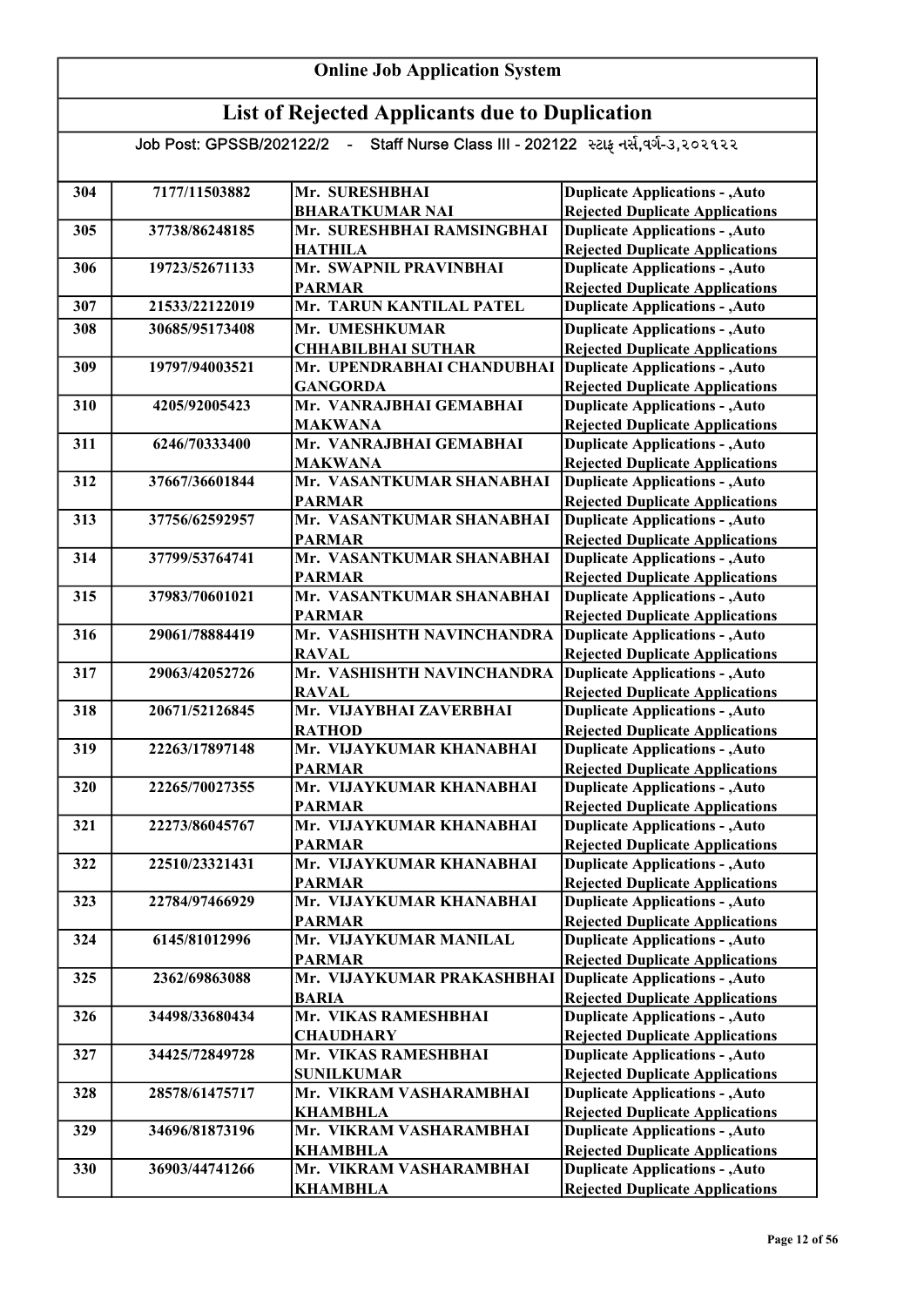| 331 | 27866/99580199 | Mr. VINODBHAI NANJIBHAI       | <b>Duplicate Applications - , Auto</b> |
|-----|----------------|-------------------------------|----------------------------------------|
|     |                | <b>CHAVDA</b>                 | <b>Rejected Duplicate Applications</b> |
| 332 | 11068/71152858 | Mr. VIPULBHAI GANGARAM        | <b>Duplicate Applications - , Auto</b> |
|     |                | <b>MORICHUNVAN</b>            | <b>Rejected Duplicate Applications</b> |
| 333 | 4375/36686478  | Mr. VIPULKUMAR RAMJIBHAI      | <b>Duplicate Applications - , Auto</b> |
|     |                | <b>SENMA</b>                  | <b>Rejected Duplicate Applications</b> |
| 334 | 4382/69629855  | Mr. VIPULKUMAR RAMJIBHAI      | <b>Duplicate Applications - , Auto</b> |
|     |                | <b>SENMA</b>                  | <b>Rejected Duplicate Applications</b> |
| 335 | 6253/56830426  | Mr. VIPULKUMAR RAMJIBHAI      | <b>Duplicate Applications - , Auto</b> |
|     |                | <b>SENMA</b>                  | <b>Rejected Duplicate Applications</b> |
| 336 | 6279/89656826  | Mr. VIPULKUMAR RAMJIBHAI      | <b>Duplicate Applications - , Auto</b> |
|     |                | <b>SENMA</b>                  | <b>Rejected Duplicate Applications</b> |
| 337 | 30345/42101755 | Mr. VIPULKUMAR SURTANBHAI     | <b>Duplicate Applications - , Auto</b> |
|     |                | <b>PATEL</b>                  | <b>Rejected Duplicate Applications</b> |
| 338 | 19059/29475773 | Mr. VISHALKUMAR               | <b>Duplicate Applications - , Auto</b> |
|     |                | <b>BHARATSINH ZALA</b>        | <b>Rejected Duplicate Applications</b> |
| 339 | 6288/19157383  | Mr. VISHNU KUMAR KANTILAL     | <b>Duplicate Applications - , Auto</b> |
|     |                | <b>DARJI</b>                  | <b>Rejected Duplicate Applications</b> |
| 340 | 21199/55511074 | Mr. VIVEKKUMAR SOMABHAI       | <b>Duplicate Applications - , Auto</b> |
|     |                | <b>TADVI</b>                  | <b>Rejected Duplicate Applications</b> |
| 341 | 30187/53482501 | Mr. YASHKUMAR CHIMANBHAI      | <b>Duplicate Applications - , Auto</b> |
|     |                | <b>SOLANKI</b>                | <b>Rejected Duplicate Applications</b> |
| 342 | 3925/40781245  | Mr. YOGESHBHAI RAMESHBHAI     | <b>Duplicate Applications - , Auto</b> |
|     |                | <b>PATEL</b>                  | <b>Rejected Duplicate Applications</b> |
| 343 | 19536/41876525 | Mr. YOGESHKUMAR JASUBHAI      | <b>Duplicate Applications - , Auto</b> |
|     |                | <b>GOHIL</b>                  | <b>Rejected Duplicate Applications</b> |
| 344 | 14795/32081232 | Mr. YOGESHKUMAR LALJIBHAI     | <b>Duplicate Applications - , Auto</b> |
|     |                | <b>PATEL</b>                  | <b>Rejected Duplicate Applications</b> |
| 345 | 4278/82063298  | Mr. YUVRAJ SURESHKUMAR        | <b>Duplicate Applications - , Auto</b> |
|     |                | <b>SOLANKI</b>                | <b>Rejected Duplicate Applications</b> |
| 346 | 3764/52982717  | Mrs. ALISHABEN RAVINDRABHAI   | <b>Duplicate Applications - , Auto</b> |
|     |                | <b>VALVI</b>                  | <b>Rejected Duplicate Applications</b> |
| 347 | 28943/91072168 | Mrs. AMIBEN HARSHADBHAI       | <b>Duplicate Applications - , Auto</b> |
|     |                | <b>BARAIYA</b>                | <b>Rejected Duplicate Applications</b> |
| 348 | 12552/12321708 | Mrs. AMISHABEN GIRISHBHAI     | <b>Duplicate Applications - , Auto</b> |
|     |                | <b>PARMAR</b>                 | <b>Rejected Duplicate Applications</b> |
| 349 | 30342/92335787 | Mrs. AMITABEN SUDHAKARBHAI    | <b>Duplicate Applications - , Auto</b> |
|     |                | <b>VASAVA</b>                 | <b>Rejected Duplicate Applications</b> |
| 350 | 14133/81682955 | <b>Mrs. ANANDIBEN</b>         | <b>Duplicate Applications - , Auto</b> |
|     |                | <b>CHHATRASINHBHAI VASAVA</b> | <b>Rejected Duplicate Applications</b> |
| 351 | 28903/26031381 | Mrs. ANISHA KANTIBHAI PATEL   | <b>Duplicate Applications - , Auto</b> |
| 352 | 16028/95525953 | Mrs. ANITABAHEN LAXMANBHAI    | <b>Duplicate Applications - , Auto</b> |
|     |                | <b>RAVAL</b>                  | <b>Rejected Duplicate Applications</b> |
| 353 | 16776/38215930 | Mrs. ANITABEN BHALABHAI       | <b>Duplicate Applications - , Auto</b> |
|     |                | <b>CHAVDA</b>                 | <b>Rejected Duplicate Applications</b> |
| 354 | 4750/69449751  | Mrs. ANITABEN KIRITSINH BARIA | <b>Duplicate Applications - , Auto</b> |
| 355 | 15665/95809749 | Mrs. ANJANABEN KANUBHAI       | <b>Duplicate Applications - , Auto</b> |
|     |                | <b>RATHVA</b>                 | <b>Rejected Duplicate Applications</b> |
| 356 | 10651/72640874 | Mrs. ANJANABEN RAMESHBHAI     | <b>Duplicate Applications - , Auto</b> |
|     |                | <b>ASARI</b>                  | <b>Rejected Duplicate Applications</b> |
| 357 | 3836/14008278  | Mrs. ANKITA PEETAMBARBHAI     | <b>Duplicate Applications - , Auto</b> |
|     |                | <b>PATEL</b>                  | <b>Rejected Duplicate Applications</b> |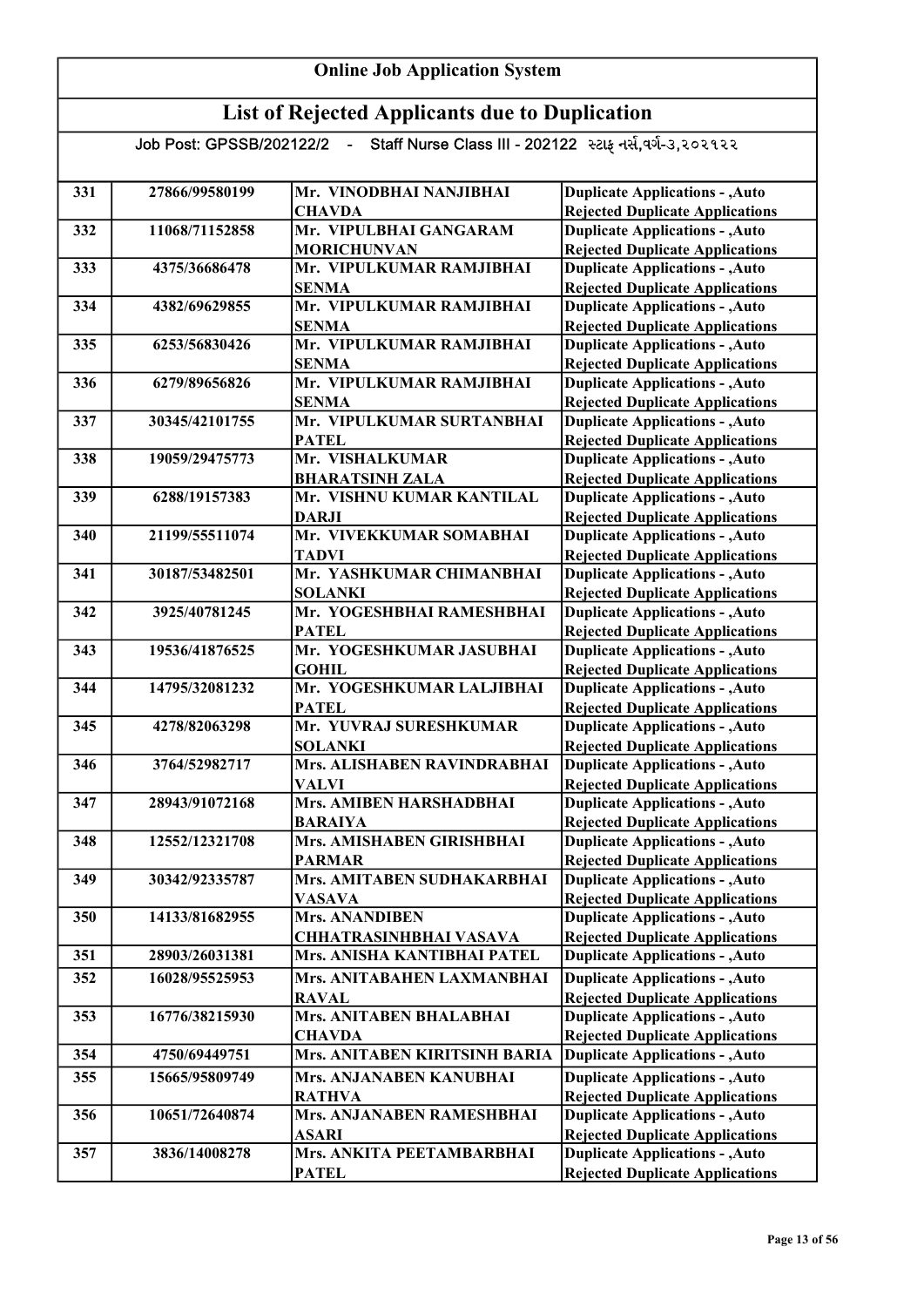| 358 | 32252/39857130 | Mrs. ANKITABEN BABUBHAI                                      | <b>Duplicate Applications - , Auto</b>                                           |
|-----|----------------|--------------------------------------------------------------|----------------------------------------------------------------------------------|
|     |                | <b>CHAVDA</b>                                                | <b>Rejected Duplicate Applications</b>                                           |
| 359 | 26001/31760634 | Mrs. ARATIBEN MANHARBHAI                                     | <b>Duplicate Applications - , Auto</b>                                           |
|     |                | <b>JOSHI</b>                                                 | <b>Rejected Duplicate Applications</b>                                           |
| 360 | 7837/33682914  | Mrs. ASHA NAVNEETBHAI RAVAL                                  | <b>Duplicate Applications - , Auto</b>                                           |
| 361 | 6625/41328798  | Mrs. ASHABEN BALVANTSINH                                     | <b>Duplicate Applications - , Auto</b>                                           |
|     |                | <b>MALIVAD</b>                                               | <b>Rejected Duplicate Applications</b>                                           |
| 362 | 29813/31724116 | Mrs. ASHABEN JAYNTIBHAI JOSHI                                | <b>Duplicate Applications - , Auto</b>                                           |
|     |                |                                                              | <b>Rejected Duplicate Applications</b>                                           |
| 363 | 30288/86097670 | Mrs. ASHABEN JAYNTIBHAI JOSHI                                | <b>Duplicate Applications - , Auto</b>                                           |
|     |                |                                                              | <b>Rejected Duplicate Applications</b>                                           |
| 364 | 13220/63511119 | Mrs. ASMABANU ABDULKADIR                                     | <b>Duplicate Applications - , Auto</b>                                           |
| 365 | 3535/86258396  | <b>KADIVAR</b><br>Mrs. BANSIBEN BHUPATBHAI                   | <b>Rejected Duplicate Applications</b>                                           |
|     |                | <b>DANGAR</b>                                                | <b>Duplicate Applications - , Auto</b>                                           |
| 366 | 3559/13621274  | <b>Mrs. BANSIBEN BHUPATBHAI</b>                              | <b>Rejected Duplicate Applications</b><br><b>Duplicate Applications - , Auto</b> |
|     |                | <b>DANGAR</b>                                                | <b>Rejected Duplicate Applications</b>                                           |
| 367 | 37284/87533785 | <b>Mrs. BANUMALIN ADREMANBIN</b>                             | <b>Duplicate Applications - , Auto</b>                                           |
|     |                | <b>HARSI</b>                                                 | <b>Rejected Duplicate Applications</b>                                           |
| 368 | 53/54220977    | Mrs. BHAGYASHRIBEN                                           | <b>Duplicate Applications - , Auto</b>                                           |
|     |                | <b>BHAYKUBHAI CHAVDHARI</b>                                  | <b>Rejected Duplicate Applications</b>                                           |
| 369 | 36167/63835336 | <b>Mrs. BHARATIBEN</b>                                       | <b>Duplicate Applications - , Auto</b>                                           |
|     |                | <b>GIRISHCHANDRA SOLANKI</b>                                 | <b>Rejected Duplicate Applications</b>                                           |
| 370 | 3733/17434652  | Mrs. BHARTIBEN GANPATRAM                                     | <b>Duplicate Applications - , Auto</b>                                           |
|     |                | <b>PARMAR</b>                                                | <b>Rejected Duplicate Applications</b>                                           |
| 371 | 28944/99466596 | Mrs. BHUMIKA BIPINBHAI                                       | <b>Duplicate Applications - , Auto</b>                                           |
|     |                | <b>CHANDRAPAL</b>                                            | <b>Rejected Duplicate Applications</b>                                           |
| 372 | 15694/46720755 | Mrs. BHUMIKABEN                                              | <b>Duplicate Applications - , Auto</b>                                           |
|     |                | <b>BHAGVATSINH CHAUHAN</b>                                   | <b>Rejected Duplicate Applications</b>                                           |
| 373 | 30058/24144694 | Mrs. BINALBEN KANUBHAI RAVAL Duplicate Applications - , Auto |                                                                                  |
|     |                |                                                              | <b>Rejected Duplicate Applications</b>                                           |
| 374 | 8343/81781197  | Mrs. BINDU RAMESHBHAI PATEL                                  | <b>Duplicate Applications - , Auto</b>                                           |
| 375 | 1534/51215326  | Mrs. CHAITALIKUMARI                                          | <b>Duplicate Applications - , Auto</b>                                           |
|     |                | <b>SUBHASHBHAI PATEL</b>                                     | <b>Rejected Duplicate Applications</b>                                           |
| 376 | 3736/24743836  | Mrs. CHANDRIKABEN KALUBHAI                                   | <b>Duplicate Applications - , Auto</b>                                           |
|     |                | <b>SANGOD</b>                                                | <b>Rejected Duplicate Applications</b>                                           |
| 377 | 3959/98419203  | Mrs. CHANDRIKABEN KALUBHAI                                   | <b>Duplicate Applications - , Auto</b>                                           |
|     |                | <b>SANGOD</b>                                                | <b>Rejected Duplicate Applications</b>                                           |
| 378 | 30025/58435264 | <b>Mrs. CHARMIBEN</b>                                        | <b>Duplicate Applications - , Auto</b>                                           |
|     |                | VIKRAMKUMAR DAVE                                             | <b>Rejected Duplicate Applications</b>                                           |
| 379 | 13637/16610691 | Mrs. CHOTHIBEN VALLABHBHAI                                   | <b>Duplicate Applications - , Auto</b>                                           |
|     |                | <b>SOLANKI</b>                                               | <b>Rejected Duplicate Applications</b>                                           |
| 380 | 13655/21485041 | Mrs. CHOTHIBEN VALLABHBHAI                                   | <b>Duplicate Applications - , Auto</b>                                           |
|     |                | <b>SOLANKI</b>                                               | <b>Rejected Duplicate Applications</b>                                           |
| 381 | 13757/72351949 | Mrs. CHOTHIBEN VALLABHBHAI                                   | <b>Duplicate Applications - , Auto</b>                                           |
|     |                | <b>SOLANKI</b>                                               | <b>Rejected Duplicate Applications</b>                                           |
| 382 | 15233/30665331 | Mrs. CHOTHIBEN VALLABHBHAI                                   | <b>Duplicate Applications - , Auto</b>                                           |
|     |                | <b>SOLANKI</b>                                               | <b>Rejected Duplicate Applications</b>                                           |
| 383 | 35700/65787387 | Mrs. DENISHA HEMALKUMAR                                      | <b>Duplicate Applications - , Auto</b>                                           |
|     |                | <b>PATEL</b>                                                 | <b>Rejected Duplicate Applications</b>                                           |
| 384 | 19563/46997399 | <b>Mrs. DEVYANIBEN</b>                                       | <b>Duplicate Applications - , Auto</b>                                           |
|     |                | <b>SURENDRASINH RATHOD</b>                                   | <b>Rejected Duplicate Applications</b>                                           |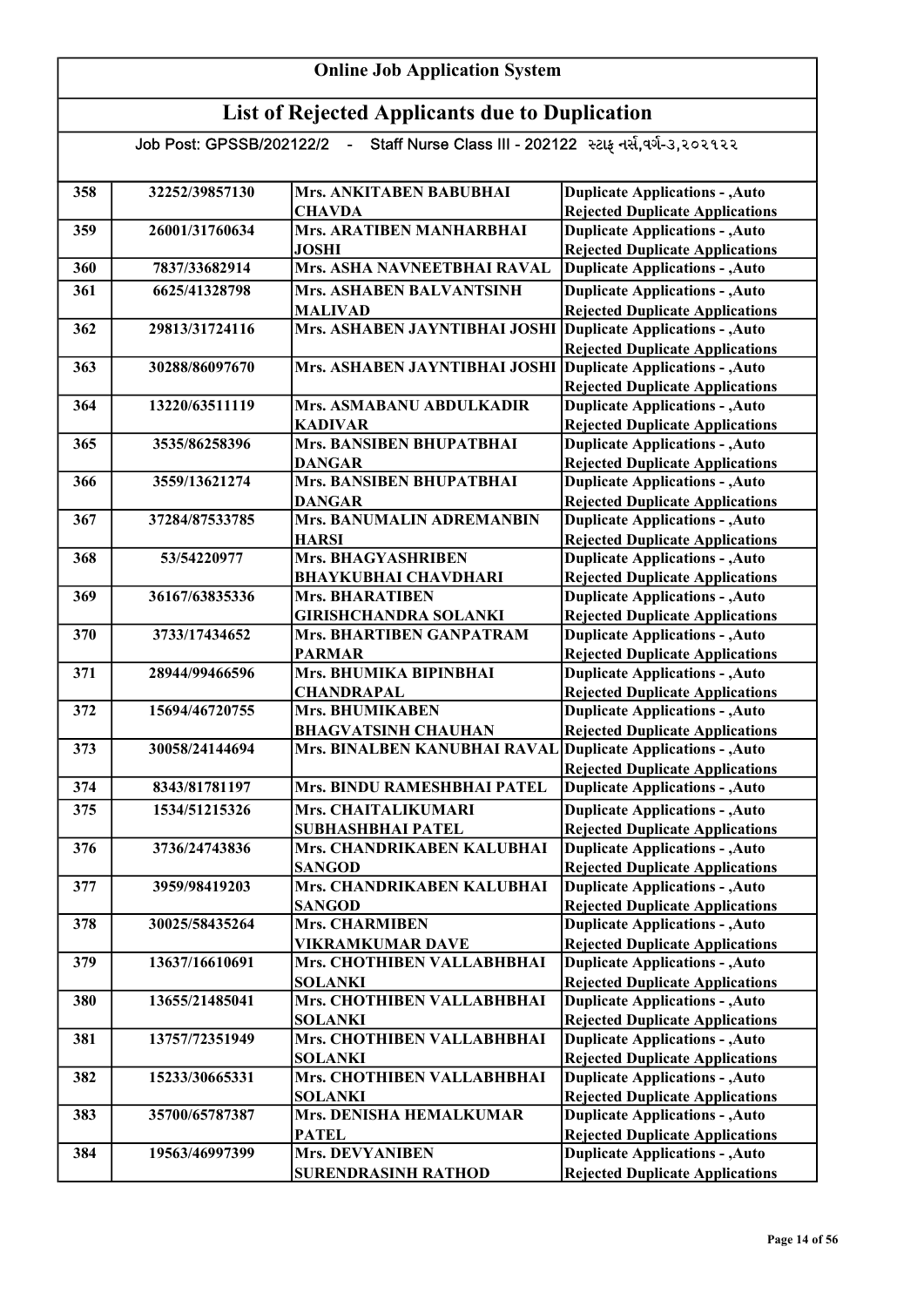| <b>Online Job Application System</b> |                                                       |                                                           |                                                                                  |  |
|--------------------------------------|-------------------------------------------------------|-----------------------------------------------------------|----------------------------------------------------------------------------------|--|
|                                      | <b>List of Rejected Applicants due to Duplication</b> |                                                           |                                                                                  |  |
|                                      | Job Post: GPSSB/202122/2 -                            | Staff Nurse Class III - 202122 સ્ટાફ નર્સ, વર્ગ-3, 202922 |                                                                                  |  |
| 385                                  | 25158/21437416                                        | Mrs. DHANUBAHEN DAHYABHAI                                 | <b>Duplicate Applications - , Auto</b>                                           |  |
| 386                                  | 36097/13753945                                        | <b>PATEL</b><br><b>Mrs. DHARMISHTHABEN</b>                | <b>Rejected Duplicate Applications</b><br><b>Duplicate Applications - , Auto</b> |  |
|                                      |                                                       | <b>MUKESHBHAI DAMOR</b>                                   | <b>Rejected Duplicate Applications</b>                                           |  |
| 387                                  | 33798/18297039                                        | Mrs. DHARMISHTHABEN                                       | <b>Duplicate Applications - , Auto</b>                                           |  |
|                                      |                                                       | <b>NARSINH BHABHOR</b>                                    | <b>Rejected Duplicate Applications</b>                                           |  |
| 388                                  | 24687/55574239                                        | Mrs. DHULIBAHEN RAMABHAI                                  | <b>Duplicate Applications - , Auto</b>                                           |  |
| 389                                  | 24740/46952536                                        | <b>VANKAR</b><br>Mrs. DHULIBAHEN RAMABHAI                 | <b>Rejected Duplicate Applications</b>                                           |  |
|                                      |                                                       | <b>VANKAR</b>                                             | <b>Duplicate Applications - , Auto</b><br><b>Rejected Duplicate Applications</b> |  |
| 390                                  | 2474/93469555                                         | Mrs. DIPATIBEN KISHORBHAI                                 | <b>Duplicate Applications - , Auto</b>                                           |  |
|                                      |                                                       | <b>DHODI</b>                                              | <b>Rejected Duplicate Applications</b>                                           |  |
| 391                                  | 8677/18714532                                         | Mrs. DIPIKA AJITBHAI CHAVDA                               | <b>Duplicate Applications - , Auto</b>                                           |  |
| 392                                  | 5245/12689954                                         | Mrs. DIPIKABEN PAMABHAI                                   | <b>Duplicate Applications - , Auto</b>                                           |  |
|                                      |                                                       | <b>SUTARIYA</b>                                           | <b>Rejected Duplicate Applications</b>                                           |  |
| 393                                  | 23132/25728065                                        | Mrs. DIVYA BHARATKUMAR<br><b>DIVAN</b>                    | <b>Duplicate Applications - , Auto</b><br><b>Rejected Duplicate Applications</b> |  |
| 394                                  | 13768/14758941                                        | Mrs. DIVYA HARESHKUMAR                                    | <b>Duplicate Applications - , Auto</b>                                           |  |
|                                      |                                                       | <b>PATEL</b>                                              | <b>Rejected Duplicate Applications</b>                                           |  |
| 395                                  | 13053/89418099                                        | Mrs. DIVYA NAJABHAI RATHOD                                | <b>Duplicate Applications - , Auto</b>                                           |  |
| 396                                  | 13125/35395442                                        | Mrs. DIVYA NAJABHAI RATHOD                                | <b>Duplicate Applications - , Auto</b>                                           |  |
| 397                                  | 13178/79217412                                        | Mrs. DIVYA NAJABHAI RATHOD                                | <b>Duplicate Applications - , Auto</b>                                           |  |
| 398                                  | 34415/88575470                                        | Mrs. DIVYABEN HIRABHAI                                    | <b>Duplicate Applications - , Auto</b>                                           |  |
|                                      |                                                       | <b>VAGHELA</b>                                            | <b>Rejected Duplicate Applications</b>                                           |  |
| 399                                  | 8455/85578517                                         | Mrs. DIVYABEN VIJAYBHAI PATEL                             | Duplicate Applications - , Auto                                                  |  |
| 400                                  | 36843/92224192                                        | Mrs. DIVYAKUMARI DILIPBHAI                                | <b>Rejected Duplicate Applications</b><br><b>Duplicate Applications - , Auto</b> |  |
|                                      |                                                       | <b>KHARADI</b>                                            | <b>Rejected Duplicate Applications</b>                                           |  |
| 401                                  | 38220/55594262                                        | <b>Mrs. FALGUNIBEN</b>                                    | <b>Duplicate Applications - , Auto</b>                                           |  |
|                                      |                                                       | DAYARAMBHAI PATEL                                         | <b>Rejected Duplicate Applications</b>                                           |  |
| 402                                  | 23941/20433046                                        | Mrs. GAURANGINI JASVANTBHAI                               | <b>Duplicate Applications - , Auto</b>                                           |  |
| 403                                  | 38482/59073255                                        | <b>RATHVA</b><br>Mrs. HANSHABEN RAJENDRASINH              | <b>Rejected Duplicate Applications</b>                                           |  |
|                                      |                                                       | <b>PARMAR</b>                                             | Duplicate Applications - , Auto<br><b>Rejected Duplicate Applications</b>        |  |
| 404                                  | 9665/30186905                                         | Mrs. HARSHIDA RONAK KUMAR                                 | <b>Duplicate Applications - , Auto</b>                                           |  |
|                                      |                                                       | <b>RATHOD</b>                                             | <b>Rejected Duplicate Applications</b>                                           |  |
| 405                                  | 9671/10444700                                         | Mrs. HARSHIDA RONAK KUMAR                                 | <b>Duplicate Applications - , Auto</b>                                           |  |
|                                      |                                                       | <b>RATHOD</b>                                             | <b>Rejected Duplicate Applications</b>                                           |  |
| 406                                  | 9167/71013569                                         | Mrs. HEMALI VINODBHAI<br><b>CHAVDA</b>                    | <b>Duplicate Applications - , Auto</b><br><b>Rejected Duplicate Applications</b> |  |
| 407                                  | 28087/73697308                                        | Mrs. HETAL HIRABHAI DAVE                                  | <b>Duplicate Applications - , Auto</b>                                           |  |
| 408                                  | 2408/66642120                                         | Mrs. HETAL KHIMJIBHAI                                     | <b>Duplicate Applications - , Auto</b>                                           |  |
|                                      |                                                       | <b>CHAUHAN</b>                                            | <b>Rejected Duplicate Applications</b>                                           |  |
| 409                                  | 2026/11131081                                         | Mrs. HETAL NARANBHAI GOHEL                                | <b>Duplicate Applications - , Auto</b>                                           |  |
| 410                                  | 26793/14546850                                        | Mrs. HETALBEN AMARATBHAI<br><b>ASODIYA</b>                | <b>Duplicate Applications - , Auto</b><br><b>Rejected Duplicate Applications</b> |  |
| 411                                  | 20577/25092890                                        | Mrs. HETALBEN JAYANTIBHAI                                 | <b>Duplicate Applications - , Auto</b>                                           |  |
|                                      |                                                       | <b>PARMAR</b>                                             | <b>Rejected Duplicate Applications</b>                                           |  |
| 412                                  | 22338/70353556                                        | Mrs. HETALBEN VINODBHAI                                   | <b>Duplicate Applications - , Auto</b>                                           |  |
|                                      |                                                       | <b>GAMIT</b>                                              | <b>Rejected Duplicate Applications</b>                                           |  |
| 413                                  | 25293/47747140                                        | Mrs. HINA HARIBHAI VAGHELA                                | <b>Duplicate Applications - , Auto</b>                                           |  |
| 414                                  | 7617/85089562                                         | Mrs. HINABAHEN NATUBHAI                                   | <b>Duplicate Applications - , Auto</b>                                           |  |
|                                      |                                                       | <b>PANDOR</b>                                             | <b>Rejected Duplicate Applications</b>                                           |  |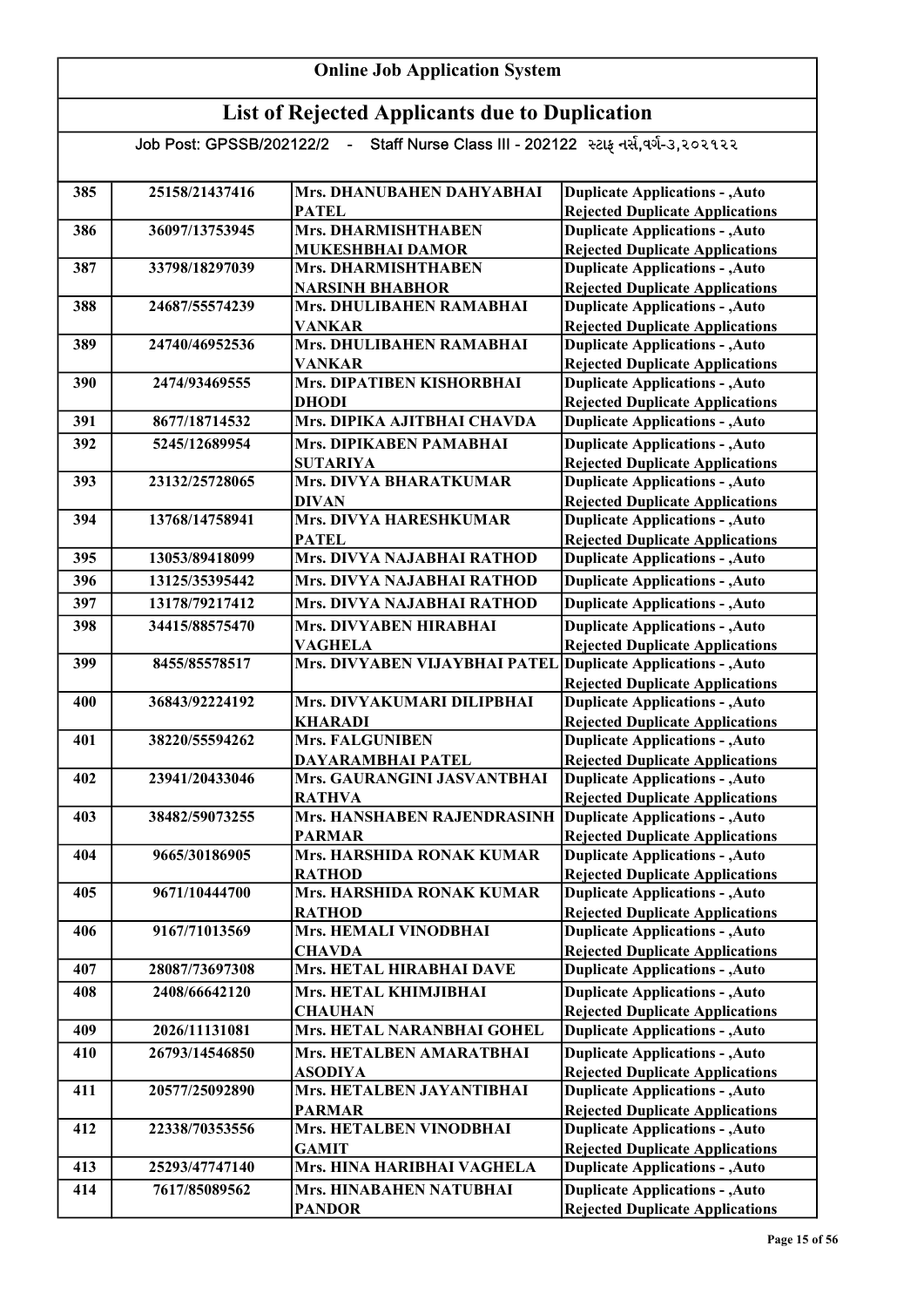| 415 | 27576/81954038 | Mrs. HINABEN KALYANSINH                                 | <b>Duplicate Applications - , Auto</b>                                           |
|-----|----------------|---------------------------------------------------------|----------------------------------------------------------------------------------|
|     |                | <b>THAKOR</b>                                           | <b>Rejected Duplicate Applications</b>                                           |
| 416 | 13752/43783814 | Mrs. HIRAL HEMATBHAI                                    | <b>Duplicate Applications - , Auto</b>                                           |
|     |                | <b>DHRANGU</b>                                          | <b>Rejected Duplicate Applications</b>                                           |
| 417 | 16500/88365290 | Mrs. HIRALBEN HIMMATLAL                                 | <b>Duplicate Applications - , Auto</b>                                           |
|     |                | <b>SHRIMALI</b>                                         | <b>Rejected Duplicate Applications</b>                                           |
| 418 | 16508/64046589 | Mrs. HIRALBEN HIMMATLAL                                 | <b>Duplicate Applications - , Auto</b>                                           |
|     |                | <b>SHRIMALI</b>                                         | <b>Rejected Duplicate Applications</b>                                           |
| 419 | 16562/52198509 | Mrs. HIRALBEN HIMMATLAL                                 | <b>Duplicate Applications - , Auto</b>                                           |
|     |                | <b>SHRIMALI</b>                                         | <b>Rejected Duplicate Applications</b>                                           |
| 420 | 16569/77451198 | Mrs. HIRALBEN HIMMATLAL                                 | <b>Duplicate Applications - , Auto</b>                                           |
| 421 |                | <b>SHRIMALI</b><br>Mrs. HIRALBEN HIMMATLAL              | <b>Rejected Duplicate Applications</b>                                           |
|     | 16969/32943263 |                                                         | <b>Duplicate Applications - , Auto</b>                                           |
| 422 | 29938/83373974 | <b>SHRIMALI</b><br><b>Mrs. HIRALBEN</b>                 | <b>Rejected Duplicate Applications</b><br><b>Duplicate Applications - , Auto</b> |
|     |                |                                                         |                                                                                  |
| 423 | 16982/12844971 | <b>JITENDRAKUMAR MEHTA</b><br>Mrs. HIRALBEN KAUSHIKBHAI | <b>Rejected Duplicate Applications</b><br><b>Duplicate Applications - , Auto</b> |
|     |                | <b>SHRIMALI</b>                                         |                                                                                  |
| 424 | 14533/19199188 | Mrs. HIRALBEN VINUBHAI                                  | <b>Rejected Duplicate Applications</b><br><b>Duplicate Applications - , Auto</b> |
|     |                |                                                         | <b>Rejected Duplicate Applications</b>                                           |
| 425 | 25831/48597566 | <b>CHAUDHARY</b><br>Mrs. HIRALKUMARI NARESHBHAI         | <b>Duplicate Applications - , Auto</b>                                           |
|     |                | <b>VASAVA</b>                                           | <b>Rejected Duplicate Applications</b>                                           |
| 426 | 12403/48787614 | Mrs. JAGRUTIBEN KHIMJIBHAI                              | <b>Duplicate Applications - , Auto</b>                                           |
|     |                | <b>PARMAR</b>                                           | <b>Rejected Duplicate Applications</b>                                           |
| 427 | 12639/22982896 | Mrs. JAGRUTIBEN KHIMJIBHAI                              | <b>Duplicate Applications - , Auto</b>                                           |
|     |                | <b>PARMAR</b>                                           | <b>Rejected Duplicate Applications</b>                                           |
| 428 | 24116/28803065 | Mrs. JAGRUTIBEN NARANBHAI                               | <b>Duplicate Applications - , Auto</b>                                           |
|     |                | <b>BHATU</b>                                            | <b>Rejected Duplicate Applications</b>                                           |
| 429 | 34426/22416611 | <b>Mrs. JAGRUTIBEN VISHAN</b>                           | <b>Duplicate Applications - , Auto</b>                                           |
|     |                | <b>JATAVADIYA</b>                                       | <b>Rejected Duplicate Applications</b>                                           |
| 430 | 24753/42781981 | Mrs. JALPABEN KIRITBHAI VARA                            | <b>Duplicate Applications - , Auto</b>                                           |
| 431 | 30100/20724004 | Mrs. JALPABEN SOMATBHAI                                 | <b>Duplicate Applications - , Auto</b>                                           |
|     |                | <b>BARAL</b>                                            | <b>Rejected Duplicate Applications</b>                                           |
| 432 | 18493/84128253 | Mrs. JANAKBEN BHAGABHAI                                 | <b>Duplicate Applications - , Auto</b>                                           |
|     |                | <b>BHARWAD</b>                                          | <b>Rejected Duplicate Applications</b>                                           |
| 433 | 18686/63182794 | Mrs. JAYABEN BHANJIBHAI                                 | <b>Duplicate Applications - , Auto</b>                                           |
|     |                | <b>CHAUDHARY</b>                                        | <b>Rejected Duplicate Applications</b>                                           |
| 434 | 18714/57925650 | Mrs. JAYABEN BHANJIBHAI                                 | <b>Duplicate Applications - , Auto</b>                                           |
|     |                | <b>CHAUDHARY</b>                                        | <b>Rejected Duplicate Applications</b>                                           |
| 435 | 18723/88658144 | Mrs. JAYABEN BHANJIBHAI                                 | <b>Duplicate Applications - , Auto</b>                                           |
|     |                | <b>CHAUDHARY</b>                                        | <b>Rejected Duplicate Applications</b>                                           |
| 436 | 18729/66094126 | Mrs. JAYABEN BHANJIBHAI                                 | <b>Duplicate Applications - , Auto</b>                                           |
|     |                | <b>CHAUDHARY</b>                                        | <b>Rejected Duplicate Applications</b>                                           |
| 437 | 29046/33628241 | Mrs. JAYABEN BHANJIBHAI                                 | <b>Duplicate Applications - , Auto</b>                                           |
|     |                | <b>CHAUDHARY</b>                                        | <b>Rejected Duplicate Applications</b>                                           |
| 438 | 29048/11815666 | Mrs. JAYABEN BHANJIBHAI                                 | <b>Duplicate Applications - , Auto</b>                                           |
|     |                | <b>CHAUDHARY</b>                                        | <b>Rejected Duplicate Applications</b>                                           |
| 439 | 14580/59719402 | Mrs. JAYABEN PRAVINBHAI                                 | <b>Duplicate Applications - , Auto</b>                                           |
|     |                | <b>RATHAVA</b>                                          | <b>Rejected Duplicate Applications</b>                                           |
| 440 | 26394/35661196 | Mrs. JAYABEN SHANTILAL                                  | <b>Duplicate Applications - , Auto</b>                                           |
|     |                | <b>VASAVA</b>                                           | <b>Rejected Duplicate Applications</b>                                           |
| 441 | 27895/36852526 | Mrs. JAYSHREE GOVINDBHAI                                | <b>Duplicate Applications - , Auto</b>                                           |
|     |                | <b>PARMAR</b>                                           | <b>Rejected Duplicate Applications</b>                                           |
|     |                |                                                         |                                                                                  |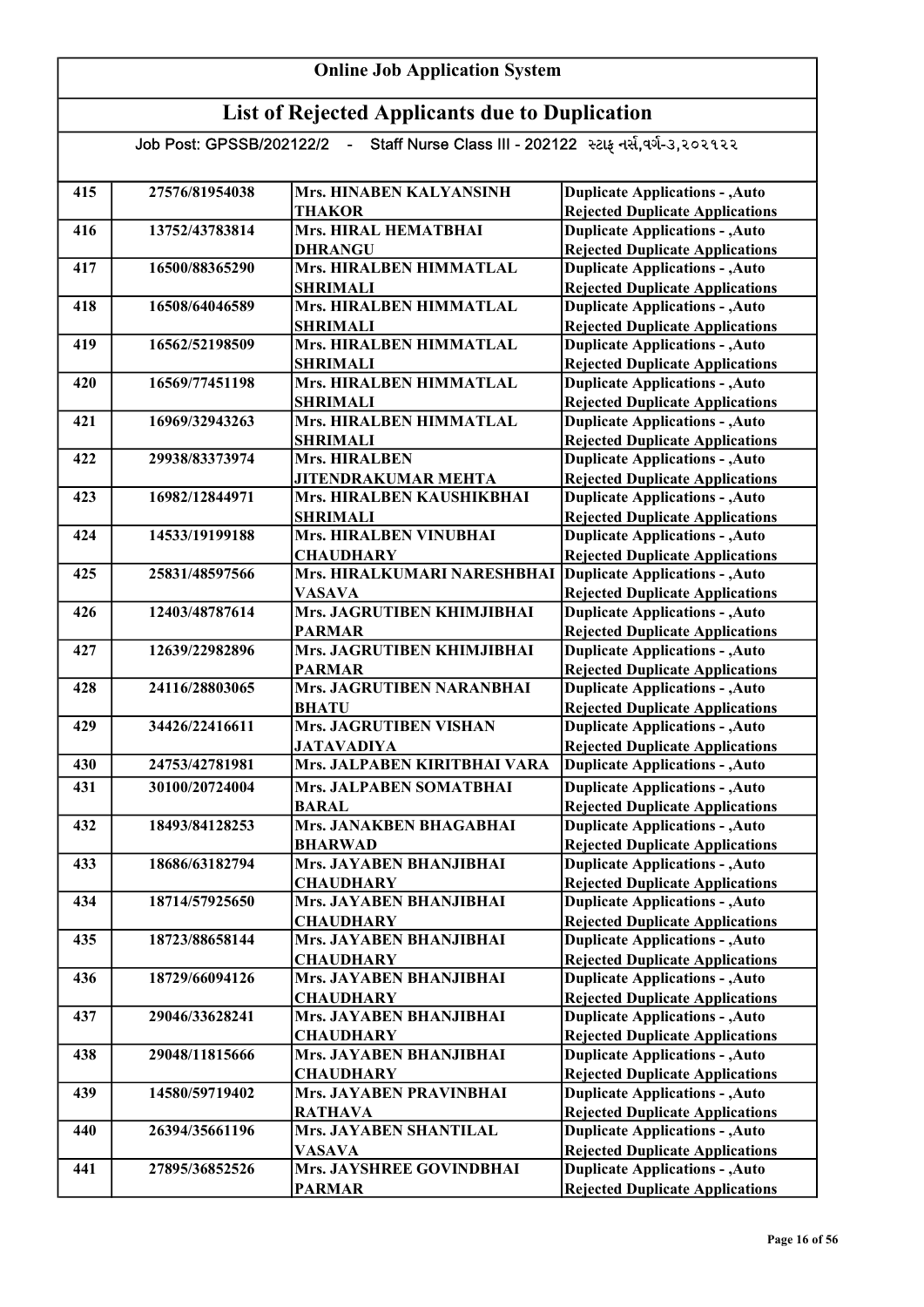| 442 | 33288/32189827 | Mrs. JIGNABEN SAVAJIBHAI         | <b>Duplicate Applications - , Auto</b> |
|-----|----------------|----------------------------------|----------------------------------------|
|     |                | <b>PARMAR</b>                    | <b>Rejected Duplicate Applications</b> |
| 443 | 15193/80655992 | Mrs. JIGNASHA NANJABHAI          | <b>Duplicate Applications - , Auto</b> |
|     |                | <b>MAKWANA</b>                   | <b>Rejected Duplicate Applications</b> |
| 444 | 28544/27179218 | <b>Mrs. KAILASBEN BHARATBHAI</b> | <b>Duplicate Applications - , Auto</b> |
|     |                | <b>DHAPA</b>                     | <b>Rejected Duplicate Applications</b> |
| 445 | 28581/39587494 | Mrs. KAILASBEN BHARATBHAI        | <b>Duplicate Applications - , Auto</b> |
|     |                | <b>DHAPA</b>                     | <b>Rejected Duplicate Applications</b> |
| 446 | 663/15493650   | Mrs. KAJAL SHAMBHUBHAI           | <b>Duplicate Applications - , Auto</b> |
|     |                | <b>KHIHADIYA</b>                 | <b>Rejected Duplicate Applications</b> |
| 447 | 23980/44836693 | Mrs. KALPANABEN BABLUBHAI        | <b>Duplicate Applications - , Auto</b> |
|     |                | <b>VAYAL</b>                     | <b>Rejected Duplicate Applications</b> |
| 448 | 10429/84512722 | Mrs. KARUNABEN KILASBHAI         | <b>Duplicate Applications - , Auto</b> |
|     |                | <b>RATHVA</b>                    | <b>Rejected Duplicate Applications</b> |
| 449 | 16396/40372556 | Mrs. KHYATIBEN ANILBHAI          | <b>Duplicate Applications - , Auto</b> |
|     |                | <b>RAVAL</b>                     | <b>Rejected Duplicate Applications</b> |
| 450 | 20087/74057358 | Mrs. KHYATIBEN BHIKHABHAI        | <b>Duplicate Applications - , Auto</b> |
|     |                | <b>SAGAR</b>                     | <b>Rejected Duplicate Applications</b> |
| 451 | 12407/72404980 | Mrs. KINJALBEN CHANDUBHAI        | <b>Duplicate Applications - , Auto</b> |
|     |                | <b>RAVAT</b>                     | <b>Rejected Duplicate Applications</b> |
| 452 | 18181/36347491 | Mrs. KINJALBEN JIVABHAI          | <b>Duplicate Applications - , Auto</b> |
|     |                | <b>VARSAT</b>                    | <b>Rejected Duplicate Applications</b> |
| 453 | 25221/55266013 | Mrs. KINJALBEN JIVABHAI          | <b>Duplicate Applications - , Auto</b> |
|     |                | <b>VARSAT</b>                    | <b>Rejected Duplicate Applications</b> |
| 454 | 5010/23689970  | Mrs. KINJALBEN KANTIBHAI         | <b>Duplicate Applications - , Auto</b> |
|     |                | <b>BARIA</b>                     | <b>Rejected Duplicate Applications</b> |
| 455 | 12585/80024284 | Mrs. KINJALBEN MAFATBHAI         | <b>Duplicate Applications - , Auto</b> |
|     |                | <b>MAKWANA</b>                   | <b>Rejected Duplicate Applications</b> |
| 456 | 21003/44983466 | Mrs. KINJALBEN RAGHAVBHAI        | <b>Duplicate Applications - , Auto</b> |
|     |                | <b>KACHARIYA</b>                 | <b>Rejected Duplicate Applications</b> |
| 457 | 9772/64030015  | Mrs. KIRANBEN AKASHKUMAR         | <b>Duplicate Applications - , Auto</b> |
|     |                | <b>DAFDA</b>                     | <b>Rejected Duplicate Applications</b> |
| 458 | 12146/81312593 | Mrs. KRIMABEN BALVANTBHAI        | <b>Duplicate Applications - , Auto</b> |
|     |                | <b>CHAUDHARI</b>                 | <b>Rejected Duplicate Applications</b> |
| 459 | 23572/72553516 | Mrs. KRISHNABEN KEVINKUMAR       | <b>Duplicate Applications - , Auto</b> |
|     |                | <b>PATEL</b>                     | <b>Rejected Duplicate Applications</b> |
| 460 | 8365/70476055  | Mrs. KRUPAKUMARI                 | <b>Duplicate Applications - , Auto</b> |
|     |                | RAJESHBHAI PATEL                 | <b>Rejected Duplicate Applications</b> |
| 461 | 20470/54891318 | Mrs. LEELABEN AMBABHAI           | <b>Duplicate Applications - , Auto</b> |
|     |                | <b>CHAVDA</b>                    | <b>Rejected Duplicate Applications</b> |
| 462 | 23437/16288251 | Mrs. MADHUBEN AMARATJI           | <b>Duplicate Applications - , Auto</b> |
|     |                | <b>PARMAR</b>                    | <b>Rejected Duplicate Applications</b> |
| 463 | 2804/58298418  | <b>Mrs. MANISHABEN</b>           | <b>Duplicate Applications - , Auto</b> |
|     |                | LAKSHAMANBHAI PALAVA             | <b>Rejected Duplicate Applications</b> |
| 464 | 12082/29938005 | Mrs. MANISHABEN MAGANBHAI        | <b>Duplicate Applications - , Auto</b> |
|     |                | <b>RAUT</b>                      | <b>Rejected Duplicate Applications</b> |
| 465 | 9492/58528660  | <b>Mrs. MANISHABEN SHANTILAL</b> | <b>Duplicate Applications - , Auto</b> |
|     |                | <b>CHAUHAN</b>                   | <b>Rejected Duplicate Applications</b> |
| 466 | 14320/18653072 | Mrs. MANJULABEN DEVABHAI         | <b>Duplicate Applications - , Auto</b> |
|     |                | <b>CHAUDHARY</b>                 | <b>Rejected Duplicate Applications</b> |
| 467 | 32332/69388768 | Mrs. MINABAHEN BHAVANBHAI        | <b>Duplicate Applications - , Auto</b> |
|     |                | <b>PARMAR</b>                    | <b>Rejected Duplicate Applications</b> |
| 468 | 32355/64616720 | Mrs. MINABAHEN BHAVANBHAI        | <b>Duplicate Applications - , Auto</b> |
|     |                | <b>PARMAR</b>                    | <b>Rejected Duplicate Applications</b> |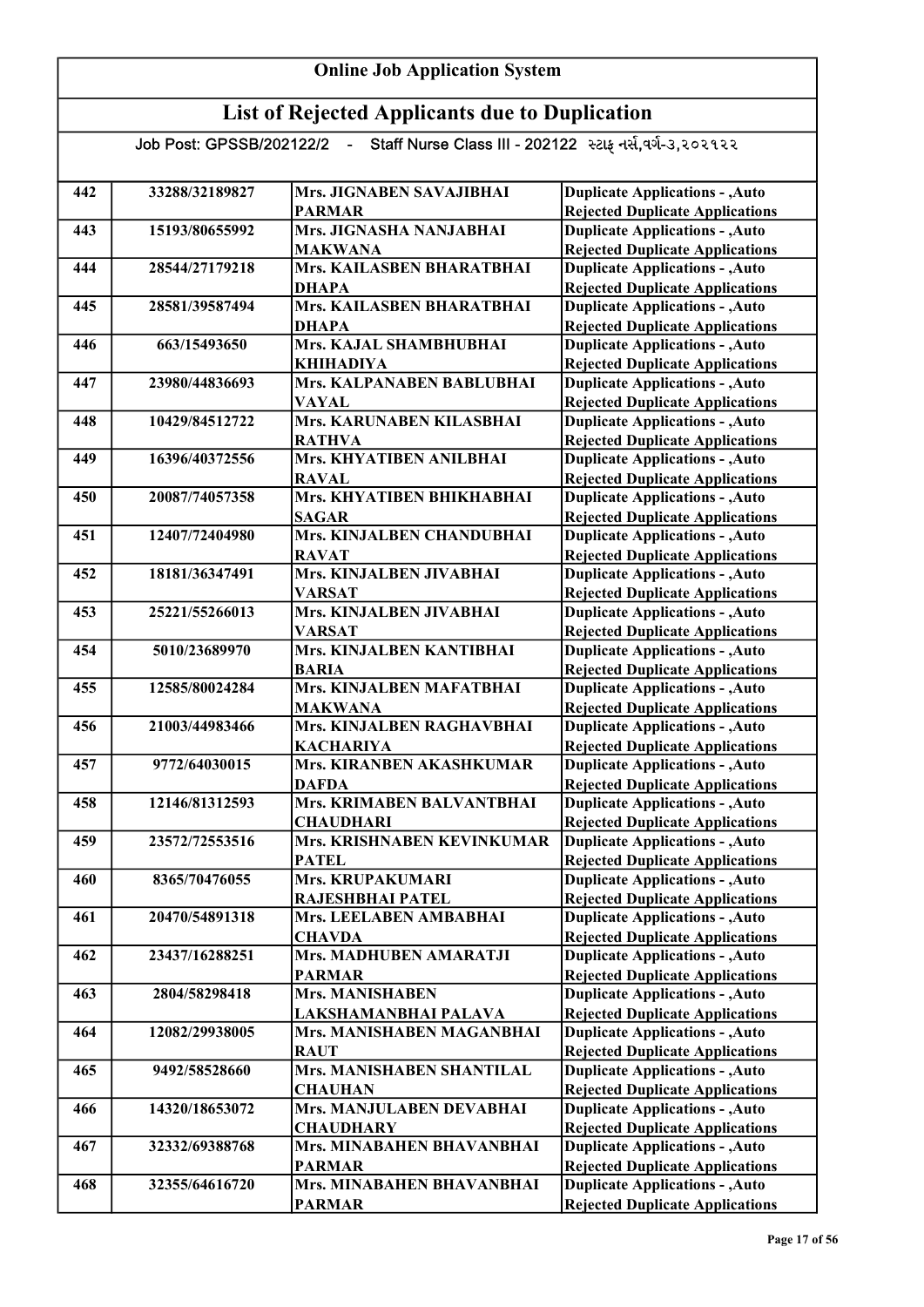| 469 | 1584/86469056  | <b>Mrs. MINABEN RAJUBHAI</b>    | <b>Duplicate Applications - , Auto</b> |
|-----|----------------|---------------------------------|----------------------------------------|
|     |                | <b>KISHORI</b>                  | <b>Rejected Duplicate Applications</b> |
| 470 | 9614/58624800  | Mrs. MINAXIBAHEN DIPSINHBHAI    | <b>Duplicate Applications - , Auto</b> |
|     |                | <b>DAMOR</b>                    | <b>Rejected Duplicate Applications</b> |
| 471 | 21452/56635164 | Mrs. MINAXIKUMARI NAVINBHAI     | <b>Duplicate Applications - , Auto</b> |
|     |                | <b>PATEL</b>                    | <b>Rejected Duplicate Applications</b> |
| 472 | 35135/86216223 | Mrs. MUSKANBANU IKBALBHAI       | <b>Duplicate Applications - , Auto</b> |
|     |                | <b>MANSURI</b>                  | <b>Rejected Duplicate Applications</b> |
| 473 | 36739/24491808 | Mrs. NAYANABEN VIRSINGBHAI      | <b>Duplicate Applications - , Auto</b> |
|     |                | <b>MACHHAR</b>                  | <b>Rejected Duplicate Applications</b> |
| 474 | 24716/53583352 | Mrs. NAYNABAHEN ASHIKBHAI       | <b>Duplicate Applications - , Auto</b> |
|     |                | <b>GADSA</b>                    | <b>Rejected Duplicate Applications</b> |
| 475 | 38088/58482208 | Mrs. NEHALBEN JAYANTIBHAI       | <b>Duplicate Applications - , Auto</b> |
|     |                | <b>PARMAR</b>                   | <b>Rejected Duplicate Applications</b> |
| 476 | 31421/54166945 | Mrs. NILAMBEN DIPAKBHAI         | <b>Duplicate Applications - , Auto</b> |
|     |                | <b>PARADIYA</b>                 | <b>Rejected Duplicate Applications</b> |
| 477 | 22806/52414632 | Mrs. NILAMBEN HARILAL           | <b>Duplicate Applications - , Auto</b> |
|     |                | <b>CHAVDA</b>                   | <b>Rejected Duplicate Applications</b> |
| 478 | 2846/24274266  | Mrs. NILAMBEN SUMANBHAI         | <b>Duplicate Applications - , Auto</b> |
|     |                | <b>CHAVDHARI</b>                | <b>Rejected Duplicate Applications</b> |
| 479 | 11904/38099199 | Mrs. NILAMKUMARI VINUBHAI       | <b>Duplicate Applications - , Auto</b> |
|     |                | <b>PATEL</b>                    | <b>Rejected Duplicate Applications</b> |
| 480 | 12128/50527241 | Mrs. NIRALIBEN SEMABHAI         | <b>Duplicate Applications - , Auto</b> |
|     |                | <b>CHAUDHARI</b>                | <b>Rejected Duplicate Applications</b> |
| 481 | 32916/90414371 | <b>Mrs. NISHABEN</b>            | <b>Duplicate Applications - , Auto</b> |
|     |                | RAJENDRAKUMAR DARAJI            | <b>Rejected Duplicate Applications</b> |
| 482 | 26014/46432038 | Mrs. PADMABEN AMARSINGH         | <b>Duplicate Applications - , Auto</b> |
|     |                | <b>PALAS</b>                    | <b>Rejected Duplicate Applications</b> |
| 483 | 26897/48623516 | Mrs. PADMABEN AMARSINGH         | <b>Duplicate Applications - , Auto</b> |
|     |                | <b>PALAS</b>                    | <b>Rejected Duplicate Applications</b> |
| 484 | 34581/43757602 | <b>Mrs. PARASBEN VIKRAMSINH</b> | <b>Duplicate Applications - , Auto</b> |
|     |                | <b>ZALA</b>                     | <b>Rejected Duplicate Applications</b> |
| 485 | 21596/77441351 | <b>Mrs. PARULBEN</b>            | <b>Duplicate Applications - , Auto</b> |
|     |                | PARSOTTAMBHAI RATHVA            | <b>Rejected Duplicate Applications</b> |
| 486 | 30838/81264552 | Mrs. PARULBEN PRAVINBHAI        | <b>Duplicate Applications - , Auto</b> |
|     |                | <b>BARIYA</b>                   | <b>Rejected Duplicate Applications</b> |
| 487 | 36362/60789883 | Mrs. PAYALBEN BHARATKUMAR       | <b>Duplicate Applications - , Auto</b> |
|     |                | <b>PATEL</b>                    | <b>Rejected Duplicate Applications</b> |
| 488 | 26963/21448202 | Mrs. PAYALBEN PARVASINH         | <b>Duplicate Applications - , Auto</b> |
|     |                | <b>KHANT</b>                    | <b>Rejected Duplicate Applications</b> |
| 489 | 35523/82466353 | Mrs. PINALBEN JAYANTIBHAI       | <b>Duplicate Applications - , Auto</b> |
|     | 35593/88958572 | <b>PARMAR</b>                   | <b>Rejected Duplicate Applications</b> |
| 490 |                | Mrs. PINALBEN JAYANTIBHAI       | <b>Duplicate Applications - , Auto</b> |
|     |                | <b>PARMAR</b>                   | <b>Rejected Duplicate Applications</b> |
| 491 | 7193/91462274  | Mrs. PINKALBEN DAHYABHAI        | <b>Duplicate Applications - , Auto</b> |
|     |                | <b>PATEL</b>                    | <b>Rejected Duplicate Applications</b> |
| 492 | 33509/48917883 | Mrs. POOJABEN JOVARABHAI        | <b>Duplicate Applications - , Auto</b> |
|     |                | <b>MAHARAJ</b>                  | <b>Rejected Duplicate Applications</b> |
| 493 | 14326/76968936 | <b>Mrs. PRACHI RAVIBHAI</b>     | <b>Duplicate Applications - , Auto</b> |
|     |                | <b>MANCHALWAR</b>               | <b>Rejected Duplicate Applications</b> |
| 494 | 21603/70762043 | Mrs. PRATIKSHABEN               | <b>Duplicate Applications - , Auto</b> |
|     |                | <b>VIJAYKUMAR PARGI</b>         | <b>Rejected Duplicate Applications</b> |
| 495 | 4455/66962223  | Mrs. PRIYA ASHOKBHAI TITA       | <b>Duplicate Applications - , Auto</b> |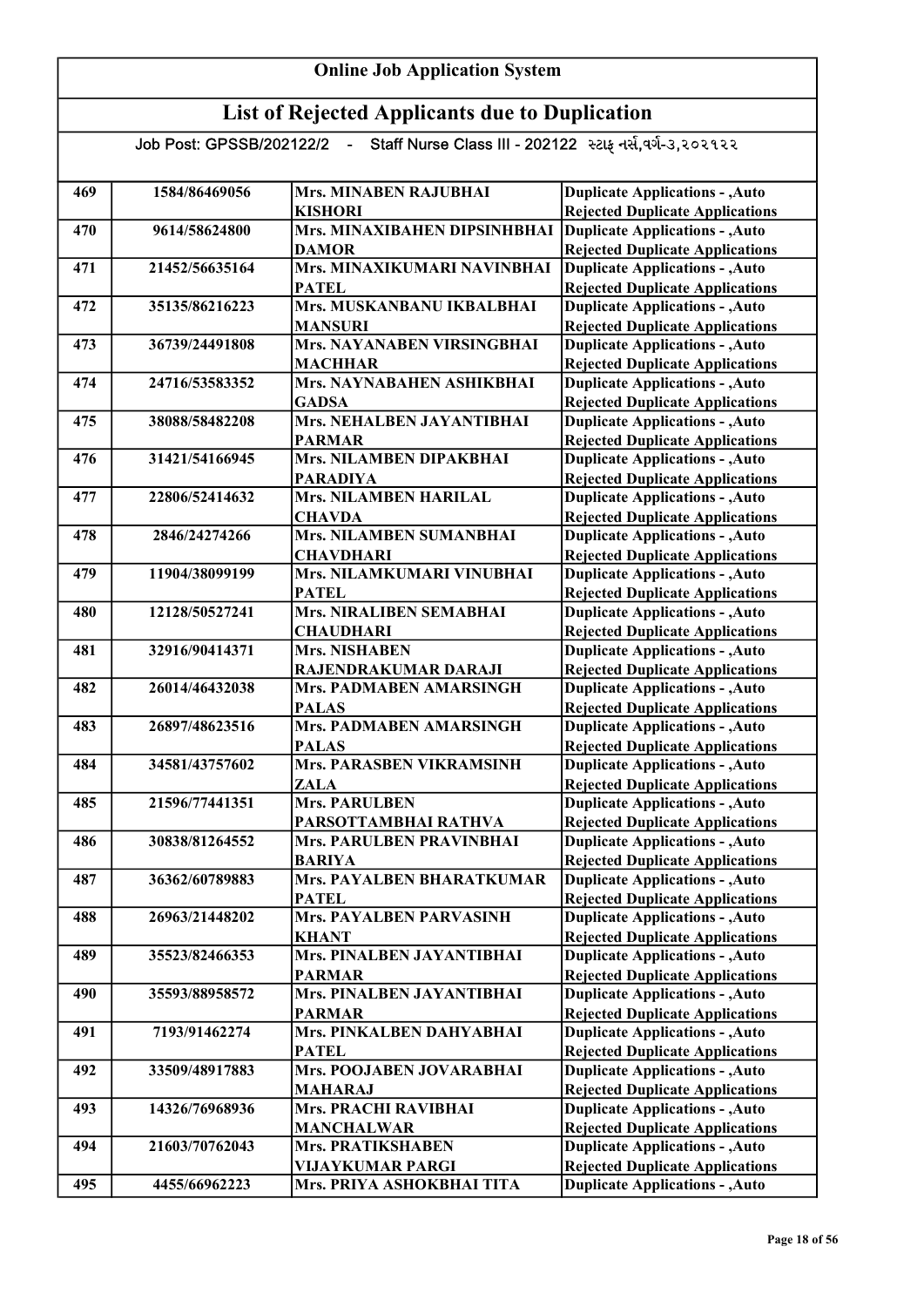#### Online Job Application System List of Rejected Applicants due to Duplication Job Post: GPSSB/202122/2 - Staff Nurse Class III - 202122 સ્ટાફ નર્સ,વર્ગ-૩,૨૦૨૧૨૨ 496 10408/93579292 Mrs. PRIYANKABEN BABJIBHA VASAVA 497 19927/70171670 Mrs. PRIYANKABEN JIVANBHAI GAMETI 498 26530/59410075 Mrs. PRIYANKABEN NAGINBHAI SOLANKI 499 | 26587/70832819 | Mrs. PRIYANKABEN NAGINBHAI SOLANKI 500 30893/52284665 Mrs. PRIYANKABEN RAJESHBHAI VASAIYA 501 20509/29558958 Mrs. PRIYANKABEN VINODBHAI RATHVA 502 28775/49447640 Mrs. PUJABAHEN PARBHUBHAI PATEL 503 32439/81028798 Mrs. PUJABEN DHIRUBHAI PARMAR 504 31977/94295004 Mrs. PUJABEN HAMIRBHAI AHIR 505 11955/62429882 Mrs. PUJABEN RANJITSINH BARAIYA 506 9175/84844221 Mrs. PUNAMBEN RAMESHBHAI SENMA 507 14669/62936133 Mrs. RADHABEN RAMESHBHAI MUNIYA 508 32105/42419960 Mrs. RANGILABEN MOHANBHAI VASAVA 509 6278/17689572 Mrs. RASHMIKABEN MULJIBHAI AMIIN 510 16997/21018239 Mrs. REETABEN HARAJIBHAI RATHVA 511 24115/58732777 Mrs. REETUBAHEN RAMESHBHAI **BAROT** 512 2148/14381815 Mrs. RENUKABEN SAMJIBHAI BARIA 513 21638/29921866 Mrs. RIDDHIBEN JAGDISHBHAI ASODIYA 514 28931/90507509 Mrs. RIDDHIBEN JAGDISHBHAI ASODIYA 515 28954/34984074 Mrs. RIDDHIBEN JAGDISHBHAI ASODIYA 516 27073/66156938 Mrs. RINABEN NARSIHBHAI HADIYA 517 11334/52295347 Mrs. RINKU HAMIRBHAI PARMAR 518 37425/36571688 Mrs. RINKU PARTHBHAI DODIYA 519 10198/93163157 Mrs. RINKUBAHEN BHUPENDRASINH KHANT 520 11227/83341528 Mrs. RINKUBAHEN BHUPENDRASINH KHANT 521 35285/96843069 Mrs. RIYABEN VIMALBHAI MAKWANA 522 17/91671648 Mrs. ROSHANI RAHULKUMAR PATANI 523 22685/49052265 Mrs. RUPALBA BHIKHUSINH VAGHELA Duplicate Applications - ,Auto Rejected Duplicate Applications Duplicate Applications - ,Auto **Duplicate Applications - ,Auto Duplicate Applications - ,Auto** Rejected Duplicate Applications Duplicate Applications - ,Auto Rejected Duplicate Applications Duplicate Applications - ,Auto Rejected Duplicate Applications Duplicate Applications - ,Auto Rejected Duplicate Applications Duplicate Applications - ,Auto Rejected Duplicate Applications Duplicate Applications - ,Auto Rejected Duplicate Applications Duplicate Applications - ,Auto Rejected Duplicate Applications Duplicate Applications - ,Auto Rejected Duplicate Applications Duplicate Applications - ,Auto Rejected Duplicate Applications Duplicate Applications - ,Auto Rejected Duplicate Applications **Duplicate Applications - , Auto** Rejected Duplicate Applications Duplicate Applications - ,Auto Rejected Duplicate Applications Duplicate Applications - ,Auto Rejected Duplicate Applications Duplicate Applications - ,Auto Rejected Duplicate Applications Duplicate Applications - ,Auto Rejected Duplicate Applications Duplicate Applications - ,Auto Rejected Duplicate Applications Duplicate Applications - ,Auto Rejected Duplicate Applications Duplicate Applications - ,Auto Rejected Duplicate Applications Duplicate Applications - ,Auto Rejected Duplicate Applications Duplicate Applications - ,Auto Rejected Duplicate Applications Duplicate Applications - ,Auto Rejected Duplicate Applications Duplicate Applications - ,Auto Duplicate Applications - ,Auto Rejected Duplicate Applications Duplicate Applications - ,Auto Rejected Duplicate Applications Duplicate Applications - ,Auto Rejected Duplicate Applications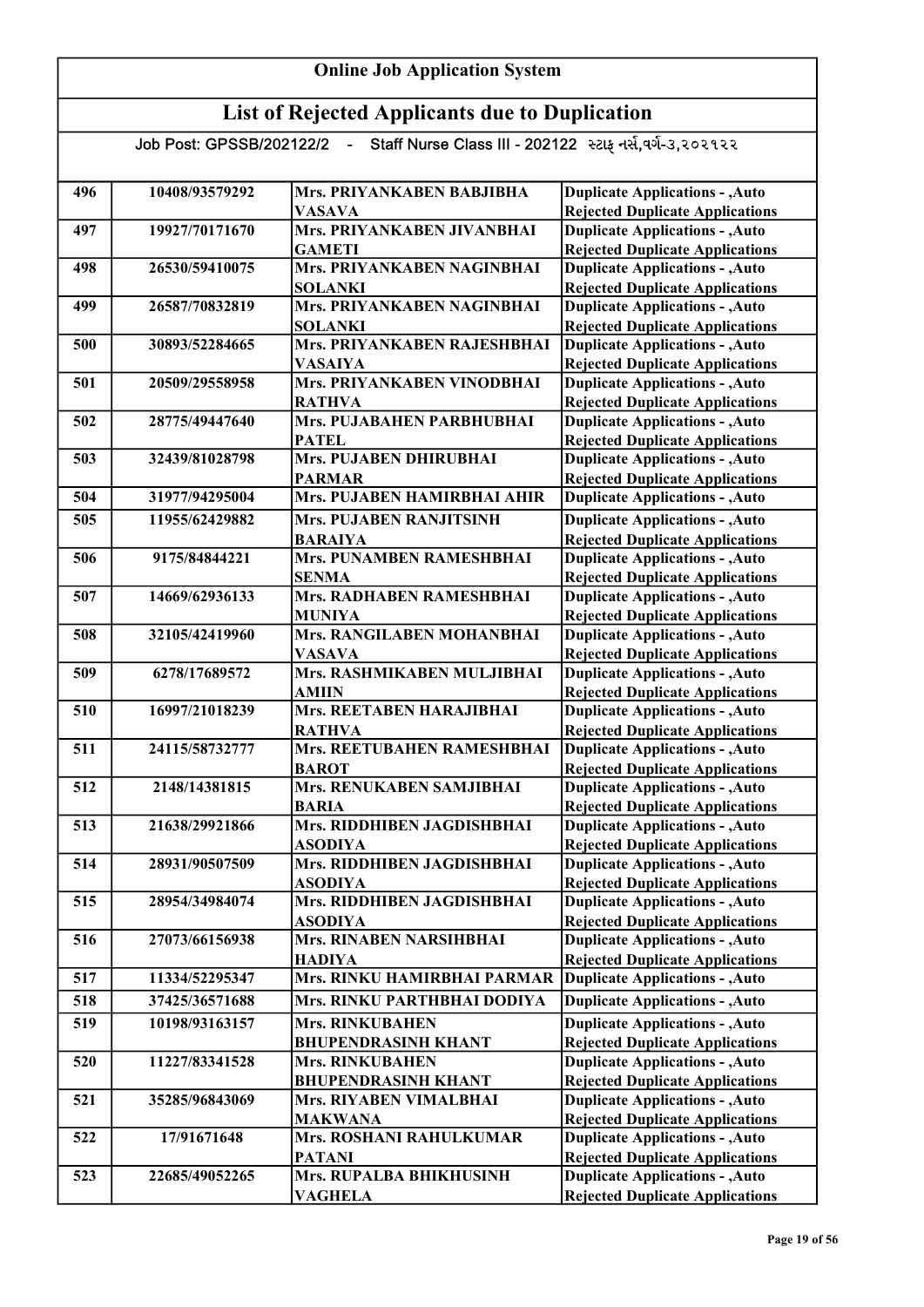#### Online Job Application System List of Rejected Applicants due to Duplication Job Post: GPSSB/202122/2 - Staff Nurse Class III - 202122 સ્ટાફ નર્સ,વર્ગ-૩,૨૦૨૧૨૨ 524 32273/36521375 Mrs. SANGEETABEN PARAS AMIN 525 20848/34886526 Mrs. SANGITABEN NARNAJI **CHAUDHARY** 526 21569/72397843 Mrs. SANGITABEN NARNAJI **CHAUDHARY** 527 21590/30204703 Mrs. SANGITABEN NARNAJI **CHAUDHARY** 528 29121/13366382 Mrs. SANJIDABANU VALIMAMAD KADIVAR 529 22345/24144872 Mrs. SEJAL JASHVANTBHAI TAVIYAD 530 12134/81838165 Mrs. SEJALBEN ANKITKUMAR MAKWANA 531 | 13527/38927771 | Mrs. SEJALBEN BHIKHUBHAI PATEL 532 7282/32061418 Mrs. SEJALBEN MAYURBHAI VASAVA 533 15949/50953126 Mrs. SHANKUTLABEN GAUTAMBHAI ASODA 534 16652/77207831 Mrs. SHANKUTLABEN GAUTAMBHAI ASODA 535 7096/79998720 Mrs. SHILPABEN CHANDRASINH BARIA 536 34841/47764539 Mrs. SHILPABEN KANTIBHAI VANSIYA 537 12642/64733812 Mrs. SHILPABEN SURMABHAI BHAGORA 538 24220/69057810 Mrs. SNEHALBEN NAVINBHAI **PATEL** 539 19636/56061398 Mrs. SNEHLATABEN KARSANBHAI KOKNI 540 19876/47927925 Mrs. SNEHLATABEN KARSANBHAI KOKNI 541 37230/86660318 Mrs. SONALBEN DEVENDRAKUMAR BUMBADIYA 542 22853/17803173 Mrs. SONALBEN HARJIBHAI BARIA 543 16183/34767921 Mrs. SONALBEN JAYENDRABHAI KATARA 544 13216/57141726 Mrs. SONALBEN SANMUKHBHAI GAMIT 545 1626/70651645 Mrs. SONALIBEN RAMESHKUMAR PRAJAPATI 546 1842/97111033 Mrs. SONALIBEN RAMESHKUMAR Duplicate Applications - ,Auto PRAJAPATI 547 6383/89910370 Mrs. SUBHANGINI BHAGVATBHAI VASAVA 548 14681/56717577 Mrs. SUJATABEN DILIPBHAI DAMOR 549 13403/16035764 Mrs. SUMANBEN HEEMATBHAI DAMOR 550 10979/90062170 Mrs. SUREKHA NANABHAI RATHVA Duplicate Applications - ,Auto Rejected Duplicate Applications Duplicate Applications - ,Auto Rejected Duplicate Applications Duplicate Applications - ,Auto Rejected Duplicate Applications Duplicate Applications - ,Auto Rejected Duplicate Applications Duplicate Applications - ,Auto Rejected Duplicate Applications Duplicate Applications - ,Auto Rejected Duplicate Applications Duplicate Applications - ,Auto Rejected Duplicate Applications Duplicate Applications - ,Auto Rejected Duplicate Applications Duplicate Applications - ,Auto Rejected Duplicate Applications Rejected Duplicate Applications Duplicate Applications - ,Auto Rejected Duplicate Applications Duplicate Applications - ,Auto Rejected Duplicate Applications Duplicate Applications - ,Auto Rejected Duplicate Applications Duplicate Applications - ,Auto Rejected Duplicate Applications Duplicate Applications - ,Auto Rejected Duplicate Applications Duplicate Applications - ,Auto Rejected Duplicate Applications Duplicate Applications - ,Auto Rejected Duplicate Applications Duplicate Applications - ,Auto Rejected Duplicate Applications Duplicate Applications - ,Auto Rejected Duplicate Applications Duplicate Applications - ,Auto Rejected Duplicate Applications Duplicate Applications - ,Auto Rejected Duplicate Applications Duplicate Applications - ,Auto Rejected Duplicate Applications Duplicate Applications - ,Auto **Duplicate Applications - ,Auto** Rejected Duplicate Applications Duplicate Applications - ,Auto Rejected Duplicate Applications Duplicate Applications - ,Auto Rejected Duplicate Applications Duplicate Applications - ,Auto Rejected Duplicate Applications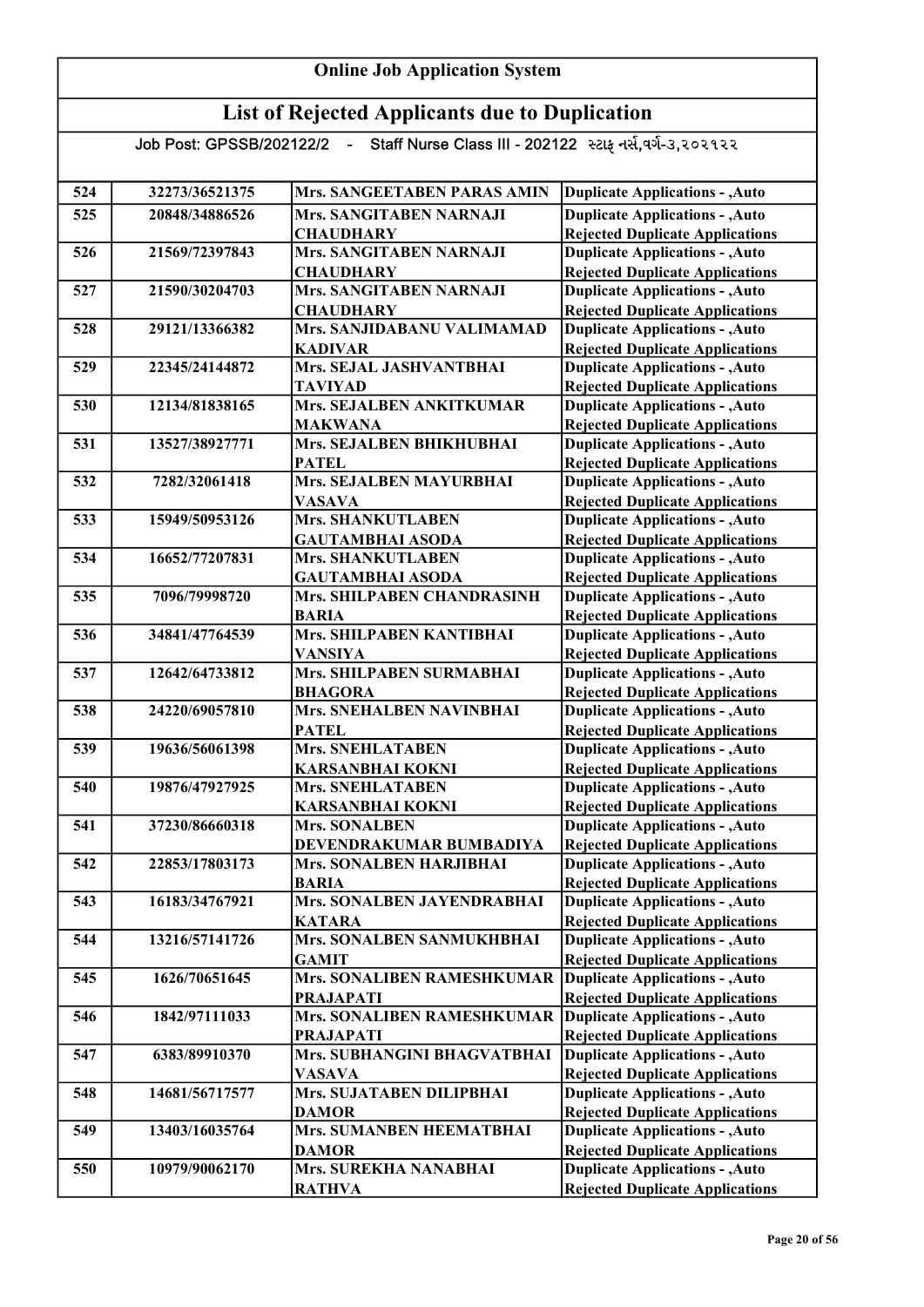| 551 | 726/97622655   | Mrs. SWATIBEN MAHESHBHAI                                    | <b>Duplicate Applications - , Auto</b>                                           |
|-----|----------------|-------------------------------------------------------------|----------------------------------------------------------------------------------|
|     |                | <b>GAMIT</b>                                                | <b>Rejected Duplicate Applications</b>                                           |
| 552 | 1062/86347303  | <b>Mrs. SWATIBEN SANJAYKUMAR</b>                            | <b>Duplicate Applications - , Auto</b>                                           |
|     |                | <b>SHARMA</b>                                               | <b>Rejected Duplicate Applications</b>                                           |
| 553 | 9497/64891619  | Mrs. TEJALBAHEN BABUBHAI                                    | <b>Duplicate Applications - , Auto</b>                                           |
|     |                | <b>BARANDA</b>                                              | <b>Rejected Duplicate Applications</b>                                           |
| 554 | 12617/89226226 | Mrs. TWINKLE DINESHBHAI ROZ                                 | <b>Duplicate Applications - , Auto</b>                                           |
| 555 | 31732/66455821 | Mrs. UNNATI SHAILESHKUMAR                                   | <b>Duplicate Applications - , Auto</b>                                           |
|     |                | <b>PARMAR</b>                                               | <b>Rejected Duplicate Applications</b>                                           |
| 556 | 22271/72552815 | Mrs. UNNATIBEN NARESHBHAI                                   | <b>Duplicate Applications - , Auto</b>                                           |
|     |                | <b>PATEL</b>                                                | <b>Rejected Duplicate Applications</b>                                           |
| 557 | 27618/76017630 | Mrs. UPASANA KANULAL<br><b>MAKAVANA</b>                     | <b>Duplicate Applications - , Auto</b><br><b>Rejected Duplicate Applications</b> |
| 558 | 14220/64560145 | Mrs. URMILABEN SHANKARBHAI                                  | <b>Duplicate Applications - , Auto</b>                                           |
|     |                | <b>DAMOR</b>                                                | <b>Rejected Duplicate Applications</b>                                           |
| 559 | 29132/88162906 | Mrs. URVISHABEN RAJUBHAI                                    | <b>Duplicate Applications - , Auto</b>                                           |
|     |                | <b>SOLANKI</b>                                              | <b>Rejected Duplicate Applications</b>                                           |
| 560 | 25691/35324772 | Mrs. VAIJKABEN MANGALBHAI                                   | <b>Duplicate Applications - , Auto</b>                                           |
|     |                | <b>BHANVAR</b>                                              | <b>Rejected Duplicate Applications</b>                                           |
| 561 | 2351/11315746  | Mrs. VAISHALI RAMPRASAD                                     | <b>Duplicate Applications - , Auto</b>                                           |
|     |                | <b>DESAI</b>                                                | <b>Rejected Duplicate Applications</b>                                           |
| 562 | 11489/18023530 | <b>Mrs. VAISHALIBEN</b>                                     | <b>Duplicate Applications - , Auto</b>                                           |
|     |                | PANKAJKUMAR VANIYA                                          | <b>Rejected Duplicate Applications</b>                                           |
| 563 | 3814/79613572  | <b>Mrs. VAISHALIBEN</b>                                     | <b>Duplicate Applications - , Auto</b>                                           |
|     |                | RAMESHCHANDRA VARMA                                         | <b>Rejected Duplicate Applications</b>                                           |
| 564 | 28082/32669015 | Mrs. VANDANABEN RAJALABHAI                                  | <b>Duplicate Applications - , Auto</b>                                           |
|     |                | <b>PATEL</b>                                                | <b>Rejected Duplicate Applications</b>                                           |
| 565 | 34097/88339806 | Mrs. VANITABEN NARSINGBHAI                                  | <b>Duplicate Applications - , Auto</b>                                           |
|     |                | <b>MUNIYA</b>                                               | <b>Rejected Duplicate Applications</b>                                           |
| 566 | 19494/75822563 | Mrs. VARSHABEN DANABHAI                                     | <b>Duplicate Applications - , Auto</b>                                           |
|     |                | <b>CHAUDHARY</b>                                            | <b>Rejected Duplicate Applications</b>                                           |
| 567 | 22210/94301261 | Mrs. VIDYABEN AMARSINHBHAI                                  | <b>Duplicate Applications - , Auto</b>                                           |
|     |                | <b>CHAUDHARI</b>                                            | <b>Rejected Duplicate Applications</b>                                           |
| 568 | 8095/16077371  | Mrs. VILASBEN BALVANTBHAI                                   | <b>Duplicate Applications - , Auto</b>                                           |
|     |                | <b>CHAUDHARY</b>                                            | <b>Rejected Duplicate Applications</b>                                           |
| 569 | 5808/92755955  | <b>Mrs. YAMINIKUMARI</b>                                    | <b>Duplicate Applications - , Auto</b>                                           |
|     |                | <b>ANANDBHAI PATEL</b>                                      | <b>Rejected Duplicate Applications</b>                                           |
| 570 | 16545/98134263 | Mrs. ZANKHANABEN                                            | <b>Duplicate Applications - , Auto</b>                                           |
|     |                | <b>ISHWARBHAI PARMAR</b>                                    | <b>Rejected Duplicate Applications</b>                                           |
| 571 | 10809/48144831 | Mrs. ZAYNAB MAMADRAFIK                                      | <b>Duplicate Applications - , Auto</b>                                           |
|     |                | <b>BAYAD</b><br>Mrs. ZINAL HIRENKUMAR PATEL                 | <b>Rejected Duplicate Applications</b>                                           |
| 572 | 659/93425946   |                                                             | <b>Duplicate Applications - , Auto</b>                                           |
| 573 | 4655/38653339  | Mrs. ZINAL HIRENKUMAR PATEL                                 | <b>Duplicate Applications - , Auto</b>                                           |
| 574 | 25107/38362559 | Ms. AARTI ASHVINBHAI                                        | <b>Duplicate Applications - , Auto</b>                                           |
|     |                | <b>DUDHAIYA</b>                                             | <b>Rejected Duplicate Applications</b>                                           |
| 575 | 37077/51477938 | <b>Ms. AARTI ASHVINBHAI</b>                                 | <b>Duplicate Applications - , Auto</b>                                           |
|     |                | <b>DUDHAIYA</b>                                             | <b>Rejected Duplicate Applications</b>                                           |
| 576 | 11705/48875071 | Ms. AARTI HARESHBHAI PARMAR Duplicate Applications - , Auto |                                                                                  |
|     |                |                                                             | <b>Rejected Duplicate Applications</b>                                           |
| 577 | 22157/75972538 | Ms. AARTIBEN KANUBHAI                                       | <b>Duplicate Applications - , Auto</b>                                           |
|     |                | <b>DINDOR</b>                                               | <b>Rejected Duplicate Applications</b>                                           |
| 578 | 792/10632104   | Ms. AFIYABEN KISHANBHAI                                     | <b>Duplicate Applications - , Auto</b>                                           |
|     |                | <b>GAMIT</b>                                                | <b>Rejected Duplicate Applications</b>                                           |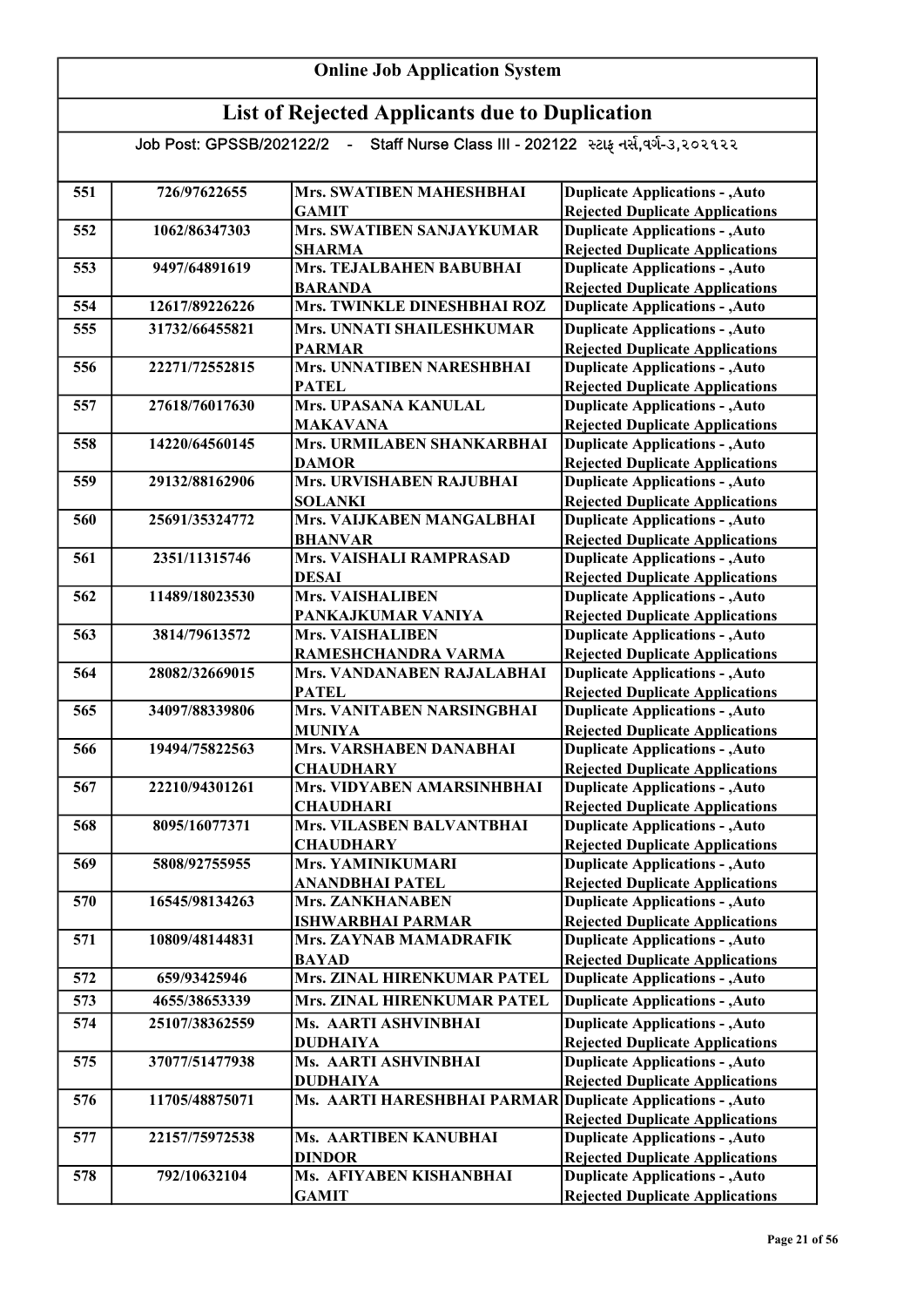| 579 | 1237/48315646  | Ms. AISHWARYAKUMARI                                          | <b>Duplicate Applications - , Auto</b>                                           |
|-----|----------------|--------------------------------------------------------------|----------------------------------------------------------------------------------|
|     |                | <b>SUNILBHAI GAMIT</b>                                       | <b>Rejected Duplicate Applications</b>                                           |
| 580 | 22380/79006349 | Ms. AKSHA IKBALHUSHEN                                        | <b>Duplicate Applications - , Auto</b>                                           |
|     |                | <b>CHAROLIYA</b>                                             | <b>Rejected Duplicate Applications</b>                                           |
| 581 | 32050/98457201 | Ms. ALAVEENABAHEN                                            | <b>Duplicate Applications - , Auto</b>                                           |
|     |                | <b>BABUBHAI ASARI</b>                                        | <b>Rejected Duplicate Applications</b>                                           |
| 582 | 27083/24458569 | Ms. ALISABEN PRAKASHBHAI                                     | <b>Duplicate Applications - , Auto</b>                                           |
|     |                | <b>GAMIT</b>                                                 | <b>Rejected Duplicate Applications</b>                                           |
| 583 | 30305/66177985 | Ms. ALPA RAMSINHBHAI                                         | <b>Duplicate Applications - , Auto</b>                                           |
|     |                | <b>CHUDASAMA</b>                                             | <b>Rejected Duplicate Applications</b>                                           |
| 584 | 13010/64073964 | Ms. ALPABEN BHANJIBHAI                                       | <b>Duplicate Applications - , Auto</b>                                           |
|     |                | <b>CHAUDHARY</b>                                             | <b>Rejected Duplicate Applications</b>                                           |
| 585 | 32723/46382430 | Ms. ALPABEN BHANJIBHAI                                       | <b>Duplicate Applications - , Auto</b>                                           |
|     |                | <b>CHAUDHARY</b>                                             | <b>Rejected Duplicate Applications</b>                                           |
| 586 | 9309/82978078  | Ms. ALPABEN SARDARBHAI                                       | <b>Duplicate Applications - , Auto</b>                                           |
|     |                | <b>GURJAR</b>                                                | <b>Rejected Duplicate Applications</b>                                           |
| 587 | 9333/48237407  | Ms. ALPABEN SARDARBHAI                                       | <b>Duplicate Applications - , Auto</b>                                           |
|     |                | <b>GURJAR</b>                                                | <b>Rejected Duplicate Applications</b>                                           |
| 588 | 9352/99731579  | Ms. ALPABEN SARDARBHAI                                       | <b>Duplicate Applications - , Auto</b>                                           |
|     |                | <b>GURJAR</b>                                                | <b>Rejected Duplicate Applications</b>                                           |
| 589 | 9393/91055447  | Ms. ALPABEN SARDARBHAI                                       | <b>Duplicate Applications - , Auto</b>                                           |
|     |                | <b>GURJAR</b>                                                | <b>Rejected Duplicate Applications</b>                                           |
| 590 | 4414/30122462  | Ms. ALVINABEN SUDHIRBHAI                                     | <b>Duplicate Applications - , Auto</b>                                           |
|     |                | <b>GAMIT</b>                                                 | <b>Rejected Duplicate Applications</b>                                           |
| 591 | 20547/27713122 | Ms. AMISHA JAYANTILAL GOHEL                                  | <b>Duplicate Applications - , Auto</b>                                           |
| 592 | 4641/31547833  | Ms. ANGIKABEN SURESHBHAI                                     | <b>Duplicate Applications - , Auto</b>                                           |
|     |                | <b>ROHIT</b>                                                 | <b>Rejected Duplicate Applications</b>                                           |
| 593 | 10008/27317125 | Ms. ANITA RAVJIBHAI RATHOD                                   | <b>Duplicate Applications - , Auto</b>                                           |
| 594 | 549/48194592   | Ms. ANITABEN JUVANSINH PATEL                                 | <b>Duplicate Applications - , Auto</b>                                           |
|     |                |                                                              | <b>Rejected Duplicate Applications</b>                                           |
| 595 | 18793/45703579 | Ms. ANITABEN LAXMANBHAI                                      | <b>Duplicate Applications - , Auto</b>                                           |
|     |                | <b>GAMIT</b>                                                 | <b>Rejected Duplicate Applications</b>                                           |
| 596 | 35868/56463030 | Ms. ANITABEN NARANBHAI DESAI Duplicate Applications - , Auto |                                                                                  |
|     |                |                                                              | <b>Rejected Duplicate Applications</b>                                           |
| 597 | 28529/33581374 | Ms. ANITABEN RAMANBHAI                                       | <b>Duplicate Applications - , Auto</b>                                           |
|     |                | <b>PAWAR</b>                                                 | <b>Rejected Duplicate Applications</b>                                           |
| 598 | 32833/31085132 | Ms. ANITABEN RAMANBHAI                                       | <b>Duplicate Applications - , Auto</b>                                           |
|     |                | <b>PAWAR</b>                                                 | <b>Rejected Duplicate Applications</b>                                           |
| 599 | 33106/75614673 | Ms. ANITABEN RAMANBHAI                                       | <b>Duplicate Applications - , Auto</b>                                           |
|     |                | <b>PAWAR</b>                                                 | <b>Rejected Duplicate Applications</b>                                           |
| 600 | 29874/70893368 | Ms. ANITABEN SOMABHAI                                        | <b>Duplicate Applications - , Auto</b>                                           |
|     |                | <b>PARMAR</b>                                                | <b>Rejected Duplicate Applications</b>                                           |
| 601 | 11411/86437726 | Ms. ANJALBEN SUMANBHAI                                       | <b>Duplicate Applications - , Auto</b>                                           |
|     |                | <b>GAMIT</b>                                                 | <b>Rejected Duplicate Applications</b>                                           |
| 602 | 9799/42371814  | Ms. ANJALI DIPAKBHAI PATEL                                   | <b>Duplicate Applications - , Auto</b>                                           |
| 603 | 35191/29098901 | Ms. ANJALI JAYESHBHAI BAROT                                  | <b>Duplicate Applications - , Auto</b>                                           |
| 604 | 18194/58760165 | <b>Ms. ANJALI POPATLAL</b>                                   | <b>Duplicate Applications - , Auto</b>                                           |
|     |                | <b>PRIYADARSHI</b>                                           | <b>Rejected Duplicate Applications</b>                                           |
| 605 | 13613/27131735 | Ms. ANJALIBAHEN SUMANBHAI                                    | <b>Duplicate Applications - , Auto</b>                                           |
|     |                | <b>PATEL</b>                                                 | <b>Rejected Duplicate Applications</b>                                           |
|     |                |                                                              |                                                                                  |
| 606 | 34107/47124569 | Ms. ANJALIBEN KAMLESHBHAI                                    | <b>Duplicate Applications - , Auto</b><br><b>Rejected Duplicate Applications</b> |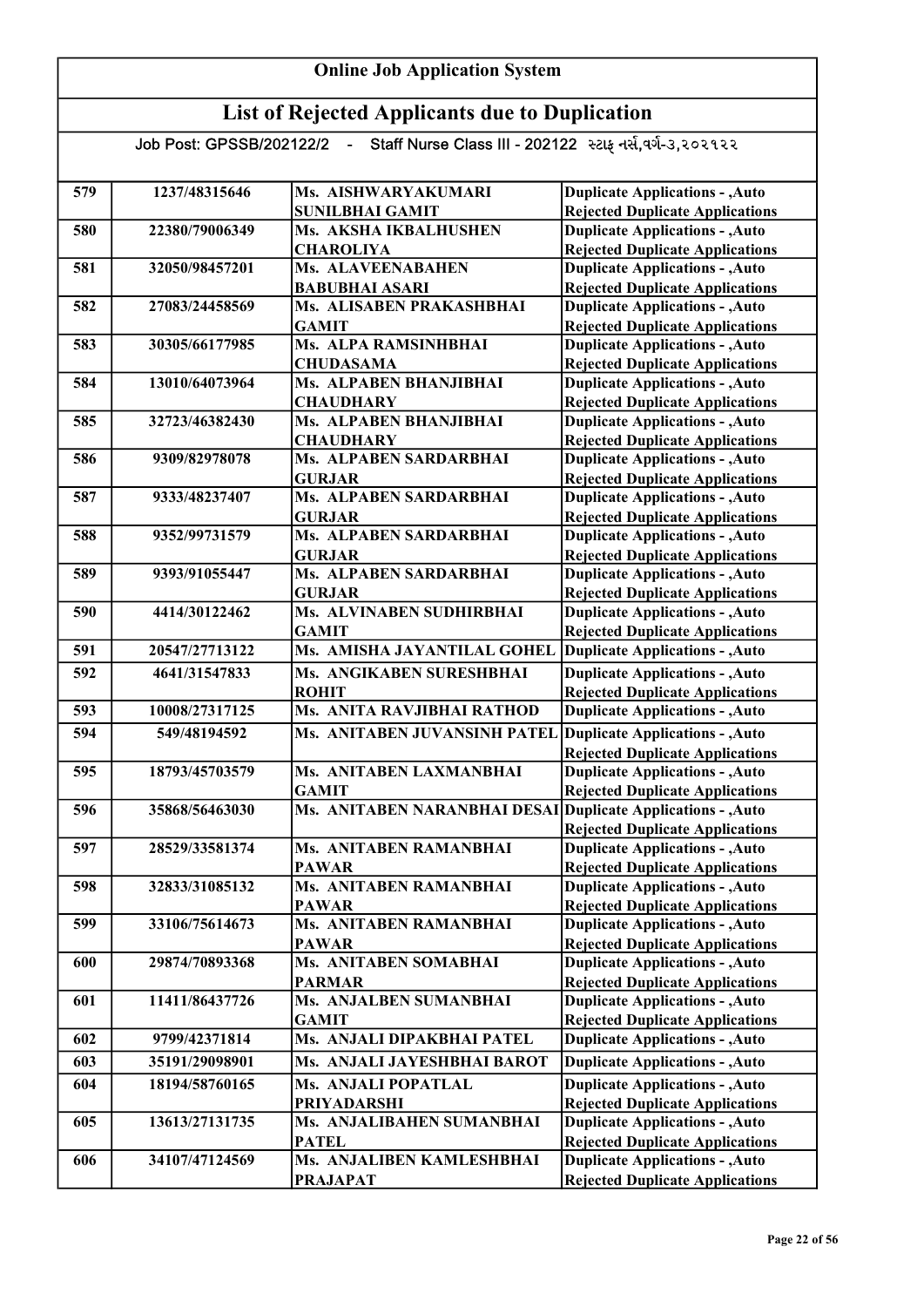| 607 | 7735/79863883  | Ms. ANJALIBEN MUKESHBHAI                                    | <b>Duplicate Applications - , Auto</b>                                           |
|-----|----------------|-------------------------------------------------------------|----------------------------------------------------------------------------------|
|     |                | <b>CHAVDA</b>                                               | <b>Rejected Duplicate Applications</b>                                           |
| 608 | 16587/66648601 | Ms. ANJALIBEN MUKESHBHAI                                    | <b>Duplicate Applications - , Auto</b>                                           |
|     |                | <b>VAREEA</b>                                               | <b>Rejected Duplicate Applications</b>                                           |
| 609 | 22371/52269611 | Ms. ANJALIBEN PARESHKUMAR                                   | <b>Duplicate Applications - , Auto</b>                                           |
|     |                | <b>UPADHYAY</b>                                             | <b>Rejected Duplicate Applications</b>                                           |
| 610 | 21140/61330920 | Ms. ANJALIBEN VIPINCHANDRA                                  | <b>Duplicate Applications - , Auto</b>                                           |
|     | 29412/61712188 | <b>SOLANKI</b><br>Ms. ANJANABEN KANUBHAI                    | <b>Rejected Duplicate Applications</b>                                           |
| 611 |                | <b>RATHVA</b>                                               | <b>Duplicate Applications - , Auto</b>                                           |
| 612 | 15337/47027113 | Ms. ANJANABEN RAMABHAI                                      | <b>Rejected Duplicate Applications</b><br><b>Duplicate Applications - , Auto</b> |
|     |                | <b>VASAVA</b>                                               | <b>Rejected Duplicate Applications</b>                                           |
| 613 | 35462/21270141 | Ms. ANJANABEN SOMABHAI                                      | <b>Duplicate Applications - , Auto</b>                                           |
|     |                | <b>VARECHA</b>                                              | <b>Rejected Duplicate Applications</b>                                           |
| 614 | 4254/97872010  | Ms. ANJANABEN UDESINH                                       | <b>Duplicate Applications - , Auto</b>                                           |
|     |                | <b>PARMAR</b>                                               | <b>Rejected Duplicate Applications</b>                                           |
| 615 | 9493/25232042  | Ms. ANJUBEN AMRATBHAI                                       | <b>Duplicate Applications - , Auto</b>                                           |
|     |                | <b>DABHANI</b>                                              | <b>Rejected Duplicate Applications</b>                                           |
| 616 | 19585/78975749 | Ms. ANKITA DANSING DODIYA                                   | <b>Duplicate Applications - , Auto</b>                                           |
| 617 | 2117/71563284  | Ms. ANKITABEN BAKULBHAI                                     | <b>Duplicate Applications - , Auto</b>                                           |
|     |                | <b>BHABHOR</b>                                              | <b>Rejected Duplicate Applications</b>                                           |
| 618 | 7438/58313620  | Ms. ANKITABEN BHIKHUBHAI                                    | <b>Duplicate Applications - , Auto</b>                                           |
|     |                | <b>MADHAK</b>                                               | <b>Rejected Duplicate Applications</b>                                           |
| 619 | 23087/23882322 | Ms. ANKITABEN CHHAGANBHAI                                   | <b>Duplicate Applications - , Auto</b>                                           |
|     |                | <b>KANET</b>                                                | <b>Rejected Duplicate Applications</b>                                           |
| 620 | 23142/49935097 | Ms. ANKITABEN CHHAGANBHAI                                   | <b>Duplicate Applications - , Auto</b>                                           |
|     |                | <b>KANET</b>                                                | <b>Rejected Duplicate Applications</b>                                           |
| 621 | 23166/28263275 | Ms. ANKITABEN CHHAGANBHAI                                   | <b>Duplicate Applications - , Auto</b>                                           |
|     |                | <b>KANET</b>                                                | <b>Rejected Duplicate Applications</b>                                           |
| 622 | 6286/94255747  | Ms. ANKITABEN GOVINDBHAI                                    | <b>Duplicate Applications - , Auto</b>                                           |
|     |                | <b>BHOYA</b>                                                | <b>Rejected Duplicate Applications</b>                                           |
| 623 | 6381/66367493  | Ms. ANKITABEN GOVINDBHAI                                    | <b>Duplicate Applications - , Auto</b>                                           |
|     |                | <b>BHOYA</b>                                                | <b>Rejected Duplicate Applications</b>                                           |
| 624 | 34661/31774852 | Ms. ANKITABEN HIRABHAI BARIA                                | Duplicate Applications - , Auto                                                  |
|     |                |                                                             | <b>Rejected Duplicate Applications</b>                                           |
| 625 | 13363/44308070 | Ms. ANKITABEN RAMESHKUMAR                                   | Duplicate Applications - , Auto                                                  |
|     |                | <b>RATHOD</b>                                               | <b>Rejected Duplicate Applications</b>                                           |
| 626 | 24375/73288686 | Ms. ANKITABEN RAVIKANT                                      | <b>Duplicate Applications - , Auto</b>                                           |
| 627 | 13048/67129161 | <b>PARMAR</b><br>Ms. ANKITABEN SHANTILAL                    | <b>Rejected Duplicate Applications</b>                                           |
|     |                |                                                             | <b>Duplicate Applications - , Auto</b>                                           |
| 628 | 30403/29532147 | <b>RAVAL</b><br>Ms. ANKITABEN SUBHASHBHAI                   | <b>Rejected Duplicate Applications</b><br><b>Duplicate Applications - , Auto</b> |
|     |                | <b>VASAVA</b>                                               | <b>Rejected Duplicate Applications</b>                                           |
| 629 | 24703/44634090 | Ms. ANSUYABEN ASHOKBHAI                                     | <b>Duplicate Applications - , Auto</b>                                           |
|     |                | <b>PATEL</b>                                                | <b>Rejected Duplicate Applications</b>                                           |
| 630 | 10644/53632453 | Ms. ARCHANABEN ISHVARBHAI                                   | <b>Duplicate Applications - , Auto</b>                                           |
|     |                | <b>VASAVA</b>                                               | <b>Rejected Duplicate Applications</b>                                           |
| 631 | 21253/40418456 | Ms. ARCHANABEN MANUBHAI                                     | <b>Duplicate Applications - , Auto</b>                                           |
|     |                | <b>PATEL</b>                                                | <b>Rejected Duplicate Applications</b>                                           |
| 632 | 2157/92693245  | Ms. ARCHANABEN                                              | <b>Duplicate Applications - , Auto</b>                                           |
|     |                | PARESHKUMAR PATEL                                           | <b>Rejected Duplicate Applications</b>                                           |
| 633 | 24495/28168873 | Ms. ARJUBEN ANILKUMAR PATEL Duplicate Applications - , Auto |                                                                                  |
|     |                |                                                             | <b>Rejected Duplicate Applications</b>                                           |
|     |                |                                                             |                                                                                  |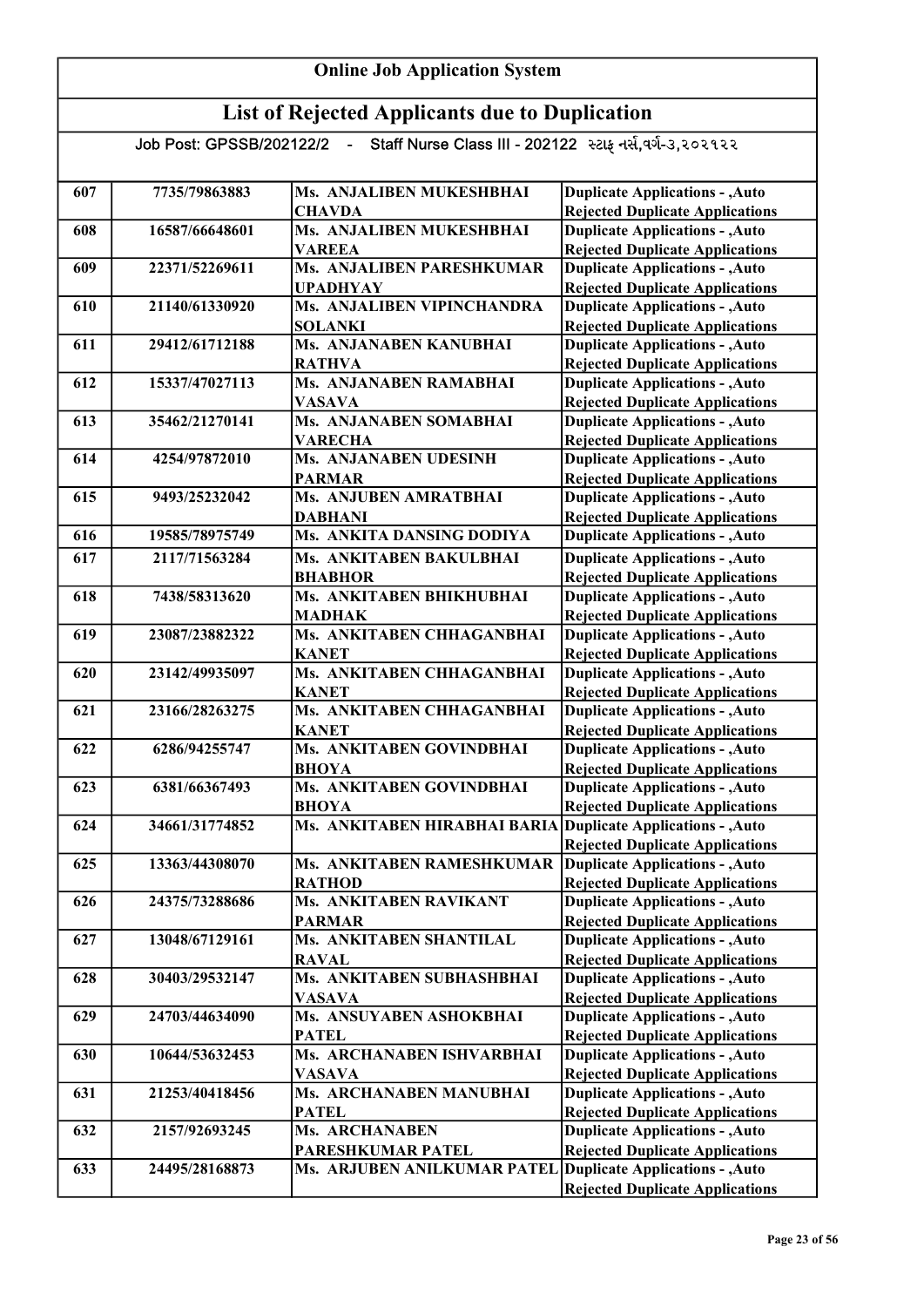#### Online Job Application System List of Rejected Applicants due to Duplication Job Post: GPSSB/202122/2 - Staff Nurse Class III - 202122 સ્ટાફ નર્સ,વર્ગ-૩,૨૦૨૧૨૨ 634 24681/30023610 Ms. ARPANABEN KANTILALBHAI **KOTHARI** 635 24786/61525026 Ms. ARPANABEN KANTILALBHAI **KOTHARI** 636 24804/63354636 Ms. ARPANABEN KANTILALBHAI **KOTHARI** 637 24826/21496287 Ms. ARPANABEN KANTILALBHAI KOTHARI 638 | 24853/37546400 | Ms. ARPANABEN KANTILALBHAI **KOTHARI** 639 2135/79033893 Ms. ARPITA ARVINDBHAI SHRIMALI 640 124/23078324 Ms. ARPITABEN RAMJUBHAI KOKNI 641 32371/35530378 Ms. ARPITABEN SHANTILAL GAMIT 642 32923/52221576 Ms. ARPITABEN SHANTILAL **GAMIT** 643 36365/33658228 Ms. ARTI RAVJIBHAI LALKIYA 644 20011/24463563 Ms. ARTIBAHEN RAMESHBHAI JANI 645 2825/19930745 Ms. ARTIBEN RATILAL MAKWANA 646 2843/54879049 Ms. ARTIBEN RATILAL MAKWANA 647 3775/78524601 Ms. ARTIBEN RATILAL MAKWANA 648 10345/14285907 Ms. ARTIBEN RATILAL MAKWANA 649 22830/10130424 Ms. ARUNABEN DAMUBHAI **JADAV** 650 24400/26915380 Ms. ARUNABEN SHANABHAI PATELIYA 651 7334/93199220 Ms. ARVAHKUMARI AMRUTLAL PRANAMI 652 35782/10602957 Ms. ASFIYABANU SAFIAHMED MANSURI 653 15717/14336965 Ms. ASHABEN LAXMANBHAI PARGI 654 2759/84408139 Ms. ASHIKABEN AJITBHAI GAMIT 655 12779/33832496 Ms. ASHIYA ASLAMBHAI DAVDA 656 33922/10123320 Ms. ASHMITABEN BATUKBHAI BHEDA 657 20673/79363779 Ms. ASHVINA SOMABHAI DHRANGI 658 13238/99036347 Ms. ASMABANU ABDULKADIR KADIVAR 659 36383/60184868 Ms. ASMITABEN RAMABHAI PATEL 660 722/97386830 Ms. AXITA CHAMPAKBHAI PATEL Duplicate Applications - ,Auto Duplicate Applications - ,Auto **Duplicate Applications - ,Auto** Rejected Duplicate Applications Duplicate Applications - ,Auto Rejected Duplicate Applications Duplicate Applications - ,Auto Rejected Duplicate Applications Duplicate Applications - ,Auto Rejected Duplicate Applications Rejected Duplicate Applications Duplicate Applications - ,Auto Rejected Duplicate Applications Duplicate Applications - ,Auto Rejected Duplicate Applications Duplicate Applications - ,Auto Rejected Duplicate Applications Duplicate Applications - ,Auto Rejected Duplicate Applications Duplicate Applications - ,Auto Rejected Duplicate Applications Duplicate Applications - ,Auto Rejected Duplicate Applications Duplicate Applications - ,Auto **Duplicate Applications - ,Auto** Rejected Duplicate Applications Duplicate Applications - ,Auto Rejected Duplicate Applications Duplicate Applications - ,Auto Rejected Duplicate Applications Duplicate Applications - ,Auto Rejected Duplicate Applications Duplicate Applications - ,Auto Rejected Duplicate Applications Duplicate Applications - ,Auto Rejected Duplicate Applications Duplicate Applications - ,Auto Rejected Duplicate Applications Duplicate Applications - ,Auto Rejected Duplicate Applications Duplicate Applications - ,Auto Rejected Duplicate Applications Duplicate Applications - ,Auto Rejected Duplicate Applications Duplicate Applications - ,Auto Rejected Duplicate Applications Duplicate Applications - ,Auto Rejected Duplicate Applications Duplicate Applications - ,Auto Rejected Duplicate Applications Duplicate Applications - ,Auto Rejected Duplicate Applications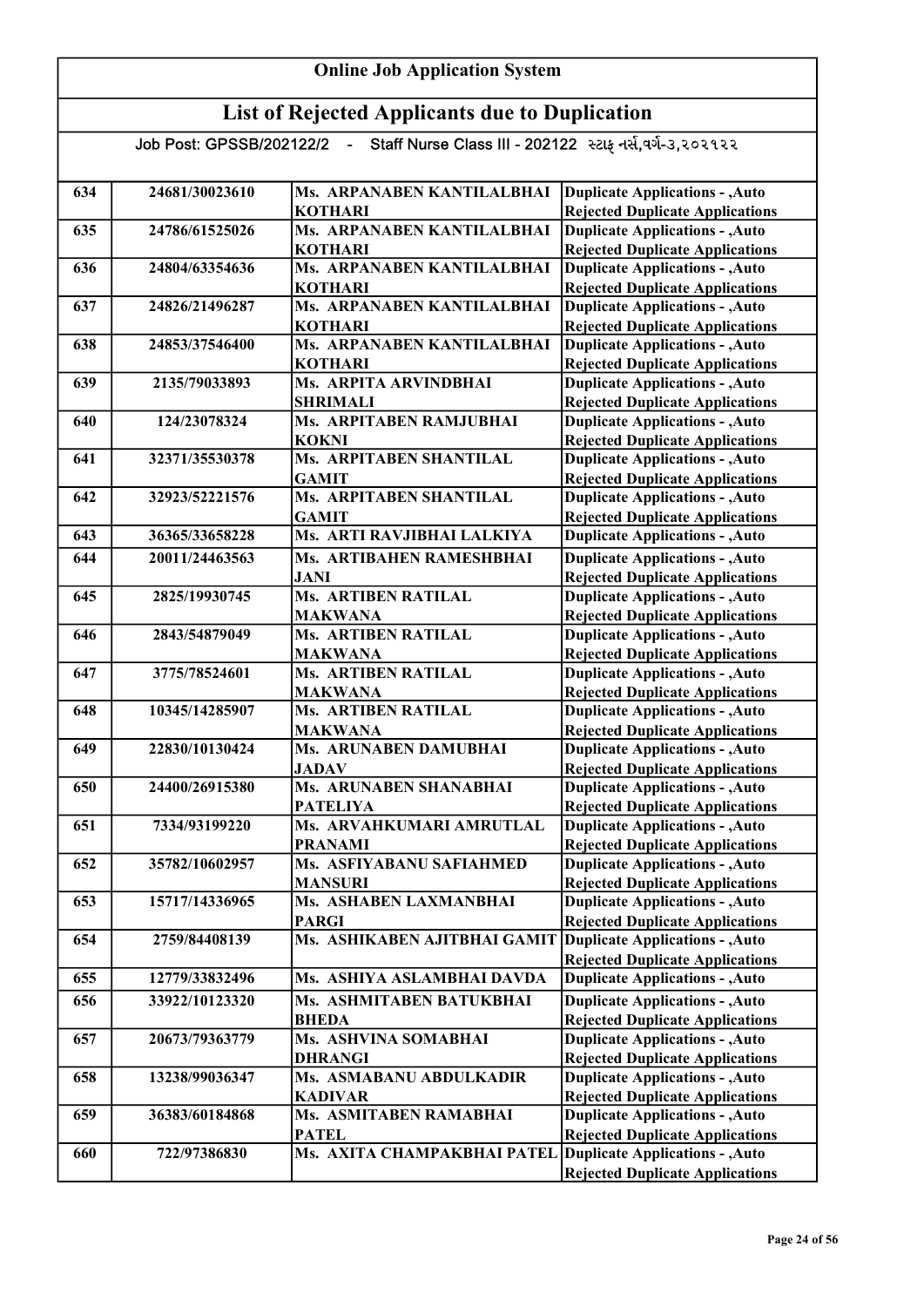#### Online Job Application System List of Rejected Applicants due to Duplication Job Post: GPSSB/202122/2 - Staff Nurse Class III - 202122 સ્ટાફ નર્સ,વર્ગ-૩,૨૦૨૧૨૨ 661 27238/33215235 Ms. AYUSHIBEN ASHOKBHARTHI GAUSWAMI 662 706/10217518 Ms. BANSHI DEVRAJBHAI KANZARIYA 663 5441/91322650 Ms. BHARAVI HARSHADBHAI **PATEL** 664 5141/74306447 Ms. BHARTIBEN DAHYABHAI PARMAR 665 22788/10092551 Ms. BHAVANA UKABHAI KARANGIYA 666 7077/21308334 Ms. BHAVANABAHEN SHANKARBHAI BARANADA 667 30213/87095411 Ms. BHAVANABEN JORABHAI TARAL 668 18992/90429621 Ms. BHAVANABEN NATHABHAI PATELIYA 669 35451/20217355 Ms. BHAVIKA PRAFULBHAI MAHETA 670 15985/93871869 Ms. BHAVIKABEN AMARATBHAI MODIYA 671 34082/80386366 Ms. BHAVIKABEN AMRITBHAI **BHOYE** 672 6641/55243952 Ms. BHAVIKABEN BATUKBHAI **JADAV** 673 | 21260/17941145 | Ms. BHAVIKABEN MATHURBHAI GARASIYA 674 29550/87342670 Ms. BHAVINIBEN MAHESHBHAI PATEL 675 26295/55129255 Ms. BHAVISHA VINODBHAI PARIYA 676 18850/78389909 Ms. BHAVISHABEN BHUPATBHAI ZALA 677 13816/99109919 Ms. BHAVNA VIRCHANDBHAI **DORU** 678 7447/54507094 Ms. BHAVNABEN DESHABHAI PARMAR 679 25391/46230741 Ms. BHAVNABEN DESHABHAI PARMAR 680 11067/47464748 Ms. BHOOMIBEN BAGHABHAI BHAMMAR 681 21776/51992930 Ms. BHOOMIBEN GAUTAMBHAI SATHWARA 682 31071/94115550 Ms. BHOOMIKA JAGDISHBHAI ASARI 683 18185/84427777 Ms. BHRUGUSHA NARENDRABHAI PANCHAL 684 5477/22665968 Ms. BHUMI HARJIVANBHAI MANNA 685 9753/70685018 Ms. BHUMI VINDODBHAI KATARA 686 12291/45444558 Ms. BHUMIKA AMBARAMBHAI ROJASARA 687 19945/69708156 Ms. BHUMIKA BAHEN BIPIN BHAI NINAMA Duplicate Applications - ,Auto Rejected Duplicate Applications Duplicate Applications - ,Auto Rejected Duplicate Applications Duplicate Applications - ,Auto Rejected Duplicate Applications Duplicate Applications - ,Auto Rejected Duplicate Applications Duplicate Applications - ,Auto Rejected Duplicate Applications Duplicate Applications - ,Auto Rejected Duplicate Applications Duplicate Applications - ,Auto Rejected Duplicate Applications Duplicate Applications - ,Auto Rejected Duplicate Applications Duplicate Applications - ,Auto Rejected Duplicate Applications Duplicate Applications - ,Auto Rejected Duplicate Applications Duplicate Applications - ,Auto Rejected Duplicate Applications Duplicate Applications - ,Auto Rejected Duplicate Applications Duplicate Applications - ,Auto Rejected Duplicate Applications Duplicate Applications - ,Auto Rejected Duplicate Applications Duplicate Applications - ,Auto Rejected Duplicate Applications Duplicate Applications - ,Auto Rejected Duplicate Applications Duplicate Applications - ,Auto Rejected Duplicate Applications Duplicate Applications - ,Auto Rejected Duplicate Applications Duplicate Applications - ,Auto Rejected Duplicate Applications Duplicate Applications - ,Auto Rejected Duplicate Applications Duplicate Applications - ,Auto Rejected Duplicate Applications Duplicate Applications - ,Auto Rejected Duplicate Applications Duplicate Applications - ,Auto Rejected Duplicate Applications Duplicate Applications - ,Auto Rejected Duplicate Applications Duplicate Applications - ,Auto Rejected Duplicate Applications Duplicate Applications - ,Auto Rejected Duplicate Applications Duplicate Applications - ,Auto Rejected Duplicate Applications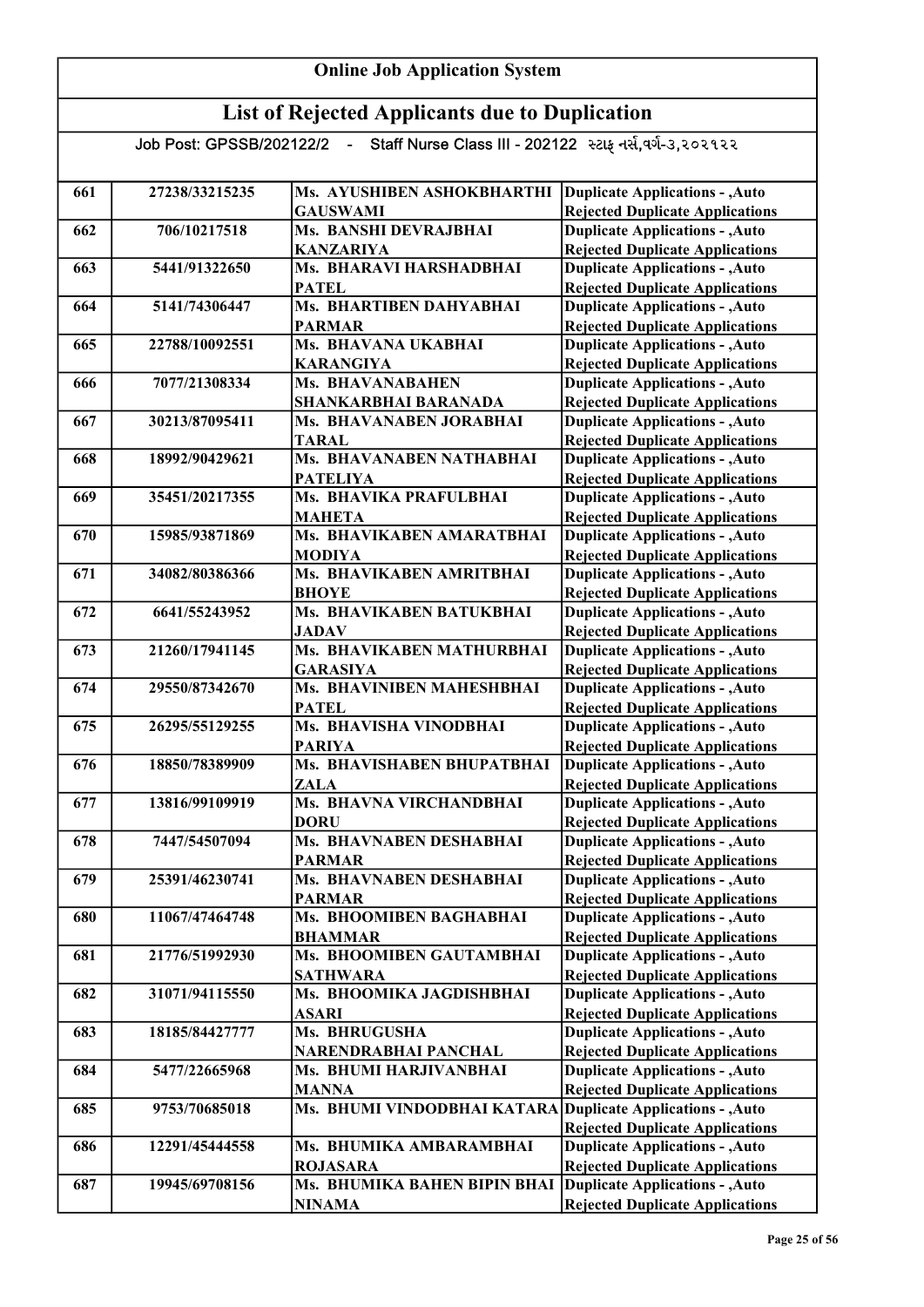| 688 | 5490/88243351  | Ms. BHUMIKA JITENDRABHAI      | <b>Duplicate Applications - , Auto</b> |
|-----|----------------|-------------------------------|----------------------------------------|
|     |                | <b>MAKWANA</b>                | <b>Rejected Duplicate Applications</b> |
| 689 | 34485/80696733 | Ms. BHUMIKA MAHESHBHAI        | <b>Duplicate Applications - , Auto</b> |
|     |                | <b>RAVAL</b>                  | <b>Rejected Duplicate Applications</b> |
| 690 | 34691/98054766 | Ms. BHUMIKA MAHESHBHAI        | <b>Duplicate Applications - , Auto</b> |
|     |                | <b>RAVAL</b>                  | <b>Rejected Duplicate Applications</b> |
| 691 | 8110/54040772  | Ms. BHUMIKA PARBATBHAI        | <b>Duplicate Applications - , Auto</b> |
|     |                | <b>SISOTIYA</b>               | <b>Rejected Duplicate Applications</b> |
| 692 | 3435/63194805  | Ms. BHUMIKABEN DILIPBHAI      | <b>Duplicate Applications - , Auto</b> |
|     |                | <b>NAYI</b>                   | <b>Rejected Duplicate Applications</b> |
| 693 | 30215/55030453 | Ms. BHUMIKABEN KANJIBHAI      | Duplicate Applications - , Auto        |
|     |                | <b>PARMAR</b>                 | <b>Rejected Duplicate Applications</b> |
| 694 | 32755/87879128 | Ms. BIJAL DINESHBHAI PATEL    | <b>Duplicate Applications - , Auto</b> |
| 695 | 25409/70664867 | Ms. BIJALBEN MANABHAI         | Duplicate Applications - , Auto        |
|     |                | <b>PRANAMI</b>                | <b>Rejected Duplicate Applications</b> |
| 696 | 30570/98055438 | <b>Ms. BINABEN SHASHIKANT</b> | <b>Duplicate Applications - , Auto</b> |
|     |                | <b>DABHI</b>                  | <b>Rejected Duplicate Applications</b> |
| 697 | 28468/10146607 | Ms. BINAGIBEN CHINTUBHAI      | <b>Duplicate Applications - , Auto</b> |
|     |                | <b>PATEL</b>                  | <b>Rejected Duplicate Applications</b> |
| 698 | 8358/52479171  | Ms. BINDU RAMESHBHAI PATEL    | <b>Duplicate Applications - , Auto</b> |
| 699 | 16017/72325173 | Ms. CHAITALIBEN KIRITBHAI     | <b>Duplicate Applications - , Auto</b> |
|     |                | <b>PATEL</b>                  | <b>Rejected Duplicate Applications</b> |
| 700 | 14498/91907538 | Ms. CHAKIBEN PARSINGBHAI      | <b>Duplicate Applications - , Auto</b> |
|     |                | <b>RATHVA</b>                 | <b>Rejected Duplicate Applications</b> |
| 701 | 26134/60577720 | Ms. CHAKUBEN POONAMKUMAR      | <b>Duplicate Applications - , Auto</b> |
|     |                | <b>NAYI</b>                   | <b>Rejected Duplicate Applications</b> |
| 702 | 21336/61812101 | Ms. CHANDANIBEN PUNABHAI      | <b>Duplicate Applications - , Auto</b> |
|     |                | <b>DAMOR</b>                  | <b>Rejected Duplicate Applications</b> |
| 703 | 18123/59097858 | Ms. CHANDRIKABEN              | <b>Duplicate Applications - , Auto</b> |
|     |                | <b>DINESHBHAI GOSAI</b>       | <b>Rejected Duplicate Applications</b> |
| 704 | 28749/57628914 | Ms. CHARMI BIPINKUMAR PATEL   | <b>Duplicate Applications - , Auto</b> |
| 705 | 36806/89012091 | Ms. CHARMI BIPINKUMAR PATEL   | <b>Duplicate Applications - , Auto</b> |
| 706 | 38236/69756428 | Ms. CHARMI KARSHANBHAI        | <b>Duplicate Applications - , Auto</b> |
|     |                | <b>LOKHIL</b>                 | <b>Rejected Duplicate Applications</b> |
| 707 | 5210/13021663  | Ms. CHARMI PRAFULBHAI         | <b>Duplicate Applications - , Auto</b> |
|     |                | <b>CHAUDHARI</b>              | <b>Rejected Duplicate Applications</b> |
| 708 | 29317/67838327 | Ms. CHARMI PRAFULBHAI         | <b>Duplicate Applications - , Auto</b> |
|     |                | <b>CHAUDHARI</b>              | <b>Rejected Duplicate Applications</b> |
| 709 | 22470/81976877 | Ms. CHARULATABEN              | <b>Duplicate Applications - , Auto</b> |
|     |                | <b>DINESHBHAI PARMAR</b>      | <b>Rejected Duplicate Applications</b> |
| 710 | 7839/51752003  | Ms. CHETANAKUMARI             | <b>Duplicate Applications - , Auto</b> |
|     |                | <b>BABUBHAI PANDOR</b>        | <b>Rejected Duplicate Applications</b> |
| 711 | 34577/96507003 | Ms. CHETNABEN PACHANBHAI      | <b>Duplicate Applications - , Auto</b> |
|     |                | <b>CHAUDHARY</b>              | <b>Rejected Duplicate Applications</b> |
| 712 | 3944/73611933  | Ms. CHETNABEN VANRAJSINH      | <b>Duplicate Applications - , Auto</b> |
|     |                | <b>BARIA</b>                  | <b>Rejected Duplicate Applications</b> |
| 713 | 4044/80595905  | Ms. CHETNABEN VANRAJSINH      | <b>Duplicate Applications - , Auto</b> |
|     |                | <b>BARIA</b>                  | <b>Rejected Duplicate Applications</b> |
| 714 | 17453/63303215 | Ms. CHHAYABEN KRUSHNABHAI     | <b>Duplicate Applications - , Auto</b> |
|     |                | <b>RAJAT</b>                  | <b>Rejected Duplicate Applications</b> |
| 715 | 33499/88951244 | Ms. CHHAYABEN MUKESHBHAI      | <b>Duplicate Applications - , Auto</b> |
|     |                | <b>CHAUHAN</b>                | <b>Rejected Duplicate Applications</b> |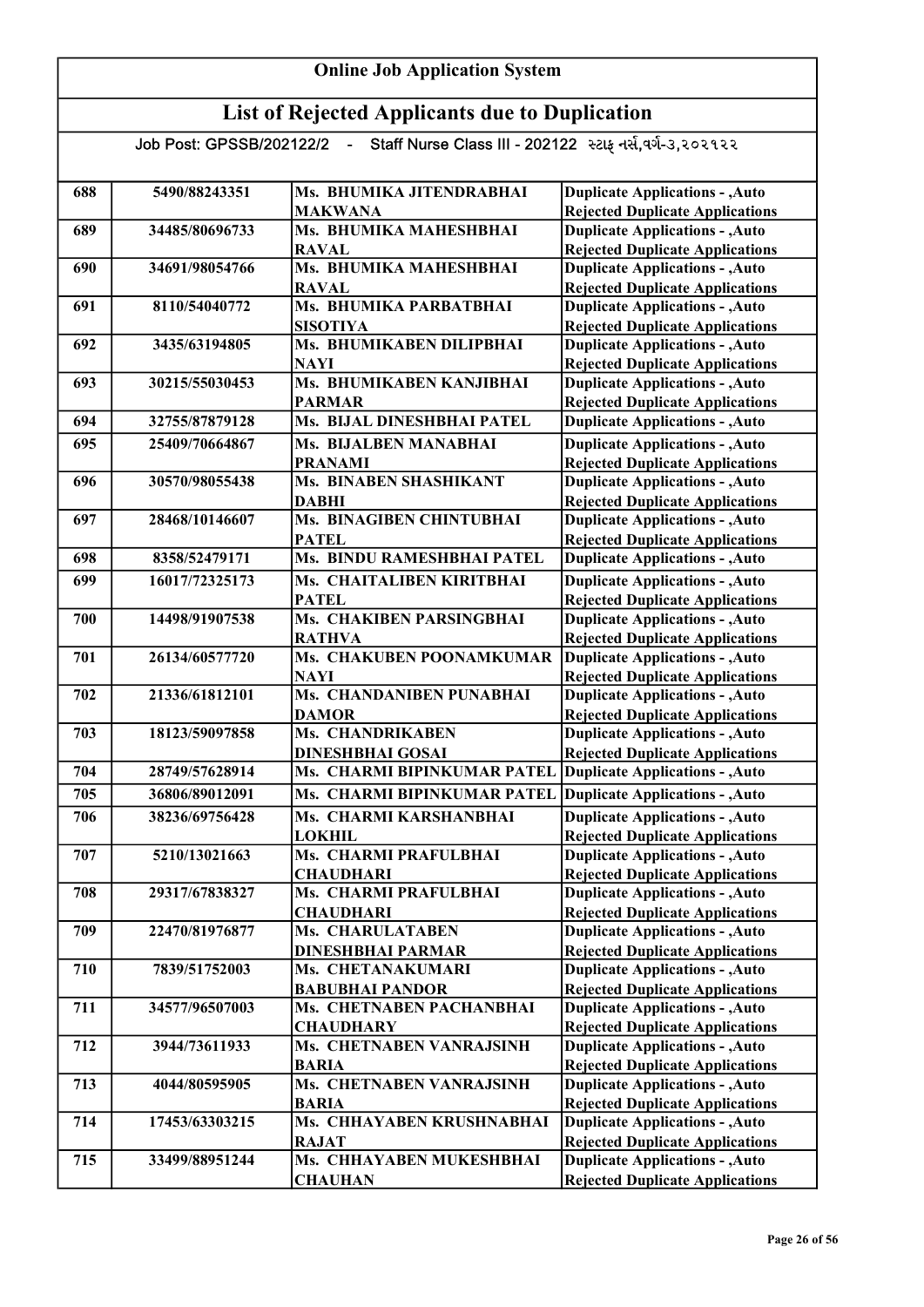| 716 | 36496/41919612 | Ms. DAHIBEN JOITABHAI                           | <b>Duplicate Applications - , Auto</b>                                           |
|-----|----------------|-------------------------------------------------|----------------------------------------------------------------------------------|
|     |                | <b>BHILECHA</b>                                 | <b>Rejected Duplicate Applications</b>                                           |
| 717 | 15301/50107934 | Ms. DAMINIBEN PRAHLADBHAI                       | <b>Duplicate Applications - , Auto</b>                                           |
|     |                | <b>PARMAR</b>                                   | <b>Rejected Duplicate Applications</b>                                           |
| 718 | 25275/50046343 | <b>Ms. DAMINIBEN VINODKUMAR</b>                 | <b>Duplicate Applications - , Auto</b>                                           |
|     |                | <b>PATEL</b>                                    | <b>Rejected Duplicate Applications</b>                                           |
| 719 | 14484/41566991 | Ms. DAMU MAGANBHAI                              | <b>Duplicate Applications - , Auto</b>                                           |
|     |                | <b>BALDANIYA</b>                                | <b>Rejected Duplicate Applications</b>                                           |
| 720 | 14596/71571779 | Ms. DAMU MAGANBHAI                              | <b>Duplicate Applications - , Auto</b>                                           |
|     |                | <b>BALDANIYA</b>                                | <b>Rejected Duplicate Applications</b>                                           |
| 721 | 30579/81272718 | <b>Ms. DARSHANABEN</b>                          | <b>Duplicate Applications - , Auto</b>                                           |
|     |                | <b>CHANDRAKANT SOLANKI</b>                      | <b>Rejected Duplicate Applications</b>                                           |
| 722 | 30639/11917052 | <b>Ms. DARSHANABEN</b>                          | <b>Duplicate Applications - , Auto</b>                                           |
|     |                | <b>CHANDRAKANT SOLANKI</b>                      | <b>Rejected Duplicate Applications</b>                                           |
| 723 | 8809/21979133  | Ms. DARSHANABEN PRAVINBHAI                      | <b>Duplicate Applications - , Auto</b>                                           |
|     |                | <b>CHAUDHARI</b>                                | <b>Rejected Duplicate Applications</b>                                           |
| 724 | 31129/95805903 | Ms. DARSHANABEN RASIKBHAI                       | <b>Duplicate Applications - , Auto</b>                                           |
|     |                | <b>BAMANIYA</b>                                 | <b>Rejected Duplicate Applications</b>                                           |
| 725 | 5065/43097965  | Ms. DAXABEN AKHAMABHAI                          | <b>Duplicate Applications - , Auto</b>                                           |
|     |                | <b>DHAMOT</b><br>Ms. DAXABEN SAVJIBHAI          | <b>Rejected Duplicate Applications</b>                                           |
| 726 | 30426/10643779 |                                                 | <b>Duplicate Applications - , Auto</b>                                           |
|     |                | <b>BAMANIYA</b><br><b>Ms. DAXABEN SAVJIBHAI</b> | <b>Rejected Duplicate Applications</b>                                           |
| 727 | 32373/36912288 |                                                 | <b>Duplicate Applications - , Auto</b>                                           |
| 728 | 32449/65933604 | <b>BAMANIYA</b><br>Ms. DAXABEN SAVJIBHAI        | <b>Rejected Duplicate Applications</b><br><b>Duplicate Applications - , Auto</b> |
|     |                | <b>BAMANIYA</b>                                 | <b>Rejected Duplicate Applications</b>                                           |
| 729 | 5051/56401031  | Ms. DAXABEN SURESHBHAI                          | <b>Duplicate Applications - , Auto</b>                                           |
|     |                | <b>MUNIA</b>                                    | <b>Rejected Duplicate Applications</b>                                           |
| 730 | 2359/15337252  | <b>Ms. DAYABEN DHIRUBHAI</b>                    | <b>Duplicate Applications - , Auto</b>                                           |
|     |                | <b>PARMAR</b>                                   | <b>Rejected Duplicate Applications</b>                                           |
| 731 | 7558/20617121  | Ms. DEEPIKA NAROTTAMBHAI                        | <b>Duplicate Applications - , Auto</b>                                           |
|     |                | <b>PARMAR</b>                                   | <b>Rejected Duplicate Applications</b>                                           |
| 732 | 11674/86343110 | Ms. DEVALBEN PARESHBHAI                         | <b>Duplicate Applications - , Auto</b>                                           |
|     |                | <b>CHAUDHARY</b>                                | <b>Rejected Duplicate Applications</b>                                           |
| 733 | 19518/58935628 | Ms. DEVKIBEN PARSYABHAI                         | <b>Duplicate Applications - , Auto</b>                                           |
|     |                | <b>BAGUL</b>                                    | <b>Rejected Duplicate Applications</b>                                           |
| 734 | 19695/33663090 | Ms. DEVYANIBEN                                  | <b>Duplicate Applications - , Auto</b>                                           |
|     |                | <b>SURENDRASINH RATHOD</b>                      | <b>Rejected Duplicate Applications</b>                                           |
| 735 | 19832/58179615 | <b>Ms. DEVYANIBEN</b>                           | <b>Duplicate Applications - , Auto</b>                                           |
|     |                | <b>SURENDRASINH RATHOD</b>                      | <b>Rejected Duplicate Applications</b>                                           |
| 736 | 12327/56157891 | Ms. DHANIBEN BADHABHAI                          | <b>Duplicate Applications - , Auto</b>                                           |
|     |                | <b>KODIYATAR</b>                                | <b>Rejected Duplicate Applications</b>                                           |
| 737 | 3680/53862436  | Ms. DHARA PRAKASHKUMAR                          | <b>Duplicate Applications - , Auto</b>                                           |
|     |                | <b>PRAJAPATI</b>                                | <b>Rejected Duplicate Applications</b>                                           |
| 738 | 3815/44574259  | Ms. DHARA PRAKASHKUMAR                          | <b>Duplicate Applications - , Auto</b>                                           |
|     |                | <b>PRAJAPATI</b>                                | <b>Rejected Duplicate Applications</b>                                           |
| 739 | 28262/15059662 | Ms. DHARA RAMESHBHAI GOHIL                      | <b>Duplicate Applications - , Auto</b>                                           |
| 740 | 28562/18870396 | Ms. DHARA RAMESHBHAI GOHIL                      | <b>Duplicate Applications - , Auto</b>                                           |
| 741 | 35817/73459827 | Ms. DHARABEN DINESHKUMAR                        | <b>Duplicate Applications - , Auto</b>                                           |
|     |                | <b>BALAT</b>                                    | <b>Rejected Duplicate Applications</b>                                           |
| 742 | 22180/67496882 | Ms. DHARMISHTHA HARISHBHAI                      | <b>Duplicate Applications - , Auto</b>                                           |
|     |                | <b>BHABHOR</b>                                  | <b>Rejected Duplicate Applications</b>                                           |
|     |                |                                                 |                                                                                  |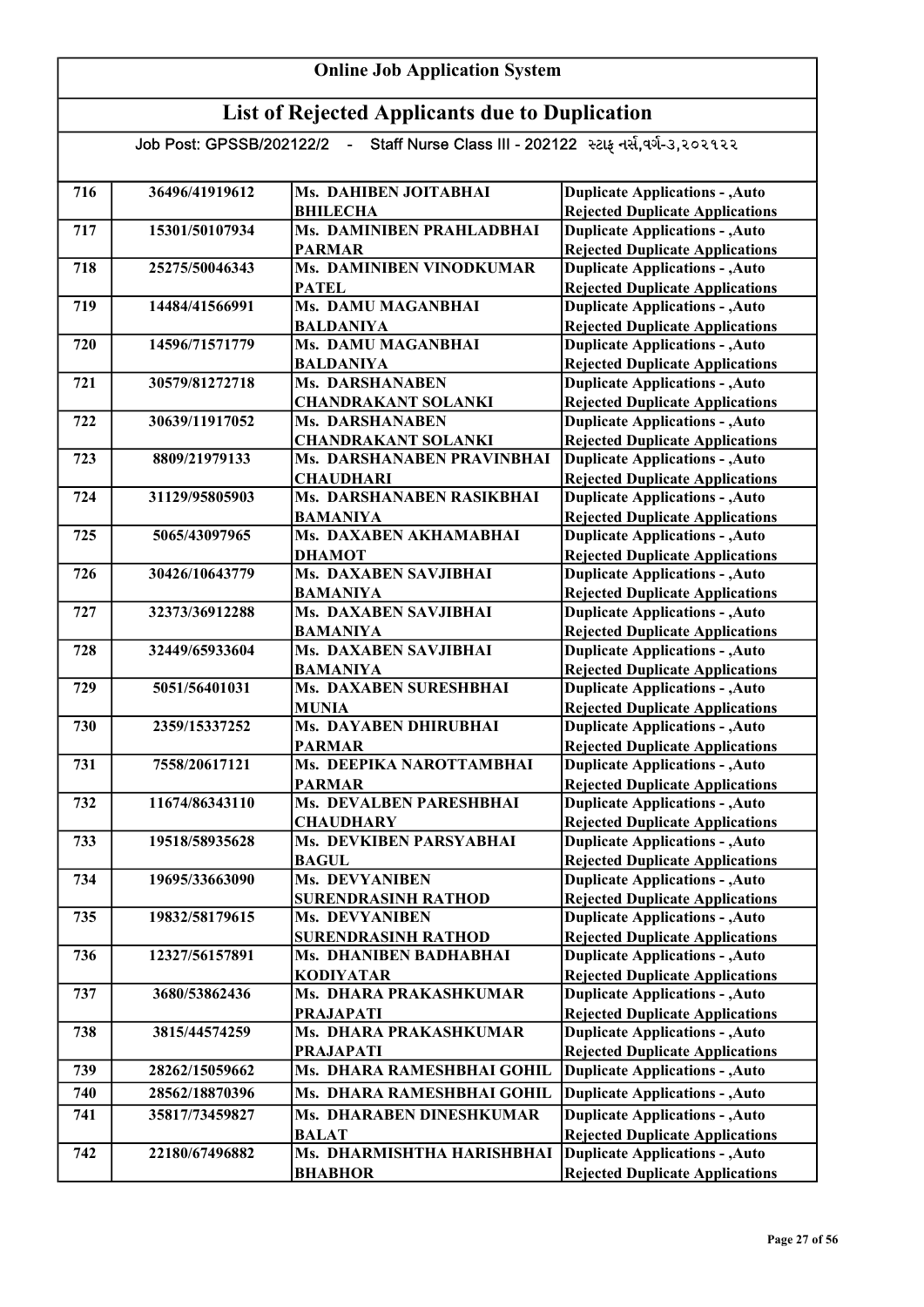| <b>Online Job Application System</b> |                            |                                                         |                                                                                  |
|--------------------------------------|----------------------------|---------------------------------------------------------|----------------------------------------------------------------------------------|
|                                      |                            | <b>List of Rejected Applicants due to Duplication</b>   |                                                                                  |
|                                      | Job Post: GPSSB/202122/2 - | Staff Nurse Class III - 202122 સ્ટાફ નર્સ,વર્ગ-૩,૨૦૨૧૨૨ |                                                                                  |
| 743                                  | 12074/50145338             | Ms. DHARMISHTHA KHIMJIBHAI<br><b>MAHIDA</b>             | <b>Duplicate Applications - , Auto</b><br><b>Rejected Duplicate Applications</b> |
| 744                                  | 34531/84184921             | Ms. DHARMISHTHABEN<br><b>BHANJIBHAI JETHVA</b>          | <b>Duplicate Applications - , Auto</b><br><b>Rejected Duplicate Applications</b> |
| 745                                  | 30130/44095387             | Ms. DHARMISHTHABEN<br><b>BHEMABHAI TARAR</b>            | <b>Duplicate Applications - , Auto</b><br><b>Rejected Duplicate Applications</b> |
| 746                                  | 31047/65903818             | Ms. DHARMISHTHABEN<br><b>CHANDUBHAI SOLANKI</b>         | <b>Duplicate Applications - , Auto</b><br><b>Rejected Duplicate Applications</b> |
| 747                                  | 18683/95687533             | Ms. DHARMISHTHABEN<br><b>GOVINDBHAI BHURIA</b>          | <b>Duplicate Applications - , Auto</b><br><b>Rejected Duplicate Applications</b> |
| 748                                  | 27397/88176684             | Ms. DHARMISHTHABEN<br><b>GOVINDBHAI BHURIA</b>          | <b>Duplicate Applications - , Auto</b><br><b>Rejected Duplicate Applications</b> |
| 749                                  | 29856/60306138             | Ms. DHARMISHTHABEN<br><b>KARSANBHAI PARMAR</b>          | <b>Duplicate Applications - , Auto</b><br><b>Rejected Duplicate Applications</b> |
| 750                                  | 21864/71251808             | Ms. DHARMISHTHABEN<br><b>MAGANBHAI BARIA</b>            | <b>Duplicate Applications - , Auto</b><br><b>Rejected Duplicate Applications</b> |
| 751                                  | 29698/63393356             | Ms. DHARMISHTHABEN<br>MUKESHKUMAR PATEL                 | <b>Duplicate Applications - , Auto</b><br><b>Rejected Duplicate Applications</b> |
| 752                                  | 10256/43313069             | <b>Ms. DHARMISHTHABEN</b><br><b>SUMANBHAI PATEL</b>     | <b>Duplicate Applications - , Auto</b><br><b>Rejected Duplicate Applications</b> |
| 753                                  | 16332/27904991             | <b>Ms. DHARTIBEN RATILALBHAI</b><br><b>CHAUDHARI</b>    | <b>Duplicate Applications - , Auto</b><br><b>Rejected Duplicate Applications</b> |
| 754                                  | 16784/35908453             | Ms. DHRUSHALI KAUSHIKBHAI<br><b>CHAVDA</b>              | <b>Duplicate Applications - , Auto</b><br><b>Rejected Duplicate Applications</b> |
| 755                                  | 15966/47433709             | Ms. DHRUVI JAGADISHBHAI<br><b>CHAUDHARY</b>             | <b>Duplicate Applications - , Auto</b><br><b>Rejected Duplicate Applications</b> |
| 756                                  | 5973/30225824              | Ms. DHRUVIKA RAJESHBHAI<br><b>TANDEL</b>                | <b>Duplicate Applications - , Auto</b><br><b>Rejected Duplicate Applications</b> |
| 757                                  | 9985/38224455              | Ms. DHWANI VIJAYKUMAR<br>PATEL                          | <b>Duplicate Applications - , Auto</b><br><b>Rejected Duplicate Applications</b> |
| 758                                  | 20904/74172646             | Ms. DHWANI VIJAYKUMAR<br><b>PATEL</b>                   | <b>Duplicate Applications - , Auto</b><br><b>Rejected Duplicate Applications</b> |
| 759                                  | 21030/42676044             | Ms. DHWANI VIJAYKUMAR<br><b>PATEL</b>                   | <b>Duplicate Applications - , Auto</b><br><b>Rejected Duplicate Applications</b> |
| 760                                  | 29336/34620546             | Ms. DIGVIJAYABEN AJITBHAI<br><b>VALVI</b>               | <b>Duplicate Applications - , Auto</b><br><b>Rejected Duplicate Applications</b> |
| 761                                  | 3006/67794420              | <b>Ms. DIKEESHAKUMARI</b><br><b>GOVINDBHAI GAMIT</b>    | <b>Duplicate Applications - , Auto</b><br><b>Rejected Duplicate Applications</b> |
| 762                                  | 32136/41953566             | Ms. DIKEESHAKUMARI<br><b>GOVINDBHAI GAMIT</b>           | <b>Duplicate Applications - , Auto</b><br><b>Rejected Duplicate Applications</b> |
| 763                                  | 32436/86193919             | Ms. DIKEESHAKUMARI<br><b>GOVINDBHAI GAMIT</b>           | <b>Duplicate Applications - , Auto</b><br><b>Rejected Duplicate Applications</b> |
| 764                                  | 29023/78399319             | Ms. DIKINSA RAMESHBHAI<br><b>PATEL</b>                  | <b>Duplicate Applications - , Auto</b><br><b>Rejected Duplicate Applications</b> |
| 765                                  | 7545/16229390              | Ms. DIMPAL CHHAGANBHAI<br><b>CHAVDA</b>                 | <b>Duplicate Applications - , Auto</b><br><b>Rejected Duplicate Applications</b> |
| 766                                  | 35110/60206096             | Ms. DIMPAL KISHORBHAI GARVA                             | <b>Duplicate Applications - , Auto</b><br><b>Rejected Duplicate Applications</b> |
| 767                                  | 20503/30946298             | Ms. DIMPAL MUKESHBHAI<br><b>SOLANKI</b>                 | <b>Duplicate Applications - , Auto</b><br><b>Rejected Duplicate Applications</b> |
| 768                                  | 8612/81663055              | Ms. DIMPAL RAJUBHAI<br><b>MAKVANA</b>                   | <b>Duplicate Applications - , Auto</b><br><b>Rejected Duplicate Applications</b> |
| 769                                  | 16022/72670649             | Ms. DIMPALBEN AMRUTBHAI<br><b>MODIYA</b>                | <b>Duplicate Applications - , Auto</b><br><b>Rejected Duplicate Applications</b> |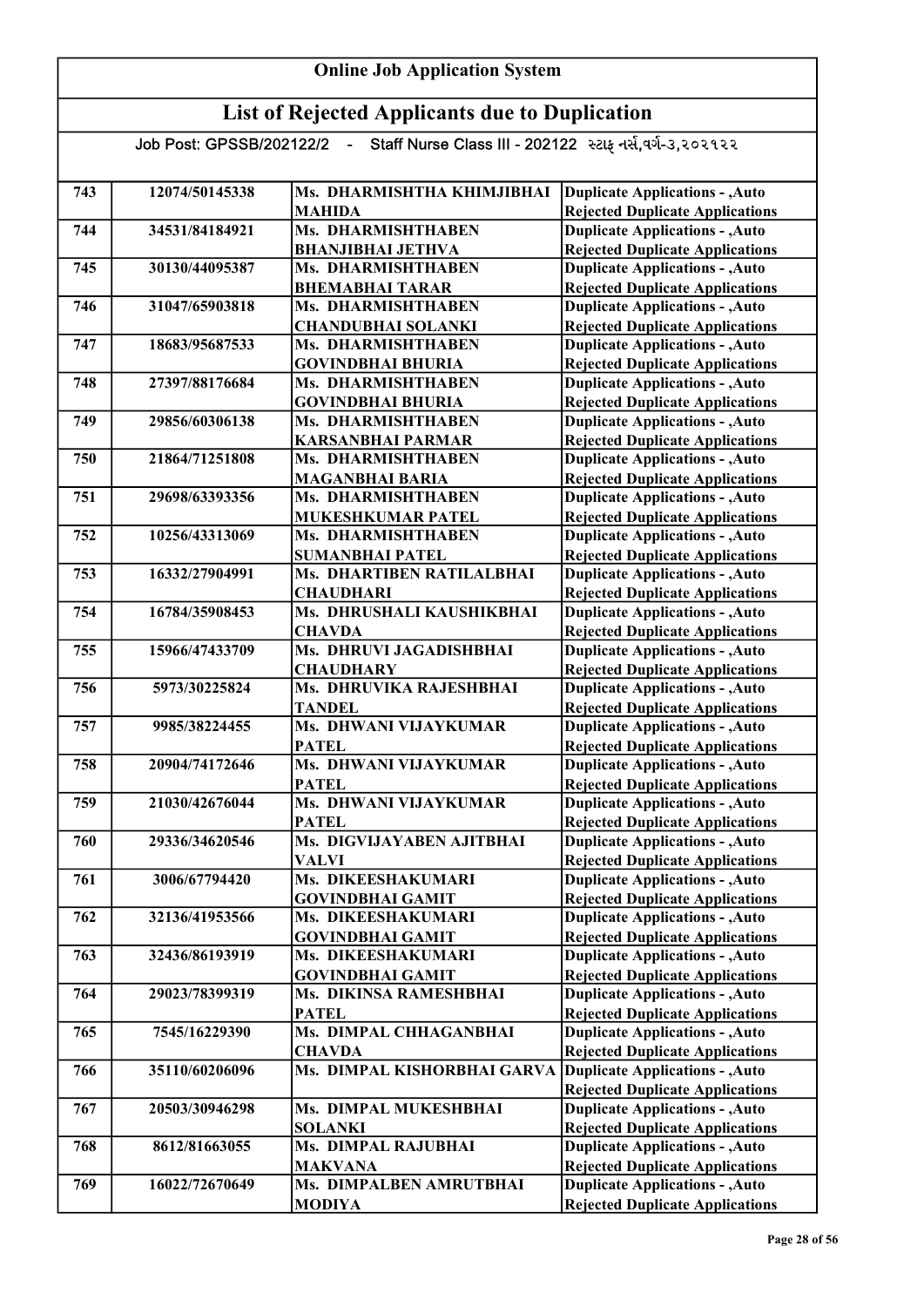| 770 | 16087/47588839 | <b>Ms. DIMPALBEN RATANSING</b>           | <b>Duplicate Applications - , Auto</b>                                           |
|-----|----------------|------------------------------------------|----------------------------------------------------------------------------------|
|     |                | <b>PATEL</b>                             | <b>Rejected Duplicate Applications</b>                                           |
| 771 | 29981/37990625 | Ms. DIMPALKUMARI                         | <b>Duplicate Applications - , Auto</b>                                           |
|     |                | SHANKARBHAI PATEL                        | <b>Rejected Duplicate Applications</b>                                           |
| 772 | 13180/78541855 | Ms. DINALKUMARI ARVINDBHAI               | <b>Duplicate Applications - , Auto</b>                                           |
|     |                | <b>SURTI</b>                             | <b>Rejected Duplicate Applications</b>                                           |
| 773 | 4859/21677697  | Ms. DINALKUMARI BHARATBHAI               | <b>Duplicate Applications - , Auto</b>                                           |
|     |                | <b>PATEL</b>                             | <b>Rejected Duplicate Applications</b>                                           |
| 774 | 22495/81984046 | Ms. DIPEEKABEN KANUBHAI                  | <b>Duplicate Applications - , Auto</b>                                           |
|     |                | <b>CHAUHAN</b>                           | <b>Rejected Duplicate Applications</b>                                           |
| 775 | 4427/78619100  | Ms. DIPIKA NARENDRABHAI                  | <b>Duplicate Applications - , Auto</b>                                           |
|     |                | <b>BHABHOR</b>                           | <b>Rejected Duplicate Applications</b>                                           |
| 776 | 4574/61344434  | Ms. DIPIKABEN BALUBHAI                   | <b>Duplicate Applications - , Auto</b>                                           |
|     |                | <b>GAMIT</b>                             | <b>Rejected Duplicate Applications</b>                                           |
| 777 | 1283/96419703  | Ms. DIPIKABEN PRAVINBHAI                 | <b>Duplicate Applications - , Auto</b>                                           |
|     |                | <b>PARMAR</b>                            | <b>Rejected Duplicate Applications</b>                                           |
| 778 | 23566/93142986 | Ms. DIPIKABEN SANDIPBHAI                 | <b>Duplicate Applications - , Auto</b>                                           |
| 779 | 869/52009894   | <b>PATEL</b><br>Ms. DIPIKABEN SURESHBHAI | <b>Rejected Duplicate Applications</b><br><b>Duplicate Applications - , Auto</b> |
|     |                | <b>DAMOR</b>                             |                                                                                  |
| 780 | 8150/28329815  | Ms. DIPTIBEN KHANDUBHAI                  | <b>Rejected Duplicate Applications</b><br><b>Duplicate Applications - , Auto</b> |
|     |                | <b>VARLI</b>                             | <b>Rejected Duplicate Applications</b>                                           |
| 781 | 27003/60870043 | Ms. DIPTIKUMARI                          | <b>Duplicate Applications - , Auto</b>                                           |
|     |                | <b>NARESHKUMAR PATEL</b>                 | <b>Rejected Duplicate Applications</b>                                           |
| 782 | 29650/42848803 | Ms. DISHABEN NARESHBHAI                  | <b>Duplicate Applications - , Auto</b>                                           |
|     |                | <b>SHEKHADA</b>                          | <b>Rejected Duplicate Applications</b>                                           |
| 783 | 9809/17698829  | Ms. DISHABEN SUKESHBHAI                  | <b>Duplicate Applications - , Auto</b>                                           |
|     |                | <b>ANJANA</b>                            | <b>Rejected Duplicate Applications</b>                                           |
| 784 | 27999/38026773 | Ms. DIVYA MUKESHBHAI                     | <b>Duplicate Applications - , Auto</b>                                           |
|     |                | <b>SHARMA</b>                            | <b>Rejected Duplicate Applications</b>                                           |
| 785 | 28263/74805805 | Ms. DIVYA MUKESHBHAI                     | <b>Duplicate Applications - , Auto</b>                                           |
|     |                | <b>SHARMA</b>                            | <b>Rejected Duplicate Applications</b>                                           |
| 786 | 16931/49104370 | Ms. DIVYA RAMABHAI PITHIYA               | <b>Duplicate Applications - , Auto</b>                                           |
| 787 | 34432/98408778 | Ms. DIVYA VIKRAMBHAI PATEL               | <b>Duplicate Applications - , Auto</b>                                           |
| 788 | 12886/69491169 | Ms. DIVYABAHEN KALYANJI                  | <b>Duplicate Applications - , Auto</b>                                           |
|     |                | <b>PATEL</b>                             | <b>Rejected Duplicate Applications</b>                                           |
| 789 | 30534/65178278 | Ms. DIVYABEN ARVINDBHAI                  | <b>Duplicate Applications - , Auto</b>                                           |
|     |                | <b>PARMAR</b>                            | <b>Rejected Duplicate Applications</b>                                           |
| 790 | 6110/42878583  | Ms. DIVYABEN CHANDUBHAI                  | <b>Duplicate Applications - , Auto</b>                                           |
|     |                | <b>MALAVIYA</b>                          | <b>Rejected Duplicate Applications</b>                                           |
| 791 | 27267/79138711 | Ms. DIVYABEN DINESHCHANDRA               | <b>Duplicate Applications - , Auto</b>                                           |
|     |                | <b>RAVAL</b>                             | <b>Rejected Duplicate Applications</b>                                           |
| 792 | 36507/95082858 | Ms. DIVYABEN HIRABHAI                    | <b>Duplicate Applications - , Auto</b>                                           |
|     |                | VAGHELA                                  | <b>Rejected Duplicate Applications</b>                                           |
| 793 | 10171/42377356 | Ms. DIVYABEN MADHAVSINH                  | <b>Duplicate Applications - , Auto</b>                                           |
|     |                | <b>BARIA</b>                             | <b>Rejected Duplicate Applications</b>                                           |
| 794 | 20161/99230271 | Ms. DIVYABEN MAHENDRABHAI                | <b>Duplicate Applications - , Auto</b>                                           |
|     |                | <b>VALAND</b>                            | <b>Rejected Duplicate Applications</b>                                           |
| 795 | 4880/86352172  | Ms. DIVYABEN RANJITSINH                  | <b>Duplicate Applications - , Auto</b>                                           |
|     |                | <b>BARIA</b>                             | <b>Rejected Duplicate Applications</b>                                           |
| 796 | 35578/89153795 | <b>Ms. DIVYANGIBEN</b>                   | <b>Duplicate Applications - , Auto</b>                                           |
|     |                | RAMESHCHANDRA AMIN                       | <b>Rejected Duplicate Applications</b>                                           |
|     |                |                                          |                                                                                  |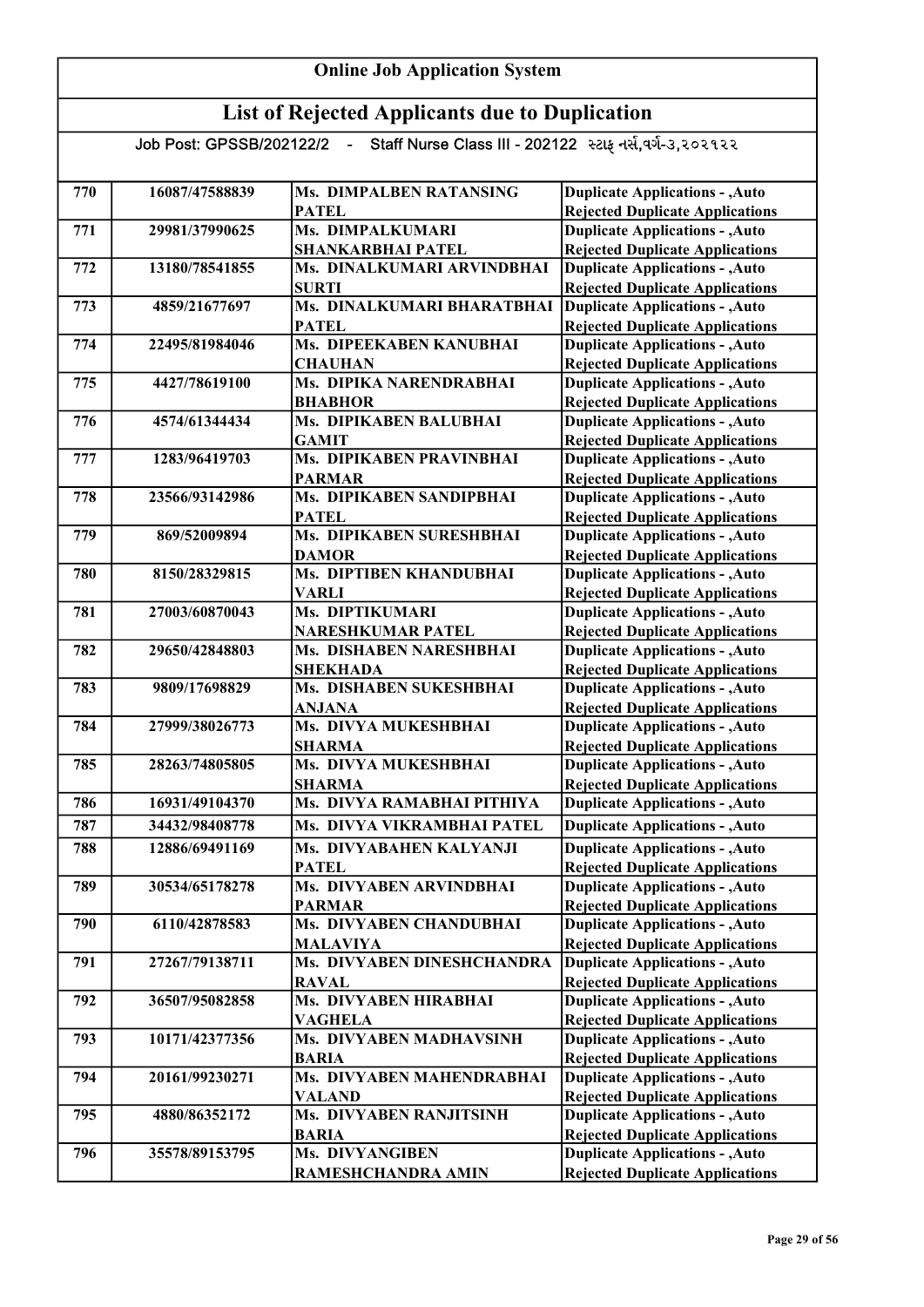| 797 | 19725/14304818 | Ms. DRASHTI RAMESHBHAI      | <b>Duplicate Applications - , Auto</b> |
|-----|----------------|-----------------------------|----------------------------------------|
|     |                | <b>PATEL</b>                | <b>Rejected Duplicate Applications</b> |
| 798 | 15931/31503041 | Ms. DRASHTIBAHEN MULJIBHAI  | <b>Duplicate Applications - , Auto</b> |
|     |                | <b>PARMAR</b>               | <b>Rejected Duplicate Applications</b> |
| 799 | 10802/71150887 | Ms. DRASHTIBEN PARESHBHAI   | <b>Duplicate Applications - , Auto</b> |
|     |                | <b>DARJI</b>                | <b>Rejected Duplicate Applications</b> |
| 800 | 4076/35870017  | Ms. DULARI RAMESHBHAI       | <b>Duplicate Applications - , Auto</b> |
|     |                | <b>PADALIYA</b>             | <b>Rejected Duplicate Applications</b> |
| 801 | 4338/93150948  | Ms. DULARI RAMESHBHAI       | <b>Duplicate Applications - , Auto</b> |
|     |                | <b>PADALIYA</b>             | <b>Rejected Duplicate Applications</b> |
| 802 | 8481/52920079  | Ms. EKTABEN RAMESHBHAI      | <b>Duplicate Applications - , Auto</b> |
|     |                | <b>CHAURASIYA</b>           | <b>Rejected Duplicate Applications</b> |
| 803 | 7891/54718022  | Ms. FALGUNIBEN KANTIBHAI    | <b>Duplicate Applications - , Auto</b> |
|     |                | <b>PARMAR</b>               | <b>Rejected Duplicate Applications</b> |
| 804 | 4806/98185209  | Ms. FARHINBANU GULAMNABI    | <b>Duplicate Applications - , Auto</b> |
|     |                | <b>SHEIKH</b>               | <b>Rejected Duplicate Applications</b> |
| 805 | 4867/12919914  | Ms. FARHINBANU GULAMNABI    | <b>Duplicate Applications - , Auto</b> |
|     |                | <b>SHEIKH</b>               | <b>Rejected Duplicate Applications</b> |
| 806 | 15744/48465117 | Ms. FEMINA SURESHBHAI PATEL | <b>Duplicate Applications - , Auto</b> |
| 807 | 15377/80795514 | <b>Ms. FORAM RAJESHBHAI</b> | <b>Duplicate Applications - , Auto</b> |
|     |                | <b>CHAUDHARI</b>            | <b>Rejected Duplicate Applications</b> |
| 808 | 36510/14331270 | Ms. GAURI BEN RAVJI BHAI    | <b>Duplicate Applications - , Auto</b> |
|     |                | <b>BABARIYA</b>             | <b>Rejected Duplicate Applications</b> |
| 809 | 38081/63574175 | Ms. GAURI BEN RAVJI BHAI    | <b>Duplicate Applications - , Auto</b> |
|     |                | <b>BABARIYA</b>             | <b>Rejected Duplicate Applications</b> |
| 810 | 15365/10464588 | Ms. GAYATRI DUKARIYA        | <b>Duplicate Applications - , Auto</b> |
|     |                | <b>RATHWA</b>               | <b>Rejected Duplicate Applications</b> |
| 811 | 703/62955126   | Ms. GAYATRIBEN HIRALAL      | <b>Duplicate Applications - , Auto</b> |
|     |                | <b>KATARA</b>               | <b>Rejected Duplicate Applications</b> |
| 812 | 19403/78194628 | Ms. GAYATRIBEN              | <b>Duplicate Applications - , Auto</b> |
|     |                | <b>NARENDRASINH CHAUHAN</b> | <b>Rejected Duplicate Applications</b> |
| 813 | 20309/39193894 | Ms. GAYATRIBEN PRAHLADBHAI  | <b>Duplicate Applications - , Auto</b> |
|     |                | <b>MAKWANA</b>              | <b>Rejected Duplicate Applications</b> |
| 814 | 11145/40063043 | Ms. GEETABEN SAVABHAI       | <b>Duplicate Applications - , Auto</b> |
|     |                | <b>PANDYA</b>               | <b>Rejected Duplicate Applications</b> |
| 815 | 3197/29588711  | Ms. GEETABEN                | <b>Duplicate Applications - , Auto</b> |
|     |                | <b>UCHHARANGBHAI</b>        | <b>Rejected Duplicate Applications</b> |
|     |                | <b>BORKHATARIYA</b>         |                                        |
| 816 | 35925/48691351 | Ms. GITABEN DHANJIBHAI      | <b>Duplicate Applications - , Auto</b> |
|     |                | <b>CHAUDHARI</b>            | <b>Rejected Duplicate Applications</b> |
| 817 | 36124/90280249 | Ms. GITABEN DHANJIBHAI      | <b>Duplicate Applications - , Auto</b> |
|     |                | <b>CHAUDHARI</b>            | <b>Rejected Duplicate Applications</b> |
| 818 | 20415/85453410 | Ms. GITABEN PRAVINBHAI      | <b>Duplicate Applications - , Auto</b> |
|     |                | <b>RATHAVA</b>              | <b>Rejected Duplicate Applications</b> |
| 819 | 20430/96691406 | Ms. GITABEN PRAVINBHAI      | <b>Duplicate Applications - , Auto</b> |
|     |                | <b>RATHAVA</b>              | <b>Rejected Duplicate Applications</b> |
| 820 | 20449/24165494 | Ms. GITABEN PRAVINBHAI      | <b>Duplicate Applications - , Auto</b> |
|     |                | <b>RATHAVA</b>              | <b>Rejected Duplicate Applications</b> |
| 821 | 30873/93477955 | Ms. GITABEN RAMBHAI         | <b>Duplicate Applications - , Auto</b> |
|     |                | <b>MAVADIYA</b>             | <b>Rejected Duplicate Applications</b> |
| 822 | 10052/89994300 | Ms. GOPI SURESHCHANDRA      | <b>Duplicate Applications - , Auto</b> |
|     |                | <b>PATEL</b>                | <b>Rejected Duplicate Applications</b> |
| 823 | 28311/62356806 | Ms. GOPIBEN MUKESHBHAI      | <b>Duplicate Applications - , Auto</b> |
|     |                | <b>PARMAR</b>               | <b>Rejected Duplicate Applications</b> |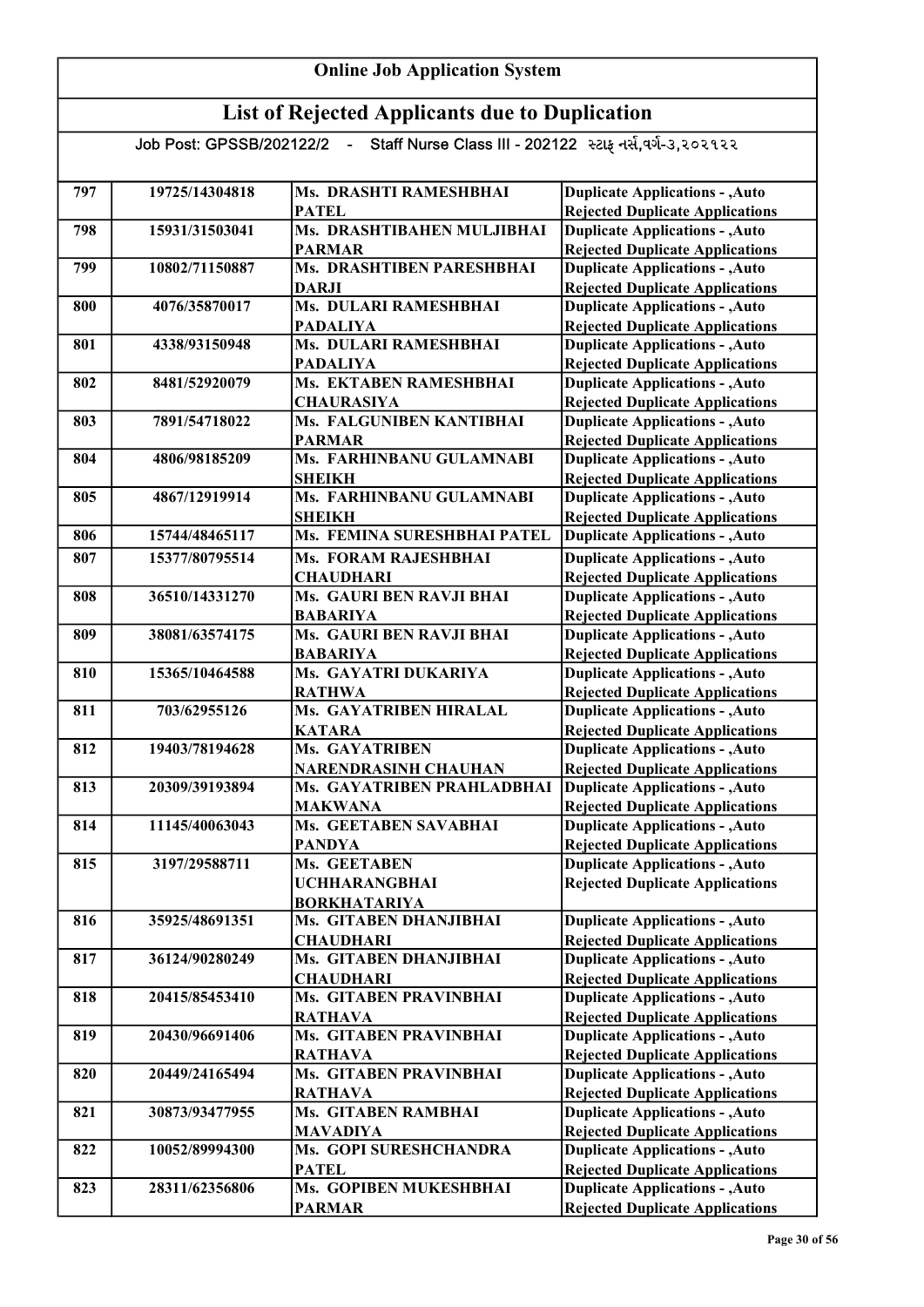| 824 | 5713/14360999  | Ms. GRISHMABEN ISHVARBHAI                  | <b>Duplicate Applications - , Auto</b>                                           |
|-----|----------------|--------------------------------------------|----------------------------------------------------------------------------------|
|     |                | <b>DESAI</b>                               | <b>Rejected Duplicate Applications</b>                                           |
| 825 | 12017/80556156 | Ms. HANSABEN ARVINDBHAI                    | <b>Duplicate Applications - , Auto</b>                                           |
|     |                | <b>RATHVA</b>                              | <b>Rejected Duplicate Applications</b>                                           |
| 826 | 11492/92741160 | <b>Ms. HANSABEN BABUBHAI</b>               | <b>Duplicate Applications - , Auto</b>                                           |
|     |                | <b>VADKHIYA</b>                            | <b>Rejected Duplicate Applications</b>                                           |
| 827 | 31628/94110732 | Ms. HANSABEN KISHANBHAI                    | <b>Duplicate Applications - , Auto</b>                                           |
|     |                | <b>RATHWA</b>                              | <b>Rejected Duplicate Applications</b>                                           |
| 828 | 18475/91077180 | Ms. HAPPY SURESHBHAI PATEL                 | <b>Duplicate Applications - , Auto</b>                                           |
| 829 | 28603/74566492 | Ms. HAPPY SURESHBHAI PATEL                 | <b>Duplicate Applications - , Auto</b>                                           |
| 830 | 24624/50032843 | Ms. HARSHABEN AMRATBHAI                    | <b>Duplicate Applications - , Auto</b>                                           |
|     |                | <b>VANKAR</b>                              | <b>Rejected Duplicate Applications</b>                                           |
| 831 | 3645/71932559  | Ms. HARSHIDABEN GULABBHAI                  | <b>Duplicate Applications - , Auto</b>                                           |
|     |                | <b>BHIVSAN</b>                             | <b>Rejected Duplicate Applications</b>                                           |
| 832 | 9418/16632966  | Ms. HARSHIDABEN JAGATSINH                  | <b>Duplicate Applications - , Auto</b>                                           |
|     |                | <b>CHAUHAN</b>                             | <b>Rejected Duplicate Applications</b>                                           |
| 833 | 24868/73407552 | Ms. HARSIDDHAKUMARI                        | <b>Duplicate Applications - , Auto</b>                                           |
|     |                | RAJENDRASINH CHARAN                        | <b>Rejected Duplicate Applications</b>                                           |
| 834 | 28758/54522260 | Ms. HEENA HARISHBHAI                       | <b>Duplicate Applications - , Auto</b>                                           |
|     |                | <b>PARMAR</b>                              | <b>Rejected Duplicate Applications</b>                                           |
| 835 | 2622/44742642  | Ms. HEENABEN JASHVANTBHAI                  | <b>Duplicate Applications - , Auto</b>                                           |
|     |                | <b>GAMIT</b>                               | <b>Rejected Duplicate Applications</b>                                           |
| 836 | 7508/58356434  | Ms. HEENABEN RATILAL JADAV                 | <b>Duplicate Applications - , Auto</b>                                           |
| 837 | 16338/60449186 | Ms. HELIBEN PRAVINCHANDRA                  | <b>Duplicate Applications - , Auto</b>                                           |
|     |                | <b>MAKWANA</b>                             | <b>Rejected Duplicate Applications</b>                                           |
| 838 | 16987/11046699 | Ms. HEMALI MANSUKHBHAI                     | <b>Duplicate Applications - , Auto</b>                                           |
|     |                | <b>VIRAS</b>                               | <b>Rejected Duplicate Applications</b>                                           |
| 839 | 14012/46711598 | Ms. HEMALIBEN VIJAYKUMAR                   | <b>Duplicate Applications - , Auto</b>                                           |
|     |                | <b>PARMAR</b>                              | <b>Rejected Duplicate Applications</b>                                           |
| 840 | 31983/70630273 | Ms. HEMANGIBEN BABALBHAI                   | <b>Duplicate Applications - , Auto</b>                                           |
| 841 | 36154/42715912 | <b>KATARA</b><br>Ms. HEMANGIBEN NARESHBHAI | <b>Rejected Duplicate Applications</b><br><b>Duplicate Applications - , Auto</b> |
|     |                | <b>PARMAR</b>                              | <b>Rejected Duplicate Applications</b>                                           |
| 842 | 28026/81194945 | Ms. HEMANGIBEN PARAGBHAI                   | <b>Duplicate Applications - , Auto</b>                                           |
|     |                | <b>VANKAR</b>                              | <b>Rejected Duplicate Applications</b>                                           |
| 843 | 21626/89451915 | Ms. HEMANGINI BABUBHAI                     | <b>Duplicate Applications - , Auto</b>                                           |
|     |                | <b>PATEL</b>                               | <b>Rejected Duplicate Applications</b>                                           |
| 844 | 6826/66967298  | Ms. HEMANGINI JAYESHBHAI                   | <b>Duplicate Applications - , Auto</b>                                           |
|     |                | <b>PATEL</b>                               | <b>Rejected Duplicate Applications</b>                                           |
| 845 | 12415/35633864 | <b>Ms. HEMANGINIBEN</b>                    | <b>Duplicate Applications - , Auto</b>                                           |
|     |                | <b>DHANSUKHBHAI PATEL</b>                  | <b>Rejected Duplicate Applications</b>                                           |
| 846 | 15827/40206291 | Ms. HEMUBEN RAMESHBHAI                     | <b>Duplicate Applications - , Auto</b>                                           |
|     |                | <b>PRAJAPATI</b>                           | <b>Rejected Duplicate Applications</b>                                           |
| 847 | 4500/56270555  | Ms. HEPIBEN KIRITBHAI PATEL                | <b>Duplicate Applications - , Auto</b>                                           |
| 848 | 2558/13455804  | Ms. HETAL KHIMJIBHAI                       | <b>Duplicate Applications - , Auto</b>                                           |
|     |                | <b>CHAUHAN</b>                             | <b>Rejected Duplicate Applications</b>                                           |
| 849 | 3193/64369667  | Ms. HETAL KHIMJIBHAI                       | <b>Duplicate Applications - , Auto</b>                                           |
|     |                | <b>CHAUHAN</b>                             | <b>Rejected Duplicate Applications</b>                                           |
| 850 | 21073/76922871 | Ms. HETAL MAGANBHAI                        | <b>Duplicate Applications - , Auto</b>                                           |
|     |                | <b>SOLANKI</b>                             | <b>Rejected Duplicate Applications</b>                                           |
| 851 | 8082/55228589  | Ms. HETAL RAJESHBHAI                       | <b>Duplicate Applications - , Auto</b>                                           |
|     |                | DANIDHARIYA                                | <b>Rejected Duplicate Applications</b>                                           |
|     |                |                                            |                                                                                  |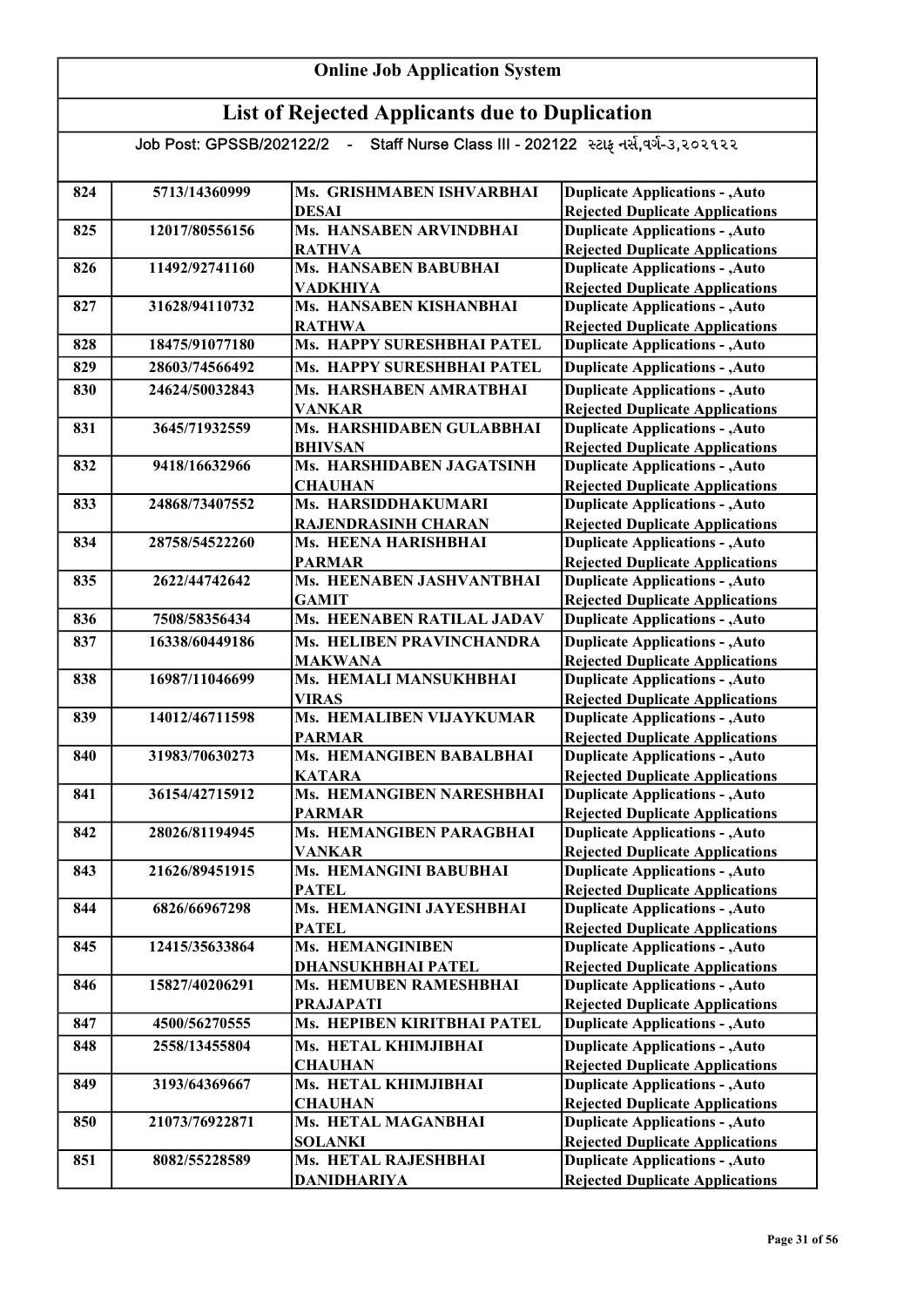| 852 | 24976/75950370 | Ms. HETAL VITTHALBHAI                     | <b>Duplicate Applications - , Auto</b>                                           |
|-----|----------------|-------------------------------------------|----------------------------------------------------------------------------------|
|     |                | <b>KALENA</b>                             | <b>Rejected Duplicate Applications</b>                                           |
| 853 | 16421/89573741 | Ms. HETALBEN BHIKHABHAI                   | <b>Duplicate Applications - , Auto</b>                                           |
|     |                | <b>DESAI</b>                              | <b>Rejected Duplicate Applications</b>                                           |
| 854 | 24335/45688537 | <b>Ms. HETALBEN DALPATJI</b>              | <b>Duplicate Applications - , Auto</b>                                           |
|     |                | <b>THAKOR</b><br>Ms. HETALBEN JAGDISHBHAI | <b>Rejected Duplicate Applications</b>                                           |
| 855 | 5723/71393473  |                                           | <b>Duplicate Applications - , Auto</b>                                           |
| 856 | 33285/15865481 | <b>AHIR</b><br>Ms. HETALBEN MANUBHAI      | <b>Rejected Duplicate Applications</b><br><b>Duplicate Applications - , Auto</b> |
|     |                | <b>RAVAL</b>                              |                                                                                  |
| 857 | 17450/26828337 | Ms. HETALBEN NATVARBHAI                   | <b>Rejected Duplicate Applications</b><br><b>Duplicate Applications - , Auto</b> |
|     |                | <b>MAKWANA</b>                            | <b>Rejected Duplicate Applications</b>                                           |
| 858 | 802/13136885   | <b>Ms. HETALBEN RAMABHAI</b>              | <b>Duplicate Applications - , Auto</b>                                           |
|     |                | <b>SOLANKI</b>                            | <b>Rejected Duplicate Applications</b>                                           |
| 859 | 7634/28342042  | Ms. HETALBEN SHANTILAL                    | <b>Duplicate Applications - , Auto</b>                                           |
|     |                | <b>BAMANIYA</b>                           | <b>Rejected Duplicate Applications</b>                                           |
| 860 | 30375/46758869 | <b>Ms. HETALKUMARI</b>                    | <b>Duplicate Applications - , Auto</b>                                           |
|     |                | <b>BALVANTBHAI PATEL</b>                  | <b>Rejected Duplicate Applications</b>                                           |
| 861 | 28511/56452479 | Ms. HETASVI JAYSUKHBHAI                   | <b>Duplicate Applications - , Auto</b>                                           |
|     |                | <b>GONDALIYA</b>                          | <b>Rejected Duplicate Applications</b>                                           |
| 862 | 9884/73116264  | Ms. HETVIBEN DIPAKBHAI PATEL              | <b>Duplicate Applications - , Auto</b>                                           |
| 863 | 29177/31774017 | Ms. HIMANSHI                              | <b>Duplicate Applications - , Auto</b>                                           |
|     |                | <b>BHUPENDRAKUMAR SHAH</b>                | <b>Rejected Duplicate Applications</b>                                           |
| 864 | 25446/31076937 | Ms. HINA HARIBHAI VAGHELA                 | <b>Duplicate Applications - , Auto</b>                                           |
| 865 | 19838/56330888 | Ms. HINABEN BHARATBHAI                    | <b>Duplicate Applications - , Auto</b>                                           |
|     |                | <b>DODIYA</b>                             | <b>Rejected Duplicate Applications</b>                                           |
| 866 | 23971/11632668 | Ms. HINABEN BHARMALBHAI                   | <b>Duplicate Applications - , Auto</b>                                           |
|     |                | <b>CHAUDHARY</b>                          | <b>Rejected Duplicate Applications</b>                                           |
| 867 | 12118/38264760 | Ms. HINABEN FULJIBHAI                     | <b>Duplicate Applications - , Auto</b>                                           |
|     |                | <b>KUNVAR</b>                             | <b>Rejected Duplicate Applications</b>                                           |
| 868 | 15507/31673601 | Ms. HINABEN MAGANBHAI PATEL               | Duplicate Applications - , Auto                                                  |
|     |                |                                           | <b>Rejected Duplicate Applications</b>                                           |
| 869 | 10389/51092130 | <b>Ms. HINABEN RAKESHBHAI</b>             | <b>Duplicate Applications - , Auto</b>                                           |
|     |                | <b>GAMIT</b>                              | <b>Rejected Duplicate Applications</b>                                           |
| 870 | 20127/91591419 | Ms. HINABEN RAMANBHAI                     | <b>Duplicate Applications - , Auto</b>                                           |
|     |                | <b>CHANDANA</b>                           | <b>Rejected Duplicate Applications</b>                                           |
| 871 | 28569/80179668 | Ms. HINABEN RAMANBHAI                     | <b>Duplicate Applications - , Auto</b>                                           |
|     |                | <b>PARMAR</b>                             | <b>Rejected Duplicate Applications</b>                                           |
| 872 | 19010/37247624 | Ms. HINABEN RAVJI BHAI                    | <b>Duplicate Applications - , Auto</b>                                           |
|     |                | <b>VAGHERA</b>                            | <b>Rejected Duplicate Applications</b>                                           |
| 873 | 33415/32175211 | Ms. HINABEN SHANKARBHAI                   | <b>Duplicate Applications - , Auto</b>                                           |
|     |                | <b>AHIR</b>                               | <b>Rejected Duplicate Applications</b>                                           |
| 874 | 16496/76727507 | Ms. HINABEN VIRSINH RATHOD                | <b>Duplicate Applications - , Auto</b>                                           |
| 875 | 16532/94397961 | <b>Ms. HINABEN VIRSINH RATHOD</b>         | <b>Duplicate Applications - , Auto</b>                                           |
| 876 | 37317/19260279 | Ms. HINALKUMARI                           | <b>Duplicate Applications - , Auto</b>                                           |
|     |                | <b>ASHOKKUMAR RATHOD</b>                  | <b>Rejected Duplicate Applications</b>                                           |
| 877 | 3976/55681144  | Ms. HINISHABEN RUSTAMBHAI                 | <b>Duplicate Applications - , Auto</b>                                           |
|     |                | <b>GAMIT</b>                              | <b>Rejected Duplicate Applications</b>                                           |
| 878 | 17949/12533982 | Ms. HIRAL DIPSINH KHANT                   | <b>Duplicate Applications - , Auto</b>                                           |
| 879 | 14519/26267750 | Ms. HIRAL MANSUKHLAL                      | <b>Duplicate Applications - , Auto</b>                                           |
|     |                | <b>PARMAR</b>                             | <b>Rejected Duplicate Applications</b>                                           |
| 880 | 25472/27268870 | Ms. HIRAL MANSUKHLAL                      | <b>Duplicate Applications - , Auto</b>                                           |
|     |                | <b>PARMAR</b>                             | <b>Rejected Duplicate Applications</b>                                           |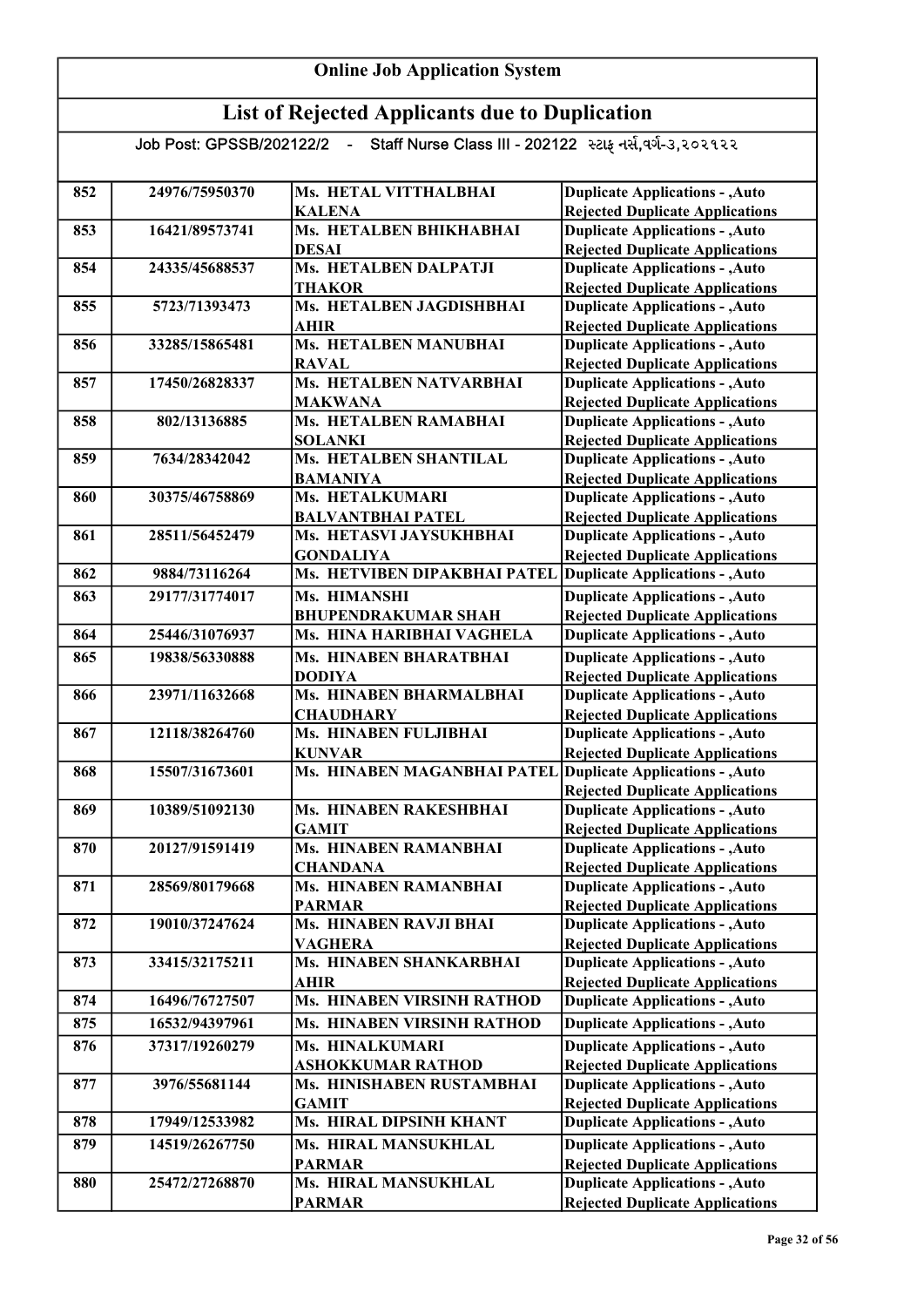| 881 | 20244/89274910 | Ms. HIRALBEN HEMUBHAI                          | <b>Duplicate Applications - , Auto</b>                                           |
|-----|----------------|------------------------------------------------|----------------------------------------------------------------------------------|
|     |                | <b>BHUVATRA</b>                                | <b>Rejected Duplicate Applications</b>                                           |
| 882 | 15368/40445666 | Ms. HIRALBEN JALABHAI                          | <b>Duplicate Applications - , Auto</b>                                           |
|     |                | <b>RATHOD</b>                                  | <b>Rejected Duplicate Applications</b>                                           |
| 883 | 3177/32094109  | <b>Ms. HIRALBEN MAHESHKUMAR</b>                | <b>Duplicate Applications - , Auto</b>                                           |
|     |                | <b>PARMAR</b>                                  | <b>Rejected Duplicate Applications</b>                                           |
| 884 | 24349/24824480 | Ms. HIRALBEN MOHANBHAI                         | <b>Duplicate Applications - , Auto</b>                                           |
| 885 | 7730/40137045  | <b>KANJARIYA</b><br>Ms. HIRALBEN NANDLAL PATEL | <b>Rejected Duplicate Applications</b><br><b>Duplicate Applications - , Auto</b> |
|     |                |                                                |                                                                                  |
| 886 | 7741/22525217  | <b>Ms. HIRALBEN NANDLAL PATEL</b>              | <b>Duplicate Applications - , Auto</b>                                           |
| 887 | 7570/10341425  | Ms. HIRALBEN RANCHODBHAI                       | <b>Duplicate Applications - , Auto</b>                                           |
|     |                | <b>PATEL</b>                                   | <b>Rejected Duplicate Applications</b>                                           |
| 888 | 38370/90952944 | Ms. HIRALBEN VICKRAMBHAI                       | <b>Duplicate Applications - , Auto</b>                                           |
| 889 | 12309/59931255 | <b>PARMAR</b><br>Ms. HIRALI NAVINBHAI AHIR     | <b>Rejected Duplicate Applications</b><br><b>Duplicate Applications - , Auto</b> |
|     |                |                                                |                                                                                  |
| 890 | 8112/82336754  | Ms. HIRALKUMARI VAJIRBHAI                      | <b>Duplicate Applications - , Auto</b>                                           |
| 891 | 26308/50412759 | <b>PATEL</b><br>Ms. HIRALKUNVARBA              | <b>Rejected Duplicate Applications</b><br><b>Duplicate Applications - , Auto</b> |
|     |                | <b>DINESHSINH ZALA</b>                         | <b>Rejected Duplicate Applications</b>                                           |
| 892 | 9524/27572020  | Ms. ILA BHIMABHAI SADIYA                       | <b>Duplicate Applications - , Auto</b>                                           |
|     |                |                                                |                                                                                  |
| 893 | 32756/68747522 | Ms. JAGRUTI DEVABHAI                           | <b>Duplicate Applications - , Auto</b>                                           |
| 894 | 21462/76578234 | <b>CHUDASAMA</b><br>Ms. JAGRUTI NARESHBHAI     | <b>Rejected Duplicate Applications</b><br><b>Duplicate Applications - , Auto</b> |
|     |                | <b>PARMAR</b>                                  | <b>Rejected Duplicate Applications</b>                                           |
| 895 | 27990/68355226 | <b>Ms. JAGRUTIBAHEN</b>                        | <b>Duplicate Applications - , Auto</b>                                           |
|     |                | <b>CHANDUBHAI BHOI</b>                         | <b>Rejected Duplicate Applications</b>                                           |
| 896 | 37258/18534041 | Ms. JAGRUTIBEN ISHWARBHAI                      | <b>Duplicate Applications - , Auto</b>                                           |
|     |                | <b>RATHWA</b>                                  | <b>Rejected Duplicate Applications</b>                                           |
| 897 | 15708/20799564 | Ms. JAGRUTIBEN JAGADISHBHAI                    | <b>Duplicate Applications - , Auto</b>                                           |
|     |                | <b>RATHOD</b>                                  | <b>Rejected Duplicate Applications</b>                                           |
| 898 | 36574/85417390 | Ms. JAGRUTIBEN KHATUBHAI                       | <b>Duplicate Applications - , Auto</b>                                           |
|     |                | <b>KATARA</b>                                  | <b>Rejected Duplicate Applications</b>                                           |
| 899 | 4941/43446308  | Ms. JAGRUTIBEN PRATAPBHAI                      | <b>Duplicate Applications - , Auto</b>                                           |
|     |                | <b>KHARADI</b>                                 | <b>Rejected Duplicate Applications</b>                                           |
| 900 | 28842/21481185 | <b>Ms. JAGRUTIBEN</b>                          | <b>Duplicate Applications - , Auto</b>                                           |
|     |                | RADHESHYAMBHAI VARIYA                          | <b>Rejected Duplicate Applications</b>                                           |
| 901 | 20912/30918438 | Ms. JAGRUTIBEN SHAKJIBHAI                      | <b>Duplicate Applications - , Auto</b>                                           |
|     |                | <b>NISARTA</b>                                 | <b>Rejected Duplicate Applications</b>                                           |
| 902 | 9751/81497803  | Ms. JAGRUTIBEN SURESHBHAI                      | <b>Duplicate Applications - , Auto</b>                                           |
|     |                | <b>RATHOD</b>                                  | <b>Rejected Duplicate Applications</b>                                           |
| 903 | 36105/55224128 | Ms. JAIMINIBEN JAGDISHBHAI                     | <b>Duplicate Applications - , Auto</b>                                           |
|     |                | <b>GOPAT</b>                                   | <b>Rejected Duplicate Applications</b>                                           |
| 904 | 27991/47525593 | Ms. JAIMINIBEN PRAHALADBHAI                    | <b>Duplicate Applications - , Auto</b>                                           |
|     |                | <b>SUTRIYA</b>                                 | <b>Rejected Duplicate Applications</b>                                           |
| 905 | 27079/33374478 | Ms. JALPA KARSHANBHAI                          | <b>Duplicate Applications - , Auto</b>                                           |
| 906 | 1687/45547661  | <b>KHAVA</b><br>Ms. JALPA MOHANBHAI SOLANKI    | <b>Rejected Duplicate Applications</b><br>Duplicate Applications - , Auto        |
|     |                |                                                | <b>Rejected Duplicate Applications</b>                                           |
| 907 | 20196/79841984 | Ms. JALPABEN BHARATBHAI                        | <b>Duplicate Applications - , Auto</b>                                           |
|     |                | <b>GOHIL</b>                                   | <b>Rejected Duplicate Applications</b>                                           |
| 908 | 20268/63744490 | Ms. JALPABEN MOTIBHAI                          | <b>Duplicate Applications - , Auto</b>                                           |
|     |                | <b>CHAVDA</b>                                  | <b>Rejected Duplicate Applications</b>                                           |
|     |                |                                                |                                                                                  |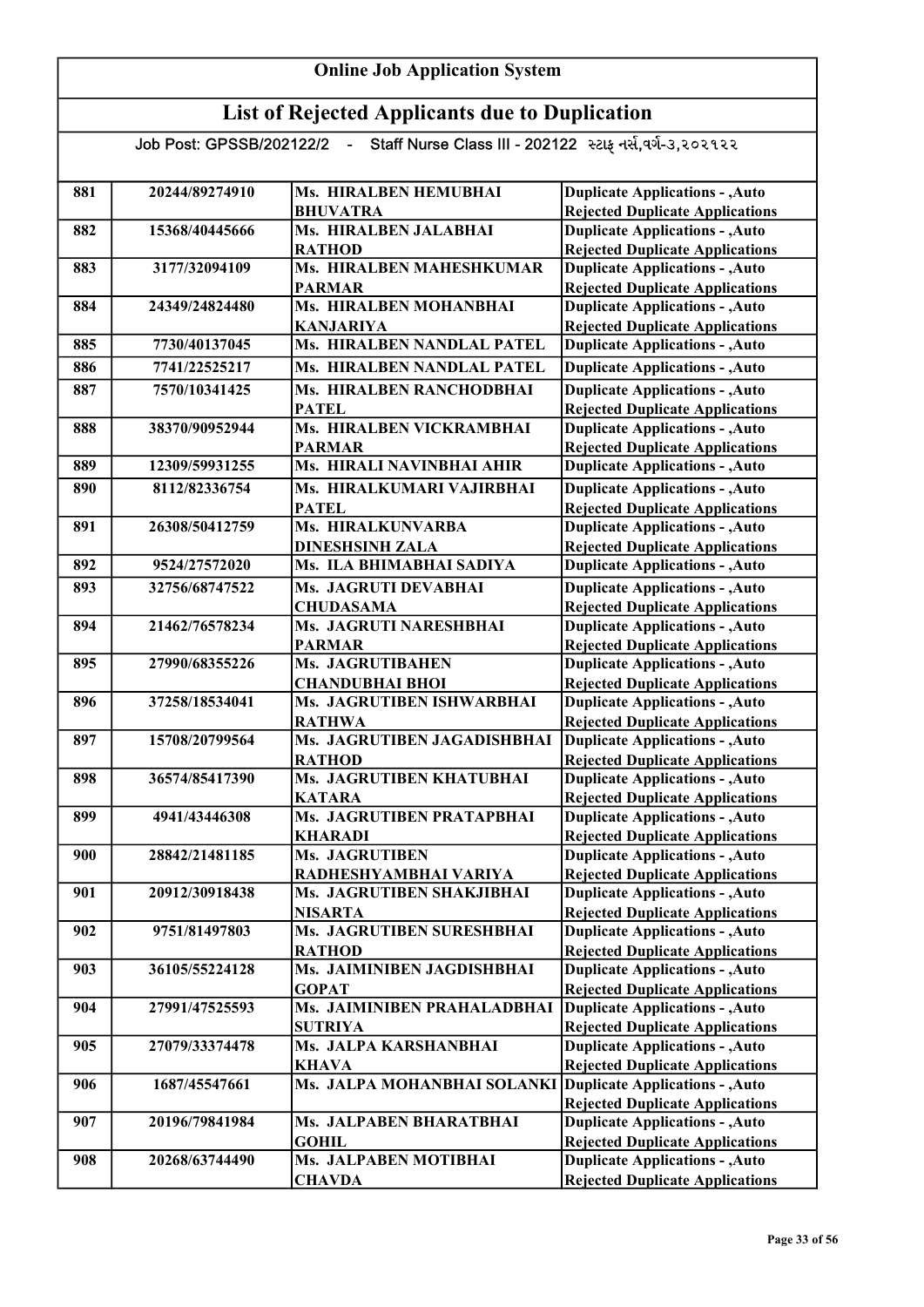#### Online Job Application System List of Rejected Applicants due to Duplication Job Post: GPSSB/202122/2 - Staff Nurse Class III - 202122 સ્ટાફ નર્સ,વર્ગ-૩,૨૦૨૧૨૨ 909 5350/42197187 Ms. JALPABEN RAMESHBHAI PRAJAPATI 910 5800/22446032 Ms. JANVI ARJUNBHAI BHAGAT 911 23074/87649460 Ms. JANVI MUKESHBHAI SHRIMALI 912 32680/75017858 Ms. JASHIBEN NAGINBHAI RATHAVA 913 5127/70095930 Ms. JASHODABEN JAVSINGBHAI NINAMA 914 19736/26907883 Ms. JASHUBEN KHIMJI MARVADA 915 33399/45046962 Ms. JASHUMATIBEN VAJESINH PATEL 916 32211/68079005 Ms. JASMITABEN RATANSINH PARMAR 917 16437/82210923 Ms. JAYASHRIBEN CHHAGANLAL NANERA 918 18244/86159210 Ms. JAYASHRIBEN CHHAGANLAL NANERA 919 780/83211972 Ms. JAYMATIKUMARI ARVINDBHAI PATEL 920 10975/56698098 Ms. JAYNABEN JAYANTILAL GAMIT 921 19340/65686493 Ms. JAYNABEN MADHUBHAI VASAVA 922 6832/39026739 Ms. JAYSHREEBEN DHANSUKHBHAI PATEL 923 18075/53780003 Ms. JAYSHREEBEN JAYNTIBHAI HARIJAN 924 6146/98217429 Ms. JAYSHREEBEN LAGANBHAI PAWAR 925 | 9553/45339620 Ms. JAYSHREEBEN RAMAJIBHAI PANDAR 926 15076/35608180 Ms. JAYSHREEBEN SAMANTSINH **CHAUHAN** 927 | 10775/86378482 | Ms. JAYSHREEBEN SINGABHAI VASAVA 928 7410/76307337 Ms. JAYSHREEBEN TAKHATSINH RATHVA 929 20144/30676905 Ms. JAYSHRIBEN SURESHBHAI SHRIMALI 930 21583/99525577 Ms. JAYSHRIBEN SURESHBHAI SHRIMALI 931 8073/24488079 Ms. JEEGNASHA RAMESHBHAI DHORIYA 932 9344/48719288 Ms. JEEMEE SHAILESHBHAI PATEL 933 25186/75783669 Ms. JENIFAR BHAILAL KHRISTI 934 18079/64387910 Ms. JESALBEN ULASBHAI JADAV 935 22360/63073907 Ms. JESALBEN ULASBHAI JADAV 936 27358/61332627 Ms. JIGNABEN BALUBHAI VANZA 937 36928/29317252 Ms. JIGNABEN DAHYARHAI VANKAR **Duplicate Applications - , Auto** Rejected Duplicate Applications Duplicate Applications - ,Auto Rejected Duplicate Applications Duplicate Applications - ,Auto Rejected Duplicate Applications Duplicate Applications - ,Auto **Duplicate Applications - ,Auto Duplicate Applications - ,Auto Duplicate Applications - ,Auto** Duplicate Applications - ,Auto Rejected Duplicate Applications Duplicate Applications - ,Auto Rejected Duplicate Applications Duplicate Applications - ,Auto Rejected Duplicate Applications Duplicate Applications - ,Auto Rejected Duplicate Applications Duplicate Applications - ,Auto Rejected Duplicate Applications Duplicate Applications - ,Auto Rejected Duplicate Applications Duplicate Applications - ,Auto Rejected Duplicate Applications Duplicate Applications - ,Auto Rejected Duplicate Applications Duplicate Applications - ,Auto Rejected Duplicate Applications Duplicate Applications - ,Auto Rejected Duplicate Applications Duplicate Applications - ,Auto Rejected Duplicate Applications Duplicate Applications - ,Auto Rejected Duplicate Applications Duplicate Applications - ,Auto Rejected Duplicate Applications Duplicate Applications - ,Auto Rejected Duplicate Applications Duplicate Applications - ,Auto Rejected Duplicate Applications Duplicate Applications - ,Auto Rejected Duplicate Applications Duplicate Applications - ,Auto Rejected Duplicate Applications Duplicate Applications - ,Auto Rejected Duplicate Applications Duplicate Applications - ,Auto Rejected Duplicate Applications Duplicate Applications - ,Auto **Duplicate Applications - ,Auto** Rejected Duplicate Applications Duplicate Applications - ,Auto Rejected Duplicate Applications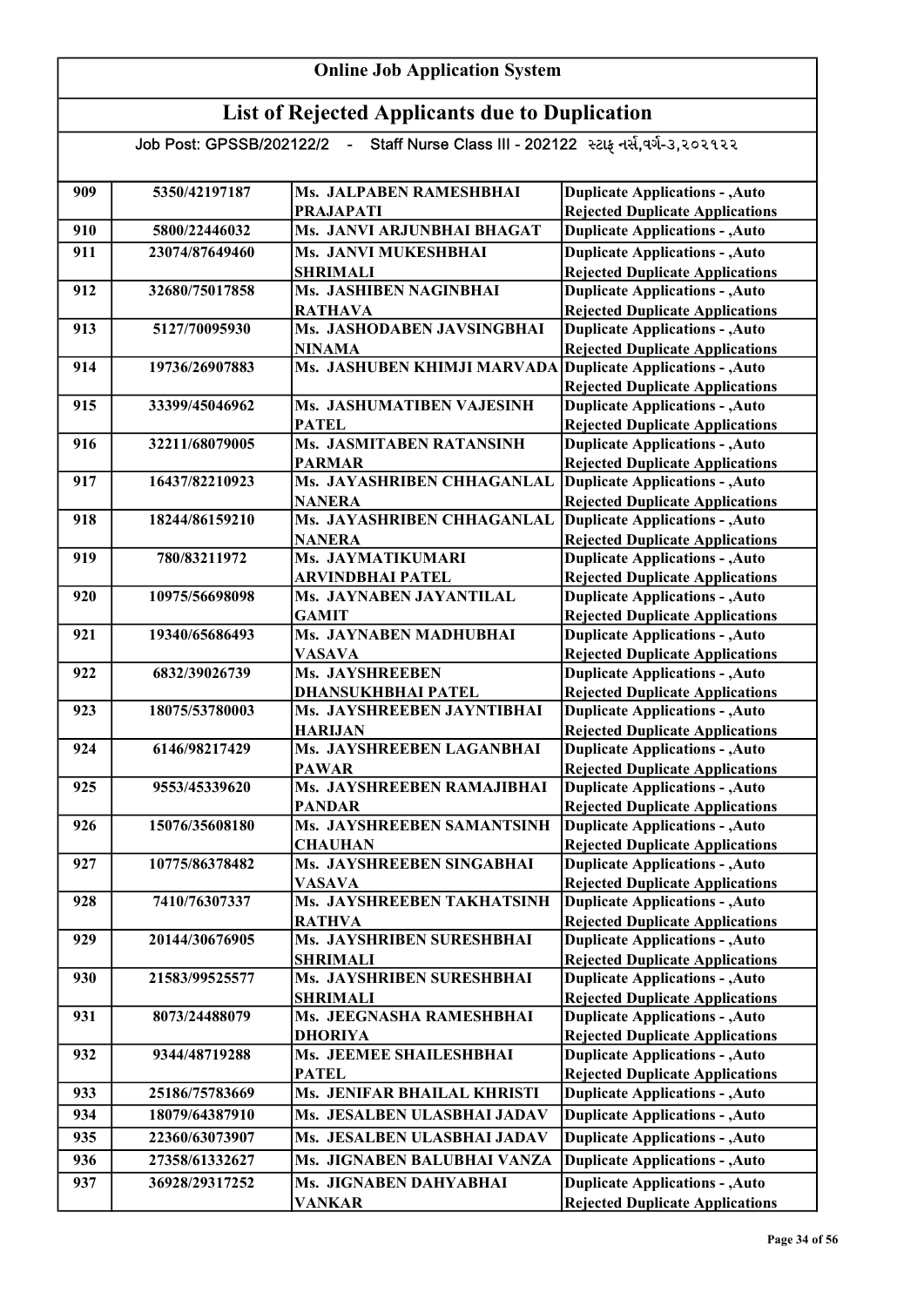| 938 | 7085/75373689  | Ms. JIGNASHA MUKESHBHAI                     | <b>Duplicate Applications - , Auto</b>                                           |
|-----|----------------|---------------------------------------------|----------------------------------------------------------------------------------|
|     |                | <b>VALAND</b>                               | <b>Rejected Duplicate Applications</b>                                           |
| 939 | 30827/75651353 | Ms. JIGNASHA RAMESHGIRI                     | <b>Duplicate Applications - , Auto</b>                                           |
|     |                | <b>MEGHANATHI</b>                           | <b>Rejected Duplicate Applications</b>                                           |
| 940 | 16054/16788278 | Ms. JIGNISABEN DINESHBHAI                   | <b>Duplicate Applications - , Auto</b>                                           |
|     |                | <b>PARMAR</b>                               | <b>Rejected Duplicate Applications</b>                                           |
| 941 | 19137/57460003 | Ms. JINAL BABUBHAI PATEL                    | <b>Duplicate Applications - , Auto</b>                                           |
| 942 | 34259/18694102 | Ms. JINAL BABUBHAI PATEL                    | <b>Duplicate Applications - , Auto</b>                                           |
| 943 | 23568/34439914 | Ms. JINAL VINODBHAI PATEL                   | <b>Duplicate Applications - , Auto</b>                                           |
| 944 | 1777/62785810  | Ms. JINALBEN AMRUTBHAI                      | <b>Duplicate Applications - , Auto</b>                                           |
|     |                | <b>PARMAR</b>                               | <b>Rejected Duplicate Applications</b>                                           |
| 945 | 30244/55200111 | Ms. JINALBEN LAXMANBHAI                     | <b>Duplicate Applications - , Auto</b>                                           |
|     |                | <b>MAVI</b>                                 | <b>Rejected Duplicate Applications</b>                                           |
| 946 | 7399/67056859  | Ms. JINALBEN NAVINBHAI PATEL                | <b>Duplicate Applications - , Auto</b>                                           |
|     |                |                                             | <b>Rejected Duplicate Applications</b>                                           |
| 947 | 33881/19927214 | Ms. JOSHANABEN DILIPBHAI                    | <b>Duplicate Applications - , Auto</b>                                           |
|     |                | <b>PATELIYA</b>                             | <b>Rejected Duplicate Applications</b>                                           |
| 948 | 19082/25247793 | Ms. JUGANSHI ASHVINBHAI                     | <b>Duplicate Applications - , Auto</b>                                           |
|     | 19382/62655574 | <b>VORA</b><br>Ms. JYOTIKA JASVANTJI        | <b>Rejected Duplicate Applications</b>                                           |
| 949 |                |                                             | <b>Duplicate Applications - , Auto</b>                                           |
|     | 5854/25759406  | <b>THAKOR</b><br>Ms. JYOTIKABEN NARAYANBHAI | <b>Rejected Duplicate Applications</b>                                           |
| 950 |                | <b>DAMOR</b>                                | <b>Duplicate Applications - , Auto</b>                                           |
| 951 | 15198/72089618 | Ms. JYOTIKABEN VENILAL                      | <b>Rejected Duplicate Applications</b><br><b>Duplicate Applications - , Auto</b> |
|     |                | <b>BHAGARIYA</b>                            | <b>Rejected Duplicate Applications</b>                                           |
| 952 | 3967/27869911  | Ms. JYOTSANABEN                             | <b>Duplicate Applications - , Auto</b>                                           |
|     |                | <b>KESHAVJIBHAI PARMAR</b>                  | <b>Rejected Duplicate Applications</b>                                           |
| 953 | 13461/61798994 | Ms. JYOTSANABEN                             | <b>Duplicate Applications - , Auto</b>                                           |
|     |                | <b>KESHAVJIBHAI PARMAR</b>                  | <b>Rejected Duplicate Applications</b>                                           |
| 954 | 17402/92547164 | Ms. JYOTSANABEN                             | <b>Duplicate Applications - , Auto</b>                                           |
|     |                | PRABHATBHAI RATHVA                          | <b>Rejected Duplicate Applications</b>                                           |
| 955 | 9692/49250479  | Ms. JYOTSNABEN REVABHAI                     | <b>Duplicate Applications - , Auto</b>                                           |
|     |                | <b>GAMIT</b>                                | <b>Rejected Duplicate Applications</b>                                           |
| 956 | 17067/61613583 | Ms. KAILASBEN JAGUBHAI                      | <b>Duplicate Applications - , Auto</b>                                           |
|     |                | <b>SONDARAVA</b>                            | <b>Rejected Duplicate Applications</b>                                           |
| 957 | 12321/91012799 | Ms. KAILASHBEN BHOGILAL                     | <b>Duplicate Applications - , Auto</b>                                           |
|     |                | <b>PARMAR</b>                               | <b>Rejected Duplicate Applications</b>                                           |
| 958 | 8973/45384437  | Ms. KAILASHBEN KANTILAL                     | <b>Duplicate Applications - , Auto</b>                                           |
|     |                | <b>BARIA</b>                                | <b>Rejected Duplicate Applications</b>                                           |
| 959 | 11111/77768807 | Ms. KAILASHBEN NANUBHAI                     | <b>Duplicate Applications - , Auto</b>                                           |
|     |                | <b>BHIL</b>                                 | <b>Rejected Duplicate Applications</b>                                           |
| 960 | 12007/99625743 | Ms. KAJAL JAYANTILAL PATEL                  | <b>Duplicate Applications - , Auto</b>                                           |
| 961 | 7285/43107318  | Ms. KAJAL MANOJBHAI VYAS                    | <b>Duplicate Applications - , Auto</b>                                           |
| 962 | 7290/30513098  | Ms. KAJAL MANOJBHAI VYAS                    | <b>Duplicate Applications - , Auto</b>                                           |
| 963 | 36813/13660581 | Ms. KAJAL RAMJIBHAI                         | <b>Duplicate Applications - , Auto</b>                                           |
|     |                | <b>KANJARIYA</b>                            | <b>Rejected Duplicate Applications</b>                                           |
| 964 | 17506/83825966 | Ms. KAJALBAHEN                              | <b>Duplicate Applications - , Auto</b>                                           |
|     |                | <b>MAHENDRAKUMAR TRIVEDI</b>                | <b>Rejected Duplicate Applications</b>                                           |
| 965 | 30180/80743876 | Ms. KAJALBAHEN                              | <b>Duplicate Applications - , Auto</b>                                           |
|     |                | NARAYANBHAI JOSHIYARA                       | <b>Rejected Duplicate Applications</b>                                           |
| 966 | 12908/39408527 | Ms. KAJALBEN ANANDBHAI                      | <b>Duplicate Applications - , Auto</b>                                           |
|     |                | <b>MAKWANA</b>                              | <b>Rejected Duplicate Applications</b>                                           |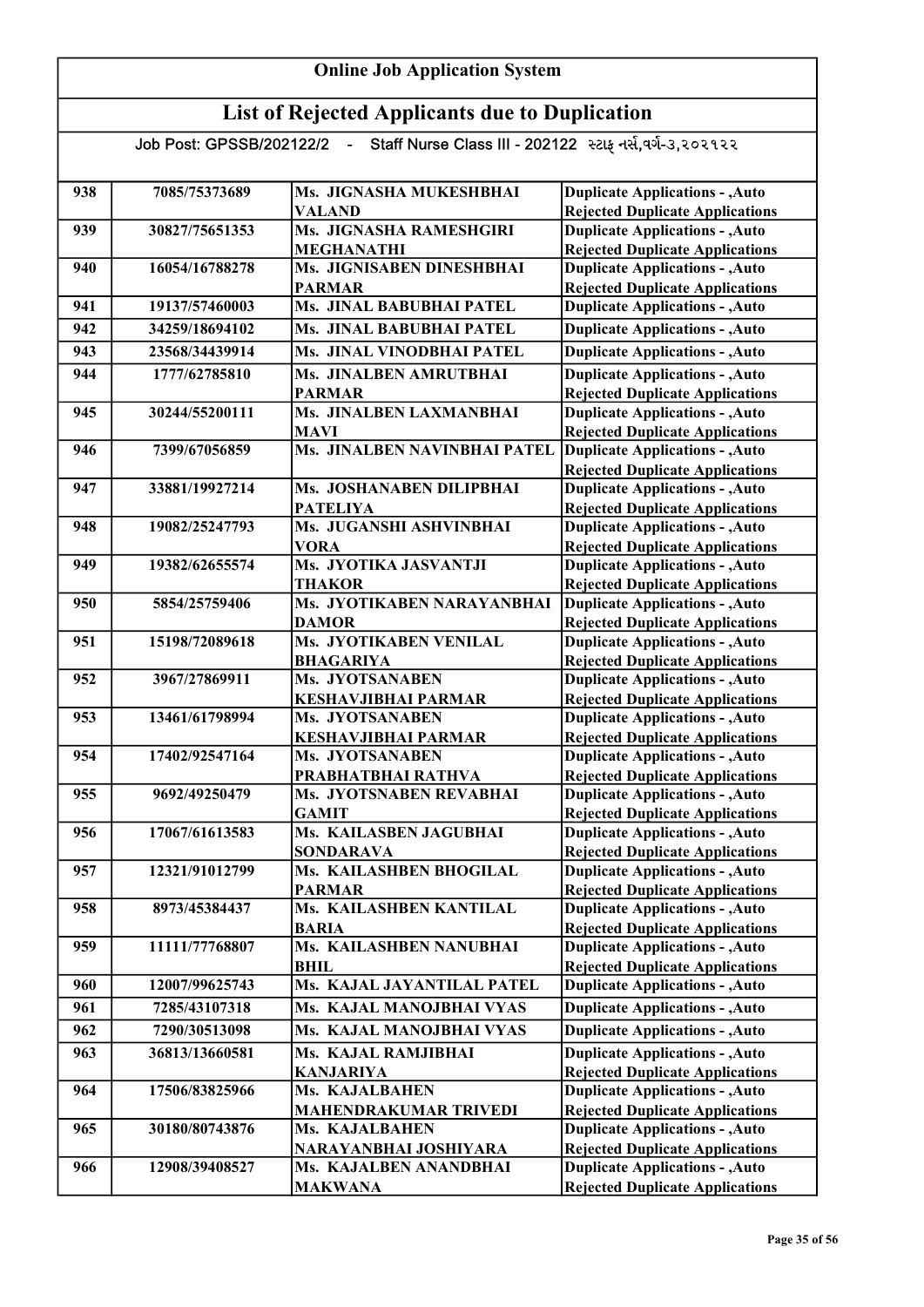| 967 | 33438/73211086 | Ms. KAJALBEN CHANDUSINH                | <b>Duplicate Applications - , Auto</b>                                           |
|-----|----------------|----------------------------------------|----------------------------------------------------------------------------------|
|     |                | <b>SOLANKI</b>                         | <b>Rejected Duplicate Applications</b>                                           |
| 968 | 998/82108307   | Ms. KAJALBEN GATORBHAI                 | <b>Duplicate Applications - , Auto</b>                                           |
|     |                | <b>ANIYARYA</b>                        | <b>Rejected Duplicate Applications</b>                                           |
| 969 | 15066/37352627 | Ms. KAJALBEN HARILAL ASARI             | <b>Duplicate Applications - , Auto</b>                                           |
| 970 | 31844/23464049 | Ms. KAJALBEN SEDHABHAI                 | <b>Duplicate Applications - , Auto</b>                                           |
|     |                | <b>CHENVA</b>                          | <b>Rejected Duplicate Applications</b>                                           |
| 971 | 27044/56555224 | Ms. KAJALBEN VALAMSINH                 | <b>Duplicate Applications - , Auto</b>                                           |
|     |                | <b>BAMANIYA</b>                        | <b>Rejected Duplicate Applications</b>                                           |
| 972 | 6418/12001896  | Ms. KAJALKUMARI                        | <b>Duplicate Applications - , Auto</b>                                           |
|     |                | MUKESHBHAI PATEL                       | <b>Rejected Duplicate Applications</b>                                           |
| 973 | 14384/79512371 | Ms. KAJALKUMARI                        | <b>Duplicate Applications - , Auto</b>                                           |
|     |                | MUKESHBHAI PATEL                       | <b>Rejected Duplicate Applications</b>                                           |
| 974 | 1883/78583211  | Ms. KAJALKUMARI                        | <b>Duplicate Applications - , Auto</b>                                           |
|     |                | <b>VIJAYKUMAR GAMIT</b>                | <b>Rejected Duplicate Applications</b>                                           |
| 975 | 24802/10121182 | Ms. KALAVATIBEN UTTAMBHAI              | <b>Duplicate Applications - , Auto</b>                                           |
|     |                | <b>MAKWANA</b>                         | <b>Rejected Duplicate Applications</b>                                           |
| 976 | 5479/79131295  | Ms. KALPANABEN JAVSINH                 | <b>Duplicate Applications - , Auto</b>                                           |
|     |                | <b>BHURA</b>                           | <b>Rejected Duplicate Applications</b>                                           |
| 977 | 9792/61483175  | Ms. KAMUBEN DITABHAI                   | <b>Duplicate Applications - , Auto</b>                                           |
|     |                | <b>KHARADI</b>                         | <b>Rejected Duplicate Applications</b>                                           |
| 978 | 4612/88097080  | Ms. KARUNABEN                          | <b>Duplicate Applications - , Auto</b>                                           |
|     |                | DHARMASHIBHAI CHAUHAN                  | <b>Rejected Duplicate Applications</b>                                           |
| 979 | 28171/85482460 | Ms. KHUSHBU                            | <b>Duplicate Applications - , Auto</b>                                           |
|     |                | <b>CHANDRAKANTBHAI PARIKH</b>          | <b>Rejected Duplicate Applications</b>                                           |
| 980 | 25616/78204579 | Ms. KHUSHBU DINESHBHAI                 | <b>Duplicate Applications - , Auto</b>                                           |
|     |                | <b>PARMAR</b>                          | <b>Rejected Duplicate Applications</b>                                           |
| 981 | 20025/69508118 | Ms. KHUSHBUBEN MANSINH                 | <b>Duplicate Applications - , Auto</b>                                           |
|     |                | <b>PARMAR</b>                          | <b>Rejected Duplicate Applications</b>                                           |
| 982 | 8721/87945230  | Ms. KILOTANABEN JIVABHAI<br><b>MER</b> | <b>Duplicate Applications - , Auto</b>                                           |
| 983 | 7956/92884136  | Ms. KINJAL BEN ARJANBHAI               | <b>Rejected Duplicate Applications</b><br><b>Duplicate Applications - , Auto</b> |
|     |                | <b>JADAV</b>                           | <b>Rejected Duplicate Applications</b>                                           |
| 984 | 16559/95571105 | Ms. KINJALBEN                          | <b>Duplicate Applications - , Auto</b>                                           |
|     |                | <b>CHANDRAKANTBHAI SOLANKI</b>         | <b>Rejected Duplicate Applications</b>                                           |
| 985 | 29206/81080690 | Ms. KINJALBEN KANJIBHAI                | <b>Duplicate Applications - , Auto</b>                                           |
|     |                | <b>CHAUDHARI</b>                       | <b>Rejected Duplicate Applications</b>                                           |
| 986 | 29233/63387898 | Ms. KINJALBEN KANJIBHAI                | <b>Duplicate Applications - , Auto</b>                                           |
|     |                | <b>CHAUDHARI</b>                       | <b>Rejected Duplicate Applications</b>                                           |
| 987 | 20344/10987336 | Ms. KINJALBEN KIRTIBHAI                | <b>Duplicate Applications - , Auto</b>                                           |
|     |                | <b>PANDYA</b>                          | <b>Rejected Duplicate Applications</b>                                           |
| 988 | 29692/64183798 | Ms. KINJALBEN MAHESHBHAI               | <b>Duplicate Applications - , Auto</b>                                           |
|     |                | <b>CHAUDHARI</b>                       | <b>Rejected Duplicate Applications</b>                                           |
| 989 | 30646/66549063 | Ms. KINJALBEN MANIBHAI                 | <b>Duplicate Applications - , Auto</b>                                           |
|     |                | <b>PATEL</b>                           | <b>Rejected Duplicate Applications</b>                                           |
| 990 | 28051/59091350 | Ms. KINJALBEN POPATBHAI                | <b>Duplicate Applications - , Auto</b>                                           |
|     |                | <b>ASARI</b>                           | <b>Rejected Duplicate Applications</b>                                           |
| 991 | 28293/80068869 | Ms. KINJALBEN POPATBHAI                | <b>Duplicate Applications - , Auto</b>                                           |
|     |                | <b>ASARI</b>                           | <b>Rejected Duplicate Applications</b>                                           |
| 992 | 18180/12002114 | Ms. KINJALBEN RANJITBHAI               | <b>Duplicate Applications - , Auto</b>                                           |
|     |                | <b>PATEL</b>                           | <b>Rejected Duplicate Applications</b>                                           |
| 993 | 21656/57575644 | Ms. KINJALBEN                          | <b>Duplicate Applications - , Auto</b>                                           |
|     |                | TRIBHUVANBHAI PARMAR                   | <b>Rejected Duplicate Applications</b>                                           |
|     |                |                                        |                                                                                  |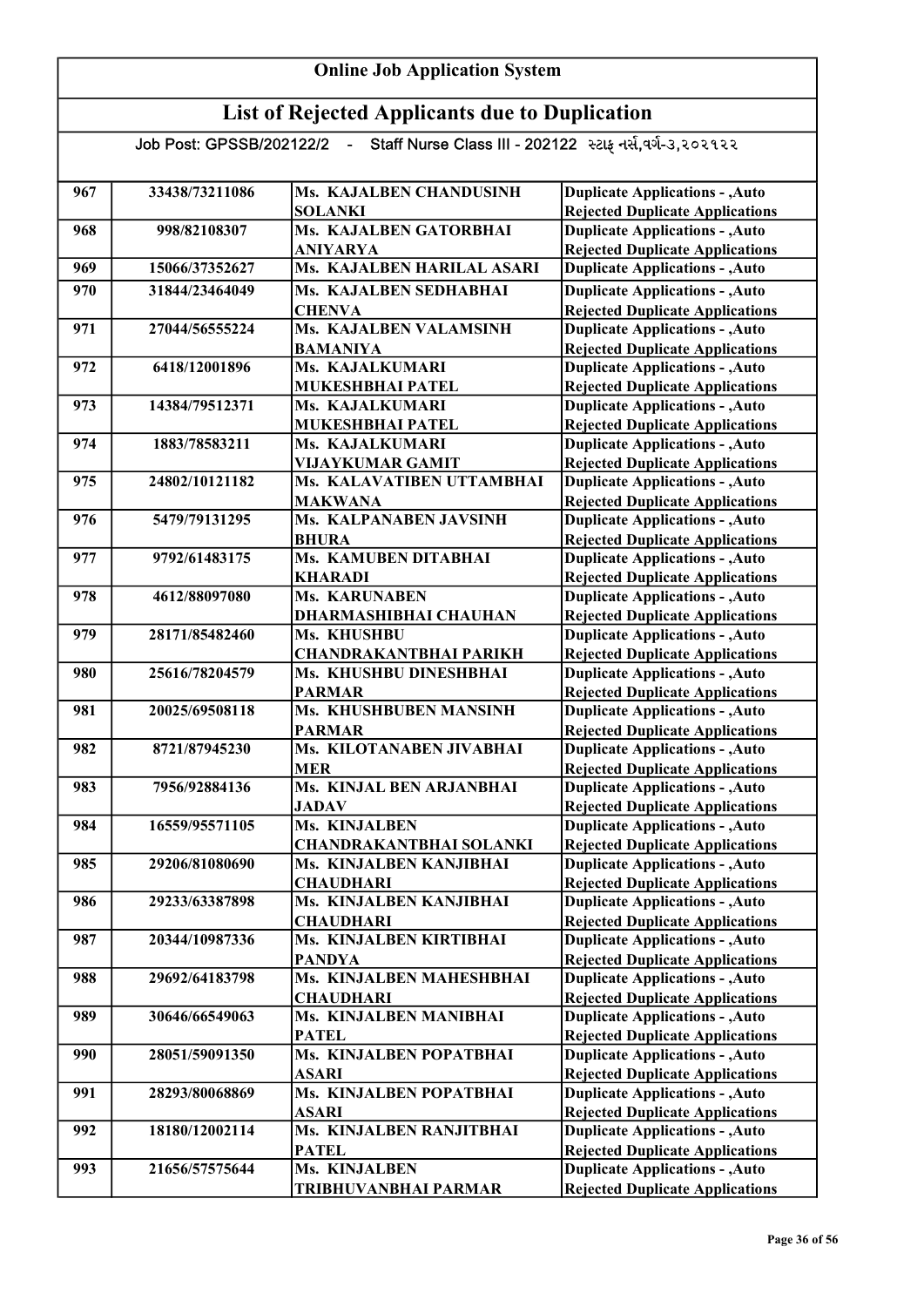| 994  | 30602/24674693 | Ms. KINJALBEN VALLABHBHAI                | <b>Duplicate Applications - , Auto</b>                                           |
|------|----------------|------------------------------------------|----------------------------------------------------------------------------------|
|      |                | <b>ROT</b>                               | <b>Rejected Duplicate Applications</b>                                           |
| 995  | 3754/48711496  | Ms. KINJALBEN VINODBHAI                  | <b>Duplicate Applications - , Auto</b>                                           |
|      | 28505/64142549 | <b>PATANI</b>                            | <b>Rejected Duplicate Applications</b>                                           |
| 996  |                | Ms. KINTAL HARSHADKUMAR<br><b>MODI</b>   | <b>Duplicate Applications - , Auto</b>                                           |
| 997  | 3335/64848613  | Ms. KIRAN KUMARI AMRITLAL                | <b>Rejected Duplicate Applications</b><br><b>Duplicate Applications - , Auto</b> |
|      |                | <b>CHAUHAN</b>                           | <b>Rejected Duplicate Applications</b>                                           |
| 998  | 22334/27298674 | Ms. KIRANBEN AJITSINH RAJPUT             | <b>Duplicate Applications - , Auto</b>                                           |
| 999  | 30547/49723771 | Ms. KIRANBEN BUDHABHAI                   | <b>Duplicate Applications - , Auto</b>                                           |
|      |                | <b>GOHIL</b>                             | <b>Rejected Duplicate Applications</b>                                           |
| 1000 | 23792/95063760 | Ms. KIRANBEN DEVABHAI                    | <b>Duplicate Applications - , Auto</b>                                           |
|      |                | <b>CHUDASAMA</b>                         | <b>Rejected Duplicate Applications</b>                                           |
| 1001 | 37213/71980465 | Ms. KIRANBEN MALABHAI ZALA               | <b>Duplicate Applications - , Auto</b>                                           |
| 1002 | 37288/48065727 | Ms. KIRANBEN MALABHAI ZALA               | <b>Duplicate Applications - , Auto</b>                                           |
| 1003 | 14521/81086963 | Ms. KIRANBEN MANUBHAI SOSA               | <b>Duplicate Applications - , Auto</b>                                           |
| 1004 | 14568/29958070 | Ms. KIRANBEN MANUBHAI SOSA               | <b>Duplicate Applications - , Auto</b>                                           |
| 1005 | 3328/62690686  | Ms. KOKILABEN BIJALBHAI                  |                                                                                  |
|      |                | <b>GAMAR</b>                             | <b>Duplicate Applications - , Auto</b><br><b>Rejected Duplicate Applications</b> |
| 1006 | 11054/11304618 | Ms. KOMAL JAYESHBHAI                     | <b>Duplicate Applications - , Auto</b>                                           |
|      |                | <b>PRAJAPATI</b>                         | <b>Rejected Duplicate Applications</b>                                           |
| 1007 | 1645/51279431  | Ms. KOMALBAHEN                           | <b>Duplicate Applications - , Auto</b>                                           |
|      |                | <b>DHANESHWARBHAI GAMETI</b>             | <b>Rejected Duplicate Applications</b>                                           |
| 1008 | 2507/30867566  | Ms. KOMALBAHEN                           | <b>Duplicate Applications - , Auto</b>                                           |
|      |                | DHANESHWARBHAI GAMETI                    | <b>Rejected Duplicate Applications</b>                                           |
| 1009 | 12805/17730463 | Ms. KOMALBAHEN MANILAL                   | <b>Duplicate Applications - , Auto</b>                                           |
|      |                | <b>VAGHELA</b>                           | <b>Rejected Duplicate Applications</b>                                           |
| 1010 | 23397/79718951 | Ms. KOMALBEN ASHVINBHAI                  | <b>Duplicate Applications - , Auto</b>                                           |
|      |                | <b>RATHOD</b>                            | <b>Rejected Duplicate Applications</b>                                           |
| 1011 | 5249/26652613  | Ms. KOMALBEN DINESHBHAI                  | <b>Duplicate Applications - , Auto</b>                                           |
| 1012 | 29258/10666185 | <b>VANAZARA</b><br>Ms. KOMALBEN DIPUBHAI | <b>Rejected Duplicate Applications</b><br><b>Duplicate Applications - , Auto</b> |
|      |                | <b>PARMAR</b>                            | <b>Rejected Duplicate Applications</b>                                           |
| 1013 | 20367/74000100 | Ms. KOMALBEN LALJIBHAI                   | <b>Duplicate Applications - , Auto</b>                                           |
|      |                | <b>MORVADIYA</b>                         | <b>Rejected Duplicate Applications</b>                                           |
| 1014 | 28099/18992614 | Ms. KOMALBEN NATAVARBHAI                 | <b>Duplicate Applications - , Auto</b>                                           |
|      |                | <b>PATEL</b>                             | <b>Rejected Duplicate Applications</b>                                           |
| 1015 | 28127/95564995 | Ms. KOMALBEN NATAVARBHAI                 | <b>Duplicate Applications - , Auto</b>                                           |
|      |                | <b>PATEL</b>                             | <b>Rejected Duplicate Applications</b>                                           |
| 1016 | 28156/82319390 | Ms. KOMALBEN NATAVARBHAI                 | <b>Duplicate Applications - , Auto</b>                                           |
|      |                | <b>PATEL</b>                             | <b>Rejected Duplicate Applications</b>                                           |
| 1017 | 37135/54688232 | Ms. KOMALBEN PARBATSINH                  | <b>Duplicate Applications - , Auto</b>                                           |
|      |                | <b>CHAUHAN</b>                           | <b>Rejected Duplicate Applications</b>                                           |
| 1018 | 21417/32680873 | Ms. KRIMABEN MUKESHBHAI                  | <b>Duplicate Applications - , Auto</b>                                           |
| 1019 | 21501/86053295 | <b>PATEL</b><br>Ms. KRIMABEN MUKESHBHAI  | <b>Rejected Duplicate Applications</b><br><b>Duplicate Applications - , Auto</b> |
|      |                | <b>PATEL</b>                             | <b>Rejected Duplicate Applications</b>                                           |
| 1020 | 10943/13576458 | Ms. KRISHNA JAYESHBHAI PATEL             | Duplicate Applications - , Auto                                                  |
|      |                |                                          | <b>Rejected Duplicate Applications</b>                                           |
| 1021 | 7976/28328364  | Ms. KRISHNA MARKHIBHAI                   | <b>Duplicate Applications - , Auto</b>                                           |
|      |                | <b>VAIRU</b>                             | <b>Rejected Duplicate Applications</b>                                           |
| 1022 | 10483/18634740 | Ms. KRISHNABEN JASVANTSINH               | <b>Duplicate Applications - , Auto</b>                                           |
|      |                | <b>PATEL</b>                             | <b>Rejected Duplicate Applications</b>                                           |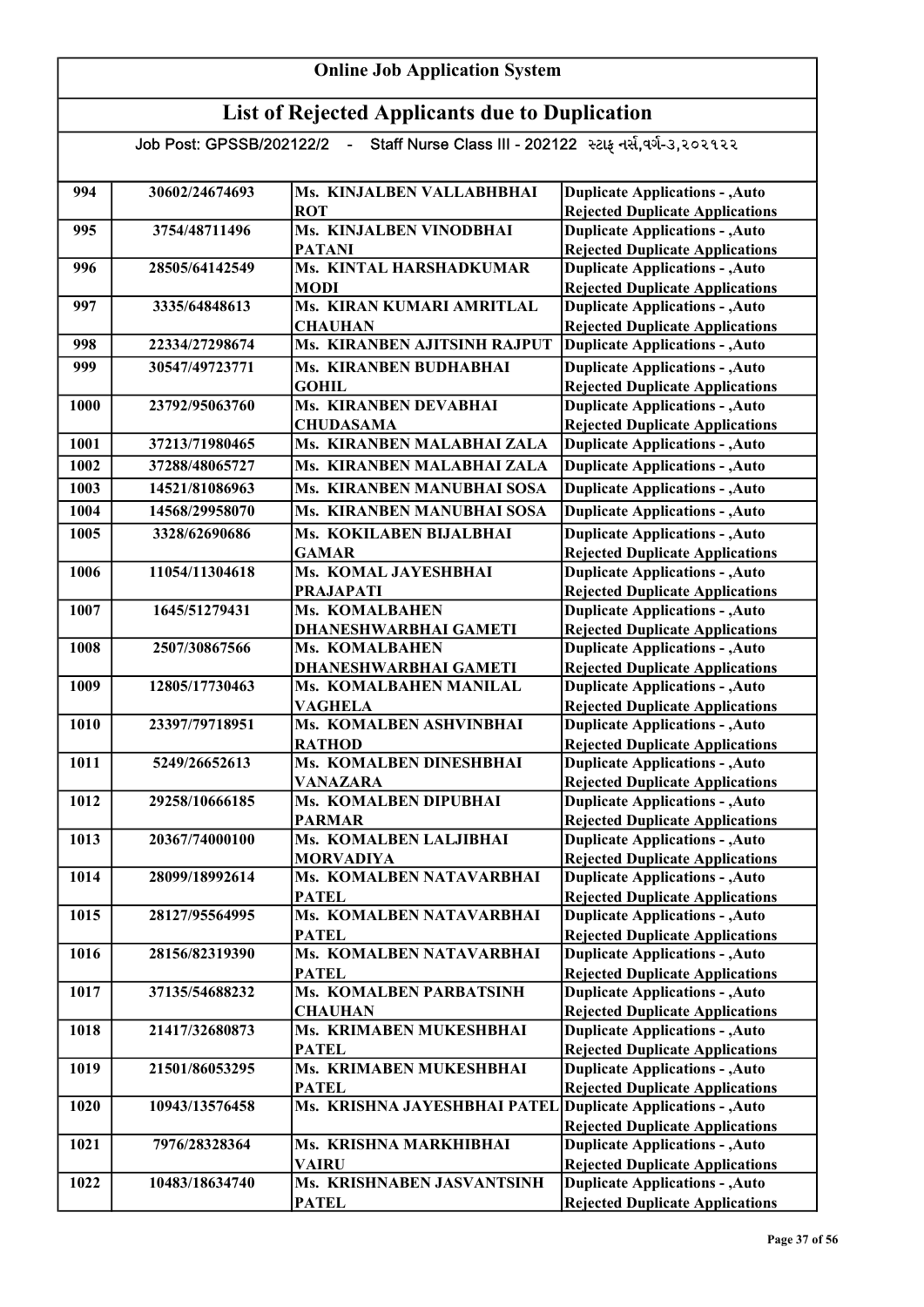#### Online Job Application System List of Rejected Applicants due to Duplication Job Post: GPSSB/202122/2 - Staff Nurse Class III - 202122 સ્ટાફ નર્સ,વર્ગ-૩,૨૦૨૧૨૨ 1023 928/93554968 Ms. KRISHNABEN KAMLESHBHAI Duplicate Applications - ,Auto PIPALIYA 1024 23751/86720787 Ms. KRISHNABEN KANUBHAI **MORI** 1025 27504/58495684 Ms. KRUPA MANUBHAI MAKWANA 1026 5773/51988300 Ms. KRUPABEN JAYSUKHGIRI APARNATHI 1027 4778/11710241 Ms. KRUPABEN KAMLESHKUMAR PATEL 1028 17473/65809799 Ms. KRUPABEN RAJESHBHAI **PATEL** 1029 23157/89520476 Ms. KRUPABEN RAJESHBHAI **PATEL** 1030 23192/49261757 Ms. KRUPABEN RAJESHBHAI **PATEL** 1031 24439/90314040 Ms. KRUPALI ASHOKSINH PAVRA 1032 23314/89457361 Ms. KRUPALIBEN VIJAYBHAI GAMIT 1033 856/54756718 Ms. KUNJALBEN UTTAMBHAI **PATEL** 1034 15411/81501136 Ms. KUSUMBEN AMARSHINGBHAI RATHVA 1035 31916/93216017 Ms. LAKHAMIBEN SANGABHAI HATHIYA 1036 811/85179637 Ms. LALITA BALUBHAI ZALA 1037 3268/77288229 Ms. LALITA BALUBHAI ZALA 1038 36346/44300907 Ms. LAXMIBEN KHIMJI BADIYA 1039 31685/14495675 Ms. LAXMIBEN TEJABHAI GAMAR 1040 31694/48530371 Ms. LAXMIBEN TEJABHAI GAMAR 1041 8684/14347799 Ms. LUCIABEN KOTABHAI GAMIT Duplicate Applications - , Auto 1042 8690/37635417 Ms. LUCIABEN KOTABHAI GAMIT 1043 30864/78511761 Ms. MAHIMABEN GANPATBHAI GAMIT 1044 13339/26937446 Ms. MAITRIBAHEN PRAVINBHAI GAMETI 1045 33418/56350753 Ms. MAITRIBEN NATVARBHAI PANCHAL 1046 28857/59099400 Ms. MALESHVARIBEN KAMLESHBHAI DAMOR 1047 27212/18397331 Ms. MAMATABEN VIJAYBHAI BARIYA 1048 26840/88510655 Ms. MAMTABAHEN MAGANBHAI BAROT 1049 29081/40432682 Ms. MAMTABEN MATHURBHAI ZAPADIYA 1050 29091/35135009 Ms. MAMTABEN MATHURBHAI ZAPADIYA 1051 2058/32314202 Ms. MAMTABEN TANAJEEBHAI BANGAL Duplicate Applications - ,Auto Rejected Duplicate Applications Duplicate Applications - ,Auto Rejected Duplicate Applications Duplicate Applications - ,Auto Rejected Duplicate Applications Duplicate Applications - ,Auto Rejected Duplicate Applications Duplicate Applications - ,Auto Rejected Duplicate Applications Duplicate Applications - ,Auto Rejected Duplicate Applications Duplicate Applications - ,Auto Rejected Duplicate Applications **Duplicate Applications - , Auto** Rejected Duplicate Applications Duplicate Applications - ,Auto Rejected Duplicate Applications **Duplicate Applications - ,Auto Duplicate Applications - ,Auto** Rejected Duplicate Applications Duplicate Applications - ,Auto Rejected Duplicate Applications Duplicate Applications - ,Auto Rejected Duplicate Applications Duplicate Applications - ,Auto Rejected Duplicate Applications Duplicate Applications - ,Auto Rejected Duplicate Applications Duplicate Applications - ,Auto **Duplicate Applications - ,Auto Duplicate Applications - ,Auto** Duplicate Applications - ,Auto Rejected Duplicate Applications Duplicate Applications - ,Auto Rejected Duplicate Applications Duplicate Applications - ,Auto Rejected Duplicate Applications Duplicate Applications - ,Auto Rejected Duplicate Applications Duplicate Applications - ,Auto Rejected Duplicate Applications Duplicate Applications - ,Auto Rejected Duplicate Applications Rejected Duplicate Applications Duplicate Applications - ,Auto Rejected Duplicate Applications Duplicate Applications - ,Auto Rejected Duplicate Applications Duplicate Applications - ,Auto Rejected Duplicate Applications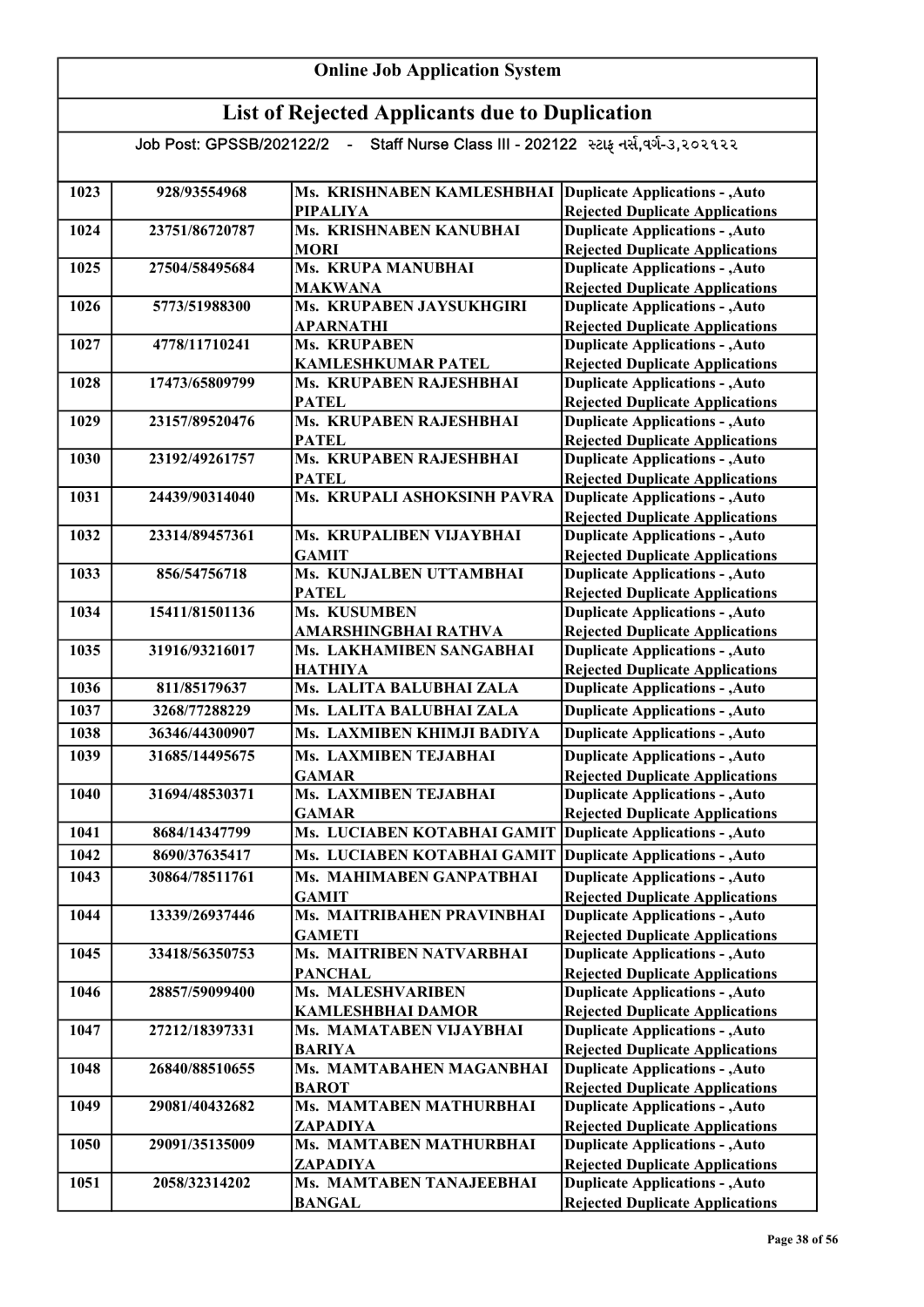| 1052 | 32721/90692817 | Ms. MAMTABEN VASANTBHAI                            | <b>Duplicate Applications - , Auto</b>                                           |
|------|----------------|----------------------------------------------------|----------------------------------------------------------------------------------|
|      |                | <b>CHAUHAN</b>                                     | <b>Rejected Duplicate Applications</b>                                           |
| 1053 | 6971/33421065  | Ms. MANALIBEN AJITBHAI                             | <b>Duplicate Applications - , Auto</b>                                           |
|      |                | <b>VASAVA</b>                                      | <b>Rejected Duplicate Applications</b>                                           |
| 1054 | 2575/77321683  | <b>Ms. MANASI BHARATKUMAR</b>                      | <b>Duplicate Applications - , Auto</b>                                           |
|      |                | <b>GAJJAR</b>                                      | <b>Rejected Duplicate Applications</b>                                           |
| 1055 | 35748/42881280 | Ms. MANISHA PRABHUDAS                              | <b>Duplicate Applications - , Auto</b>                                           |
|      |                | <b>CHAUDHARI</b>                                   | <b>Rejected Duplicate Applications</b>                                           |
| 1056 | 775/50899817   | Ms. MANISHABAHEN                                   | <b>Duplicate Applications - , Auto</b>                                           |
|      |                | <b>MAGANBHAI PARGI</b>                             | <b>Rejected Duplicate Applications</b>                                           |
| 1057 | 11968/49258102 | Ms. MANISHABEN AKHMABHAI                           | <b>Duplicate Applications - , Auto</b>                                           |
| 1058 | 2838/23572563  | <b>BAMANIYA</b><br>Ms. MANISHABEN CHANDUBHAI       | <b>Rejected Duplicate Applications</b><br><b>Duplicate Applications - , Auto</b> |
|      |                |                                                    |                                                                                  |
| 1059 | 21293/98122891 | <b>CHAUHAN</b><br><b>Ms. MANISHABEN CHANDUBHAI</b> | <b>Rejected Duplicate Applications</b><br><b>Duplicate Applications - , Auto</b> |
|      |                |                                                    |                                                                                  |
| 1060 | 21299/88585799 | <b>CHAUHAN</b><br>Ms. MANISHABEN CHANDUBHAI        | <b>Rejected Duplicate Applications</b><br><b>Duplicate Applications - , Auto</b> |
|      |                | <b>CHAUHAN</b>                                     | <b>Rejected Duplicate Applications</b>                                           |
| 1061 | 21309/33675001 | Ms. MANISHABEN CHANDUBHAI                          | <b>Duplicate Applications - , Auto</b>                                           |
|      |                | <b>CHAUHAN</b>                                     | <b>Rejected Duplicate Applications</b>                                           |
| 1062 | 22004/23655138 | Ms. MANISHABEN CHANDUBHAI                          | <b>Duplicate Applications - , Auto</b>                                           |
|      |                | <b>CHAUHAN</b>                                     | <b>Rejected Duplicate Applications</b>                                           |
| 1063 | 3494/71772872  | Ms. MANISHABEN HAVSINGBHAI                         | <b>Duplicate Applications - , Auto</b>                                           |
|      |                | <b>BHABHOR</b>                                     | <b>Rejected Duplicate Applications</b>                                           |
| 1064 | 3586/37418615  | Ms. MANISHABEN HAVSINGBHAI                         | <b>Duplicate Applications - , Auto</b>                                           |
|      |                | <b>BHABHOR</b>                                     | <b>Rejected Duplicate Applications</b>                                           |
| 1065 | 25667/68499149 | Ms. MANISHABEN RAMANBHAI                           | <b>Duplicate Applications - , Auto</b>                                           |
|      |                | <b>VANKAR</b>                                      | <b>Rejected Duplicate Applications</b>                                           |
| 1066 | 26473/64479905 | Ms. MANISHABEN RAMANBHAI                           | <b>Duplicate Applications - , Auto</b>                                           |
|      |                | <b>VANKAR</b>                                      | <b>Rejected Duplicate Applications</b>                                           |
| 1067 | 25505/18265123 | Ms. MANJULABEN ABHESANG                            | <b>Duplicate Applications - , Auto</b>                                           |
|      |                | <b>RATHOD</b>                                      | <b>Rejected Duplicate Applications</b>                                           |
| 1068 | 26938/49154220 | <b>Ms. MANJULABEN RUPSINH</b>                      | <b>Duplicate Applications - , Auto</b>                                           |
|      |                | <b>BAMANIYA</b>                                    | <b>Rejected Duplicate Applications</b>                                           |
| 1069 | 14654/17361323 | Ms. MANJULABEN                                     | <b>Duplicate Applications - , Auto</b>                                           |
|      |                | <b>SHANKARBHAI DIVA</b>                            | <b>Rejected Duplicate Applications</b>                                           |
| 1070 | 23122/69468288 | Ms. MANSI PRAHLADBHAI PATEL                        | <b>Duplicate Applications - , Auto</b>                                           |
|      |                |                                                    | <b>Rejected Duplicate Applications</b>                                           |
| 1071 | 7803/73593525  | Ms. MANSI RAMESHBHAI                               | <b>Duplicate Applications - , Auto</b>                                           |
|      |                | <b>CHAVDA</b>                                      | <b>Rejected Duplicate Applications</b>                                           |
| 1072 | 21791/62701416 | Ms. MANSIBEN GANESHBHAI                            | <b>Duplicate Applications - , Auto</b>                                           |
|      |                | <b>PATEL</b>                                       | <b>Rejected Duplicate Applications</b>                                           |
| 1073 | 5655/57719919  | Ms. MANSIBEN HARSHADKUMAR                          | <b>Duplicate Applications - , Auto</b>                                           |
| 1074 | 5717/51896048  | <b>PARMAR</b><br>Ms. MANSIBEN HARSHADKUMAR         | <b>Rejected Duplicate Applications</b>                                           |
|      |                |                                                    | <b>Duplicate Applications - , Auto</b>                                           |
| 1075 | 31689/93714322 | <b>PARMAR</b><br>Ms. MANSIBEN PRAHLADBHAI          | <b>Rejected Duplicate Applications</b>                                           |
|      |                | <b>PATEL</b>                                       | <b>Duplicate Applications - , Auto</b><br><b>Rejected Duplicate Applications</b> |
| 1076 | 18353/11229899 | Ms. MARTINA BEN MIRAMJI                            | <b>Duplicate Applications - , Auto</b>                                           |
|      |                | <b>BHAI GAMIT</b>                                  | <b>Rejected Duplicate Applications</b>                                           |
| 1077 | 18447/27085080 | Ms. MARTINA BEN MIRAMJI                            | <b>Duplicate Applications - , Auto</b>                                           |
|      |                | <b>BHAI GAMIT</b>                                  | <b>Rejected Duplicate Applications</b>                                           |
| 1078 | 12527/72840864 | Ms. MASUMBEN BABUBHAI                              | <b>Duplicate Applications - , Auto</b>                                           |
|      |                | <b>PARIKH</b>                                      | <b>Rejected Duplicate Applications</b>                                           |
|      |                |                                                    |                                                                                  |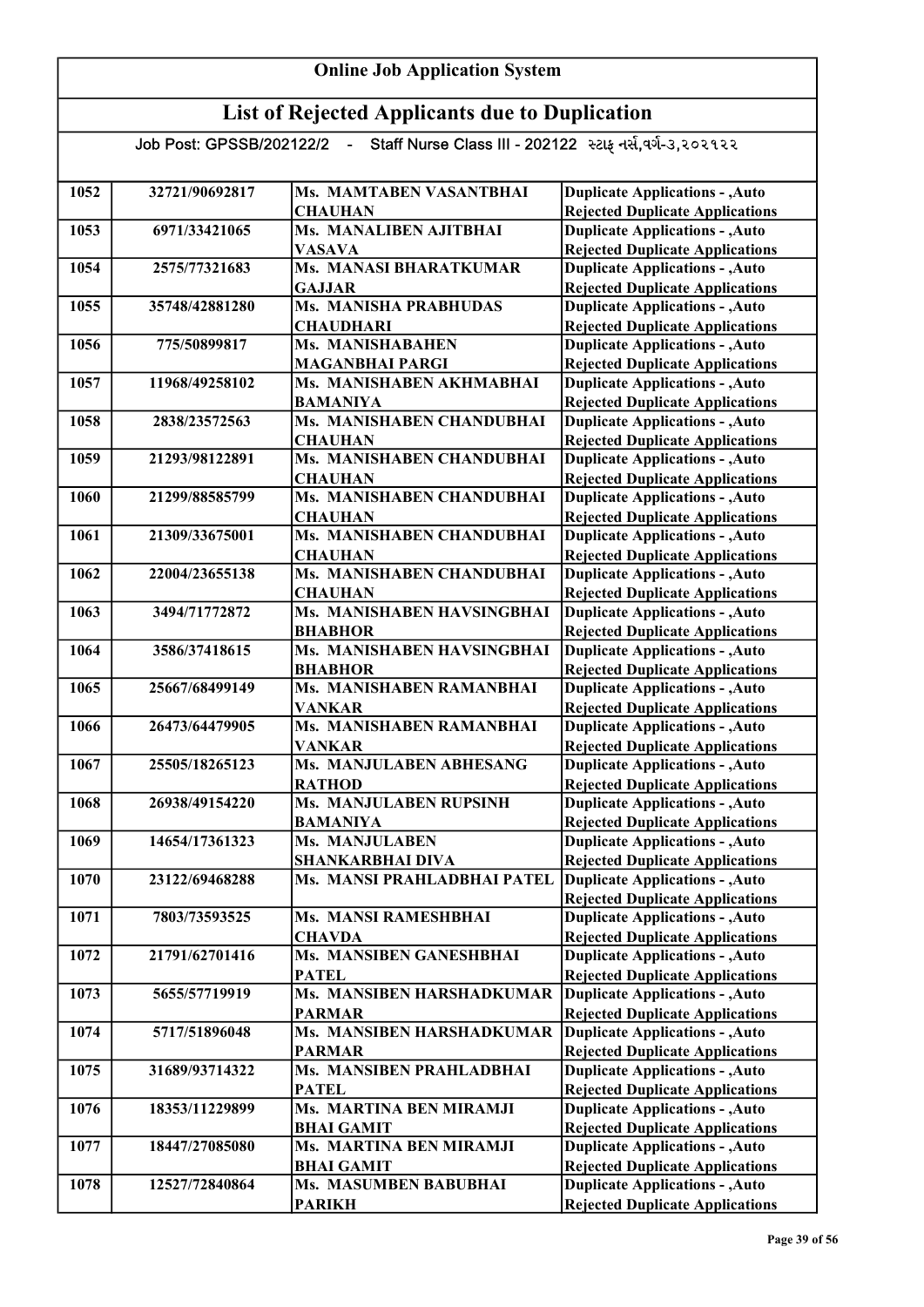| <b>Online Job Application System</b> |                                                       |                                                         |                                                                                  |  |
|--------------------------------------|-------------------------------------------------------|---------------------------------------------------------|----------------------------------------------------------------------------------|--|
|                                      | <b>List of Rejected Applicants due to Duplication</b> |                                                         |                                                                                  |  |
|                                      | Job Post: GPSSB/202122/2 -                            | Staff Nurse Class III - 202122 સ્ટાફ નર્સ,વર્ગ-૩,૨૦૨૧૨૨ |                                                                                  |  |
| 1079                                 | 17418/82398681                                        | Ms. MAVIBEN GORDHANBHAI<br><b>CHAUDHARY</b>             | <b>Duplicate Applications - , Auto</b><br><b>Rejected Duplicate Applications</b> |  |
| 1080                                 | 21237/14672906                                        | Ms. MAVIBEN GORDHANBHAI<br><b>CHAUDHARY</b>             | <b>Duplicate Applications - , Auto</b><br><b>Rejected Duplicate Applications</b> |  |
| 1081                                 | 18791/29053471                                        | Ms. MAYURI DIPAKBHAI PATEL                              | <b>Duplicate Applications - , Auto</b>                                           |  |
| 1082                                 | 1942/65913888                                         | Ms. MAYURI SURESHBHAI PATEL                             | <b>Duplicate Applications - , Auto</b>                                           |  |
| 1083                                 | 25516/82182726                                        | <b>Ms. MAYURIBAHEN</b><br>RAMESHBHAI VASAVA             | <b>Duplicate Applications - , Auto</b><br><b>Rejected Duplicate Applications</b> |  |
| 1084                                 | 27983/36311571                                        | Ms. MAYURIBEN ISHWARBHAI<br><b>CHAUHAN</b>              | <b>Duplicate Applications - , Auto</b><br><b>Rejected Duplicate Applications</b> |  |
| 1085                                 | 28465/32962345                                        | Ms. MAYURIBEN ISHWARBHAI<br><b>CHAUHAN</b>              | <b>Duplicate Applications - , Auto</b><br><b>Rejected Duplicate Applications</b> |  |
| 1086                                 | 7567/47723560                                         | Ms. MAYURIKABEN ANILBHAI                                | <b>Duplicate Applications - , Auto</b>                                           |  |
| 1087                                 | 17546/41472744                                        | <b>CHAUDHARI</b><br>Ms. MEENABAHEN KISHORBHAI           | <b>Rejected Duplicate Applications</b><br><b>Duplicate Applications - , Auto</b> |  |
|                                      |                                                       | <b>SOLANKI</b>                                          | <b>Rejected Duplicate Applications</b>                                           |  |
| 1088                                 | 17569/28090119                                        | Ms. MEENABAHEN KISHORBHAI<br><b>SOLANKI</b>             | <b>Duplicate Applications - , Auto</b><br><b>Rejected Duplicate Applications</b> |  |
| 1089                                 | 20190/73636395                                        | Ms. MEENAXIBEN ANDARSING<br><b>KATARA</b>               | <b>Duplicate Applications - , Auto</b><br><b>Rejected Duplicate Applications</b> |  |
| 1090                                 | 20202/42598607                                        | Ms. MEENAXIBEN ANDARSING<br><b>KATARA</b>               | <b>Duplicate Applications - , Auto</b>                                           |  |
| 1091                                 | 1602/15230332                                         | Ms. MEGHA RAMESHCHANDRA                                 | <b>Rejected Duplicate Applications</b><br><b>Duplicate Applications - , Auto</b> |  |
| 1092                                 | 20532/56089817                                        | <b>CHAUHAN</b><br>Ms. MEGHABEN NARENDRABHAI             | <b>Rejected Duplicate Applications</b><br><b>Duplicate Applications - , Auto</b> |  |
| 1093                                 | 30294/26285632                                        | <b>CHAUDHARI</b><br>Ms. MEGHABEN NITINKUMAR             | <b>Rejected Duplicate Applications</b><br><b>Duplicate Applications - , Auto</b> |  |
|                                      |                                                       | <b>CHAUDHARI</b>                                        | <b>Rejected Duplicate Applications</b>                                           |  |
| 1094                                 | 25287/32454351                                        | Ms. MEGHABEN RATILAL<br><b>VANKAR</b>                   | <b>Duplicate Applications - , Auto</b><br><b>Rejected Duplicate Applications</b> |  |
| 1095                                 | 25309/68191778                                        | Ms. MEGHABEN RATILAL<br><b>VANKAR</b>                   | <b>Duplicate Applications - , Auto</b><br><b>Rejected Duplicate Applications</b> |  |
| 1096                                 | 7088/94438294                                         | Ms. MILI HASHMUKHBHAI<br><b>PARMAR</b>                  | <b>Duplicate Applications - , Auto</b><br><b>Rejected Duplicate Applications</b> |  |
| 1097                                 | 1604/62249424                                         | Ms. MINABEN RAJUBHAI KISHORI                            | <b>Duplicate Applications - , Auto</b>                                           |  |
| 1098                                 | 30027/73400445                                        | Ms. MINAKSHIBEN MANSING                                 | <b>Rejected Duplicate Applications</b><br><b>Duplicate Applications - , Auto</b> |  |
| 1099                                 | 24763/47675285                                        | <b>BHAI PARGI</b><br>Ms. MINAXI PRAVINBHAI              | <b>Rejected Duplicate Applications</b><br><b>Duplicate Applications - , Auto</b> |  |
|                                      |                                                       | <b>PARMAR</b>                                           | <b>Rejected Duplicate Applications</b>                                           |  |
| 1100                                 | 24842/62246623                                        | Ms. MINAXI PRAVINBHAI<br><b>PARMAR</b>                  | <b>Duplicate Applications - , Auto</b><br><b>Rejected Duplicate Applications</b> |  |
| 1101                                 | 37468/72223852                                        | Ms. MINAXI PRAVINBHAI<br><b>PARMAR</b>                  | <b>Duplicate Applications - , Auto</b><br><b>Rejected Duplicate Applications</b> |  |
| 1102                                 | 25156/43509886                                        | Ms. MINAXIBAHEN DINESHBHAI<br><b>GAMETI</b>             | <b>Duplicate Applications - , Auto</b><br><b>Rejected Duplicate Applications</b> |  |
| 1103                                 | 17819/50009070                                        | Ms. MINAXIBEN ARVINDSINH                                | <b>Duplicate Applications - , Auto</b>                                           |  |
|                                      |                                                       | <b>BARIA</b>                                            | <b>Rejected Duplicate Applications</b>                                           |  |
| 1104                                 | 3011/83257383                                         | Ms. MINAXIBEN DHARMUBHAI<br><b>THORAT</b>               | <b>Duplicate Applications - , Auto</b><br><b>Rejected Duplicate Applications</b> |  |
| 1105                                 | 6869/31117728                                         | Ms. MINAXIBEN UKABHAI                                   | <b>Duplicate Applications - , Auto</b>                                           |  |
|                                      |                                                       | <b>SHINGOD</b>                                          | <b>Rejected Duplicate Applications</b>                                           |  |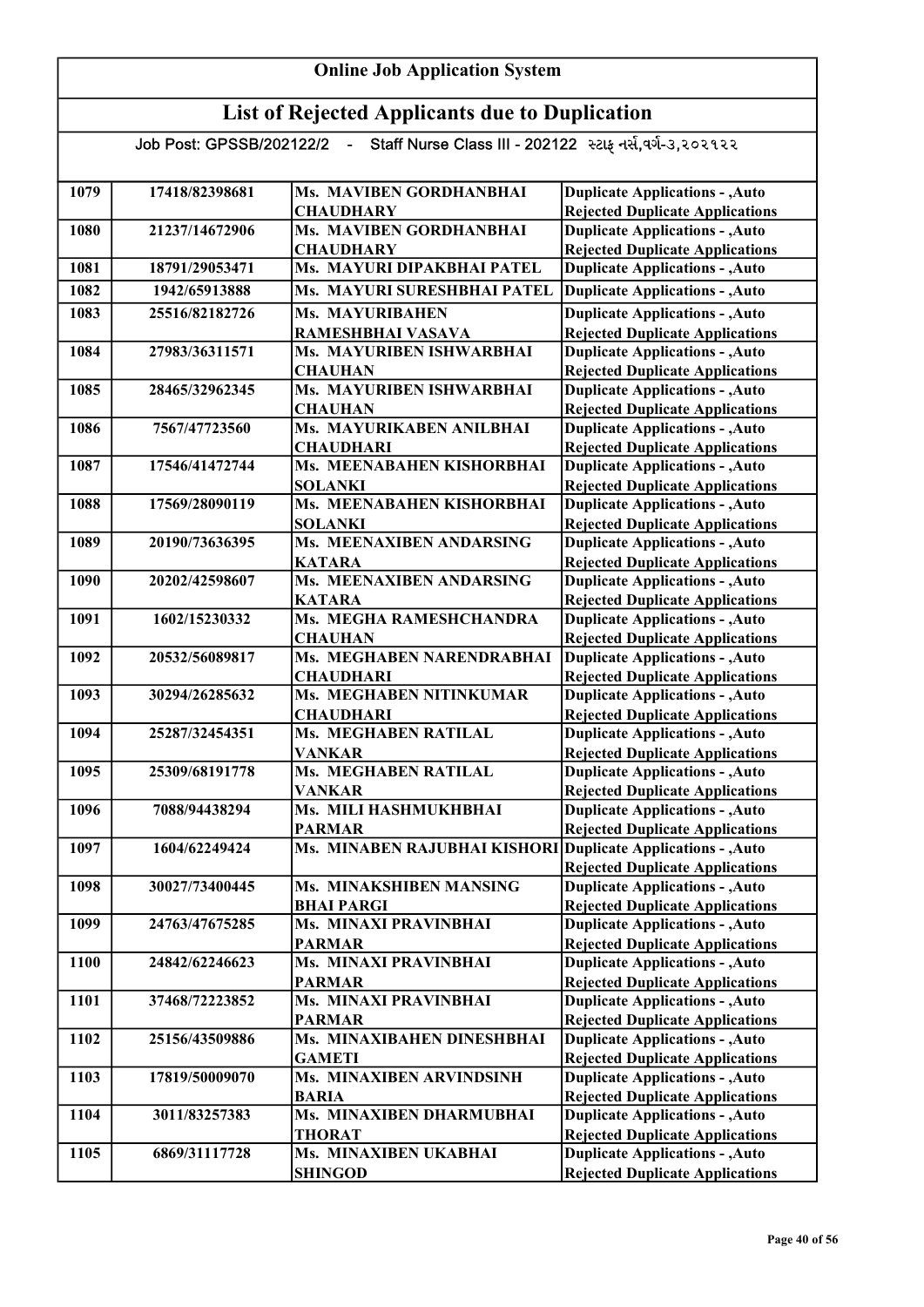| 1106 | 5649/31101632  | Ms. MINAXIBEN VECHATBHAI                         | <b>Duplicate Applications - , Auto</b>                                           |
|------|----------------|--------------------------------------------------|----------------------------------------------------------------------------------|
|      |                | <b>RATHWA</b>                                    | <b>Rejected Duplicate Applications</b>                                           |
| 1107 | 2475/27386272  | Ms. MIRABEN NARAYANBHAI                          | <b>Duplicate Applications - , Auto</b>                                           |
|      |                | <b>KOTWAL</b>                                    | <b>Rejected Duplicate Applications</b>                                           |
| 1108 | 6731/99908215  | Ms. MITALBEN ARVINDBHAI                          | <b>Duplicate Applications - , Auto</b>                                           |
|      |                | <b>GAMIT</b>                                     | <b>Rejected Duplicate Applications</b>                                           |
| 1109 | 29817/54498025 | Ms. MITALBEN HARDHADBHAI                         | <b>Duplicate Applications - , Auto</b>                                           |
|      |                | <b>JAYSWAL</b>                                   | <b>Rejected Duplicate Applications</b>                                           |
| 1110 | 3727/60707168  | Ms. MITALBEN KAMSINGBHAI                         | <b>Duplicate Applications - , Auto</b>                                           |
|      |                | <b>RATHAVA</b><br><b>Ms. MITALBEN PRAVINBHAI</b> | <b>Rejected Duplicate Applications</b>                                           |
| 1111 | 28802/89512349 | <b>PATEL</b>                                     | <b>Duplicate Applications - , Auto</b>                                           |
| 1112 | 3331/25266096  | Ms. MITALBEN RAMDEBHAI                           | <b>Rejected Duplicate Applications</b><br><b>Duplicate Applications - , Auto</b> |
|      |                | <b>CHETARIYA</b>                                 | <b>Rejected Duplicate Applications</b>                                           |
| 1113 | 824/24870831   | Ms. MITALIBEN ASHVINBHAI                         | <b>Duplicate Applications - , Auto</b>                                           |
|      |                | <b>PATEL</b>                                     | <b>Rejected Duplicate Applications</b>                                           |
| 1114 | 13201/23386179 | Ms. MITALKUMARI RANJITBHAI                       | <b>Duplicate Applications - , Auto</b>                                           |
|      |                | <b>CHAUDHARI</b>                                 | <b>Rejected Duplicate Applications</b>                                           |
| 1115 | 1768/25891990  | Ms. MITALKUMARI RATILAL                          | <b>Duplicate Applications - , Auto</b>                                           |
|      |                | <b>CHAUDHARI</b>                                 | <b>Rejected Duplicate Applications</b>                                           |
| 1116 | 25118/79666086 | Ms. MITTALBAHEN                                  | <b>Duplicate Applications - , Auto</b>                                           |
|      |                | RAMESHBHAI GODAD                                 | <b>Rejected Duplicate Applications</b>                                           |
| 1117 | 33158/21219534 | Ms. MITTALBAHEN                                  | <b>Duplicate Applications - , Auto</b>                                           |
|      |                | RAMESHBHAI GODAD                                 | <b>Rejected Duplicate Applications</b>                                           |
| 1118 | 33169/66501951 | Ms. MITTALBAHEN                                  | <b>Duplicate Applications - , Auto</b>                                           |
|      |                | <b>RAMESHBHAI GODAD</b>                          | <b>Rejected Duplicate Applications</b>                                           |
| 1119 | 52/57242665    | Ms. MITTALBEN DINESHBHAI                         | <b>Duplicate Applications - , Auto</b>                                           |
|      |                | <b>NIJANANDI</b>                                 | <b>Rejected Duplicate Applications</b>                                           |
| 1120 | 19258/68345230 | Ms. MITTALBEN PRATAPBHAI                         | <b>Duplicate Applications - , Auto</b>                                           |
|      |                | <b>THAKOR</b>                                    | <b>Rejected Duplicate Applications</b>                                           |
| 1121 | 23184/60615558 | Ms. MITTALBEN RASHIKBHAI                         | <b>Duplicate Applications - , Auto</b>                                           |
|      |                | <b>VAGHELA</b>                                   | <b>Rejected Duplicate Applications</b>                                           |
| 1122 | 1902/27089229  | Ms. MONIKA KARSHANBHAI                           | <b>Duplicate Applications - , Auto</b>                                           |
|      |                | <b>BARIYA</b>                                    | <b>Rejected Duplicate Applications</b>                                           |
| 1123 | 8997/73078188  | Ms. MONIKABEN RAVJIBHAI                          | <b>Duplicate Applications - , Auto</b>                                           |
|      |                | <b>DABHI</b>                                     | <b>Rejected Duplicate Applications</b>                                           |
| 1124 | 9049/68013266  | Ms. MONIKABEN RAVJIBHAI                          | <b>Duplicate Applications - , Auto</b>                                           |
|      |                | <b>DABHI</b>                                     | <b>Rejected Duplicate Applications</b>                                           |
| 1125 | 17384/64888645 | Ms. MONIKABEN RAVJIBHAI                          | <b>Duplicate Applications - , Auto</b>                                           |
|      |                | <b>DABHI</b>                                     | <b>Rejected Duplicate Applications</b>                                           |
| 1126 | 4304/49277332  | Ms. MRUNALIBEN RANJITSINH                        | <b>Duplicate Applications - , Auto</b>                                           |
|      |                | <b>RATHOD</b>                                    | <b>Rejected Duplicate Applications</b>                                           |
| 1127 | 8293/43837953  | Ms. MUNIRABANU ALLARAKHA                         | <b>Duplicate Applications - , Auto</b>                                           |
|      |                | <b>SHEKH</b>                                     | <b>Rejected Duplicate Applications</b>                                           |
| 1128 | 24985/61846524 | Ms. NAIMISHABEN GOVINDBHAI                       | <b>Duplicate Applications - , Auto</b>                                           |
|      |                | <b>SOLANKI</b>                                   | <b>Rejected Duplicate Applications</b>                                           |
| 1129 | 137/64311698   | Ms. NAMEERA AZIZ BLOCH                           | <b>Duplicate Applications - , Auto</b>                                           |
| 1130 | 7473/22201944  | <b>Ms. NANCY RAJENDRASINH</b>                    | <b>Duplicate Applications - , Auto</b>                                           |
|      |                | <b>BASAN</b>                                     | <b>Rejected Duplicate Applications</b>                                           |
| 1131 | 13276/72283880 | Ms. NAYANABEN                                    | <b>Duplicate Applications - , Auto</b>                                           |
|      |                | HARGOVANBHAI SOLANKI                             | <b>Rejected Duplicate Applications</b>                                           |
| 1132 | 13342/34847585 | Ms. NAYANABEN                                    | <b>Duplicate Applications - , Auto</b>                                           |
|      |                | HARGOVANBHAI SOLANKI                             | <b>Rejected Duplicate Applications</b>                                           |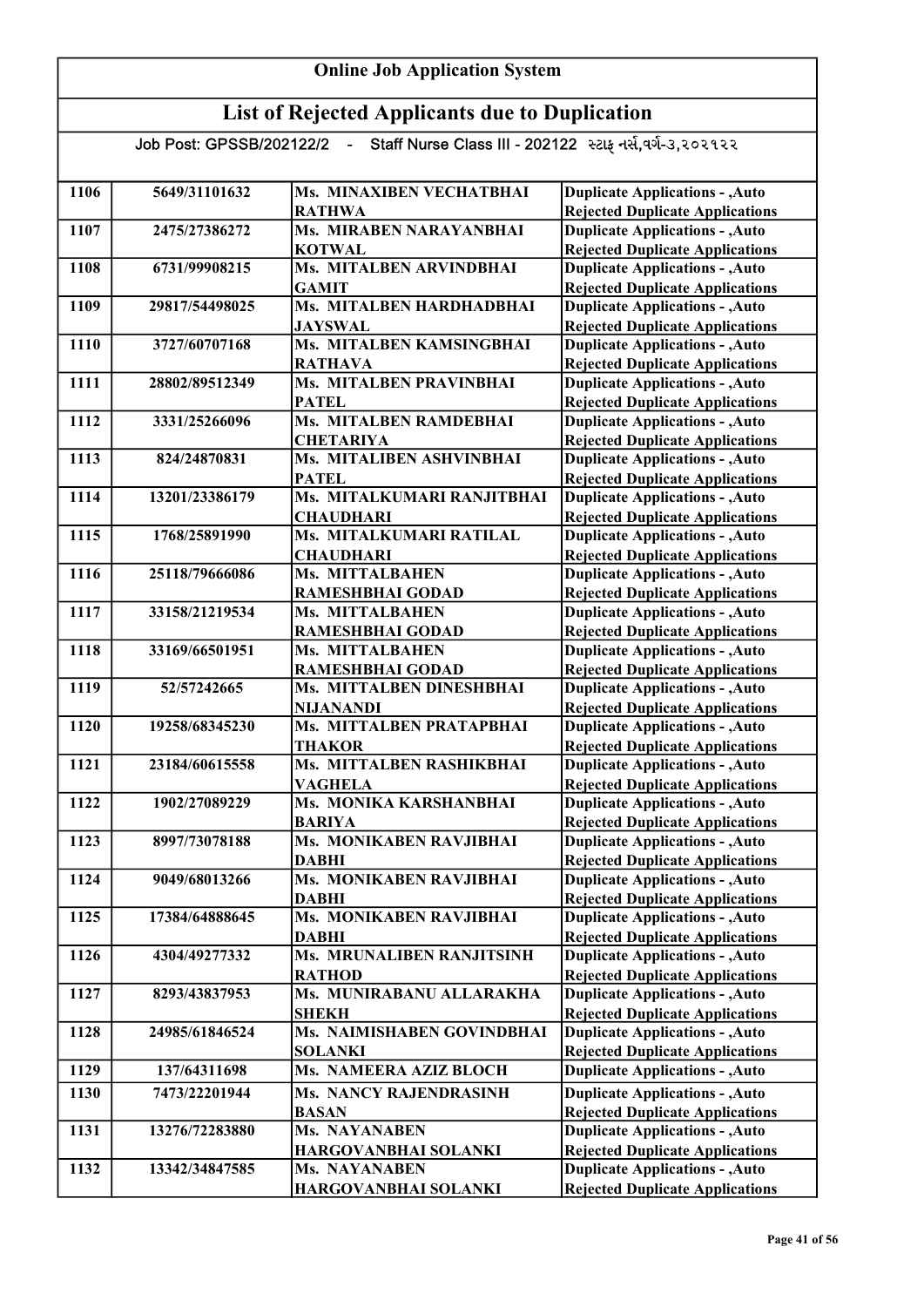| 1133 | 13395/90094221 | <b>Ms. NAYANABEN</b>                                         | <b>Duplicate Applications - , Auto</b> |
|------|----------------|--------------------------------------------------------------|----------------------------------------|
|      |                | HARGOVANBHAI SOLANKI                                         | <b>Rejected Duplicate Applications</b> |
| 1134 | 14636/14765496 | Ms. NAYANABEN                                                | <b>Duplicate Applications - , Auto</b> |
|      |                | HARGOVANBHAI SOLANKI                                         | <b>Rejected Duplicate Applications</b> |
| 1135 | 34571/18064798 | Ms. NEETABEN BHIKHABHAI                                      | <b>Duplicate Applications - , Auto</b> |
|      |                | <b>SOSA</b>                                                  | <b>Rejected Duplicate Applications</b> |
| 1136 | 24471/96288734 | Ms. NEHA RAMESHCHANDRA                                       | <b>Duplicate Applications - , Auto</b> |
|      |                | <b>TANDEL</b>                                                | <b>Rejected Duplicate Applications</b> |
| 1137 | 19313/74229473 | Ms. NEHABEN HASHMUKHBHAI                                     | <b>Duplicate Applications - , Auto</b> |
|      |                | <b>RAFALIYA</b>                                              | <b>Rejected Duplicate Applications</b> |
| 1138 | 9172/88749878  | Ms. NEHABEN SUDARSHANBHAI                                    | <b>Duplicate Applications - , Auto</b> |
|      |                | <b>PATEL</b>                                                 | <b>Rejected Duplicate Applications</b> |
| 1139 | 3453/94190982  | Ms. NEHAL GIRISHBHAI RATHOD                                  | <b>Duplicate Applications - , Auto</b> |
| 1140 | 297/48696609   | Ms. NEHAL RAJENDRABHAI                                       | <b>Duplicate Applications - , Auto</b> |
|      |                | <b>PARMAR</b>                                                | <b>Rejected Duplicate Applications</b> |
| 1141 | 7028/22615460  | Ms. NEHAL RAJENDRABHAI                                       | <b>Duplicate Applications - , Auto</b> |
|      |                | <b>PARMAR</b>                                                | <b>Rejected Duplicate Applications</b> |
| 1142 | 17631/38967140 | Ms. NEHALBEN BAKULBHAI                                       | <b>Duplicate Applications - , Auto</b> |
|      |                | <b>RATHVA</b>                                                | <b>Rejected Duplicate Applications</b> |
| 1143 | 5369/53798608  | Ms. NEHALIBEN RAJESHBHAI                                     | <b>Duplicate Applications - , Auto</b> |
|      |                | <b>MAKWANA</b>                                               | <b>Rejected Duplicate Applications</b> |
| 1144 | 2426/42641719  | Ms. NIDHI SHIRISHBHAI PATEL                                  | <b>Duplicate Applications - , Auto</b> |
| 1145 | 11622/84082858 | Ms. NIDHIBEN ARABHUBHAI                                      | <b>Duplicate Applications - , Auto</b> |
|      |                | <b>KESHAWALA</b>                                             | <b>Rejected Duplicate Applications</b> |
| 1146 | 11564/51824774 | Ms. NIDHIBEN ARAVINDBHAI                                     | <b>Duplicate Applications - , Auto</b> |
|      |                | <b>PATEL</b>                                                 | <b>Rejected Duplicate Applications</b> |
| 1147 | 33450/29449835 | Ms. NIDHIBEN KISHORBHAI                                      | <b>Duplicate Applications - , Auto</b> |
|      |                | <b>DHAMECHA</b>                                              | <b>Rejected Duplicate Applications</b> |
| 1148 | 8782/35452301  | Ms. NIDHIBEN SATISHBHAI                                      | <b>Duplicate Applications - , Auto</b> |
|      |                | <b>PATEL</b>                                                 | <b>Rejected Duplicate Applications</b> |
| 1149 | 1002/32457181  | Ms. NIJAL BAVABHAI PATEL                                     | <b>Duplicate Applications - , Auto</b> |
| 1150 | 36476/13664842 | Ms. NIKITABAHEN                                              | <b>Duplicate Applications - , Auto</b> |
|      |                | HITENDRAKUMAR VANKAR                                         | <b>Rejected Duplicate Applications</b> |
| 1151 | 18632/21523226 | Ms. NIKITABEN ARVINDBHAI                                     | <b>Duplicate Applications - , Auto</b> |
|      |                | PARMAR                                                       | <b>Rejected Duplicate Applications</b> |
| 1152 | 25421/29435983 | Ms. NIKITABEN KANTILAL PATEL Duplicate Applications - , Auto |                                        |
| 1153 | 18562/46924543 | Ms. NIKITABEN MAHESHBHAI                                     | <b>Duplicate Applications - , Auto</b> |
|      |                | <b>ROHIT</b>                                                 | <b>Rejected Duplicate Applications</b> |
| 1154 | 22717/18146035 | <b>Ms. NIKITABEN MANABHAI</b>                                | <b>Duplicate Applications - , Auto</b> |
|      |                | <b>DAMA</b>                                                  | <b>Rejected Duplicate Applications</b> |
| 1155 | 13742/32569016 | Ms. NIKITABEN NAVINBHAI                                      | <b>Duplicate Applications - , Auto</b> |
|      |                | <b>GAMIT</b>                                                 | <b>Rejected Duplicate Applications</b> |
| 1156 | 18657/43593587 | Ms. NIKITABEN RAMESHBHAI                                     | <b>Duplicate Applications - , Auto</b> |
|      |                | <b>NAVAKAR</b>                                               | <b>Rejected Duplicate Applications</b> |
| 1157 | 12800/67991723 | Ms. NIKITABEN SURENDRABHAI                                   | <b>Duplicate Applications - , Auto</b> |
|      |                | <b>GAMIT</b>                                                 | <b>Rejected Duplicate Applications</b> |
| 1158 | 12180/57504103 | Ms. NIKITAKUMARI ASHOKBHAI                                   | <b>Duplicate Applications - , Auto</b> |
|      |                | <b>GAMIT</b>                                                 | <b>Rejected Duplicate Applications</b> |
| 1159 | 7198/29031984  | Ms. NIKITAKUMARI DINESHBHAI                                  | <b>Duplicate Applications - , Auto</b> |
|      |                | <b>GAMIT</b>                                                 | <b>Rejected Duplicate Applications</b> |
| 1160 | 19028/49298239 | Ms. NILAM LABHUBHAI                                          | <b>Duplicate Applications - , Auto</b> |
|      |                | <b>MAKAVANA</b>                                              | <b>Rejected Duplicate Applications</b> |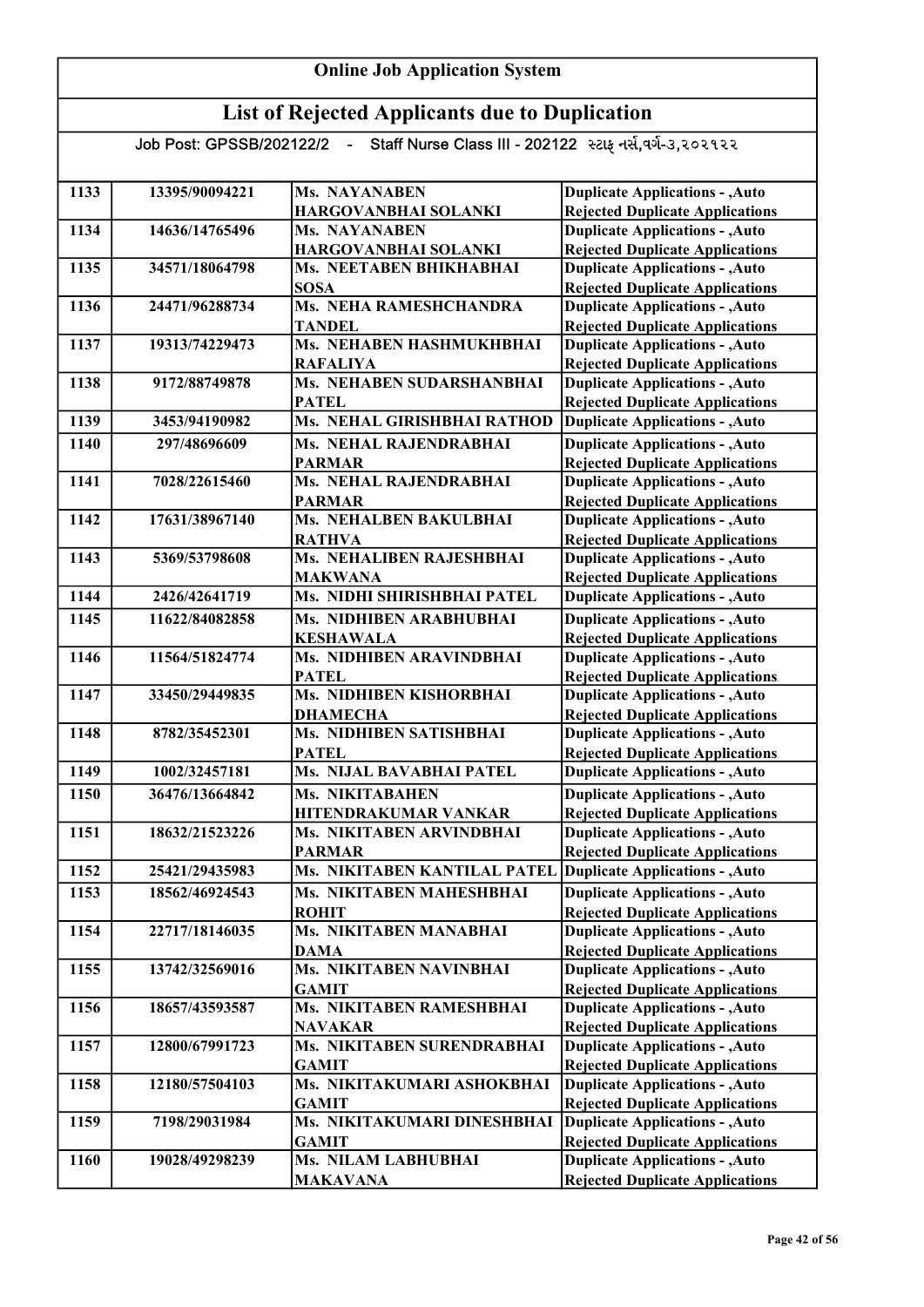| 1161 | 28740/96737090 | Ms. NILAMBEN GOPALSINH                       | <b>Duplicate Applications - , Auto</b>                                           |
|------|----------------|----------------------------------------------|----------------------------------------------------------------------------------|
|      |                | <b>BHAGORA</b><br>Ms. NIMISHA BEN ALPESHBHAI | <b>Rejected Duplicate Applications</b>                                           |
| 1162 | 27554/36076888 | <b>RATHOD</b>                                | <b>Duplicate Applications - , Auto</b>                                           |
| 1163 | 405/56533624   | Ms. NIMISHABEN RAMABHAI                      | <b>Rejected Duplicate Applications</b><br><b>Duplicate Applications - , Auto</b> |
|      |                | <b>BARIA</b>                                 |                                                                                  |
| 1164 | 8713/42243720  | Ms. NIMISHABEN RAMESHBHAI                    | <b>Rejected Duplicate Applications</b><br><b>Duplicate Applications - , Auto</b> |
|      |                | <b>PATEL</b>                                 | <b>Rejected Duplicate Applications</b>                                           |
| 1165 | 23422/53833300 | <b>Ms. NIMUBEN DEVSIBHAI</b>                 | <b>Duplicate Applications - , Auto</b>                                           |
|      |                | <b>CHUDASAMA</b>                             | <b>Rejected Duplicate Applications</b>                                           |
| 1166 | 17553/29805670 | <b>Ms. NIPABEN DALPATSINH SUVAN</b>          | Duplicate Applications - , Auto                                                  |
|      |                |                                              | <b>Rejected Duplicate Applications</b>                                           |
| 1167 | 2699/57883217  | <b>Ms. NIPABEN MALUBHAI</b>                  | <b>Duplicate Applications - , Auto</b>                                           |
|      |                | <b>BHABHOR</b>                               | <b>Rejected Duplicate Applications</b>                                           |
| 1168 | 24351/14082878 | Ms. NIPURNADIDI KANABHAI                     | <b>Duplicate Applications - , Auto</b>                                           |
|      |                | <b>PADHVACHIYA</b>                           | <b>Rejected Duplicate Applications</b>                                           |
| 1169 | 27266/39646176 | Ms. NIPURNADIDI KANABHAI                     | <b>Duplicate Applications - , Auto</b>                                           |
|      |                | <b>PADHVACHIYA</b>                           | <b>Rejected Duplicate Applications</b>                                           |
| 1170 | 1920/24759856  | Ms. NIRALI DASHARATHBHAI                     | <b>Duplicate Applications - , Auto</b>                                           |
|      |                | <b>DHOBI</b>                                 | <b>Rejected Duplicate Applications</b>                                           |
| 1171 | 5631/71746820  | Ms. NIRALI NANUBHAI PATEL                    | <b>Duplicate Applications - , Auto</b>                                           |
| 1172 | 5687/24959998  | <b>Ms. NIRALI NANUBHAI PATEL</b>             | <b>Duplicate Applications - , Auto</b>                                           |
| 1173 | 8327/34673459  | Ms. NIRALIBEN SHANKARBHAI                    | <b>Duplicate Applications - , Auto</b>                                           |
|      |                | <b>TANDEL</b>                                | <b>Rejected Duplicate Applications</b>                                           |
| 1174 | 12120/51314933 | Ms. NIRALIBEN SHANKARBHAI                    | <b>Duplicate Applications - , Auto</b>                                           |
|      |                | <b>TANDEL</b>                                | <b>Rejected Duplicate Applications</b>                                           |
| 1175 | 4923/61213508  | Ms. NIRALIBEN UKABHAI                        | <b>Duplicate Applications - , Auto</b>                                           |
|      |                | <b>PAMPANIYA</b>                             | <b>Rejected Duplicate Applications</b>                                           |
| 1176 | 9105/55842150  | Ms. NIRANJANABEN                             | <b>Duplicate Applications - , Auto</b>                                           |
|      |                | <b>RAMDASBHAI PATEL</b>                      | <b>Rejected Duplicate Applications</b>                                           |
| 1177 | 14499/77131207 | Ms. NIRMALABEN BABUBHAI                      | <b>Duplicate Applications - , Auto</b>                                           |
|      |                | <b>CHAMAR</b>                                | <b>Rejected Duplicate Applications</b>                                           |
| 1178 | 5258/37812840  | Ms. NIRMALABEN DINESHBHAI                    | <b>Duplicate Applications - , Auto</b>                                           |
| 1179 | 8415/43537714  | <b>GAMIT</b><br>Ms. NIRMALABEN RAMUBHAI      | <b>Rejected Duplicate Applications</b><br><b>Duplicate Applications - , Auto</b> |
|      |                |                                              | <b>Rejected Duplicate Applications</b>                                           |
| 1180 | 9115/70876218  | <b>DESHMUKH</b><br>Ms. NIRMALABEN RAMUBHAI   | <b>Duplicate Applications - , Auto</b>                                           |
|      |                | <b>DESHMUKH</b>                              | <b>Rejected Duplicate Applications</b>                                           |
| 1181 | 20913/74425686 | Ms. NISHABEN GARVARSINH                      | <b>Duplicate Applications - , Auto</b>                                           |
|      |                | <b>PARMAR</b>                                | <b>Rejected Duplicate Applications</b>                                           |
| 1182 | 7694/40512292  | Ms. NISHABEN                                 | <b>Duplicate Applications - , Auto</b>                                           |
|      |                | <b>GHANSHYAMBHAI AMALIYAR</b>                | <b>Rejected Duplicate Applications</b>                                           |
| 1183 | 9722/72420039  | Ms. NISHABEN                                 | <b>Duplicate Applications - , Auto</b>                                           |
|      |                | <b>GHANSHYAMBHAI AMALIYAR</b>                | <b>Rejected Duplicate Applications</b>                                           |
| 1184 | 27633/30933481 | <b>Ms. NISHABEN RAVABHAI</b>                 | <b>Duplicate Applications - , Auto</b>                                           |
|      |                | <b>GAMAR</b>                                 | <b>Rejected Duplicate Applications</b>                                           |
| 1185 | 3954/44609994  | Ms. NISHABEN SUMANBHAI                       | <b>Duplicate Applications - , Auto</b>                                           |
|      |                | <b>GAMIT</b>                                 | <b>Rejected Duplicate Applications</b>                                           |
| 1186 | 2096/69346845  | Ms. NISHIKABEN BACHUBHAI                     | <b>Duplicate Applications - , Auto</b>                                           |
|      |                | <b>KATARA</b>                                | <b>Rejected Duplicate Applications</b>                                           |
| 1187 | 6851/68489938  | Ms. NITABEN DANABHAI KANGAD                  | Duplicate Applications - , Auto                                                  |
|      |                |                                              | <b>Rejected Duplicate Applications</b>                                           |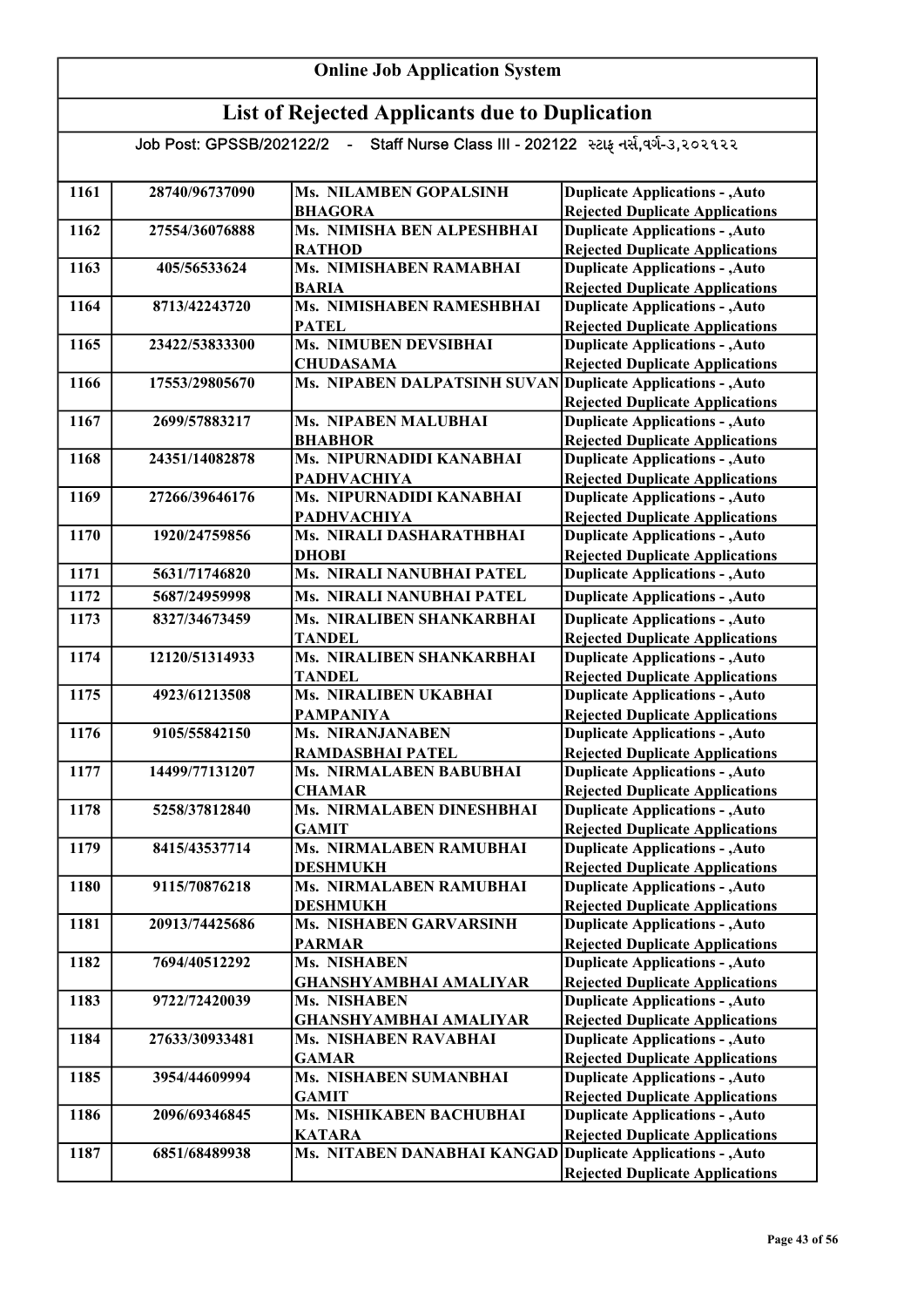| <b>Online Job Application System</b> |                |                                                                                    |                                                                                  |
|--------------------------------------|----------------|------------------------------------------------------------------------------------|----------------------------------------------------------------------------------|
|                                      |                | <b>List of Rejected Applicants due to Duplication</b>                              |                                                                                  |
|                                      |                | Job Post: GPSSB/202122/2 - Staff Nurse Class III - 202122 સ્ટાફ નર્સ,વર્ગ-૩,૨૦૨૧૨૨ |                                                                                  |
| 1188                                 | 6861/79633009  | Ms. NITABEN DANABHAI KANGAD Duplicate Applications - , Auto                        | <b>Rejected Duplicate Applications</b>                                           |
| 1189                                 | 18929/43023956 | Ms. NITIGNABEN KESHARIYA<br><b>BHAI VASAVA</b>                                     | <b>Duplicate Applications - , Auto</b><br><b>Rejected Duplicate Applications</b> |
| 1190                                 | 14613/10245088 | Ms. NITIKSHAKUMARI<br>HASMUKHBHAI PATEL                                            | <b>Duplicate Applications - , Auto</b><br><b>Rejected Duplicate Applications</b> |
| 1191                                 | 25226/31701134 | Ms. NIYATIBEN SIVRAMBHAI<br><b>RATHWA</b>                                          | <b>Duplicate Applications - , Auto</b><br><b>Rejected Duplicate Applications</b> |
| 1192                                 | 15109/75147824 | Ms. NUTAN GOVINDBHAI<br><b>RAVALIA</b>                                             | <b>Duplicate Applications - , Auto</b><br><b>Rejected Duplicate Applications</b> |
| 1193                                 | 21731/64711276 | Ms. NUTANBEN SHAILESHBHAI<br><b>VASAVA</b>                                         | <b>Duplicate Applications - , Auto</b><br><b>Rejected Duplicate Applications</b> |
| 1194                                 | 6954/53808658  | Ms. PALLAVIBEN MANOJBHAI<br><b>PATEL</b>                                           | <b>Duplicate Applications - , Auto</b><br><b>Rejected Duplicate Applications</b> |
| 1195                                 | 161/55143786   | Ms. PALLAVIKUMARI<br>KHANDUBHAI CHAUDHARI                                          | <b>Duplicate Applications - , Auto</b><br><b>Rejected Duplicate Applications</b> |
| 1196                                 | 27901/51641263 | Ms. PALLVIBEN DHARMESHBHAI<br><b>MAHLA</b>                                         | <b>Duplicate Applications - , Auto</b><br><b>Rejected Duplicate Applications</b> |
| 1197                                 | 29370/40370536 | Ms. PARITABEN DINESHBHAI<br><b>GOHIL</b>                                           | <b>Duplicate Applications - , Auto</b><br><b>Rejected Duplicate Applications</b> |
| 1198                                 | 3972/10773153  | Ms. PARUL BHARATBHAI<br><b>CHAUHAN</b>                                             | <b>Duplicate Applications - , Auto</b><br><b>Rejected Duplicate Applications</b> |
| 1199                                 | 5117/81125931  | <b>Ms. PARUL BHARATBHAI</b><br><b>CHAUHAN</b>                                      | <b>Duplicate Applications - , Auto</b><br><b>Rejected Duplicate Applications</b> |
| 1200                                 | 35804/98586914 | Ms. PARULBEN BAKABHAI<br><b>RAVAL</b>                                              | <b>Duplicate Applications - , Auto</b><br><b>Rejected Duplicate Applications</b> |
| 1201                                 | 19048/94143018 | Ms. PARULBEN BHIMSINGBHAI<br><b>RATHVA</b>                                         | <b>Duplicate Applications - , Auto</b><br><b>Rejected Duplicate Applications</b> |
| 1202                                 | 29474/23010244 | Ms. PARULBEN BHIMSINGBHAI<br><b>RATHVA</b>                                         | <b>Duplicate Applications - , Auto</b><br><b>Rejected Duplicate Applications</b> |
| 1203                                 | 2670/61800713  | Ms. PARULBEN GIRISHBHAI<br><b>MACWAN</b>                                           | <b>Duplicate Applications - , Auto</b><br><b>Rejected Duplicate Applications</b> |
| 1204                                 | 4379/85229534  | Ms. PARULBEN GIRISHBHAI<br><b>MACWAN</b>                                           | <b>Duplicate Applications - , Auto</b><br><b>Rejected Duplicate Applications</b> |
| 1205                                 | 4759/65504665  | Ms. PARULBEN KALPESHBHAI<br><b>BAMANIYA</b>                                        | <b>Duplicate Applications - , Auto</b><br><b>Rejected Duplicate Applications</b> |
| 1206                                 | 30541/52863620 | Ms. PARULBEN KHANSINGBHAI<br><b>VASAVA</b>                                         | <b>Duplicate Applications - , Auto</b><br><b>Rejected Duplicate Applications</b> |
| 1207                                 | 14115/81194446 | <b>Ms. PARULBEN</b><br>RASHMIKANTBHAI MAKWANA                                      | <b>Duplicate Applications - , Auto</b><br><b>Rejected Duplicate Applications</b> |
| 1208                                 | 6550/68131394  | Ms. PAYAL MAVJIBHAI CHAVDA                                                         | <b>Duplicate Applications - , Auto</b>                                           |
| 1209                                 | 21825/40278348 | Ms. PAYALBEN AMRUTBHAI<br><b>CHAUDHARY</b>                                         | <b>Duplicate Applications - , Auto</b><br><b>Rejected Duplicate Applications</b> |
| 1210                                 | 7876/45651487  | Ms. PAYALBEN CHAMPABHAI<br><b>DAMOR</b>                                            | <b>Duplicate Applications - , Auto</b><br><b>Rejected Duplicate Applications</b> |
| 1211                                 | 26716/45830392 | Ms. PAYALBEN GOPALBHAI<br><b>GOHIL</b>                                             | <b>Duplicate Applications - , Auto</b><br><b>Rejected Duplicate Applications</b> |
| 1212                                 | 19939/92863205 | Ms. PAYALBEN JASVANTBHAI<br><b>PARMAR</b>                                          | <b>Duplicate Applications - , Auto</b><br><b>Rejected Duplicate Applications</b> |
| 1213                                 | 18591/17810224 | Ms. PAYALBEN KALJIBHAI<br><b>DAMOR</b>                                             | <b>Duplicate Applications - , Auto</b><br><b>Rejected Duplicate Applications</b> |
| 1214                                 | 20314/11039061 | Ms. PAYALBEN KANABHAI<br><b>DAMOR</b>                                              | <b>Duplicate Applications - , Auto</b><br><b>Rejected Duplicate Applications</b> |

Г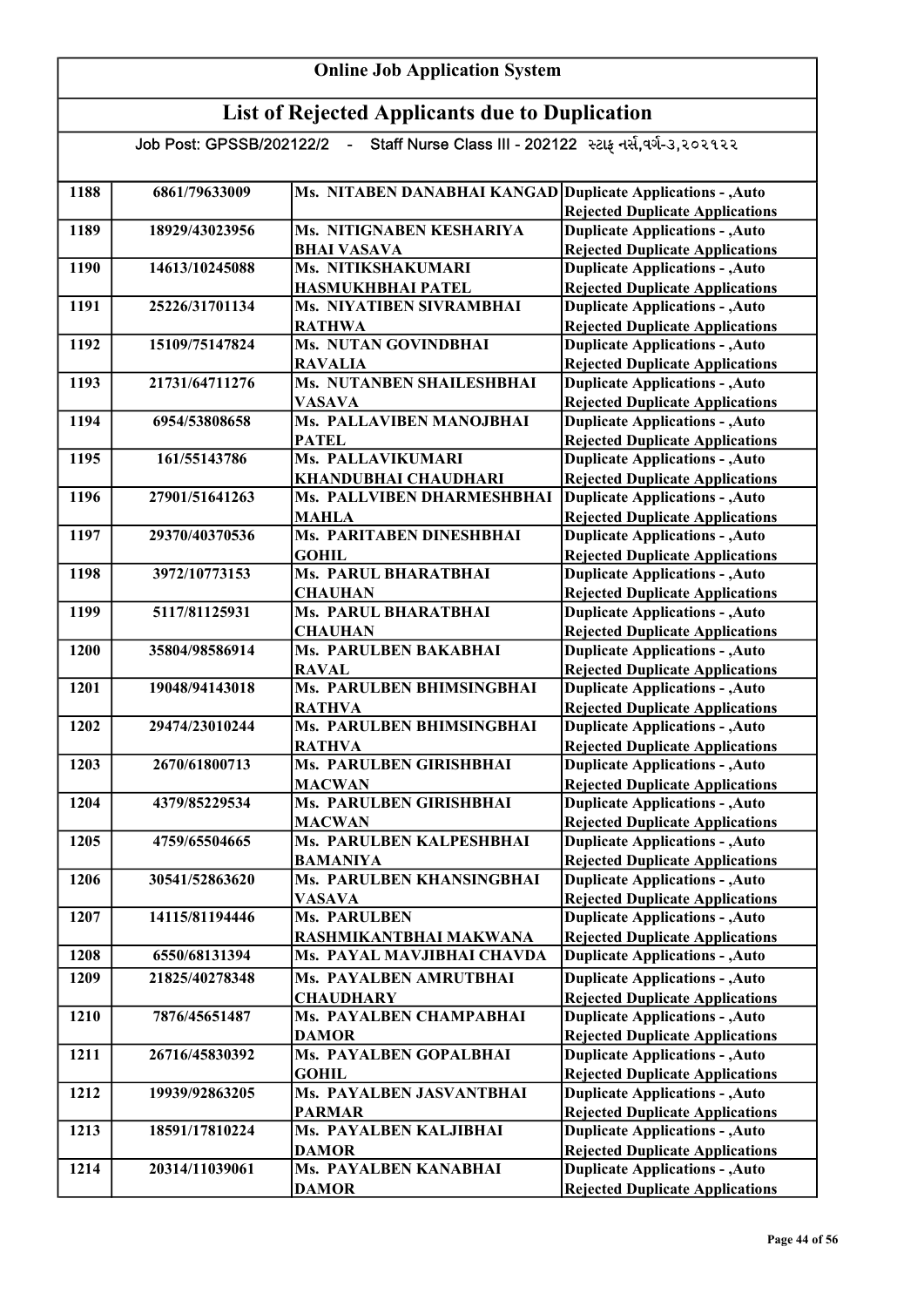| 1215 | 10261/19731100 | Ms. PAYALBEN MANOJBHAI                            | <b>Duplicate Applications - , Auto</b>                                           |
|------|----------------|---------------------------------------------------|----------------------------------------------------------------------------------|
|      |                | <b>ROHIT</b>                                      | <b>Rejected Duplicate Applications</b>                                           |
| 1216 | 7934/95627452  | Ms. PAYALBEN RATNABHAI                            | <b>Duplicate Applications - , Auto</b>                                           |
|      |                | <b>VANIYA</b>                                     | <b>Rejected Duplicate Applications</b>                                           |
| 1217 | 11121/80471907 | <b>Ms. PAYALBEN RATNABHAI</b>                     | <b>Duplicate Applications - , Auto</b>                                           |
|      |                | <b>VANIYA</b>                                     | <b>Rejected Duplicate Applications</b>                                           |
| 1218 | 15168/95973645 | Ms. PAYALBEN SHANKARBHAI                          | <b>Duplicate Applications - , Auto</b>                                           |
|      |                | <b>PARMAR</b>                                     | <b>Rejected Duplicate Applications</b>                                           |
| 1219 | 30139/13552638 | Ms. PAYALBEN VARSINGBHAI                          | <b>Duplicate Applications - , Auto</b>                                           |
|      |                | <b>BARIYA</b>                                     | <b>Rejected Duplicate Applications</b>                                           |
| 1220 | 15839/59445246 | <b>Ms. PINALBAHEN</b>                             | <b>Duplicate Applications - , Auto</b>                                           |
|      |                | <b>MAHESHKUMAR PARMAR</b>                         | <b>Rejected Duplicate Applications</b>                                           |
| 1221 | 34778/24064867 | Ms. PINALBEN JAGDISHBHAI                          | <b>Duplicate Applications - , Auto</b>                                           |
|      |                | <b>KALASVA</b>                                    | <b>Rejected Duplicate Applications</b>                                           |
| 1222 | 31258/48860705 | Ms. PINALKUMARI KALABHAI                          | <b>Duplicate Applications - , Auto</b>                                           |
|      |                | <b>DODIYAR</b>                                    | <b>Rejected Duplicate Applications</b>                                           |
| 1223 | 20682/63794814 | Ms. PINJANKUMARI                                  | <b>Duplicate Applications - , Auto</b>                                           |
|      |                | <b>CHHOTUBHAI GAMIT</b>                           | <b>Rejected Duplicate Applications</b>                                           |
| 1224 | 29274/76536651 | Ms. PINKIBEN KARANSINH                            | <b>Duplicate Applications - , Auto</b>                                           |
|      |                | <b>KHANT</b>                                      | <b>Rejected Duplicate Applications</b>                                           |
| 1225 | 8858/17082059  | Ms. POOJA THAVARABHAI                             | <b>Duplicate Applications - , Auto</b>                                           |
|      |                | <b>RAVAL</b>                                      | <b>Rejected Duplicate Applications</b>                                           |
| 1226 | 7441/72263070  | Ms. POOJABEN ARVINDBHAI                           | <b>Duplicate Applications - , Auto</b>                                           |
|      |                | <b>VASAVA</b>                                     | <b>Rejected Duplicate Applications</b>                                           |
| 1227 | 1149/10767670  | Ms. POONAMBEN POPATBHAI                           | <b>Duplicate Applications - , Auto</b>                                           |
|      |                | <b>CHAUDHARY</b>                                  | <b>Rejected Duplicate Applications</b>                                           |
| 1228 | 4515/51461242  | Ms. PRABHABEN                                     | <b>Duplicate Applications - , Auto</b>                                           |
|      | 2794/57075027  | LAKHAMANBHAI AAL<br><b>Ms. PRAGATI ASHWINGIRI</b> | <b>Rejected Duplicate Applications</b>                                           |
| 1229 |                |                                                   | <b>Duplicate Applications - , Auto</b>                                           |
| 1230 | 34150/44722638 | <b>GOSWAMI</b><br><b>Ms. PRAGATIKUMARI</b>        | <b>Rejected Duplicate Applications</b>                                           |
|      |                |                                                   | <b>Duplicate Applications - , Auto</b>                                           |
| 1231 | 34399/71307001 | <b>DIPAKBHAI GAMIT</b><br>Ms. PRAGATIKUMARI       | <b>Rejected Duplicate Applications</b><br><b>Duplicate Applications - , Auto</b> |
|      |                | DIPAKBHAI GAMIT                                   | <b>Rejected Duplicate Applications</b>                                           |
| 1232 | 23798/88428593 | Ms. PRAGNABEN CHANDANSINH                         | <b>Duplicate Applications - , Auto</b>                                           |
|      |                |                                                   | <b>Rejected Duplicate Applications</b>                                           |
| 1233 | 19628/43760914 | <b>PARMAR</b><br>Ms. PRAGNABEN RAMESHBHAI         | <b>Duplicate Applications - , Auto</b>                                           |
|      |                | <b>BAMNA</b>                                      | <b>Rejected Duplicate Applications</b>                                           |
| 1234 | 15302/53885841 | <b>Ms. PRASANNABEN</b>                            | <b>Duplicate Applications - , Auto</b>                                           |
|      |                | PARSINGBHAI VASAVA                                | <b>Rejected Duplicate Applications</b>                                           |
| 1235 | 762/97044108   | <b>Ms. PRATIKSHABEN</b>                           | <b>Duplicate Applications - , Auto</b>                                           |
|      |                | PRASADBHAI VALVI                                  | <b>Rejected Duplicate Applications</b>                                           |
| 1236 | 11555/56916095 | Ms. PRATIKSHABEN RAMABHAI                         | <b>Duplicate Applications - , Auto</b>                                           |
|      |                | <b>PARMAR</b>                                     | <b>Rejected Duplicate Applications</b>                                           |
| 1237 | 12205/76778816 | Ms. PRAVEENABEN KISANBHAI                         | <b>Duplicate Applications - , Auto</b>                                           |
|      |                | <b>BARAF</b>                                      | <b>Rejected Duplicate Applications</b>                                           |
| 1238 | 36987/91019701 | Ms. PREETI DHIREN GAMIT                           | <b>Duplicate Applications - , Auto</b>                                           |
|      |                |                                                   |                                                                                  |
| 1239 | 3315/41198681  | Ms. PRITIBAHEN NAVINBHAI                          | <b>Duplicate Applications - , Auto</b>                                           |
|      |                | <b>PATEL</b>                                      | <b>Rejected Duplicate Applications</b>                                           |
| 1240 | 36413/31145975 | Ms. PRITIBEN DILIPBHAI VASAVA                     | <b>Duplicate Applications - , Auto</b>                                           |
|      |                |                                                   | <b>Rejected Duplicate Applications</b>                                           |
| 1241 | 3955/36167857  | Ms. PRITIBEN HIRABHAI                             | <b>Duplicate Applications - , Auto</b>                                           |
|      |                | <b>BHAGORA</b>                                    | <b>Rejected Duplicate Applications</b>                                           |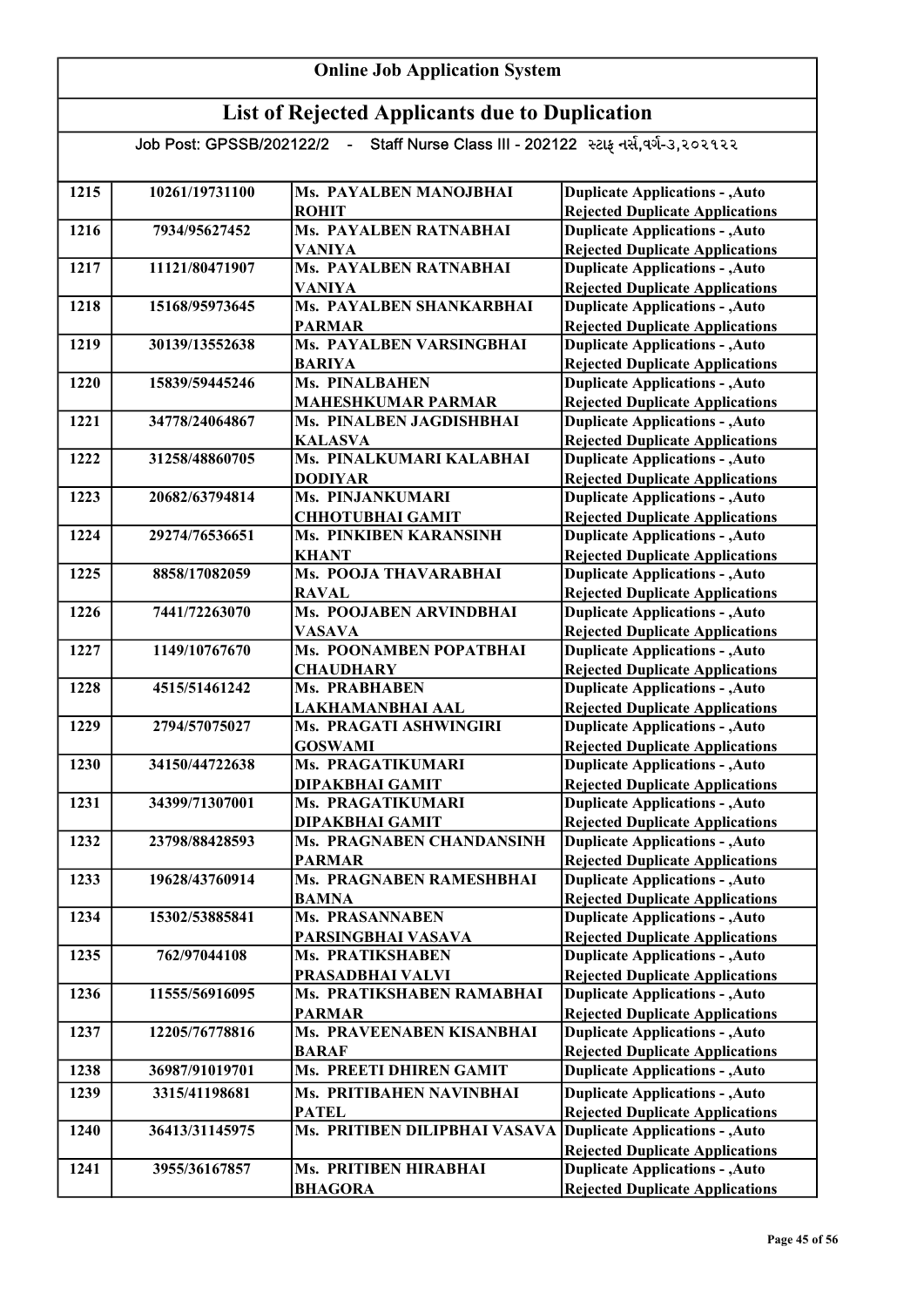#### Online Job Application System

## List of Rejected Applicants due to Duplication

| 1242        | 13179/36082218 | Ms. PRITIBEN JANABHAI GAMIT                                | <b>Duplicate Applications - , Auto</b>                                           |
|-------------|----------------|------------------------------------------------------------|----------------------------------------------------------------------------------|
| 1243        | 20213/12139642 | Ms. PRITIBEN KALPESHBHAI                                   | <b>Duplicate Applications - , Auto</b>                                           |
|             |                | <b>RATHVA</b>                                              | <b>Rejected Duplicate Applications</b>                                           |
| 1244        | 21901/88731588 | Ms. PRIYADARSHIKABAHEN                                     | <b>Duplicate Applications - , Auto</b>                                           |
|             |                | <b>DALPATBHAI PARMAR</b>                                   | <b>Rejected Duplicate Applications</b>                                           |
| 1245        | 36400/97696230 | Ms. PRIYANKA ARVINDBHAI                                    | <b>Duplicate Applications - , Auto</b>                                           |
|             |                | <b>PATEL</b>                                               | <b>Rejected Duplicate Applications</b>                                           |
| 1246        | 23850/87934413 | Ms. PRIYANKA JAYESHBHAI                                    | <b>Duplicate Applications - , Auto</b>                                           |
|             |                | <b>BALASARA</b>                                            | <b>Rejected Duplicate Applications</b>                                           |
| 1247        | 24168/11101612 | Ms. PRIYANKA JAYESHBHAI                                    | <b>Duplicate Applications - , Auto</b>                                           |
|             |                | <b>BALASARA</b>                                            | <b>Rejected Duplicate Applications</b>                                           |
| 1248        | 28568/83071258 | Ms. PRIYANKA JAYESHBHAI                                    | <b>Duplicate Applications - , Auto</b>                                           |
|             |                | <b>BALASARA</b>                                            | <b>Rejected Duplicate Applications</b>                                           |
| 1249        | 24689/64955707 | Ms. PRIYANKA MUKESHBHAI                                    | <b>Duplicate Applications - , Auto</b>                                           |
|             |                | <b>CHAUDHARI</b>                                           | <b>Rejected Duplicate Applications</b>                                           |
| 1250        | 11980/36525237 | Ms. PRIYANKA NARESHBHAI LAD                                | <b>Duplicate Applications - , Auto</b>                                           |
|             |                |                                                            | <b>Rejected Duplicate Applications</b>                                           |
| 1251        | 37961/78355991 | Ms. PRIYANKA SANJAYKUMAR                                   | <b>Duplicate Applications - , Auto</b>                                           |
|             |                | <b>JOSHI</b>                                               | <b>Rejected Duplicate Applications</b>                                           |
| 1252        | 38102/74794666 | Ms. PRIYANKA SANJAYKUMAR                                   | <b>Duplicate Applications - , Auto</b>                                           |
|             |                | <b>JOSHI</b>                                               | <b>Rejected Duplicate Applications</b>                                           |
| 1253        | 38162/98464947 | Ms. PRIYANKA SANJAYKUMAR                                   | <b>Duplicate Applications - , Auto</b>                                           |
|             |                | <b>JOSHI</b>                                               | <b>Rejected Duplicate Applications</b>                                           |
| 1254        | 28992/14080234 | Ms. PRIYANKA VINESHKUMAR                                   | <b>Duplicate Applications - , Auto</b>                                           |
|             |                | <b>AMIN</b>                                                | <b>Rejected Duplicate Applications</b>                                           |
| 1255        | 37955/31094269 | Ms. PRIYANKABAHEN                                          | <b>Duplicate Applications - , Auto</b>                                           |
| 1256        | 23555/61545421 | <b>RAMESHBHAI ROT</b><br>Ms. PRIYANKABEN DHIRABHAI         | <b>Rejected Duplicate Applications</b>                                           |
|             |                | <b>CHAREL</b>                                              | <b>Duplicate Applications - , Auto</b>                                           |
| 1257        | 14638/48158170 | Ms. PRIYANKABEN ISHVARLAL                                  | <b>Rejected Duplicate Applications</b><br><b>Duplicate Applications - , Auto</b> |
|             |                | <b>PATEL</b>                                               | <b>Rejected Duplicate Applications</b>                                           |
| 1258        | 14661/92979111 | Ms. PRIYANKABEN                                            | <b>Duplicate Applications - , Auto</b>                                           |
|             |                | KARANSINGHBHAI VASAVA                                      | <b>Rejected Duplicate Applications</b>                                           |
| 1259        | 16534/16233704 | Ms. PRIYANKABEN                                            | <b>Duplicate Applications - , Auto</b>                                           |
|             |                | <b>MANSINHBHAI CHAUDHARI</b>                               | <b>Rejected Duplicate Applications</b>                                           |
| <b>1260</b> | 17836/17736082 | Ms. PRIYANKABEN MUKESHBHAI Duplicate Applications - , Auto |                                                                                  |
|             |                | <b>DAMOR</b>                                               | <b>Rejected Duplicate Applications</b>                                           |
| 1261        | 34067/76963448 | Ms. PRIYANKABEN RAILABHAI                                  | <b>Duplicate Applications - , Auto</b>                                           |
|             |                | <b>PATEL</b>                                               | <b>Rejected Duplicate Applications</b>                                           |
| 1262        | 13255/75582734 | Ms. PRIYANKABEN RAJUBHAI                                   | <b>Duplicate Applications - , Auto</b>                                           |
|             |                | <b>AHIR</b>                                                | <b>Rejected Duplicate Applications</b>                                           |
| 1263        | 24598/95182861 | <b>Ms. PRIYANKABEN</b>                                     | <b>Duplicate Applications - , Auto</b>                                           |
|             |                | <b>SHANKARBHAI PARGI</b>                                   | <b>Rejected Duplicate Applications</b>                                           |
| 1264        | 2791/26771056  | <b>Ms. PRIYANKABEN</b>                                     | <b>Duplicate Applications - , Auto</b>                                           |
|             |                | SURAPSINGBHAI VASAVA                                       | <b>Rejected Duplicate Applications</b>                                           |
| 1265        | 26783/21087573 | Ms. PRIYANKABEN VINUBHAI                                   | <b>Duplicate Applications - , Auto</b>                                           |
|             |                | <b>VANKAR</b>                                              | <b>Rejected Duplicate Applications</b>                                           |
| 1266        | 8217/26996505  | Ms. PRIYANKABEN VISHNUBHAI                                 | <b>Duplicate Applications - , Auto</b>                                           |
|             |                | <b>VANKAR</b>                                              | <b>Rejected Duplicate Applications</b>                                           |
| 1267        | 9416/15663280  | Ms. PRIYANKABEN VISHNUBHAI                                 | <b>Duplicate Applications - , Auto</b>                                           |
|             |                | <b>VANKAR</b>                                              | <b>Rejected Duplicate Applications</b>                                           |
| 1268        | 32706/34358765 | Ms. PUJABEN DHIRUBHAI                                      | <b>Duplicate Applications - , Auto</b>                                           |
|             |                | <b>PARMAR</b>                                              | <b>Rejected Duplicate Applications</b>                                           |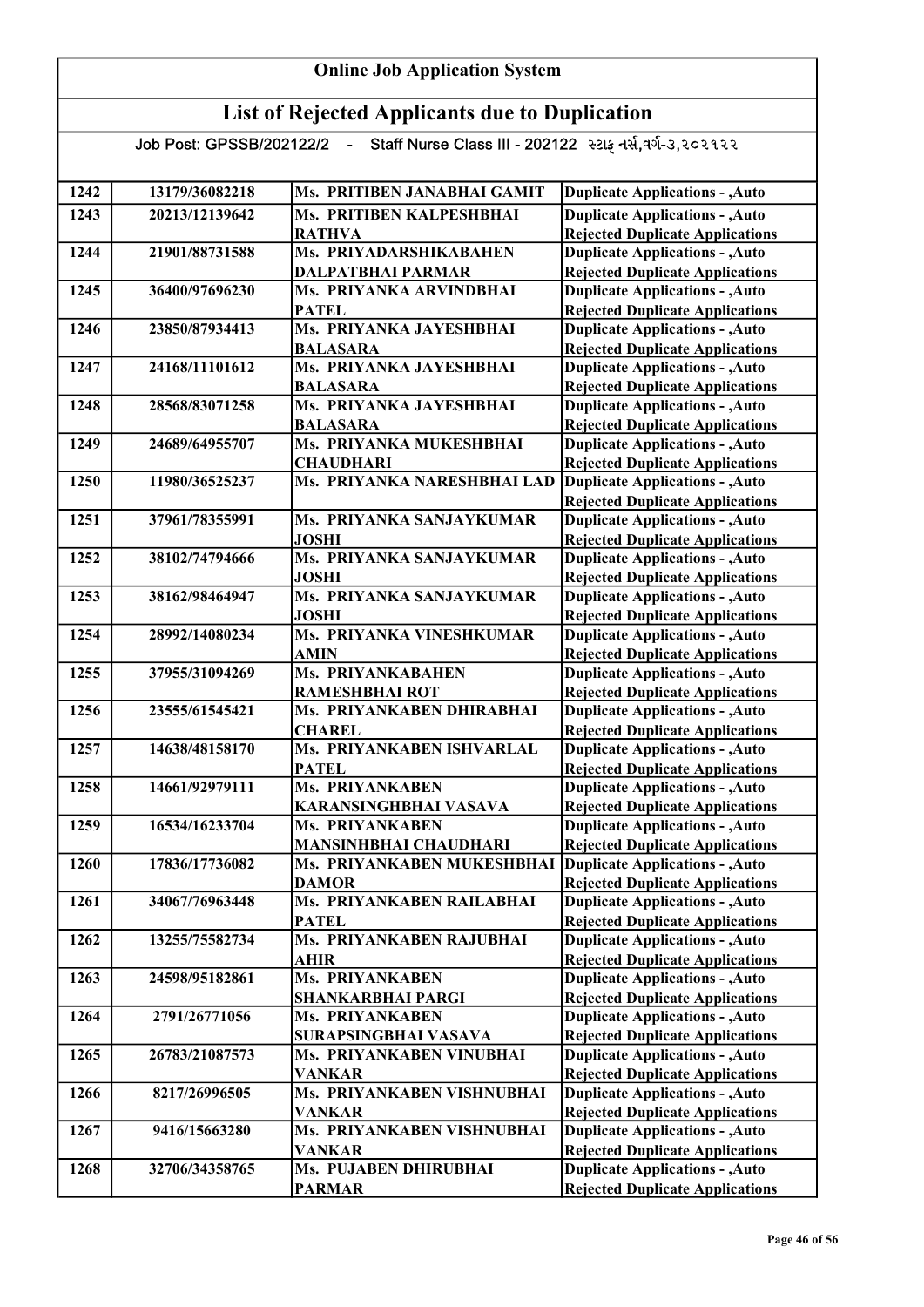| 1269 | 20798/49430072 | Ms. PURIBEN DEVASHIBHAI       | <b>Duplicate Applications - , Auto</b> |
|------|----------------|-------------------------------|----------------------------------------|
|      |                | <b>PITHIYA</b>                | <b>Rejected Duplicate Applications</b> |
| 1270 | 20808/93544596 | Ms. PURIBEN DEVASHIBHAI       | <b>Duplicate Applications - , Auto</b> |
|      |                | <b>PITHIYA</b>                | <b>Rejected Duplicate Applications</b> |
| 1271 | 28838/94646117 | Ms. PURVIBEN ARVINDBHAI       | <b>Duplicate Applications - , Auto</b> |
|      |                | <b>PATEL</b>                  | <b>Rejected Duplicate Applications</b> |
| 1272 | 740/68130304   | <b>Ms. PUSHPABEN BABUBHAI</b> | <b>Duplicate Applications - , Auto</b> |
|      |                | <b>PATEL</b>                  | <b>Rejected Duplicate Applications</b> |
| 1273 | 1115/50200877  | Ms. PUSHPABEN BABUBHAI        | <b>Duplicate Applications - , Auto</b> |
|      |                | <b>PATEL</b>                  | <b>Rejected Duplicate Applications</b> |
| 1274 | 2609/45651303  | Ms. RADHIKA DINESHBHAI        | <b>Duplicate Applications - , Auto</b> |
|      |                | <b>PATEL</b>                  | <b>Rejected Duplicate Applications</b> |
| 1275 | 8437/28465821  | Ms. RAGINIBEN RAJESHBHAI      | <b>Duplicate Applications - , Auto</b> |
|      |                | <b>BHOI</b>                   | <b>Rejected Duplicate Applications</b> |
| 1276 | 12047/22033698 | Ms. RAHEL RAMESHBHAI          | <b>Duplicate Applications - , Auto</b> |
|      |                | <b>VASAVA</b>                 | <b>Rejected Duplicate Applications</b> |
| 1277 | 18509/84886126 | Ms. RAHEL RAMESHBHAI          | <b>Duplicate Applications - , Auto</b> |
|      |                | <b>VASAVA</b>                 | <b>Rejected Duplicate Applications</b> |
| 1278 | 30937/40243903 | Ms. RAJALBEN BHIMSHIBHAI      | <b>Duplicate Applications - , Auto</b> |
|      |                | <b>JAKHOTRA</b>               | <b>Rejected Duplicate Applications</b> |
| 1279 | 36237/46475724 | Ms. RANESHRI RAMBHAI          | <b>Duplicate Applications - , Auto</b> |
|      |                | <b>LAKHNOTRA</b>              | <b>Rejected Duplicate Applications</b> |
| 1280 | 31282/14548976 | <b>Ms. RANJANABAHEN</b>       | <b>Duplicate Applications - , Auto</b> |
|      |                | <b>DHRUVKUMAR DAMOR</b>       | <b>Rejected Duplicate Applications</b> |
| 1281 | 13177/11228659 | Ms. RANJANBEN RAMESHBHAI      | <b>Duplicate Applications - , Auto</b> |
|      |                | <b>PATEL</b>                  | <b>Rejected Duplicate Applications</b> |
| 1282 | 1531/36270347  | Ms. RASHMIKABEN GOVINDBHAI    | <b>Duplicate Applications - , Auto</b> |
|      |                | <b>RAVAT</b>                  | <b>Rejected Duplicate Applications</b> |
| 1283 | 5361/49477858  | Ms. RASILABEN JAGDISHBHAI     | <b>Duplicate Applications - , Auto</b> |
|      |                | <b>VALAND</b>                 | <b>Rejected Duplicate Applications</b> |
| 1284 | 27529/62675035 | Ms. RAVINABEN ARVINDBHAI      | <b>Duplicate Applications - , Auto</b> |
|      |                | <b>VALA</b>                   | <b>Rejected Duplicate Applications</b> |
| 1285 | 37299/13918996 | Ms. RAVINABEN MANHARBHAI      | <b>Duplicate Applications - , Auto</b> |
|      |                | <b>TANDEL</b>                 | <b>Rejected Duplicate Applications</b> |
| 1286 | 37437/70703181 | Ms. RAVINABEN MANHARBHAI      | <b>Duplicate Applications - , Auto</b> |
|      |                | <b>TANDEL</b>                 | <b>Rejected Duplicate Applications</b> |
| 1287 | 37498/59314771 | Ms. RAVINABEN MANHARBHAI      | <b>Duplicate Applications - , Auto</b> |
|      |                | <b>TANDEL</b>                 | <b>Rejected Duplicate Applications</b> |
| 1288 | 13956/15914123 | Ms. RAVINABEN RASIKBHAI       | <b>Duplicate Applications - , Auto</b> |
|      |                | <b>GAMIT</b>                  | <b>Rejected Duplicate Applications</b> |
| 1289 | 30247/86146990 | Ms. RAVINABEN UKABHAI         | <b>Duplicate Applications - , Auto</b> |
|      |                | <b>RATOJA</b>                 | <b>Rejected Duplicate Applications</b> |
| 1290 | 30338/39225117 | Ms. RAVINABEN UKABHAI         | <b>Duplicate Applications - , Auto</b> |
|      |                | <b>RATOJA</b>                 | <b>Rejected Duplicate Applications</b> |
| 1291 | 30756/62715428 | Ms. REENABAHEN VISHRAMBHAI    | <b>Duplicate Applications - , Auto</b> |
|      |                | <b>KATARA</b>                 | <b>Rejected Duplicate Applications</b> |
| 1292 | 32260/67569097 | Ms. REENABEN JASHUBHAI        | <b>Duplicate Applications - , Auto</b> |
|      |                | <b>RATHWA</b>                 | <b>Rejected Duplicate Applications</b> |
| 1293 | 23740/11034551 | Ms. REENABEN PARSINGBHAI      | <b>Duplicate Applications - , Auto</b> |
|      |                | <b>PARGI</b>                  | <b>Rejected Duplicate Applications</b> |
| 1294 | 22615/52523847 | Ms. REETABEN KANCHANBHAI      | <b>Duplicate Applications - , Auto</b> |
|      |                | <b>TADVI</b>                  | <b>Rejected Duplicate Applications</b> |
| 1295 | 31175/34792271 | Ms. REKHA RAMBHAI JADEJA      | <b>Duplicate Applications - , Auto</b> |
|      |                |                               |                                        |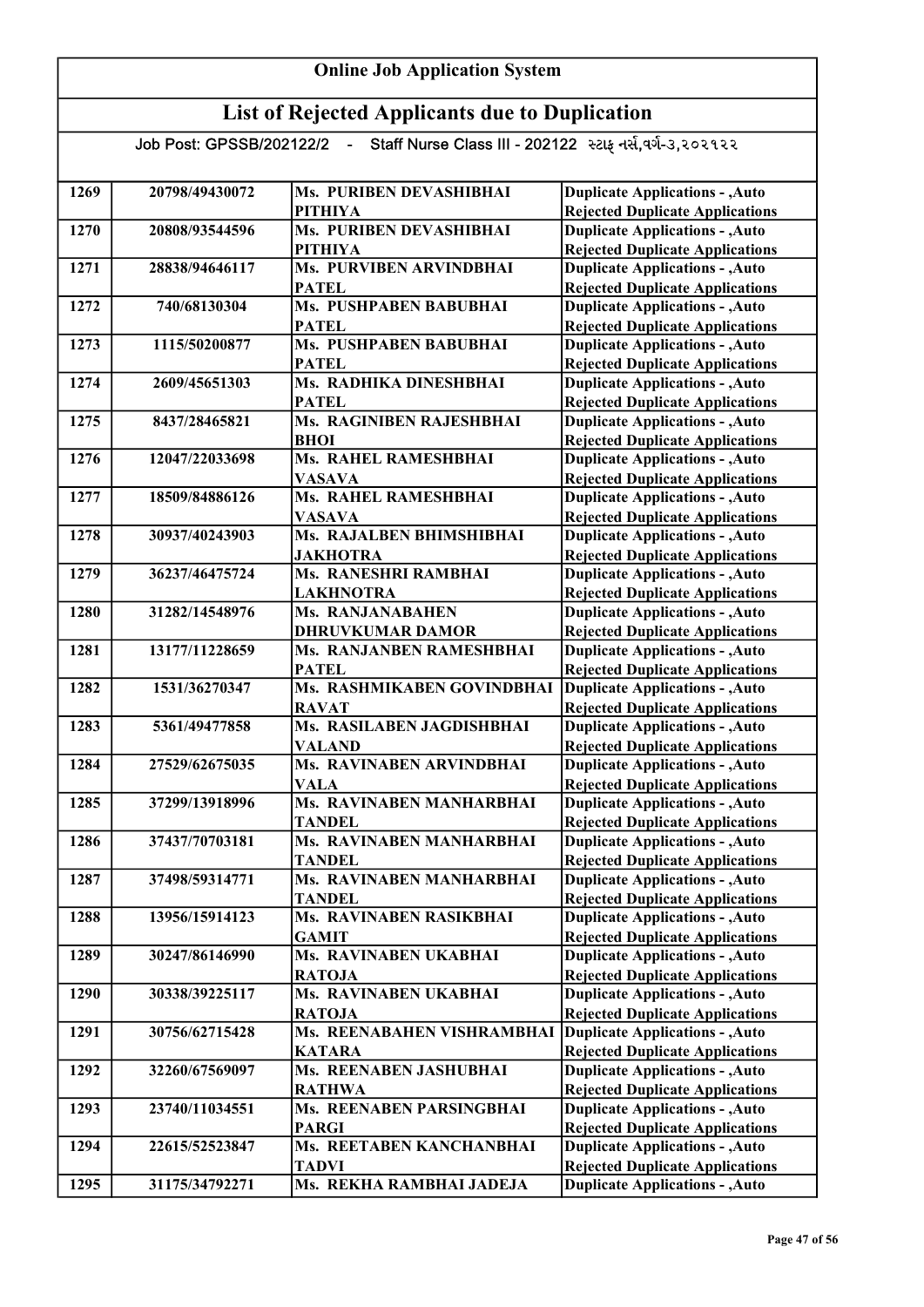| 1296 | 23580/41406063 | Ms. REKHABEN KHIMJIBHAI                         | <b>Duplicate Applications - , Auto</b>                                           |
|------|----------------|-------------------------------------------------|----------------------------------------------------------------------------------|
|      |                | <b>RATHVA</b>                                   | <b>Rejected Duplicate Applications</b>                                           |
| 1297 | 18088/93467179 | Ms. REKHABEN SHAKARABHAI                        | <b>Duplicate Applications - , Auto</b>                                           |
|      | 31598/87034978 | <b>CHAUHAN</b><br>Ms. RENUKABEN IBRAHIMBHAI     | <b>Rejected Duplicate Applications</b>                                           |
| 1298 |                | <b>GOHIL</b>                                    | <b>Duplicate Applications - , Auto</b>                                           |
| 1299 | 4392/29573184  | Ms. RENUKABEN RAYSINH PATEL                     | <b>Rejected Duplicate Applications</b><br><b>Duplicate Applications - , Auto</b> |
|      |                |                                                 |                                                                                  |
| 1300 | 1432/57516432  | Ms. RIDDHI DILIPBHAI PARMAR                     | <b>Duplicate Applications - , Auto</b>                                           |
| 1301 | 34317/36166869 | <b>Ms. RIDDHI MANOJKUMAR</b><br><b>SATHWARA</b> | <b>Duplicate Applications - , Auto</b><br><b>Rejected Duplicate Applications</b> |
| 1302 | 26297/73286683 | Ms. RIDDHIBEN ASHISHBHAI                        | <b>Duplicate Applications - , Auto</b>                                           |
|      |                | <b>PATEL</b>                                    | <b>Rejected Duplicate Applications</b>                                           |
| 1303 | 3002/61858231  | Ms. RIDHDHI HARGOVINDNATH                       | <b>Duplicate Applications - , Auto</b>                                           |
|      |                | <b>NATHJI</b>                                   | <b>Rejected Duplicate Applications</b>                                           |
| 1304 | 32654/60140671 | Ms. RIDHDHIBEN HASMUKHBHAI                      | <b>Duplicate Applications - , Auto</b>                                           |
|      |                | <b>PATEL</b>                                    | <b>Rejected Duplicate Applications</b>                                           |
| 1305 | 27509/12003003 | Ms. RINA GORDHANBHAI                            | <b>Duplicate Applications - , Auto</b>                                           |
|      |                | <b>CHAVDA</b>                                   | <b>Rejected Duplicate Applications</b>                                           |
| 1306 | 28372/49234536 | Ms. RINABEN KANUBHAI DINDOR                     | <b>Duplicate Applications - , Auto</b>                                           |
| 1307 | 19484/41670618 | Ms. RINABEN LAXMANBHAI                          | <b>Duplicate Applications - , Auto</b>                                           |
|      |                | <b>BHURIYA</b>                                  | <b>Rejected Duplicate Applications</b>                                           |
| 1308 | 30291/24828347 | Ms. RINKAL HIMMAT BHAI                          | <b>Duplicate Applications - , Auto</b>                                           |
|      |                | <b>RATHVA</b>                                   | <b>Rejected Duplicate Applications</b>                                           |
| 1309 | 34635/49803409 | Ms. RINKAL HIMMAT BHAI                          | <b>Duplicate Applications - , Auto</b>                                           |
|      |                | <b>RATHVA</b>                                   | <b>Rejected Duplicate Applications</b>                                           |
| 1310 | 17874/26708578 | Ms. RINKAL SANJAYBHAI                           | <b>Duplicate Applications - , Auto</b>                                           |
|      |                | <b>MAHALA</b>                                   | <b>Rejected Duplicate Applications</b>                                           |
| 1311 | 24617/80040930 | Ms. RINKAL VALLABHBHAI                          | <b>Duplicate Applications - , Auto</b>                                           |
|      |                | <b>SARIYA</b>                                   | <b>Rejected Duplicate Applications</b>                                           |
| 1312 | 17826/55294898 | Ms. RINKALKUMARI                                | <b>Duplicate Applications - , Auto</b>                                           |
|      |                | SHAILESHBHAI PATEL                              | <b>Rejected Duplicate Applications</b>                                           |
| 1313 | 29480/91330047 | Ms. RINKALKUMARI VINODBHAI                      | <b>Duplicate Applications - , Auto</b>                                           |
|      |                | <b>PATEL</b>                                    | <b>Rejected Duplicate Applications</b>                                           |
| 1314 | 38363/97237822 | Ms. RINKUBEN SURESHBHAI                         | <b>Duplicate Applications - , Auto</b>                                           |
|      |                | <b>MEDA</b><br>Ms. RINKUBEN SURESHBHAI          | <b>Rejected Duplicate Applications</b>                                           |
| 1315 | 38456/80169008 | <b>MEDA</b>                                     | <b>Duplicate Applications - , Auto</b>                                           |
| 1316 | 5071/46873459  | Ms. RIPKABEN GOPINBHAI                          | <b>Rejected Duplicate Applications</b><br><b>Duplicate Applications - , Auto</b> |
|      |                | <b>GAMIT</b>                                    | <b>Rejected Duplicate Applications</b>                                           |
| 1317 | 10100/14804729 | Ms. RISHPA MARTINBHAI                           | <b>Duplicate Applications - , Auto</b>                                           |
|      |                | <b>KHARADI</b>                                  | <b>Rejected Duplicate Applications</b>                                           |
| 1318 | 10018/17388244 | Ms. RITABEN JIVANBHAI ASARI                     | <b>Duplicate Applications - , Auto</b>                                           |
| 1319 | 22151/83647929 | Ms. RITABEN MEPABHAI DANGAR                     | Duplicate Applications - , Auto                                                  |
|      |                |                                                 | <b>Rejected Duplicate Applications</b>                                           |
| 1320 | 29253/92292130 | Ms. RITU NIRAJBHAI LALAKIYA                     | <b>Duplicate Applications - , Auto</b>                                           |
| 1321 | 25781/32668410 | Ms. RIYA PRADIPKUMAR KEVAT                      | <b>Duplicate Applications - , Auto</b>                                           |
|      |                |                                                 |                                                                                  |
| 1322 | 34529/74406394 | Ms. RIYA PRADIPKUMAR KEVAT                      | <b>Duplicate Applications - , Auto</b>                                           |
| 1323 | 11344/63333705 | Ms. RIYABEN KISHORBHAI PATEL                    | <b>Duplicate Applications - , Auto</b><br><b>Rejected Duplicate Applications</b> |
| 1324 | 31404/82873666 | Ms. RIYALSBEN MAHENDRABHAI                      | <b>Duplicate Applications - , Auto</b>                                           |
|      |                | <b>BARANDA</b>                                  | <b>Rejected Duplicate Applications</b>                                           |
| 1325 | 29733/62356251 | Ms. RONAKBANU SIKANDARBHAI                      | Duplicate Applications - , Auto                                                  |
|      |                | <b>MANSURI</b>                                  | <b>Rejected Duplicate Applications</b>                                           |
|      |                |                                                 |                                                                                  |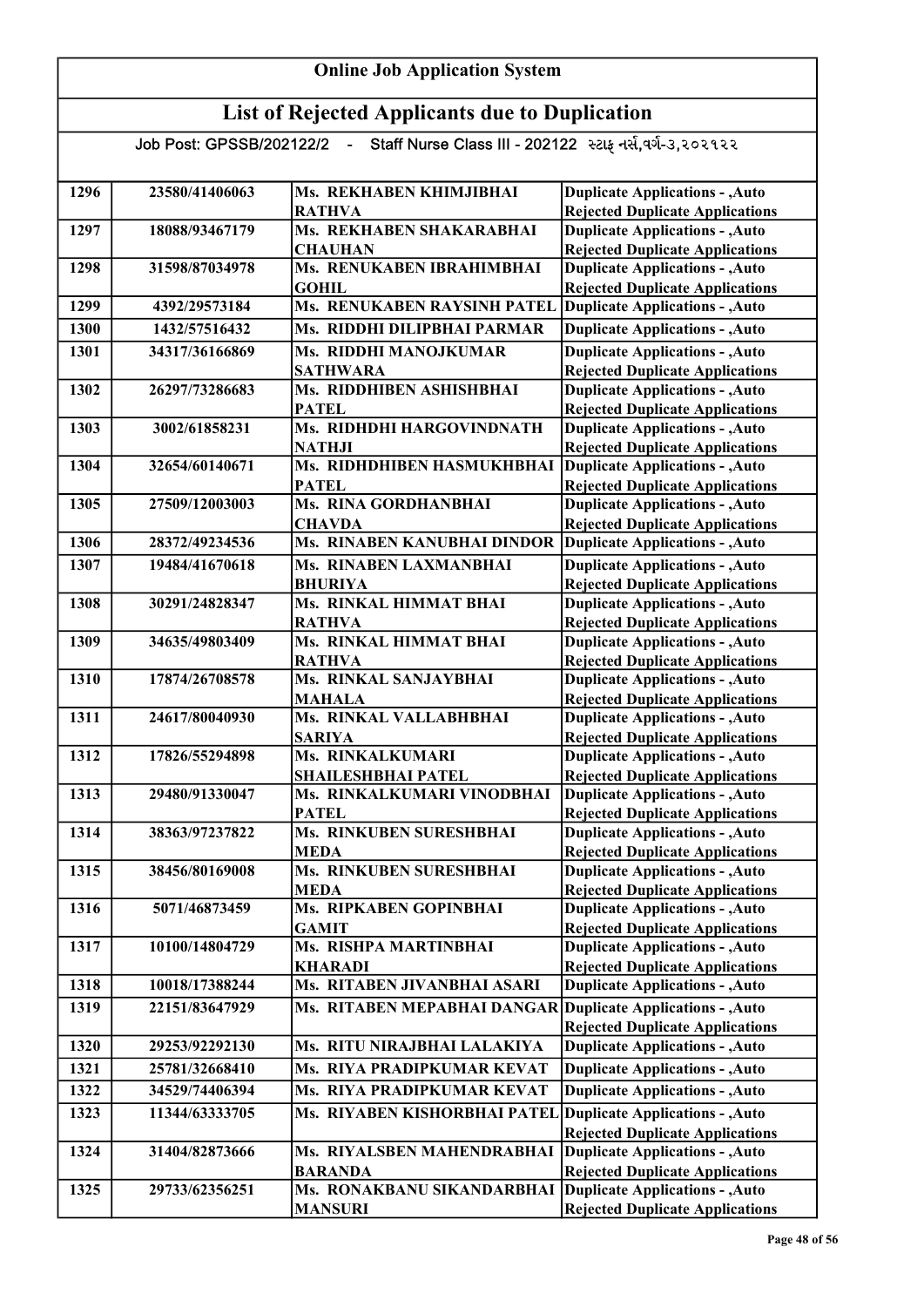| 1326 | 5097/92998349  | Ms. ROSHANBEN BHARATBHAI                     | <b>Duplicate Applications - , Auto</b>                                           |
|------|----------------|----------------------------------------------|----------------------------------------------------------------------------------|
|      |                | <b>KHANT</b>                                 | <b>Rejected Duplicate Applications</b>                                           |
| 1327 | 4978/37804692  | Ms. ROSHANI MAHESHBHAI                       | <b>Duplicate Applications - , Auto</b>                                           |
|      |                | <b>PANCHAL</b>                               | <b>Rejected Duplicate Applications</b>                                           |
| 1328 | 7170/10373050  | Ms. ROSHANIBEN CHATURBHAI                    | <b>Duplicate Applications - , Auto</b>                                           |
|      |                | <b>SADAT</b>                                 | <b>Rejected Duplicate Applications</b>                                           |
| 1329 | 20716/12753940 | Ms. ROSHANIBEN MAHESHBHAI                    | <b>Duplicate Applications - , Auto</b>                                           |
|      |                | <b>VASAVA</b>                                | <b>Rejected Duplicate Applications</b>                                           |
| 1330 | 7253/36364134  | Ms. ROSHNIBAHEN ASHOKBHAI                    | <b>Duplicate Applications - , Auto</b>                                           |
| 1331 |                | <b>VANKAR</b><br>Ms. ROSHNIBEN BALUBHAI VADU | <b>Rejected Duplicate Applications</b><br><b>Duplicate Applications - , Auto</b> |
|      | 7899/44198917  |                                              |                                                                                  |
| 1332 | 29590/16731770 | Ms. RUCHIKA RAKESHBHAI                       | <b>Rejected Duplicate Applications</b><br><b>Duplicate Applications - , Auto</b> |
|      |                | <b>HATHILA</b>                               | <b>Rejected Duplicate Applications</b>                                           |
| 1333 | 32567/11709536 | Ms. RUCHIKABEN BHARATSINH                    | <b>Duplicate Applications - , Auto</b>                                           |
|      |                | <b>BAMANIA</b>                               | <b>Rejected Duplicate Applications</b>                                           |
| 1334 | 8219/55559163  | Ms. RUDHIKABEN DIPAKBHAI                     | <b>Duplicate Applications - , Auto</b>                                           |
|      |                | <b>PATEL</b>                                 | <b>Rejected Duplicate Applications</b>                                           |
| 1335 | 22058/78743555 | Ms. RUSHILABEN ISHVARBHAI                    | <b>Duplicate Applications - , Auto</b>                                           |
|      |                | <b>VALVI</b>                                 | <b>Rejected Duplicate Applications</b>                                           |
| 1336 | 18348/64516714 | Ms. RUTVIBEN RANCHHODBHAI                    | <b>Duplicate Applications - , Auto</b>                                           |
|      |                | <b>SADADIYA</b>                              | <b>Rejected Duplicate Applications</b>                                           |
| 1337 | 6076/46998889  | Ms. RUTVIKA RAKESHBHAI                       | <b>Duplicate Applications - , Auto</b>                                           |
|      |                | <b>PATEL</b>                                 | <b>Rejected Duplicate Applications</b>                                           |
| 1338 | 18023/83843477 | Ms. SADHANABAHEN GANABHAI                    | <b>Duplicate Applications - , Auto</b>                                           |
|      |                | <b>PARMAR</b>                                | <b>Rejected Duplicate Applications</b>                                           |
| 1339 | 8821/23867155  | Ms. SAGARKA GOVINDBHAI                       | <b>Duplicate Applications - , Auto</b>                                           |
|      |                | <b>GOVINDBHAI</b>                            | <b>Rejected Duplicate Applications</b>                                           |
| 1340 | 31873/66283529 | <b>Ms. SAJANIBEN KALUJI</b>                  | <b>Duplicate Applications - , Auto</b>                                           |
|      |                | <b>MAKWANA</b>                               | <b>Rejected Duplicate Applications</b>                                           |
| 1341 | 18504/62526383 | Ms. SALONIBEN NATVARBHAI                     | <b>Duplicate Applications - , Auto</b>                                           |
|      |                | <b>PARMAR</b>                                | <b>Rejected Duplicate Applications</b>                                           |
| 1342 | 5426/69094078  | Ms. SANDIPABEN MOJUBHAI                      | <b>Duplicate Applications - , Auto</b>                                           |
|      |                | <b>GAMIT</b>                                 | <b>Rejected Duplicate Applications</b>                                           |
| 1343 | 18703/97267697 | Ms. SANGEETABEN KANJI ASARI                  | <b>Duplicate Applications - , Auto</b>                                           |
| 1344 | 29092/47412426 | Ms. SANGEETABEN KANJI ASARI                  | <b>Duplicate Applications - , Auto</b>                                           |
| 1345 | 33118/14039112 | Ms. SANGEETABEN KANJI ASARI                  | <b>Duplicate Applications - , Auto</b>                                           |
| 1346 | 30169/25603405 | Ms. SANGITABEN JAYANTIBHAI                   | <b>Duplicate Applications - , Auto</b>                                           |
|      |                | <b>DABHI</b>                                 | <b>Rejected Duplicate Applications</b>                                           |
| 1347 | 9302/20700783  | Ms. SANGITABEN KANJIBHAI                     | <b>Duplicate Applications - , Auto</b>                                           |
|      |                | <b>RAVAL</b>                                 | <b>Rejected Duplicate Applications</b>                                           |
| 1348 | 38050/86514541 | Ms. SANGITABEN LAXMANBHAI                    | <b>Duplicate Applications - , Auto</b>                                           |
|      |                | <b>RATHVA</b>                                | <b>Rejected Duplicate Applications</b>                                           |
| 1349 | 17183/94380877 | Ms. SANTIBEN UDHLIYABHAI                     | <b>Duplicate Applications - , Auto</b>                                           |
|      |                | <b>RATHVA</b>                                | <b>Rejected Duplicate Applications</b>                                           |
| 1350 | 17217/34023294 | Ms. SANTIBEN UDHLIYABHAI                     | <b>Duplicate Applications - , Auto</b>                                           |
|      |                | <b>RATHVA</b>                                | <b>Rejected Duplicate Applications</b>                                           |
| 1351 | 20951/97329328 | Ms. SANTOSHI BHUNDABHAI                      | <b>Duplicate Applications - , Auto</b>                                           |
|      |                | <b>GARASIYA</b>                              | <b>Rejected Duplicate Applications</b>                                           |
| 1352 | 3070/84361106  | Ms. SAPANABEN RATILAL PATEL                  | <b>Duplicate Applications - , Auto</b>                                           |
| 1353 | 4590/12329488  | Ms. SAPANABEN RATILAL PATEL                  | <b>Duplicate Applications - , Auto</b>                                           |
| 1354 | 24730/88077940 | Ms. SAPNABEN SANMUKHBHAI                     | <b>Duplicate Applications - , Auto</b>                                           |
|      |                | <b>VASAVA</b>                                | <b>Rejected Duplicate Applications</b>                                           |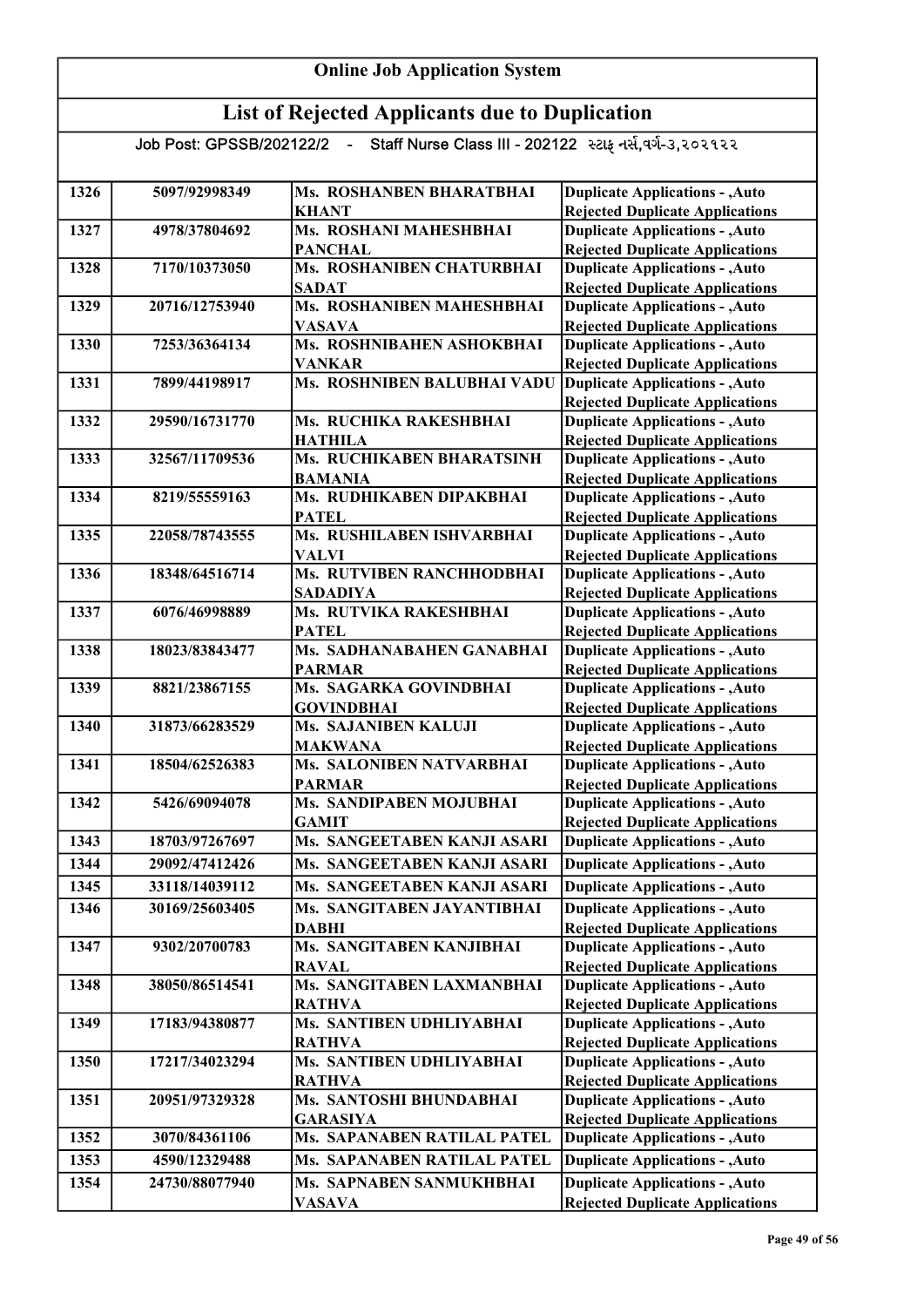| 1355 | 24849/86185306 | Ms. SAPNABEN SANMUKHBHAI              | <b>Duplicate Applications - , Auto</b> |
|------|----------------|---------------------------------------|----------------------------------------|
|      |                | <b>VASAVA</b>                         | <b>Rejected Duplicate Applications</b> |
| 1356 | 18856/98068056 | Ms. SAROJBEN JAGDISHBHAI              | <b>Duplicate Applications - , Auto</b> |
|      |                | <b>KALASVA</b>                        | <b>Rejected Duplicate Applications</b> |
| 1357 | 4609/32376011  | Ms. SAROJBEN RAJESHBHAI               | <b>Duplicate Applications - , Auto</b> |
|      |                | <b>CHARPOT</b>                        | <b>Rejected Duplicate Applications</b> |
| 1358 | 18994/48635426 | Ms. SAROJBEN RAJUBHAI                 | <b>Duplicate Applications - , Auto</b> |
|      |                | <b>RATHWA</b>                         | <b>Rejected Duplicate Applications</b> |
| 1359 | 14086/56915729 | Ms. SAVITABEN DEVABHAI                | <b>Duplicate Applications - , Auto</b> |
|      |                | <b>PANDIT</b>                         | <b>Rejected Duplicate Applications</b> |
| 1360 | 14110/11349810 | Ms. SAVITABEN DEVABHAI                | <b>Duplicate Applications - , Auto</b> |
|      |                | <b>PANDIT</b>                         | <b>Rejected Duplicate Applications</b> |
| 1361 | 11653/69438217 | Ms. SAVITRI VALLABHBHAI               | <b>Duplicate Applications - , Auto</b> |
|      |                | <b>NANDANIYA</b>                      | <b>Rejected Duplicate Applications</b> |
| 1362 | 11679/26013469 | Ms. SAVITRI VALLABHBHAI               | <b>Duplicate Applications - , Auto</b> |
|      |                | <b>NANDANIYA</b>                      | <b>Rejected Duplicate Applications</b> |
| 1363 | 19784/96999897 | Ms. SAYNA GULABBHAI                   | <b>Duplicate Applications - , Auto</b> |
|      |                | <b>KHORAJIYA</b>                      | <b>Rejected Duplicate Applications</b> |
| 1364 | 21519/91439629 | Ms. SEFALIKUMARI                      | <b>Duplicate Applications - , Auto</b> |
|      |                | KALIDASHBHAI TANDEL                   | <b>Rejected Duplicate Applications</b> |
| 1365 | 5861/64747703  | Ms. SEJAL GHUSABHAI SOLANKI           | <b>Duplicate Applications - , Auto</b> |
| 1366 | 12931/77434046 | Ms. SEJALBEN HIMMATBHAI               | <b>Duplicate Applications - , Auto</b> |
|      |                | <b>DHANDHALYA</b>                     | <b>Rejected Duplicate Applications</b> |
| 1367 | 35304/47469040 | Ms. SEJALBEN LAXMANSINH               | <b>Duplicate Applications - , Auto</b> |
|      |                | <b>CHAUHAN</b>                        | <b>Rejected Duplicate Applications</b> |
| 1368 | 25030/13510118 | Ms. SEJALBEN RAMESHBHAI               | <b>Duplicate Applications - , Auto</b> |
|      |                | <b>BORICHA</b>                        | <b>Rejected Duplicate Applications</b> |
| 1369 | 33764/19035484 | Ms. SEJALBEN SUKAJI BHARADA           | <b>Duplicate Applications - , Auto</b> |
| 1370 | 14070/39449409 | Ms. SEJALKUMARI SAJANSING             | <b>Duplicate Applications - , Auto</b> |
|      |                | <b>VASAVA</b>                         | <b>Rejected Duplicate Applications</b> |
| 1371 | 1336/51558861  | Ms. SEJALKUMARI SUMANBHAI             | <b>Duplicate Applications - , Auto</b> |
|      |                | <b>GAMIT</b>                          | <b>Rejected Duplicate Applications</b> |
| 1372 | 7563/79686041  | Ms. SHAKSHIBEN                        | <b>Duplicate Applications - , Auto</b> |
|      |                | <b>HARESHKUMAR DAVE</b>               | <b>Rejected Duplicate Applications</b> |
| 1373 | 23281/41316740 | Ms. SHAKUNTALABEN                     | <b>Duplicate Applications - , Auto</b> |
|      |                | <b>SARDARBHAI PALAS</b>               | <b>Rejected Duplicate Applications</b> |
| 1374 | 26212/71976912 | Ms. SHANKUNTLABEN                     | <b>Duplicate Applications - , Auto</b> |
|      |                | <b>SURESHBHAI MACHHAR</b>             | <b>Rejected Duplicate Applications</b> |
| 1375 | 26240/54374534 | Ms. SHANKUNTLABEN                     | <b>Duplicate Applications - , Auto</b> |
|      |                | <b>SURESHBHAI MACHHAR</b>             | <b>Rejected Duplicate Applications</b> |
| 1376 | 35614/63102663 | Ms. SHANKUNTLABEN                     | <b>Duplicate Applications - , Auto</b> |
|      |                | <b>SURESHBHAI MACHHAR</b>             | <b>Rejected Duplicate Applications</b> |
| 1377 | 12028/63875266 | Ms. SHARDABEN GONJIBHAI               | <b>Duplicate Applications - , Auto</b> |
|      |                | <b>VASAVA</b>                         | <b>Rejected Duplicate Applications</b> |
| 1378 | 12079/47366827 | <b>Ms. SHARDABEN GONJIBHAI</b>        | <b>Duplicate Applications - , Auto</b> |
|      |                | <b>VASAVA</b>                         | <b>Rejected Duplicate Applications</b> |
| 1379 | 22528/83671178 | Ms. SHARDABEN RAMSINGBHAI             | <b>Duplicate Applications - , Auto</b> |
|      |                | <b>RATHWA</b>                         | <b>Rejected Duplicate Applications</b> |
| 1380 | 11631/72632434 | <b>Ms. SHARDABEN RATANBHAI</b>        | <b>Duplicate Applications - , Auto</b> |
| 1381 |                | <b>MASI</b><br>Ms. SHARMILA ANTYABHAI | <b>Rejected Duplicate Applications</b> |
|      | 123/58957774   |                                       | <b>Duplicate Applications - , Auto</b> |
|      |                | <b>SURYAVANSHI</b>                    | <b>Rejected Duplicate Applications</b> |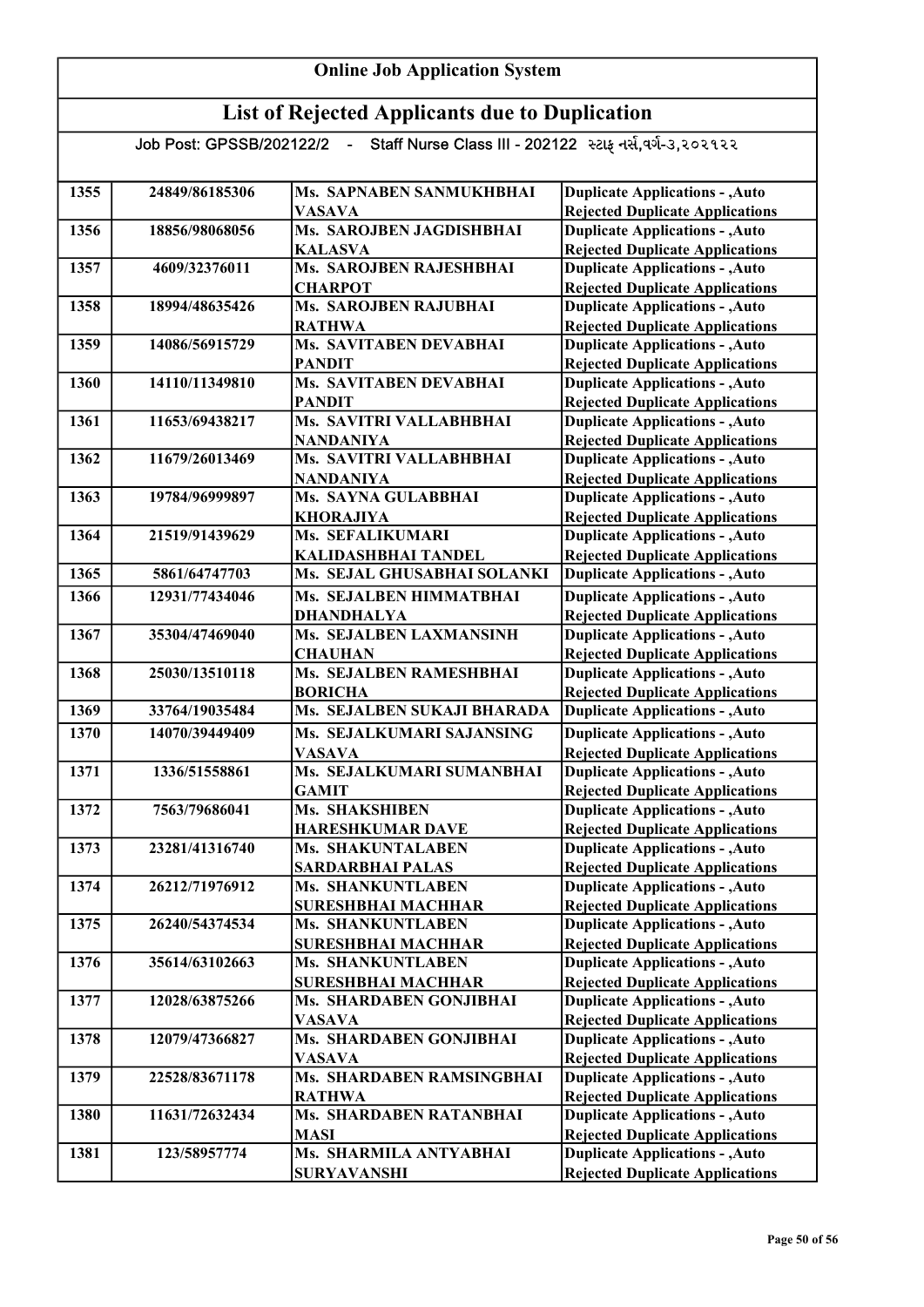| 1382        | 13639/48392936 | Ms. SHARMILABEN                                              | <b>Duplicate Applications - , Auto</b>                                           |
|-------------|----------------|--------------------------------------------------------------|----------------------------------------------------------------------------------|
|             |                | <b>CHHANABHAI PAVAR</b>                                      | <b>Rejected Duplicate Applications</b>                                           |
| 1383        | 32715/66067447 | Ms. SHARMISTHABEN                                            | <b>Duplicate Applications - , Auto</b>                                           |
|             |                | <b>KANTIBHAI PATEL</b>                                       | <b>Rejected Duplicate Applications</b>                                           |
| 1384        | 11030/56279748 | Ms. SHASIKALABEN                                             | <b>Duplicate Applications - , Auto</b>                                           |
|             |                | <b>DHARMUBHAI THORAT</b>                                     | <b>Rejected Duplicate Applications</b>                                           |
| 1385        | 4146/86280923  | Ms. SHEETAL MAHESHKUMAR                                      | <b>Duplicate Applications - , Auto</b>                                           |
|             |                | <b>VAISHNAV</b>                                              | <b>Rejected Duplicate Applications</b>                                           |
| 1386        | 18679/67184519 | Ms. SHETALBEN MUKESHBHAI                                     | <b>Duplicate Applications - , Auto</b>                                           |
|             |                | <b>BAMBHANIYA</b>                                            | <b>Rejected Duplicate Applications</b>                                           |
| 1387        | 17090/62365203 | Ms. SHIFAPARVIN JABBARMIYA                                   | <b>Duplicate Applications - , Auto</b>                                           |
|             |                | <b>MALEK</b>                                                 | <b>Rejected Duplicate Applications</b>                                           |
| 1388        | 4558/69877285  | Ms. SHILPA GOPALBHAI SINHORA Duplicate Applications - , Auto |                                                                                  |
|             |                |                                                              | <b>Rejected Duplicate Applications</b>                                           |
| 1389        | 3721/78126724  | Ms. SHILPA KALIDAS SOLANKI                                   | <b>Duplicate Applications - , Auto</b>                                           |
| 1390        | 7653/43110194  | Ms. SHILPABEN ASHOKBHAI                                      | <b>Duplicate Applications - , Auto</b>                                           |
|             |                | <b>KARANGIYA</b>                                             | <b>Rejected Duplicate Applications</b>                                           |
| 1391        | 15485/96752348 | Ms. SHILPABEN DINESHBHAI                                     | <b>Duplicate Applications - , Auto</b>                                           |
|             |                | <b>VAVADIYA</b>                                              | <b>Rejected Duplicate Applications</b>                                           |
| 1392        | 15459/72004178 | Ms. SHINALBEN MAHESHBHAI                                     | <b>Duplicate Applications - , Auto</b>                                           |
|             |                | <b>ROHIT</b>                                                 | <b>Rejected Duplicate Applications</b>                                           |
| 1393        | 28719/96671271 | Ms. SHITALBEN RAMANBHAI                                      | <b>Duplicate Applications - , Auto</b>                                           |
|             |                | <b>AMALIYAR</b>                                              | <b>Rejected Duplicate Applications</b>                                           |
| 1394        | 23127/85782464 | Ms. SHITALBEN RANGJIBHAI                                     | <b>Duplicate Applications - , Auto</b>                                           |
|             |                | <b>NINAMA</b>                                                | <b>Rejected Duplicate Applications</b>                                           |
| 1395        | 23140/33296373 | Ms. SHITALBEN RANGJIBHAI                                     | <b>Duplicate Applications - , Auto</b>                                           |
| 1396        |                | <b>NINAMA</b>                                                | <b>Rejected Duplicate Applications</b>                                           |
|             | 32180/90270332 | Ms. SHITALBEN SADULBHAI<br><b>BHADARKA</b>                   | <b>Duplicate Applications - , Auto</b>                                           |
| 1397        | 29083/46844048 | Ms. SHIVANGI NIRANJANBHAI                                    | <b>Rejected Duplicate Applications</b><br><b>Duplicate Applications - , Auto</b> |
|             |                | <b>PATEL</b>                                                 | <b>Rejected Duplicate Applications</b>                                           |
| 1398        | 31231/51318839 | Ms. SHIVANGI NIRANJANBHAI                                    | <b>Duplicate Applications - , Auto</b>                                           |
|             |                | <b>PATEL</b>                                                 | <b>Rejected Duplicate Applications</b>                                           |
| 1399        | 29821/57904302 | Ms. SHIVANGIKUMARI                                           | <b>Duplicate Applications - , Auto</b>                                           |
|             |                | KISHORBHAI PATEL                                             | <b>Rejected Duplicate Applications</b>                                           |
| <b>1400</b> | 25721/92692622 | Ms. SHIVANGINIBEN RANJITBHAI Duplicate Applications - , Auto |                                                                                  |
|             |                | <b>VASAVA</b>                                                | <b>Rejected Duplicate Applications</b>                                           |
| 1401        | 2665/75154842  | Ms. SHIVANIKUMARI                                            | <b>Duplicate Applications - , Auto</b>                                           |
|             |                | <b>ARVINDBHAI PATEL</b>                                      | <b>Rejected Duplicate Applications</b>                                           |
| 1402        | 15087/27622233 | Ms. SHOBHANABEN                                              | <b>Duplicate Applications - , Auto</b>                                           |
|             |                | <b>CHHAGANBHAI BARIYA</b>                                    | <b>Rejected Duplicate Applications</b>                                           |
| 1403        | 11840/79820771 | Ms. SHRADDHABEN                                              | <b>Duplicate Applications - , Auto</b>                                           |
|             |                | <b>MANHARBHAI PARMAR</b>                                     | <b>Rejected Duplicate Applications</b>                                           |
| 1404        | 7449/97896386  | Ms. SHRADHDHABEN                                             | <b>Duplicate Applications - , Auto</b>                                           |
|             |                | <b>KARANSING VALVI</b>                                       | <b>Rejected Duplicate Applications</b>                                           |
| 1405        | 33989/56040042 | <b>Ms. SHREYABEN</b>                                         | <b>Duplicate Applications - , Auto</b>                                           |
|             |                | <b>BHUPENDRAKUMAR PAREKH</b>                                 | <b>Rejected Duplicate Applications</b>                                           |
| 1406        | 12579/77278437 | Ms. SHREYAKUMARI                                             | <b>Duplicate Applications - , Auto</b>                                           |
|             |                | <b>BACHUBHAI PATEL</b>                                       | <b>Rejected Duplicate Applications</b>                                           |
| 1407        | 13321/34910115 | Ms. SHREYAKUMARI                                             | <b>Duplicate Applications - , Auto</b>                                           |
|             |                | <b>BACHUBHAI PATEL</b>                                       | <b>Rejected Duplicate Applications</b>                                           |
| 1408        | 448/56517901   | Ms. SHRUTI PRAMODBHAI PATEL                                  | <b>Duplicate Applications - , Auto</b>                                           |
|             |                |                                                              | <b>Rejected Duplicate Applications</b>                                           |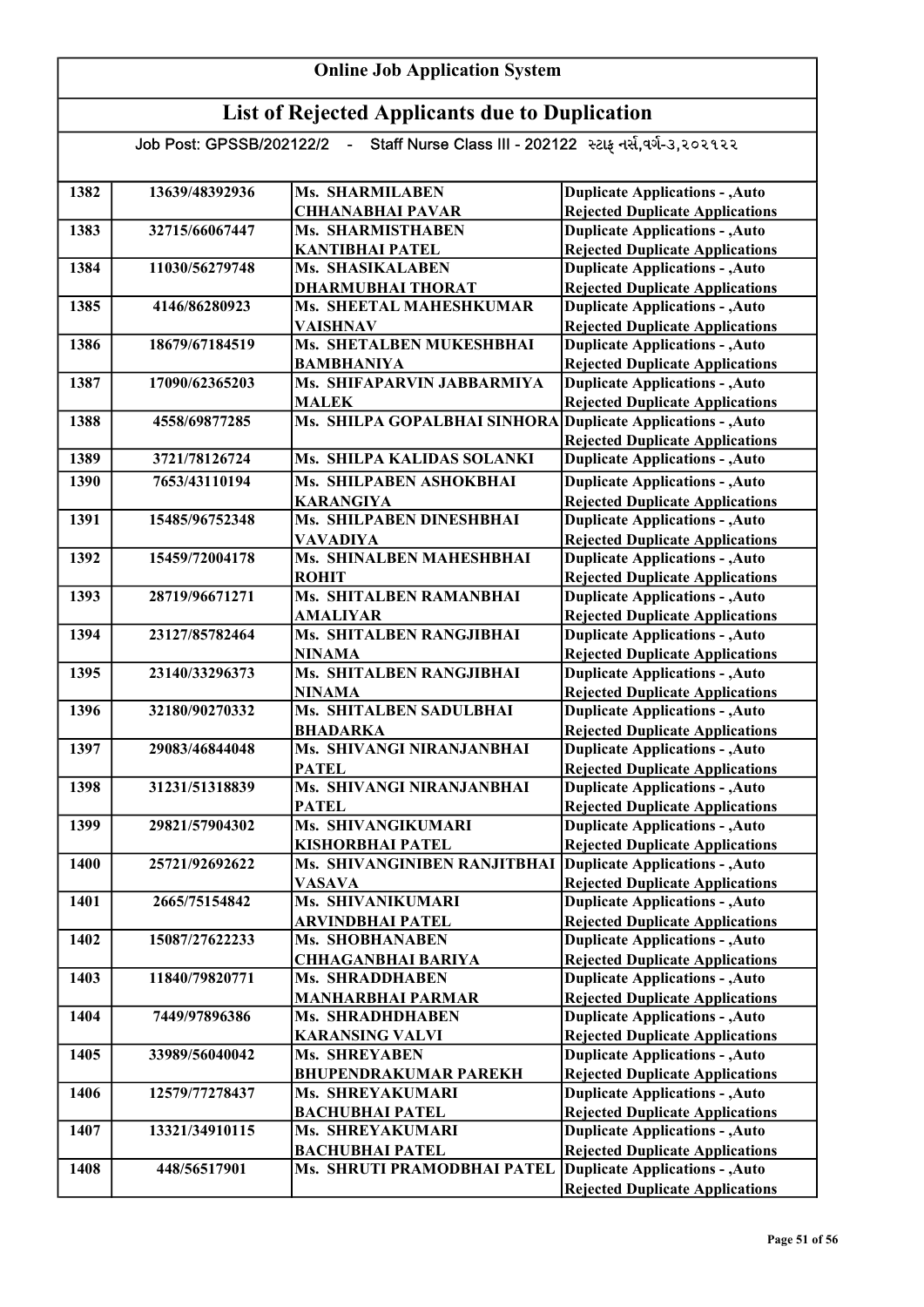## Online Job Application System

## List of Rejected Applicants due to Duplication

| 1409 | 28503/19191883 | Ms. SHRUTIBEN KIRTANBHAI                    | <b>Duplicate Applications - , Auto</b>                                           |
|------|----------------|---------------------------------------------|----------------------------------------------------------------------------------|
|      |                | <b>VASAIYA</b>                              | <b>Rejected Duplicate Applications</b>                                           |
| 1410 | 22959/83410131 | Ms. SHVETA SATYANANDBHAI                    | <b>Duplicate Applications - , Auto</b>                                           |
|      |                | <b>PALAT</b>                                | <b>Rejected Duplicate Applications</b>                                           |
| 1411 | 22971/58017598 | Ms. SHVETA SATYANANDBHAI                    | <b>Duplicate Applications - , Auto</b>                                           |
|      |                | <b>PALAT</b>                                | <b>Rejected Duplicate Applications</b>                                           |
| 1412 | 22976/62760763 | Ms. SHVETA SATYANANDBHAI                    | <b>Duplicate Applications - , Auto</b>                                           |
|      |                | <b>PALAT</b>                                | <b>Rejected Duplicate Applications</b>                                           |
| 1413 | 8839/77094604  | Ms. SHWETABAHEN                             | <b>Duplicate Applications - , Auto</b>                                           |
|      |                | <b>DIPAKKUMAR PATEL</b>                     | <b>Rejected Duplicate Applications</b>                                           |
| 1414 | 6666/10361738  | Ms. SIMABEN ABDULRAUF GAJI                  | <b>Duplicate Applications - , Auto</b>                                           |
| 1415 | 20491/71774479 | Ms. SIMABEN HAKAJIBHAI                      | <b>Duplicate Applications - , Auto</b>                                           |
|      |                | <b>DODIYAR</b>                              | <b>Rejected Duplicate Applications</b>                                           |
| 1416 | 256/39780563   | Ms. SIMRANBEN ISHWARBHAI                    | <b>Duplicate Applications - , Auto</b>                                           |
|      |                | <b>PARMAR</b>                               | <b>Rejected Duplicate Applications</b>                                           |
| 1417 | 12219/82531175 | Ms. SLESHABEN JAYANANDBHAI                  | <b>Duplicate Applications - , Auto</b>                                           |
|      |                | <b>SUVERA</b>                               | <b>Rejected Duplicate Applications</b>                                           |
| 1418 | 18154/58007872 | Ms. SLESHABEN JAYANANDBHAI                  | <b>Duplicate Applications - , Auto</b>                                           |
|      |                | <b>SUVERA</b><br>Ms. SLESHABEN JAYANANDBHAI | <b>Rejected Duplicate Applications</b>                                           |
| 1419 | 18653/67015239 |                                             | <b>Duplicate Applications - , Auto</b>                                           |
|      |                | <b>SUVERA</b>                               | <b>Rejected Duplicate Applications</b>                                           |
| 1420 | 9330/93162248  | <b>Ms. SMITABEN SHANTILAL</b>               | <b>Duplicate Applications - , Auto</b>                                           |
| 1421 | 25570/51194422 | <b>KHRISTI</b><br>Ms. SNEHA DIPAKKUMAR RANA | <b>Rejected Duplicate Applications</b>                                           |
|      |                |                                             | <b>Duplicate Applications - , Auto</b>                                           |
| 1422 | 25571/65908882 | Ms. SNEHA DIPAKKUMAR RANA                   | <b>Duplicate Applications - , Auto</b>                                           |
| 1423 | 15795/90106881 | Ms. SNEHAKUMARI DINESHBHAI                  | <b>Duplicate Applications - , Auto</b>                                           |
|      |                | <b>CHAUDHARI</b>                            | <b>Rejected Duplicate Applications</b>                                           |
| 1424 | 22005/37942530 | Ms. SOFIYA SABIRBHAI DARJADA                | <b>Duplicate Applications - , Auto</b>                                           |
|      |                |                                             | <b>Rejected Duplicate Applications</b>                                           |
| 1425 | 30882/57863545 | Ms. SONABEN HARIBHAI RATHVA                 | <b>Duplicate Applications - , Auto</b><br><b>Rejected Duplicate Applications</b> |
| 1426 | 5848/43781986  | <b>Ms. SONAL NATVARLAL</b>                  | <b>Duplicate Applications - , Auto</b>                                           |
|      |                | <b>CHAUHAN</b>                              | <b>Rejected Duplicate Applications</b>                                           |
| 1427 | 6571/61417608  | Ms. SONALBAHEN RAJESHBHAI                   | <b>Duplicate Applications - , Auto</b>                                           |
|      |                | <b>PATEL</b>                                | <b>Rejected Duplicate Applications</b>                                           |
| 1428 | 13688/15284950 | Ms. SONALBEN ASHVINBHAI                     | <b>Duplicate Applications - , Auto</b>                                           |
|      |                | <b>NAKUM</b>                                | <b>Rejected Duplicate Applications</b>                                           |
| 1429 | 18412/46561192 | Ms. SONALBEN DINESHBHAI                     | <b>Duplicate Applications - , Auto</b>                                           |
|      |                | <b>BARIYA</b>                               | <b>Rejected Duplicate Applications</b>                                           |
| 1430 | 8040/18063292  | <b>Ms. SONALBEN MAHESHBHAI</b>              | <b>Duplicate Applications - , Auto</b>                                           |
|      |                | <b>VASAVA</b>                               | <b>Rejected Duplicate Applications</b>                                           |
| 1431 | 23959/99961175 | Ms. SONALBEN NATAVARLAL                     | <b>Duplicate Applications - , Auto</b>                                           |
|      |                | <b>SENMA</b>                                | <b>Rejected Duplicate Applications</b>                                           |
| 1432 | 22592/91884460 | <b>Ms. SONALBEN PREMABHAI</b>               | <b>Duplicate Applications - , Auto</b>                                           |
|      |                | <b>PATEL</b>                                | <b>Rejected Duplicate Applications</b>                                           |
| 1433 | 16762/30783183 | Ms. SONALBEN RAMANBHAI                      | <b>Duplicate Applications - , Auto</b>                                           |
|      |                | <b>VANKAR</b>                               | <b>Rejected Duplicate Applications</b>                                           |
| 1434 | 14588/36016797 | Ms. SONALBEN SAMABHAI                       | <b>Duplicate Applications - , Auto</b>                                           |
|      |                | <b>DAMOR</b>                                | <b>Rejected Duplicate Applications</b>                                           |
| 1435 | 30376/59054623 | Ms. SONALBEN SHANKARBHAI                    | <b>Duplicate Applications - , Auto</b>                                           |
|      |                | VALVI                                       | <b>Rejected Duplicate Applications</b>                                           |
| 1436 | 15806/11429745 | Ms. SONALBEN SHANTIRAMBHAI                  | <b>Duplicate Applications - , Auto</b>                                           |
|      |                | <b>BHOYE</b>                                | <b>Rejected Duplicate Applications</b>                                           |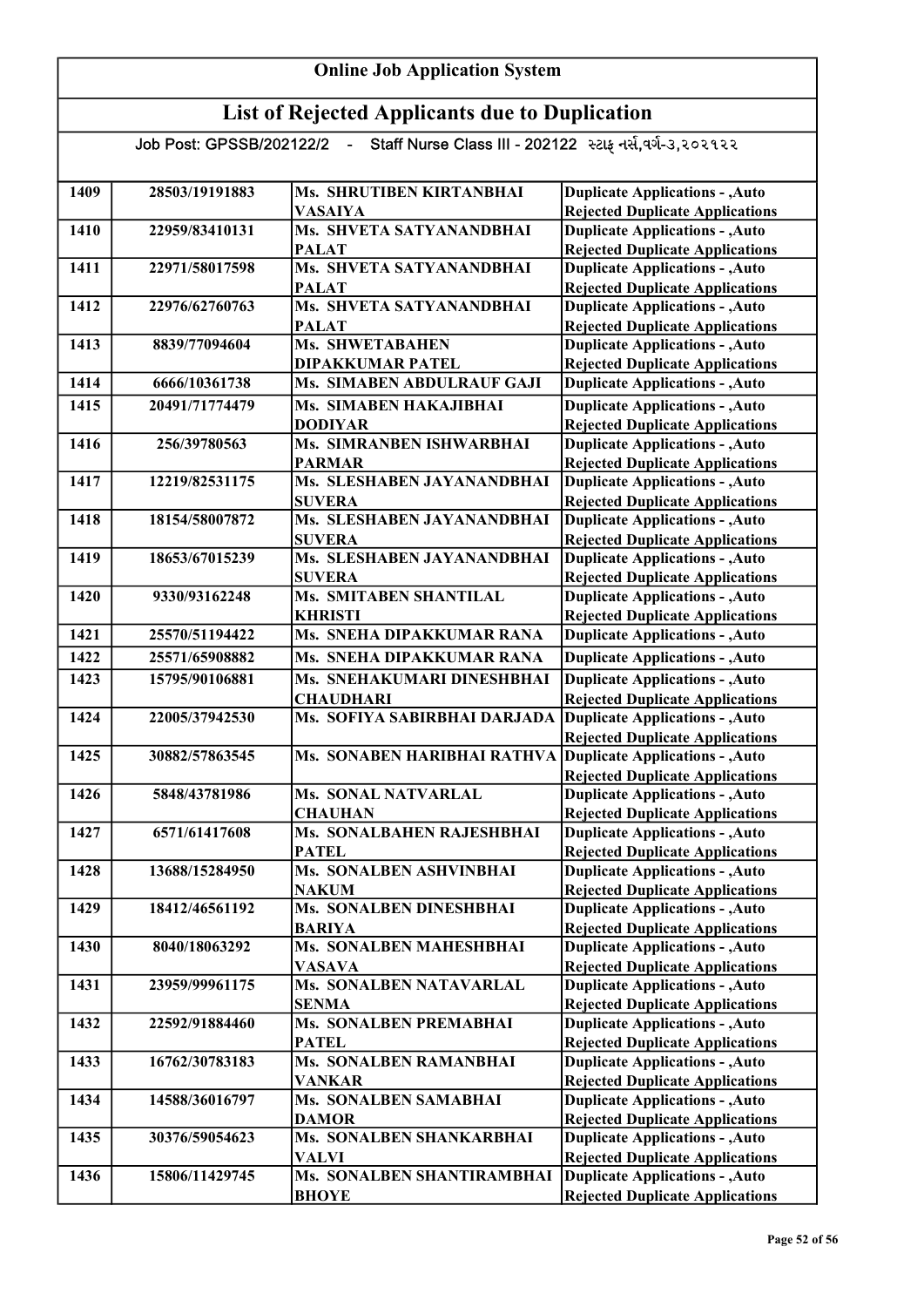#### List of Rejected Applicants due to Duplication Job Post: GPSSB/202122/2 - Staff Nurse Class III - 202122 સ્ટાફ નર્સ,વર્ગ-૩,૨૦૨૧૨૨ 1437 32210/49278300 Ms. SONALIBEN JAYCHANDBHAI **GAMIT** 1438 24759/78790556 Ms. SONIYABEN BHAGABHAI BUMBADIYA 1439 35359/41197599 Ms. SRADDHA PARSOTTAMBHAI PARMAR 1440 35826/18092641 Ms. SRADDHA PARSOTTAMBHAI PARMAR 1441 23359/57932756 Ms. SRUSHTI GOVINDBHAI **CHAUDHARY** 1442 148/69741543 Ms. SRUSHTIBEN SUBHASHBHAI PANCHAL 1443 24346/36990530 Ms. SRUSHTIBEN SUBHASHBHAI **PANCHAL** 1444 14336/63943016 Ms. STEPHYPRIYAL MAHESHKUMAR JADAV 1445 32334/93066018 Ms. SUDHABEN DADUBHAI VASAVA 1446 11621/39135003 Ms. SUDHABEN MANGABHAI **PATEL** 1447 2014/73439550 Ms. SUKRUTI HITESHBHAI PANCHAL 1448 27508/30972587 Ms. SUMEETA KISHORBHAI SARVAIYA 1449 35837/30595308 Ms. SUMITA VIRABHAI PITHIYA 1450 35950/23026628 Ms. SUMITA VIRABHAI PITHIYA 1451 9278/66175770 Ms. SUMITRABEN KALABHAI PATEL 1452 28894/89036926 Ms. SUMITRABEN RATILAL DAMOR 1453 28914/83271601 Ms. SUMITRABEN RATILAL DAMOR 1454 28940/80766173 Ms. SUMITRABEN RATILAL **DAMOR** 1455 27844/58877213 Ms. SUMITRABEN SHANKARBHAI RATHVA 1456 19537/99170797 Ms. SUMITRABEN ZINIYABHAI RATHVA 1457 15354/69743207 Ms. SUNITABEN PUNABHAI PALAS 1458 6847/53547930 Ms. SUNITABEN SHANKARBHAI **BHEDI** 1459 35079/85364023 Ms. SURBHIBEN HIMSINH GOHIL 1460 | 12461/91783011 | Ms. SUREKHABEN KALUBHAI PARGI 1461 1850/79331546 Ms. SUSHILABEN CHHATRASINGBHAI CHAUHAN 1462 20917/55540328 Ms. SUZAN MUSTAKBHAI MANSURI 1463 3481/78685617 Ms. SVITIBEN ASHOKBHAI PATEL 1464 24851/64101066 Ms. SWATIBEN PADSINGBHAI VASAVA Duplicate Applications - ,Auto **Duplicate Applications - ,Auto** Rejected Duplicate Applications Duplicate Applications - ,Auto Rejected Duplicate Applications Duplicate Applications - ,Auto Rejected Duplicate Applications Duplicate Applications - ,Auto Rejected Duplicate Applications Duplicate Applications - ,Auto Rejected Duplicate Applications Duplicate Applications - ,Auto Rejected Duplicate Applications Duplicate Applications - ,Auto Rejected Duplicate Applications Duplicate Applications - ,Auto Rejected Duplicate Applications Duplicate Applications - ,Auto Rejected Duplicate Applications Duplicate Applications - ,Auto Rejected Duplicate Applications Duplicate Applications - ,Auto Rejected Duplicate Applications Duplicate Applications - ,Auto Rejected Duplicate Applications Duplicate Applications - ,Auto Rejected Duplicate Applications Duplicate Applications - ,Auto **Duplicate Applications - ,Auto Duplicate Applications - ,Auto** Rejected Duplicate Applications Duplicate Applications - ,Auto Rejected Duplicate Applications Duplicate Applications - ,Auto Rejected Duplicate Applications Duplicate Applications - ,Auto Rejected Duplicate Applications Duplicate Applications - ,Auto Rejected Duplicate Applications Duplicate Applications - ,Auto Rejected Duplicate Applications Duplicate Applications - ,Auto Rejected Duplicate Applications Duplicate Applications - ,Auto Rejected Duplicate Applications Duplicate Applications - ,Auto Rejected Duplicate Applications Duplicate Applications - ,Auto Rejected Duplicate Applications Duplicate Applications - ,Auto Rejected Duplicate Applications Duplicate Applications - ,Auto Rejected Duplicate Applications

Online Job Application System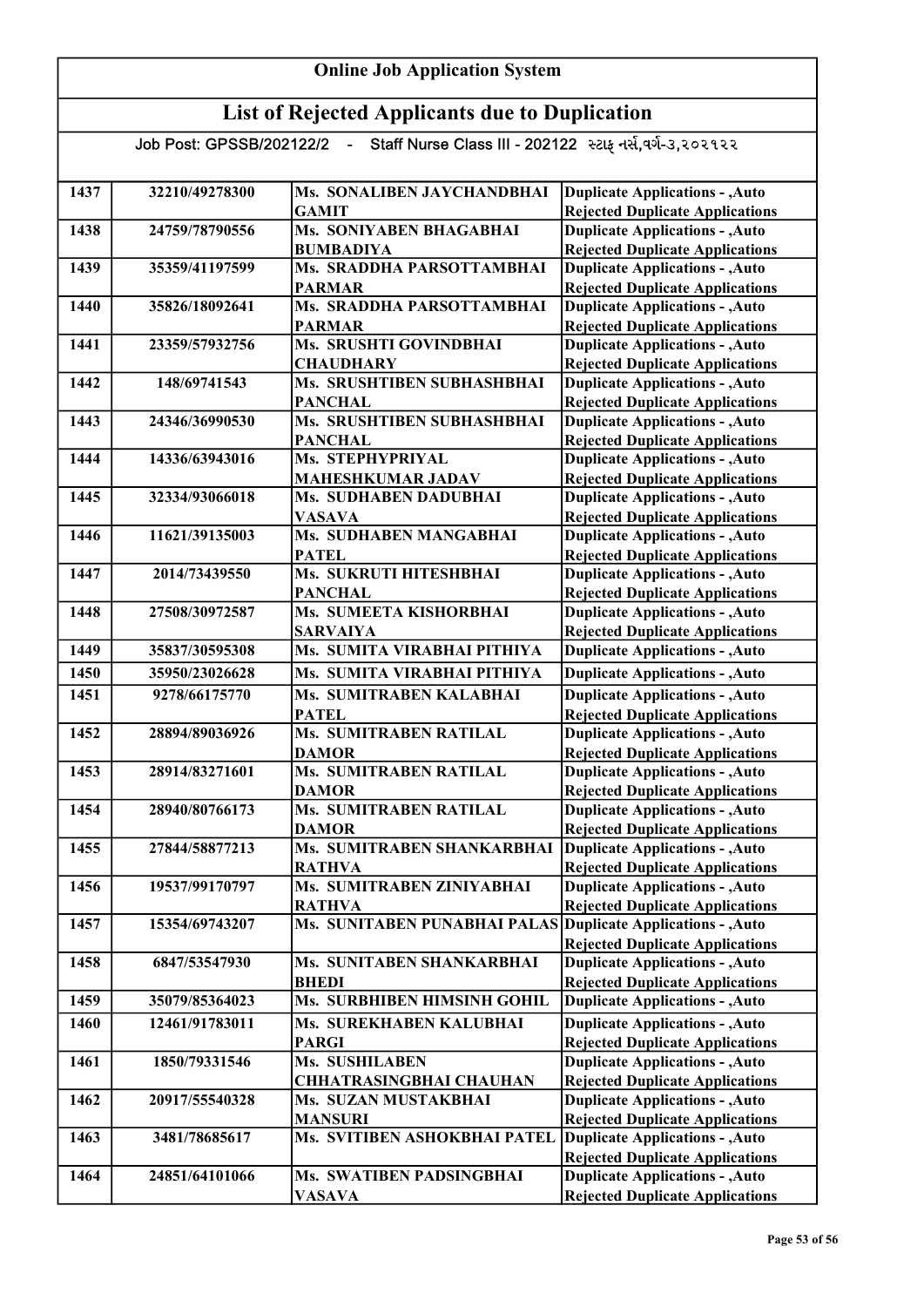| 1465 | 18005/19184124 | Ms. SWATIBEN SANJAYKUMAR                  | <b>Duplicate Applications - , Auto</b>                                           |
|------|----------------|-------------------------------------------|----------------------------------------------------------------------------------|
|      |                | <b>SHARMA</b>                             | <b>Rejected Duplicate Applications</b>                                           |
| 1466 | 28756/43138021 | <b>Ms. SWEETY BEN PRADIP BHAI</b>         | <b>Duplicate Applications - , Auto</b>                                           |
|      |                | <b>VASAVA</b>                             | <b>Rejected Duplicate Applications</b>                                           |
| 1467 | 2560/14064372  | Ms. SWETABEN VRUJLAL DAKI                 | <b>Duplicate Applications - , Auto</b>                                           |
| 1468 | 18751/91420141 | Ms. SWETALBEN SHAILESHBHAI                | <b>Duplicate Applications - , Auto</b>                                           |
|      |                | <b>CHAUDHARI</b>                          | <b>Rejected Duplicate Applications</b>                                           |
| 1469 | 26974/26886906 | Ms. TAMANNABEN GOVINDBHAI                 | <b>Duplicate Applications - , Auto</b>                                           |
|      |                | <b>PATEL</b><br>Ms. TAMANNABEN GOVINDBHAI | <b>Rejected Duplicate Applications</b>                                           |
| 1470 | 32321/42216764 | <b>PATEL</b>                              | <b>Duplicate Applications - , Auto</b><br><b>Rejected Duplicate Applications</b> |
| 1471 | 50/35445465    | Ms. TAMANNABEN MUKESHBHAI                 | <b>Duplicate Applications - , Auto</b>                                           |
|      |                | <b>YAGNIK</b>                             | <b>Rejected Duplicate Applications</b>                                           |
| 1472 | 5303/40455032  | Ms. TANVIBEN ANILBHAI PATEL               | <b>Duplicate Applications - , Auto</b>                                           |
|      |                |                                           |                                                                                  |
| 1473 | 19934/79805599 | Ms. TANVIKAKUMARI                         | <b>Duplicate Applications - , Auto</b>                                           |
|      |                | <b>DIPAKBHAI THAKOR</b>                   | <b>Rejected Duplicate Applications</b>                                           |
| 1474 | 38240/65166373 | Ms. TARJANI SHAILESHBHAI                  | <b>Duplicate Applications - , Auto</b>                                           |
|      |                | <b>PATEL</b>                              | <b>Rejected Duplicate Applications</b>                                           |
| 1475 | 4906/36551047  | Ms. TEJAL MUKESHBHAI                      | <b>Duplicate Applications - , Auto</b>                                           |
| 1476 | 8097/55204359  | <b>SOLANKI</b><br>Ms. TEJAL MUKESHBHAI    | <b>Rejected Duplicate Applications</b>                                           |
|      |                | <b>SOLANKI</b>                            | <b>Duplicate Applications - , Auto</b>                                           |
| 1477 | 8144/63242283  | Ms. TEJAL MUKESHBHAI                      | <b>Rejected Duplicate Applications</b><br><b>Duplicate Applications - , Auto</b> |
|      |                | <b>SOLANKI</b>                            | <b>Rejected Duplicate Applications</b>                                           |
| 1478 | 8348/91970753  | Ms. TEJAL PRAKASHBHAI PATEL               | <b>Duplicate Applications - , Auto</b>                                           |
|      |                |                                           |                                                                                  |
| 1479 | 5469/11938130  | <b>Ms. TEJALBEN BABUBHAI</b>              | <b>Duplicate Applications - , Auto</b>                                           |
|      |                | <b>BHABHOR</b>                            | <b>Rejected Duplicate Applications</b>                                           |
| 1480 | 946/27225094   | Ms. TEJALBEN GANESHBHAI                   | <b>Duplicate Applications - , Auto</b>                                           |
| 1481 | 32914/30057468 | <b>VASAVA</b><br>Ms. TEJALBEN NARAYANBHAI | <b>Rejected Duplicate Applications</b>                                           |
|      |                |                                           | <b>Duplicate Applications - , Auto</b><br><b>Rejected Duplicate Applications</b> |
| 1482 | 33045/80092715 | <b>PANDYA</b><br>Ms. TEJALBEN NARAYANBHAI | <b>Duplicate Applications - , Auto</b>                                           |
|      |                | <b>PANDYA</b>                             | <b>Rejected Duplicate Applications</b>                                           |
| 1483 | 10242/75385395 | Ms. TEJALBEN NURJIBHAI                    | <b>Duplicate Applications - , Auto</b>                                           |
|      |                | <b>VASAVA</b>                             | <b>Rejected Duplicate Applications</b>                                           |
| 1484 | 15247/90710455 | Ms. TEJALBEN RANAJITBHAI                  | <b>Duplicate Applications - , Auto</b>                                           |
|      |                | <b>CHAUDHARI</b>                          | <b>Rejected Duplicate Applications</b>                                           |
| 1485 | 12485/46036264 | Ms. TEJASVIINI RAMANBHAI                  | <b>Duplicate Applications - , Auto</b>                                           |
|      |                | <b>JADAV</b>                              | <b>Rejected Duplicate Applications</b>                                           |
| 1486 | 23545/49680428 | Ms. TEJASVINIBEN LALITBHAI                | <b>Duplicate Applications - , Auto</b>                                           |
|      |                | <b>CHAUDHARI</b>                          | <b>Rejected Duplicate Applications</b>                                           |
| 1487 | 311/68401278   | <b>Ms. TINKALBAHEN</b>                    | <b>Duplicate Applications - , Auto</b>                                           |
|      |                | RAJENDRAKUMAR NAYI                        | <b>Rejected Duplicate Applications</b>                                           |
| 1488 | 17797/70562877 | Ms. TULSI ASHOKKUMAR PATEL                | <b>Duplicate Applications - , Auto</b>                                           |
| 1489 | 12539/31524448 | Ms. TULSIBEN MAHESHBHAI                   | <b>Duplicate Applications - , Auto</b>                                           |
|      |                | <b>VANKAR</b>                             | <b>Rejected Duplicate Applications</b>                                           |
| 1490 | 18651/31554779 | Ms. TWINKAL SURESHBHAI                    | <b>Duplicate Applications - , Auto</b>                                           |
|      |                | <b>PATEL</b>                              | <b>Rejected Duplicate Applications</b>                                           |
| 1491 | 1351/71478366  | Ms. TWINKAL VINODKUMAR                    | <b>Duplicate Applications - , Auto</b>                                           |
|      |                | <b>PATEL</b>                              | <b>Rejected Duplicate Applications</b>                                           |
| 1492 | 9273/41065829  | Ms. TWINKALBEN                            | <b>Duplicate Applications - , Auto</b>                                           |
|      |                | KAMLESHBHAI PRAJAPATI                     | <b>Rejected Duplicate Applications</b>                                           |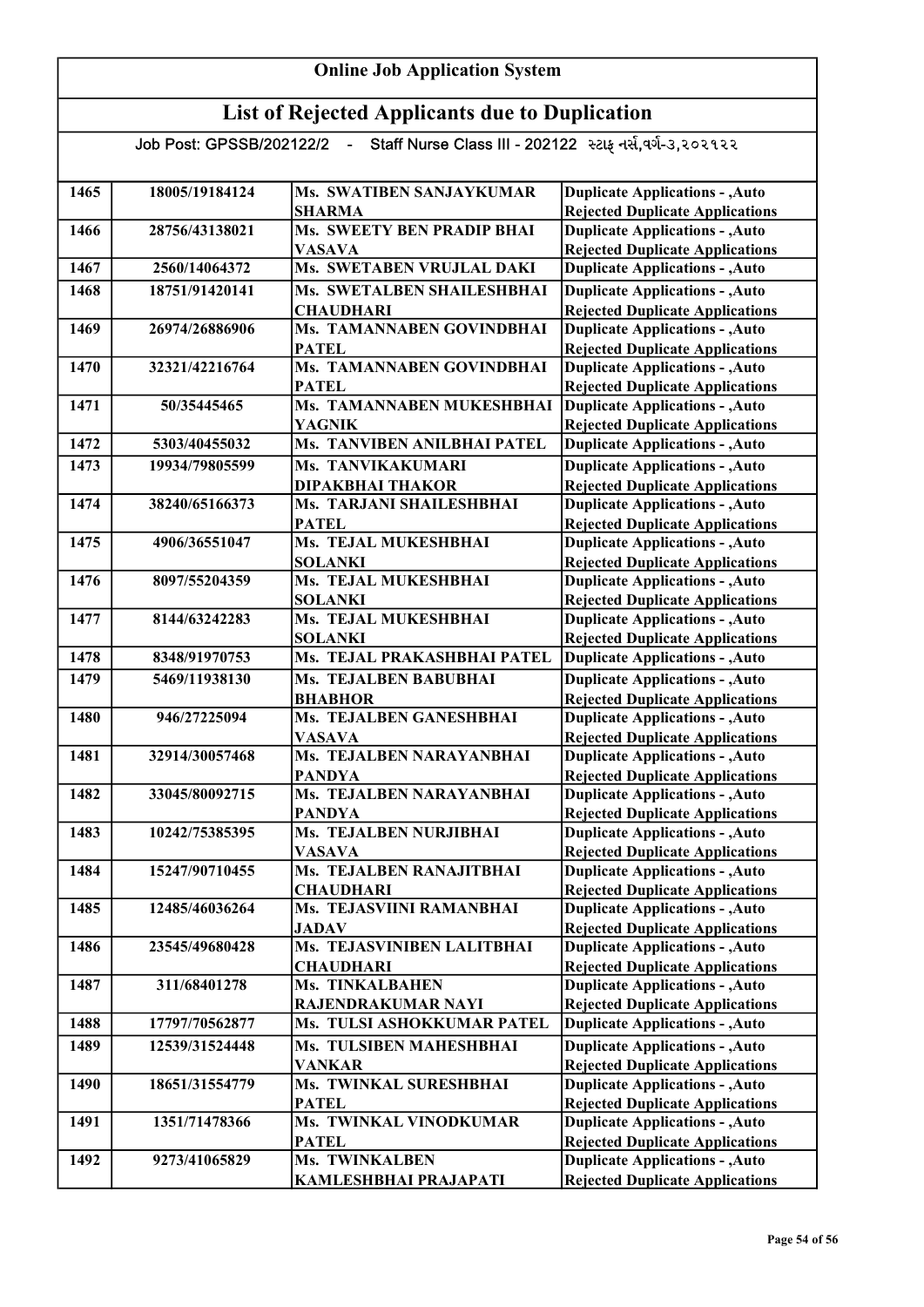| <b>Online Job Application System</b> |                          |                                                                   |                                                                                  |
|--------------------------------------|--------------------------|-------------------------------------------------------------------|----------------------------------------------------------------------------------|
|                                      |                          | <b>List of Rejected Applicants due to Duplication</b>             |                                                                                  |
|                                      | Job Post: GPSSB/202122/2 | Staff Nurse Class III - 202122 સ્ટાફ નર્સ,વર્ગ-૩,૨૦૨૧૨૨<br>$\sim$ |                                                                                  |
|                                      |                          |                                                                   |                                                                                  |
| 1493                                 | 13812/38928803           | Ms. TWINKALBEN SANJAYBHAI                                         | <b>Duplicate Applications - , Auto</b>                                           |
|                                      |                          | <b>PATEL</b>                                                      | <b>Rejected Duplicate Applications</b>                                           |
| 1494                                 | 14824/96156335           | Ms. UJAMAAKHTAR                                                   | <b>Duplicate Applications - , Auto</b>                                           |
| 1495                                 | 27736/17550689           | <b>IMTIYAZHUSEN KURESHI</b><br>Ms. UNNATIBEN GOVINDBHAI           | <b>Rejected Duplicate Applications</b><br><b>Duplicate Applications - , Auto</b> |
|                                      |                          | <b>DAMOR</b>                                                      | <b>Rejected Duplicate Applications</b>                                           |
| 1496                                 | 24529/36655102           | Ms. UNNATIBEN HARESHKUMAR<br><b>PATEL</b>                         | <b>Duplicate Applications - , Auto</b><br><b>Rejected Duplicate Applications</b> |
| 1497                                 | 18449/21231425           | Ms. UNNATIBEN MIRUBHAI                                            | <b>Duplicate Applications - , Auto</b>                                           |
|                                      |                          | <b>BARIA</b>                                                      | <b>Rejected Duplicate Applications</b>                                           |
| 1498                                 | 17306/51135614           | Ms. UNNATIBEN                                                     | <b>Duplicate Applications - , Auto</b>                                           |
|                                      |                          | NARENDRAKUMAR SHARMA                                              | <b>Rejected Duplicate Applications</b>                                           |
| 1499                                 | 19476/26294542           | Ms. URMILABEN KANTUBHAI                                           | <b>Duplicate Applications - , Auto</b>                                           |
|                                      |                          | <b>SANGADA</b>                                                    | <b>Rejected Duplicate Applications</b>                                           |
| 1500                                 | 27919/18533118           | Ms. URMILABEN SHAILESHBHAI                                        | <b>Duplicate Applications - , Auto</b>                                           |
| 1501                                 | 27958/35181130           | <b>VASAVA</b><br>Ms. URMILABEN SHAILESHBHAI                       | <b>Rejected Duplicate Applications</b><br><b>Duplicate Applications - , Auto</b> |
|                                      |                          | <b>VASAVA</b>                                                     | <b>Rejected Duplicate Applications</b>                                           |
| 1502                                 | 21535/35878753           | Ms. URMILABEN SIVABHAI                                            | <b>Duplicate Applications - , Auto</b>                                           |
|                                      |                          | <b>BAMANIA</b>                                                    | <b>Rejected Duplicate Applications</b>                                           |
| 1503                                 | 32198/18915273           | Ms. URMILABEN VAKSHIBHAI                                          | <b>Duplicate Applications - , Auto</b>                                           |
|                                      |                          | <b>DAMOR</b>                                                      | <b>Rejected Duplicate Applications</b>                                           |
| 1504                                 | 18508/89559718           | Ms. URVASHI MAVJIBHAI VANIYA Duplicate Applications - , Auto      | <b>Rejected Duplicate Applications</b>                                           |
| 1505                                 | 2901/18073000            | Ms. URVASHIBEN JADAVBHAI                                          | <b>Duplicate Applications - , Auto</b>                                           |
|                                      |                          | <b>BARIA</b>                                                      | <b>Rejected Duplicate Applications</b>                                           |
| 1506                                 | 5382/20084265            | Ms. URVASHIBEN JADAVBHAI                                          | <b>Duplicate Applications - , Auto</b>                                           |
| 1507                                 | 28439/82909763           | <b>BARIA</b><br>Ms. URVASHIBEN RAMESHBHAI                         | <b>Rejected Duplicate Applications</b>                                           |
|                                      |                          | <b>DAMOR</b>                                                      | <b>Duplicate Applications - , Auto</b><br><b>Rejected Duplicate Applications</b> |
| 1508                                 | 28813/55778316           | Ms. URVISHA BHIKHUBHAI                                            | <b>Duplicate Applications - , Auto</b>                                           |
|                                      |                          | <b>TANDEL</b>                                                     | <b>Rejected Duplicate Applications</b>                                           |
| 1509                                 | 35463/15966369           | Ms. VAIDEHI VIPINCHANDRA                                          | <b>Duplicate Applications - , Auto</b>                                           |
|                                      |                          | <b>MODI</b>                                                       | <b>Rejected Duplicate Applications</b>                                           |
| 1510                                 | 10317/33161165           | Ms. VAISHALI JAGDISH BHAI                                         | <b>Duplicate Applications - , Auto</b>                                           |
|                                      |                          | <b>CHAUHAN</b>                                                    | <b>Rejected Duplicate Applications</b>                                           |
| 1511                                 | 5063/50457732            | Ms. VAISHALI KANTILAL<br><b>SOLANKI</b>                           | <b>Duplicate Applications - , Auto</b><br><b>Rejected Duplicate Applications</b> |
| 1512                                 | 15780/80665020           | Ms. VAISHALIBEN ISHVARBHAI                                        | <b>Duplicate Applications - , Auto</b>                                           |
|                                      |                          | <b>RAVAL</b>                                                      | <b>Rejected Duplicate Applications</b>                                           |
| 1513                                 | 571/89753695             | Ms. VAISHALIBEN JAGDISHBHAI                                       | <b>Duplicate Applications - , Auto</b>                                           |
|                                      |                          | <b>MAKWANA</b>                                                    | <b>Rejected Duplicate Applications</b>                                           |
| 1514                                 | 32185/76547462           | Ms. VAISHALIBEN KESHAVBHAI<br><b>VALVI</b>                        | <b>Duplicate Applications - , Auto</b><br><b>Rejected Duplicate Applications</b> |
| 1515                                 | 10123/92226878           | <b>Ms. VAISHALIBEN</b>                                            | <b>Duplicate Applications - , Auto</b>                                           |
|                                      |                          | <b>SOMNATHBHAI BHOYE</b>                                          | <b>Rejected Duplicate Applications</b>                                           |
| 1516                                 | 7929/22015905            | Ms. VANDANA BACHUBHAI                                             | <b>Duplicate Applications - , Auto</b>                                           |
|                                      |                          | <b>SOLANKI</b>                                                    | <b>Rejected Duplicate Applications</b>                                           |
| 1517                                 | 27845/29716587           | Ms. VANDANABEN SABUBHAI                                           | <b>Duplicate Applications - , Auto</b>                                           |
| 1518                                 | 16630/58982322           | <b>MACHHAR</b><br>Ms. VARSHABEN CHATRABHAI                        | <b>Rejected Duplicate Applications</b>                                           |
|                                      |                          | <b>CHAUDHARI</b>                                                  | <b>Duplicate Applications - , Auto</b><br><b>Rejected Duplicate Applications</b> |
| 1519                                 | 16632/37573434           | Ms. VARSHABEN CHATRABHAI                                          | <b>Duplicate Applications - , Auto</b>                                           |
|                                      |                          | <b>CHAUDHARI</b>                                                  | <b>Rejected Duplicate Applications</b>                                           |